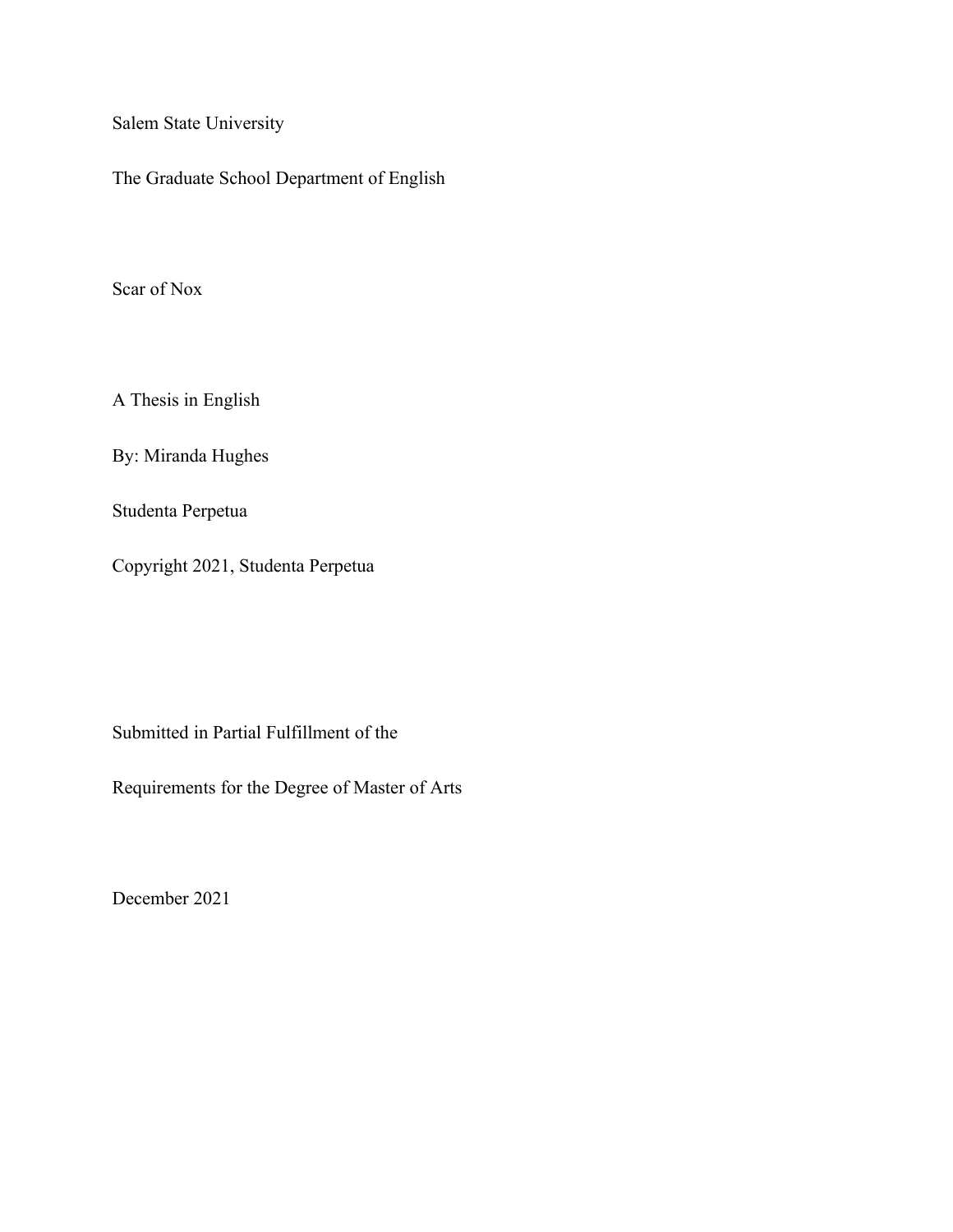# **Scar of Nox**

Miranda Hughes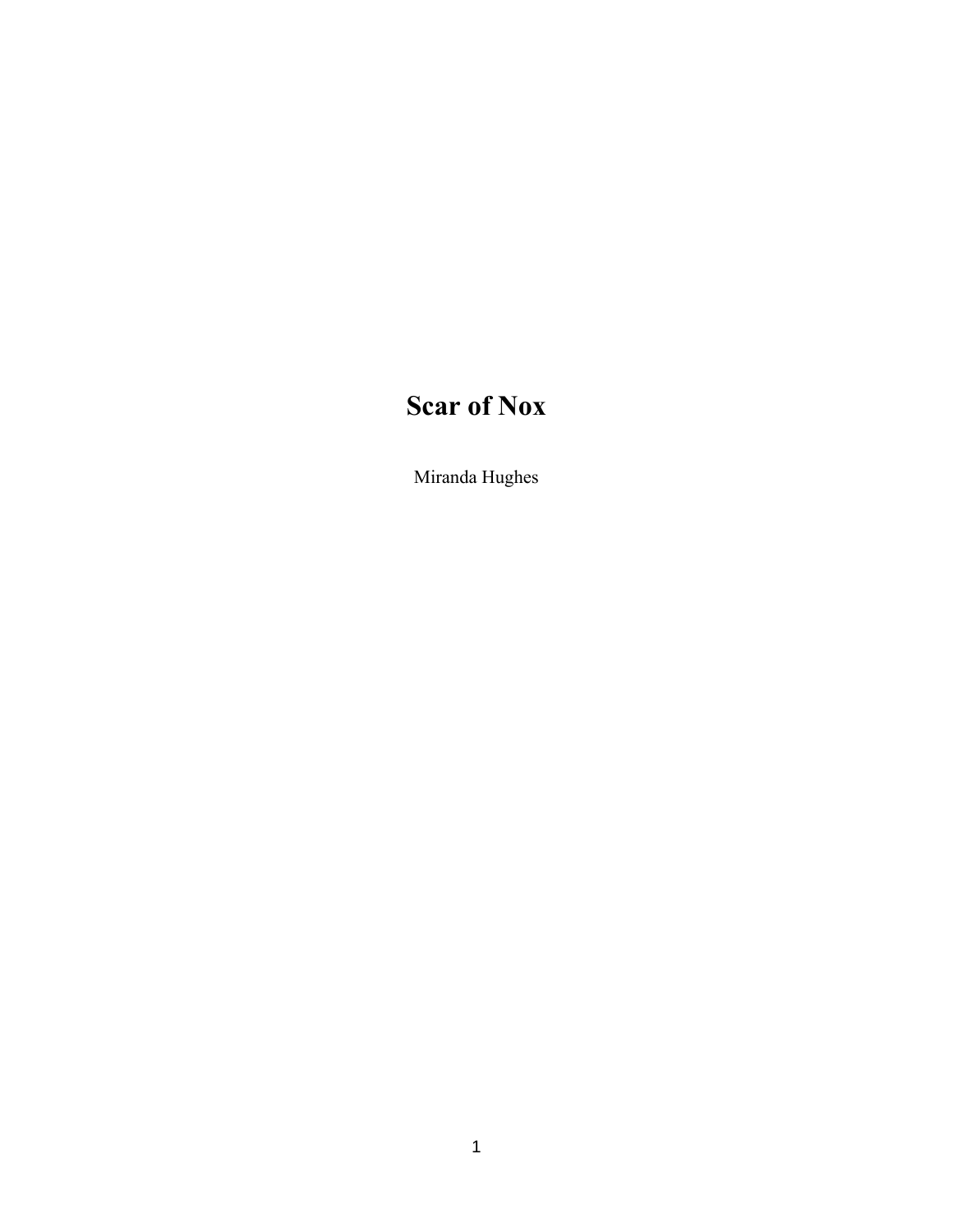## Chapter 1

"He's gone, Mama. Not gone like you."

Nox picked at the grass by her mother's simple headstone, which was little more than a brick in the ground. Carved into the top was an X that curved at the edges so it almost looked like an 8, the common symbol of the god Adonex. Underneath was a name, *Nonette Galena*. Nox pulled at the grass she had plucked, stripping away the edges from their centers.

"My new teacher explained it a little. I'm not sure I understand it yet." She dropped the shreds of grass and pulled a new one, her hand shaking. "He said Papa's not dead. But he's suffering. His soul was taken."

Nox swallowed. She wouldn't cry. She had cried herself to sleep the last two nights. Her eyes were tired of it. The headstone waited for her to continue.

"It wasn't his fault, you know," Nox went on. "He did it to save me. He kept his promise to you to keep me safe. If anything it was my fault, because I was snatched up. The Unhallowed took me away. They had this iron crown, with spikes along the top, and they were going to pierce me on it But then Papa appeared, and he grabbed the crown, and…"

Nox paused, dropping the threads of grass she had made, holding back a sob. She didn't know how to explain the flash of light, the screaming soul that had tried to possess her, how she woke up in a small cave with a campfire and a man dressed in black leather protecting her from the awful things she had seen in the darkness. Her shoulders slumped under the weight of her cloak, which felt heavy all of a sudden. The day was sunny, and she hated it for being sunny today. It meant to everyone else it was normal, like her Papa hadn't been sacrificed two days ago. She refused to feel its warmth, hiding her head under a hood that was a little too big. Nox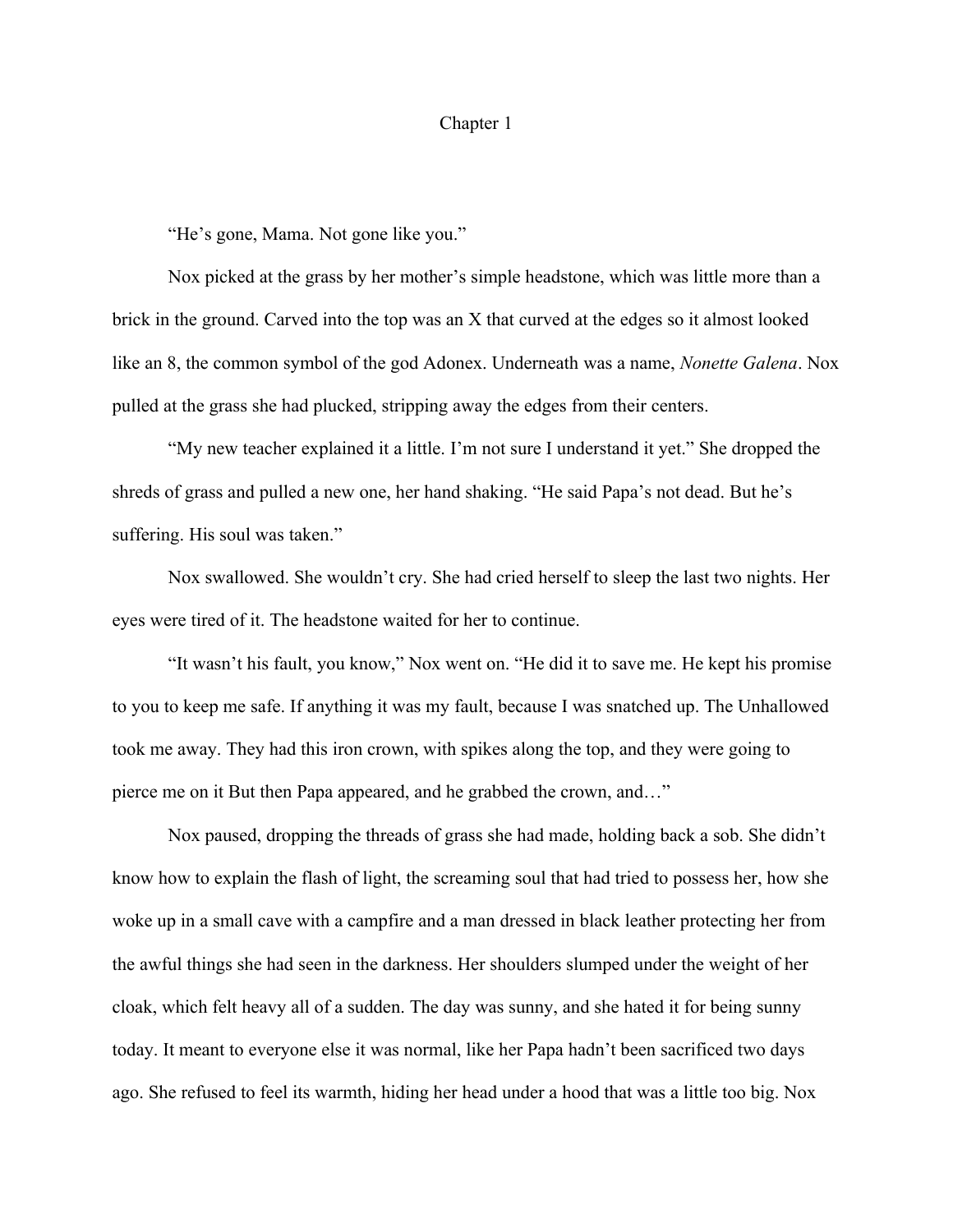reached up to her cheek and picked at the scab that had formed, feeling a warm drop of blood pour from it.

Her voice became serious. "I'm going to find him. I'm going to find his soul and bring it to Adonex. I swear it. I will kill every Unhallowed enemy I find until I do. Every last one of them"

"It's unwise declaring vows to the dead."

Nox jumped at the sound of a gravelly voice behind her and rushed to her feet. She relaxed when she saw it was only Corilus, the man who had pulled her from under the bodies of the Unhallowed killed by the blast her Papa and his enemy had caused. He wore his long coat open, showing a leather gambeson underneath, a metal holy symbol hanging from his neck like a badge. A cloth bag was slung over his shoulder.

"I wasn't vowing to her."

"Then to who?"

Nox paused. "I don't know."

Corilus stepped closer. He seemed so tall, as tall as Papa to the twelve-year-old girl. The enemy who had collided with Papa was also tall, though. Then again, Nox hadn't been allowed to stand when she saw him. She was being held down by two other men. Nox burned inside at how tall everyone was compared to her, or perhaps at how small she still felt.

"I know what everyone else has been saying about you, Nox," Corilus said, kneeling in front of her so they saw eye to eye. "The god-touched child, who witnessed a miracle, whose father died of some worthy sacrifice, is in shock. But I know that's not true." He extended his hand forward, brushing the blood off of her cheek, careful to avoid the wound around it. "You feel rage, don't you?"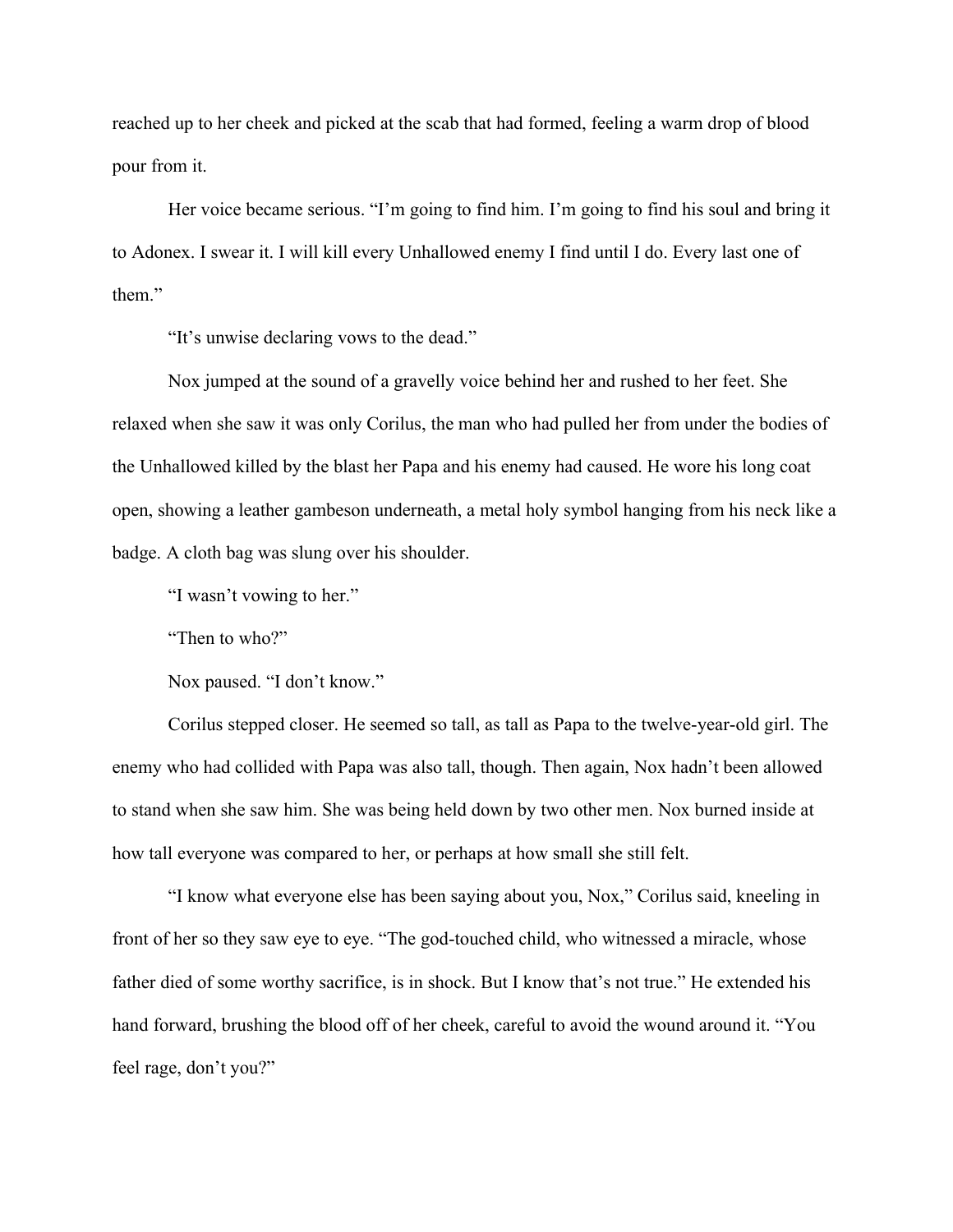Nox nodded. Of all the grown-ups she had seen in the last two days, Corilus was the only one who seemed to understand what was going on. For that, she trusted him.

"I'm going to tell you something right now. Don't lose that feeling. Let it guide your vows today. Use it when you think you may forget why you've chosen the path you're about to take"

"I'm going to kill any Unhallowed who stand in my way. Adonex himself will be shocked at the hordes of evil I deliver to him."

"You already sound like a hero. But…" Corilus stood to full height, "the path I will be guiding you on is not meant for hatred. It is for justice, and order. If I suspect you are losing sight of that, I will remove you before you perform the Rite of Death. Do you understand?"

Nox stiffened. She knew he was serious about that. The Rite of Death was the only way she could gain the power she needed to save Papa's soul. "I understand," she answered, her voice calmer.

Corilus glanced up at the sky. "It's nearly Zenith. We'd best hurry." He turned and headed down the cemetery, Nox following. They walked for a few minutes, first passing other brick-sized headstones, then upright headstones that grew more and more elaborate until they reached the low hills where noble family tombs were dug. Corilus walked up to one family tomb, whose front door was flanked by a doorframe of pillars and the word "Furst" carved along the top. A seal on the door in the shape of two torches turned upside down held the stone door shut to the world of the living.

"Seems fitting, doesn't it," he joked. "The first tomb you'll be living in, and it's the Furst family's tomb."

"We're living in here?" She lifted an eyebrow at him.

"Do you expect to hunt the Unhallowed and their Desecrated in an apartment?"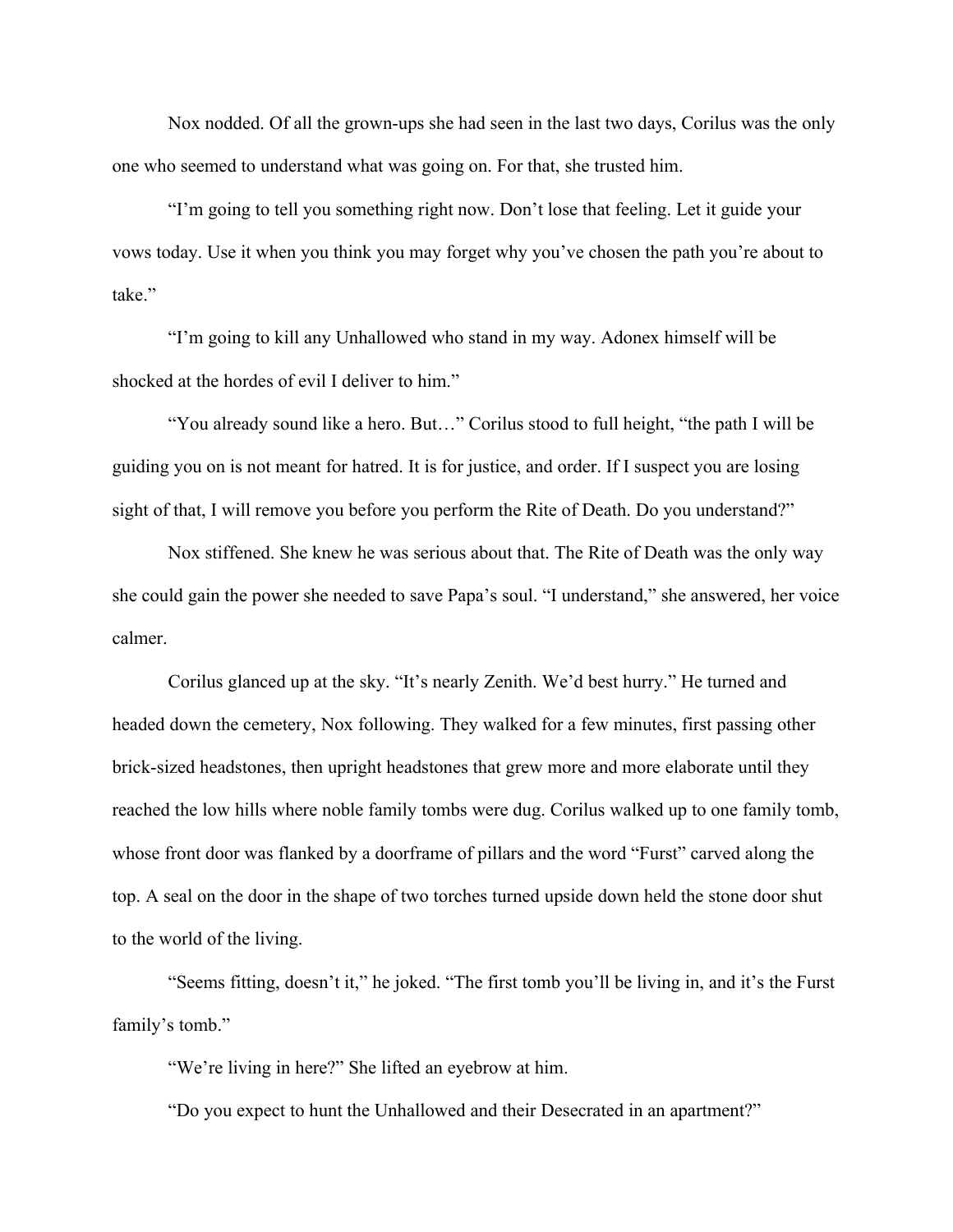Nox did not answer. Corilus traced a finger over one of the torches and the door cracked open, sliding wide enough for them to slip past into a room with stone walls and a cobbled floor that led to a set of stairs going further underground.

"The Furst family died out in the last war against the underGod's army, the Unhallowed," Corilus explained as Nox glanced down the stairs and into the darkness below. "For their loyalty, we, the Divine Shadow, protect their dead to prevent any of them from becoming the Desecrated."

It began to sink in what kind of a choice Nox was making. "Why are you called Shadows anyway?"

"We will go over that in a minute." Corilus reached into a pocket under his coat and pulled out a candle and match, lighting it before shutting the door behind them, the soft light warding off the pitch black trying to enrobe them.

"Now then," he knelt to her eye level again. "I need you to listen very carefully."

Nox nodded, completely serious.

"You are about to take an oath. It's not a simple one. It's an oath that will follow you to the very end, to your death and beyond. No one is forcing you to take this path. If you wish it, I will open this door now and you can walk back into Esagend, free to live as you like.

"But if you stay, you will pursue a path unknown to most people. It is a path that toys with the barriers between death and living under the guidance of our god Adonex. You will gain him as a powerful ally but will gain all of his enemies as well. From this day forward, you would become a hunter of those who thrive in the darkness."

Corilus paused, giving Nox a moment to digest his words. Three days ago, she would have called this man intense, maybe even insane. But here she was, on the other side of irreconcilable loss.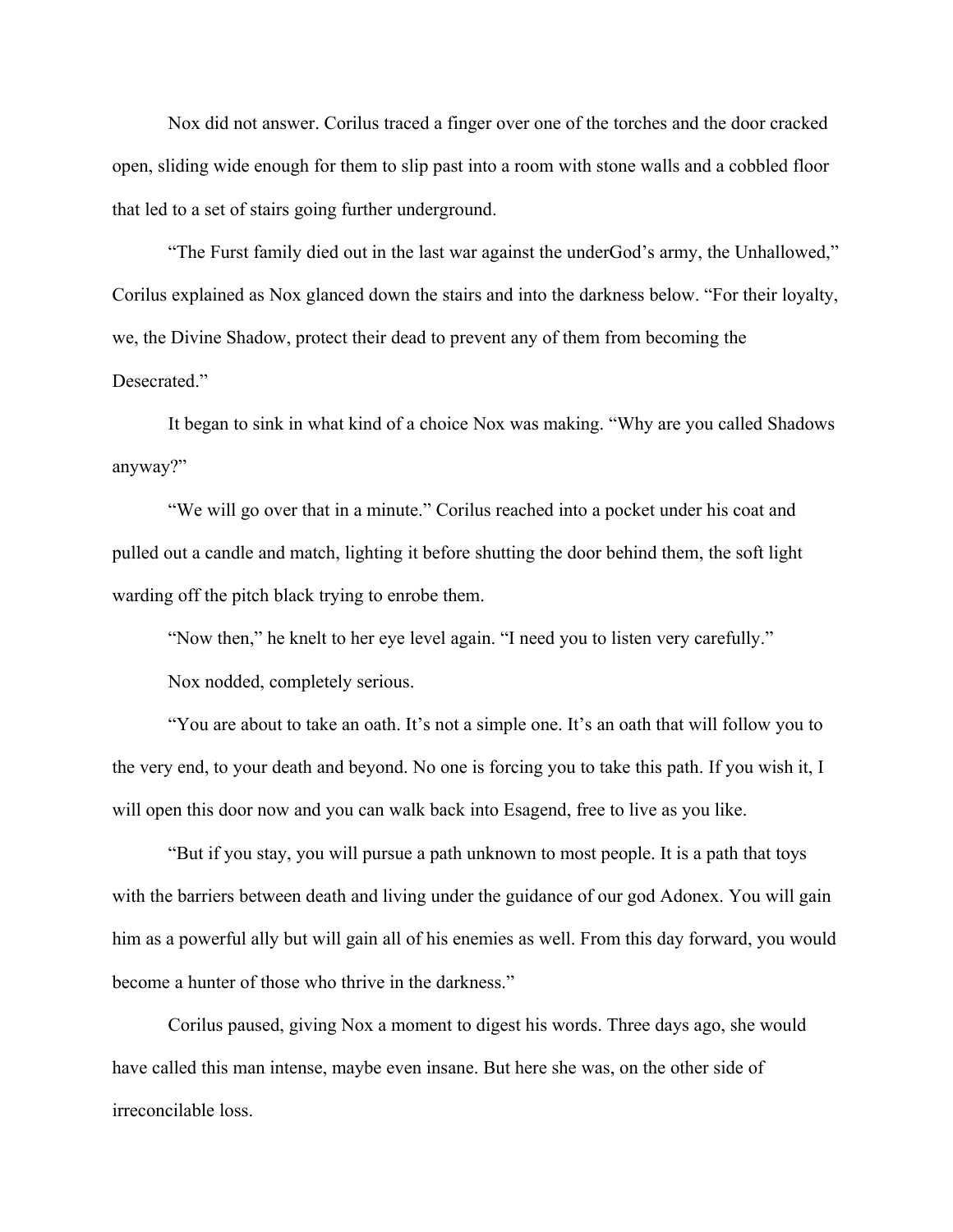"Let's do the oath," she answered.

"Very well." Corilus stood up and handed the candle to her. She took it, freeing his hands to swing his bag from his shoulder to his front. He reached inside and pulled out a small, flat box.

"Before Adonex," he said, "the dead were forced to wander our world and burdened the people. In this darkness, the underGod was powerful and hunted our ancestors' souls, his disciples sending the living to him as profane sacrifice."

Corilus snapped the box open, revealing an iron pendant exactly like his own.

"Adonex was the man who became a god, and is the deity who guides us to a chosen afterlife." Corilus plucked the pendant from its box and held it up to Nox, its chain clinking against itself. "It is he who protects us from the underGod, who is light in our darkest hour. The church who employs us, followers of Adonex, god of life and afterlife, are conduits of this light. Do you, Nox, vow to carry the light of Adonex within you?"

"I have to become a priestess?" Nox furrowed her brow at this. While she had no real hatred towards the god, she had no love for his church and its leaders. Before, she had almost no opinion, but after how they treated her when they learned what happened to Papa, Nox wanted nothing to do with them.

"It is through Adonex we gain power, but it is through the church we gain the means to hunt. The first part of this vow is loyalty to the church."

When Nox did not stop grimacing, he added, "It was not the church that stole your Papa's soul."

She sighed, causing the candle to flicker. "I vow to carry his light."

Corilus stepped forward, placing its heavy chain on her. Nox held it up to the candle, admiring the metallic glint.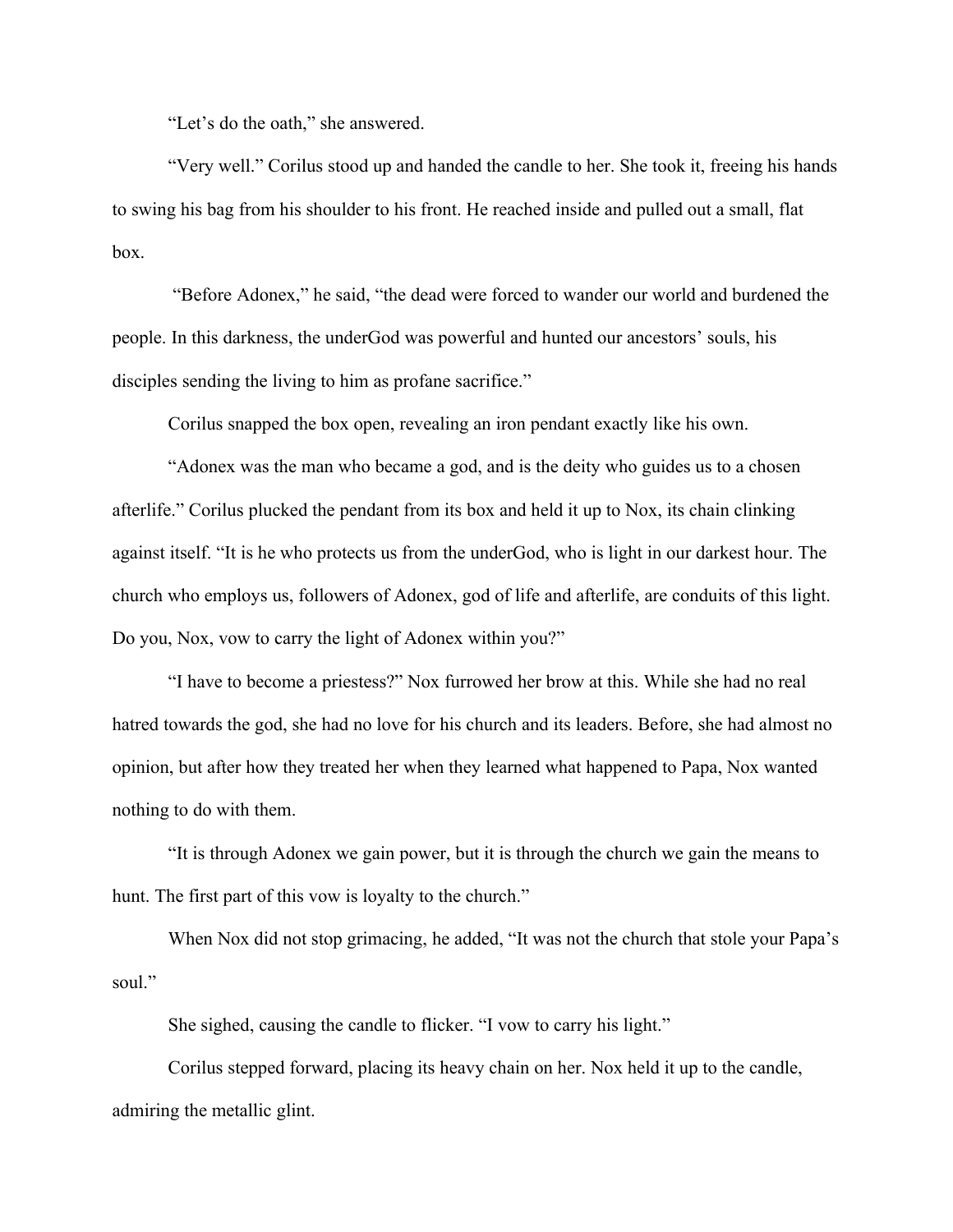"Where there is light," Corilus continued, "there is shadow."

Nox let go of the pendant and watched as Corilus withdrew a sizeable parcel from his bag.

 "In total darkness, the enemies of Adonex reside. Followers of the underGod, primordial being of death and chaos, thrive in places where the living fear to go. From Adonex's hand of light, a shadow is cast, and in that shadow, we strike the darkness.

"In becoming his Divine Shadows, we are sworn to a life of perfecting the craft of destruction. This means we, too, will suffer for the sake of destroying the Unhallowed and denying the underGod. It is my will as your mentor to guide you through this path and prepare you for the Rite of Death. Adonex willing, you will be blessed with the gifts bestowed only to his Divine Shadow."

Nox knew what he was referring to. Even if it risked her life, the power on the other side of that Rite was her key to getting her Papa back, and that was worth suffering for.

"Do you, Nox Galena, understand the path you will be taking under my training and care?"

"Yes." A bead of wax rolled down the candle, burning her finger.

"Do you, Nox Galena, accept this role of the Divine Shadow, with all of its privileges, burdens, and responsibilities?"

"Yes."

Corilus unwrapped the parcel, letting the wrapping fall to the side. Nox almost gasped as he revealed a beautiful set of blades, one silver, one obsidian.

"Do you, Nox, swear to take these weapons as a sign of your oath to Adonex, to his church, and to a life of defying the underGod and destroying his disciples?"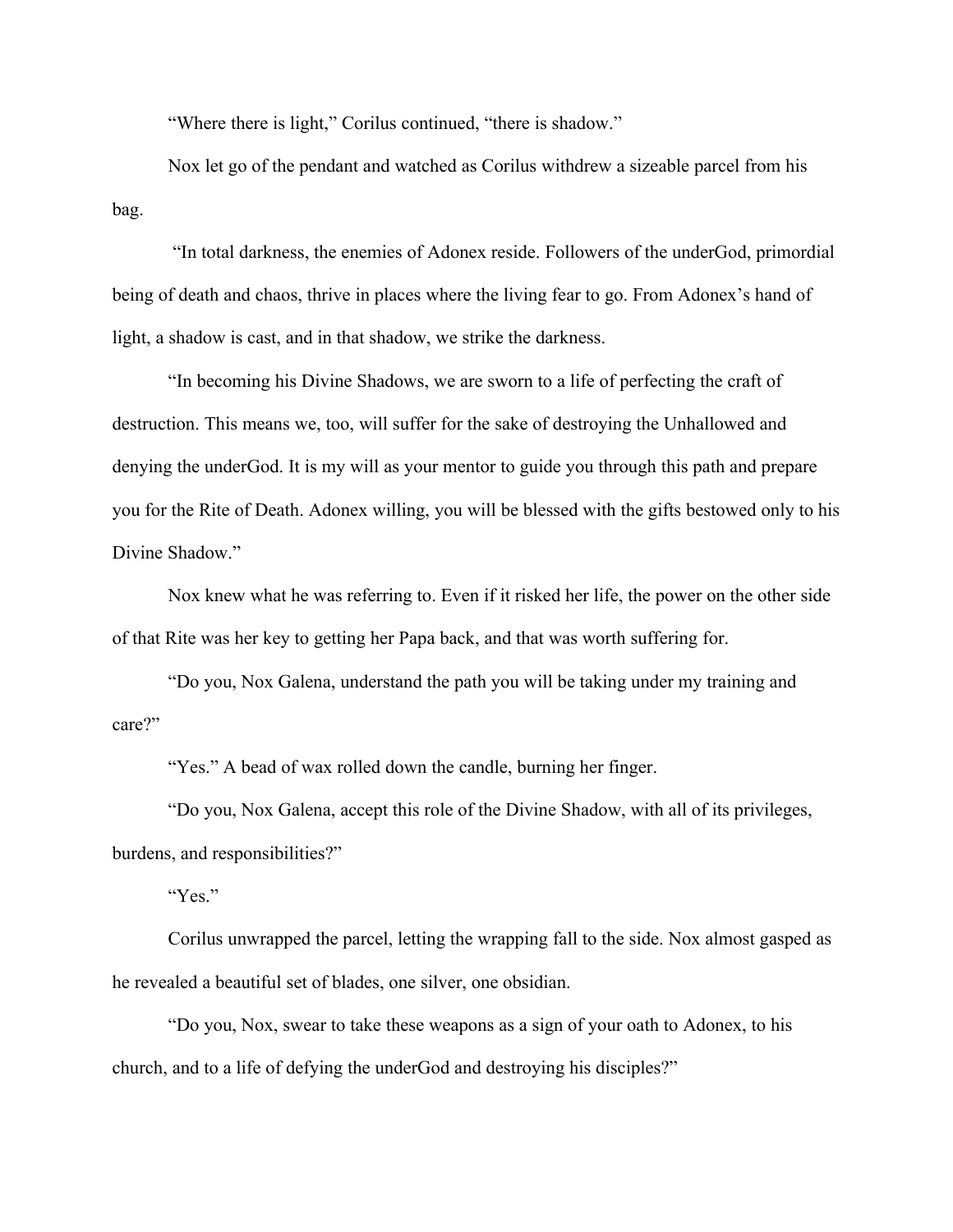Nox reached out, but Corilus withheld them. "If you swear, you must take both blades at the same time."

She looked at him, confused, before glancing around to find a place to set her candle. There was none. She looked again at Corilus.

"A Shadow must learn to hunt in total darkness," he hinted.

Nox understood. She pulled back her hood, feeling the stale air of the tomb mingle with her cut cheek. Cupping her hand around the flame, she blew it out, the darkness returning.

The candle fell to the ground as Nox reached for both blades, holding them up, barely able to see their gleaming edges. "These are mine?"

"They are. And if you fail to take care of them, they will fail you when you need them most." Nox felt Corilus' hands grasp her own, gently moving them to cross over her like they did with the dead.

"Your story is in your hands now, Nox. Welcome to the Shadows."

#### Chapter 2

Nox traced a gloved finger along the spaces between the dead within the walls, admiring their varying states of decay. She had come to know each body well in her four years living here. In her years since becoming a Shadow, they had gone from frightening-looking corpses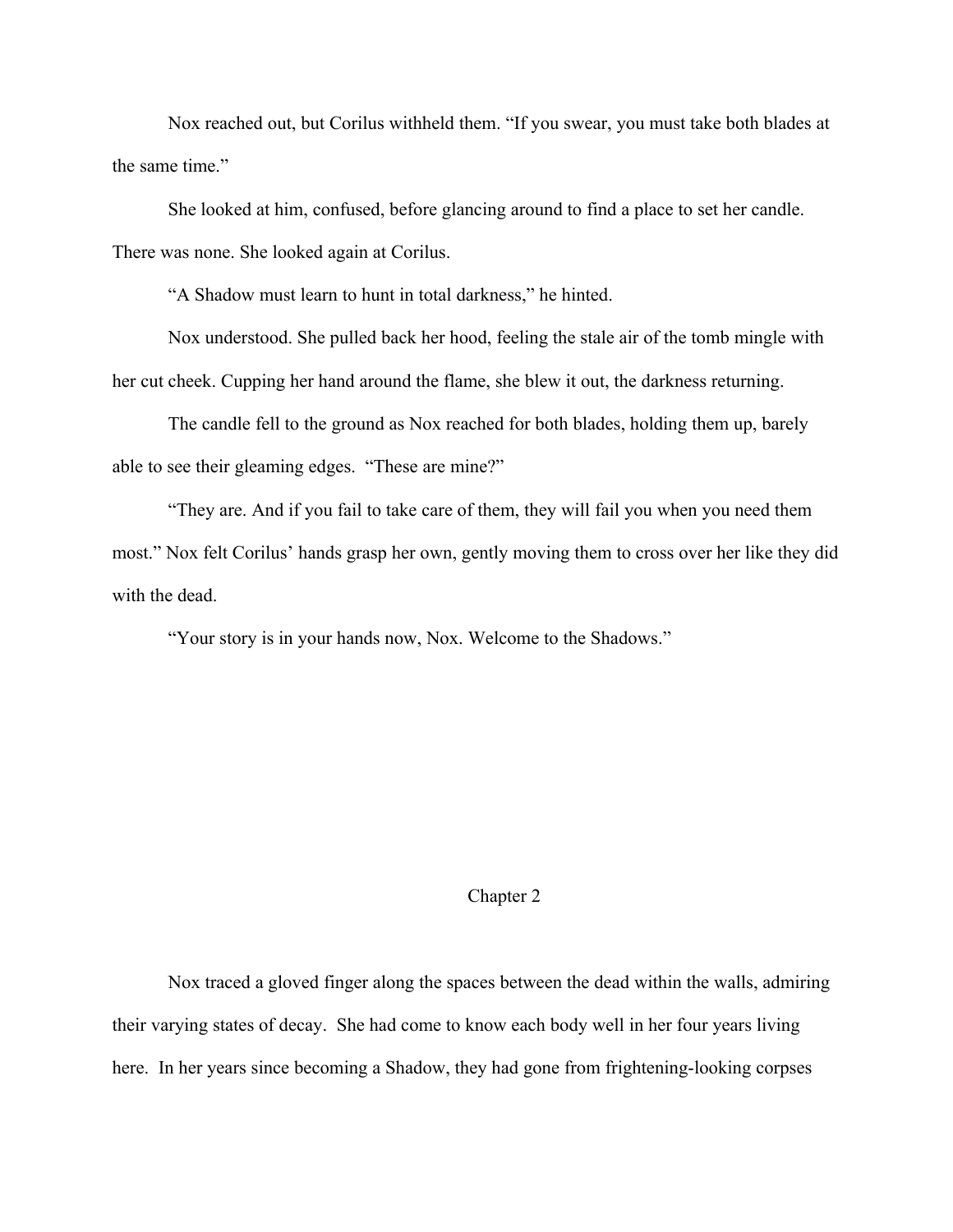that kept her awake at night to sources of pride. Corpses were less scary when their bones had names, and she knew them well.

Her footsteps were silent as she walked past, and even the dust in the air barely stirred from her movements. Black leather greaves held her loose, robe-like pants to her so they did not flutter and sweep the ground, and only her vestment swayed as she moved, its black and grey design identifying her as priestess of the Divine One. Even her pale face was blurred by a cowl hood and black mask that covered her scar, leaving only her blue, predatory eyes exposed.

Her face turned from her lovely dead as she detected movement further down the hallway. The torches were not lit, but she could hear the soft tapping of running footsteps headed the opposite direction, then left.

Nox took off running, slipping down through a different hallway to cut them off. She kept to the left side of the hallway, avoiding tripwires and pressure plates, and reached under her vestment, pulling out a six-inch blade of obsidian, which she held ready in her right hand.

The hallways intersected and he appeared where she did, his fist aimed straight for her head. Anticipating the strike Nox ducked, coming back up with a swing of her blade, which he blocked with his open palm. The two danced with colliding strikes for a few seconds before the intruder grasped Nox's face, dark illusions pouring from his palm into her psyche and sending horrific images to her mind, making her kneel long enough for him to escape.

Realizing now he was attempting to escape rather than kill her, Nox crossed her arms over her chest, uncrossing them to summon a shadowy armor that enrobed her skin. She took off after him once more, crossing through different hallways to cut him off, frightening him every time her dark form appeared. The intruder finally ran into a dead end, forced to stand with his back to the wall as Nox approached from the only exit. Wisps of her shadowy armor drifted off of her, fading into the air like cold breath.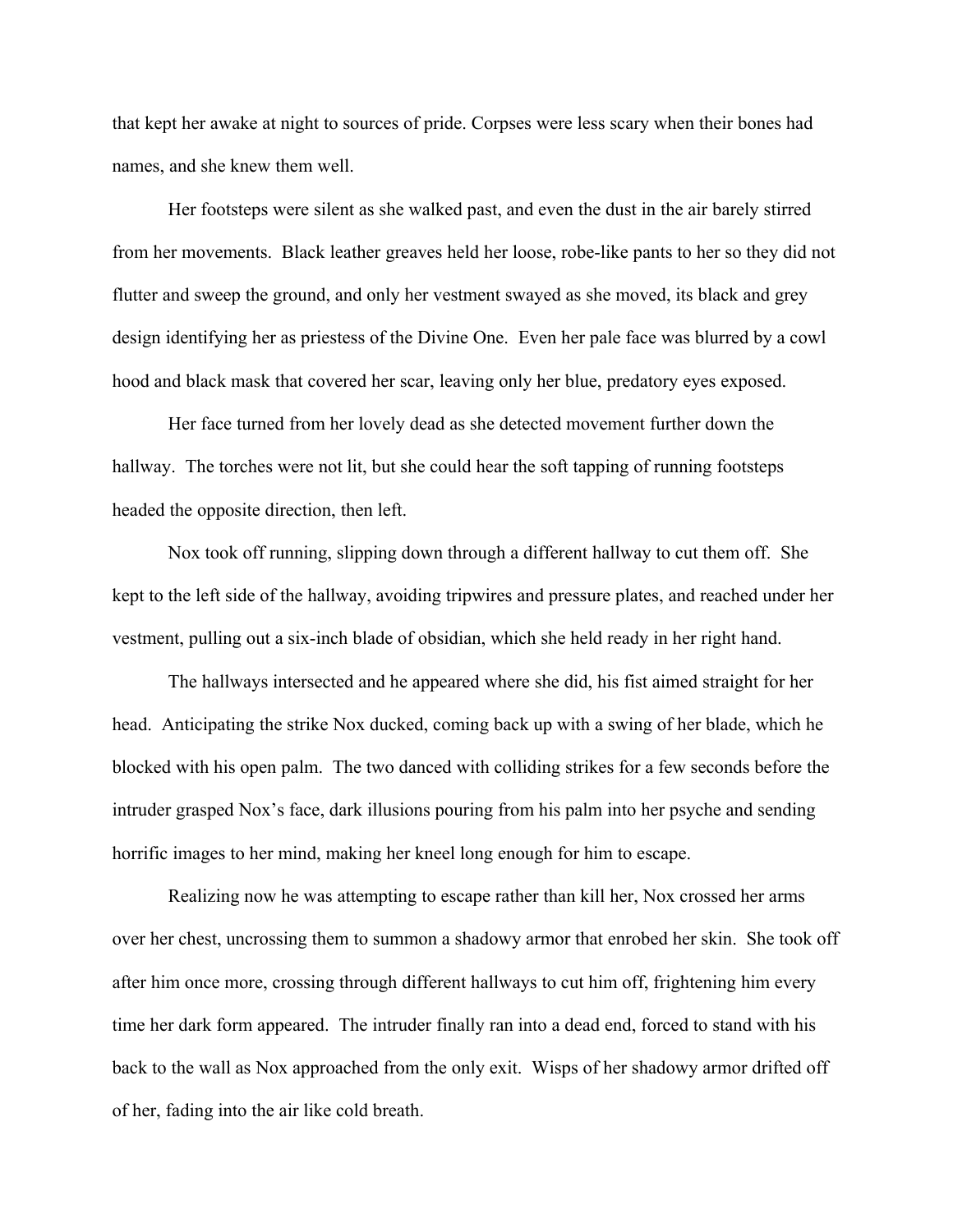"Only fools wander into my crypt," she said, her voice calm. Her eyes watched for sudden movements.

The intruder laughed. "You've made a terrible choice, bringing me here," he said in a low voice.

Nox raised an eyebrow as the man removed his mask and Corilus shook sweat off his face. "Dead end was a solid choice, girl, but this room's got four corpses in early decay stages. Easy for summoning in a pinch for the Unhallowed."

"Oh." Nox sheathed her blade. "Should have taken another left turn."

"Good run overall. I know you can take on four bodies if you have to." Corilus flipped the skull mask in his hands as he walked up to Nox, glowering at the design. "Honestly, for as clever as the Unhallowed can be their style choices are often…"

"Abysmal?"

"Predictable. But that too."

Nox cracked a grin. "I'm doing alright though?"

"Aye." Corilus held the mask under his arm and led Nox through the catacombs towards the entrance. "I say give it a little longer and you'll be ready for your Rite. How's your Light magic coming along?"

Nox didn't answer, sliding her hands into her belt pouches, her fingers playing with the components inside. Corilus glanced back at her as she had slowed her pace.

"Still struggling with it?"

"Aye," she echoed. She liked how Corilus said things like the world around them hadn't become cogs and metal. "Not sure I ever really will."

She knew Corilus understood why, and she was glad he did without correcting her. Light magic required a lot of faith in Adonex to use effectively, and while its practical uses were worth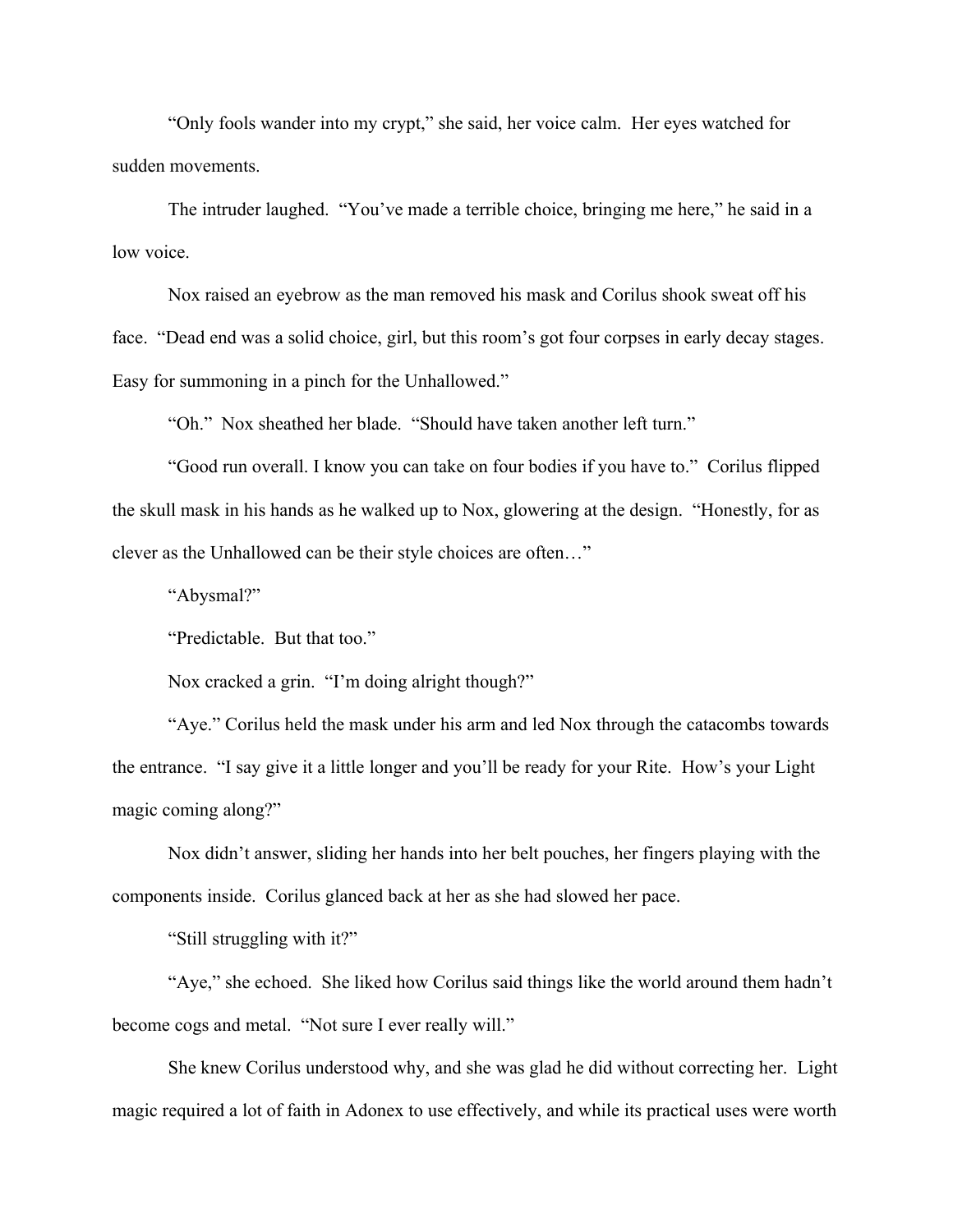the hassle of learning, Nox harbored a bitterness to the deity. Even now the cool air of the catacombs chilled her cheeks, save for where the scar creeped down from the bridge of her nose..

"I don't blame you," Corilus answered. Nox always wondered how he could speak with such a deep voice and yet not have it echo off the walls. His thick brows came together as his face furrowed in thought. "The Rites do not require you be a master at Light magic though, and you know enough to get by. Honestly, even if you were shite at it they would probably risk the Rites on you."

"Cause of the scar?"

"Yeah." His face relaxed as he looked at Nox, who had caught up to him. The two continued in a comfortable silence for a minute.

Wanting the subject changed, Nox asked, "When is Eva's funeral?"

"In about an hour. We probably should get ready. She wouldn't want us looking like we live in a crypt for her special day."

Nox grew a wicked smile. "I can't wait."

\*\*\*

The city of Esagend could be best described as a maze of ancient brick and metal fixings that held the old together, broken only by a river that cut through the center. Its roads, also made of old brick laid centuries before, were often filled with travelers and horse-drawn carriages, bringing the low drum of movement throughout the city. These roads, noisy as they were, still felt tight between the mass of mills, apartments, factories, and businesses that loomed over them. These buildings had grown taller over the last two decades, becoming adorned in metals,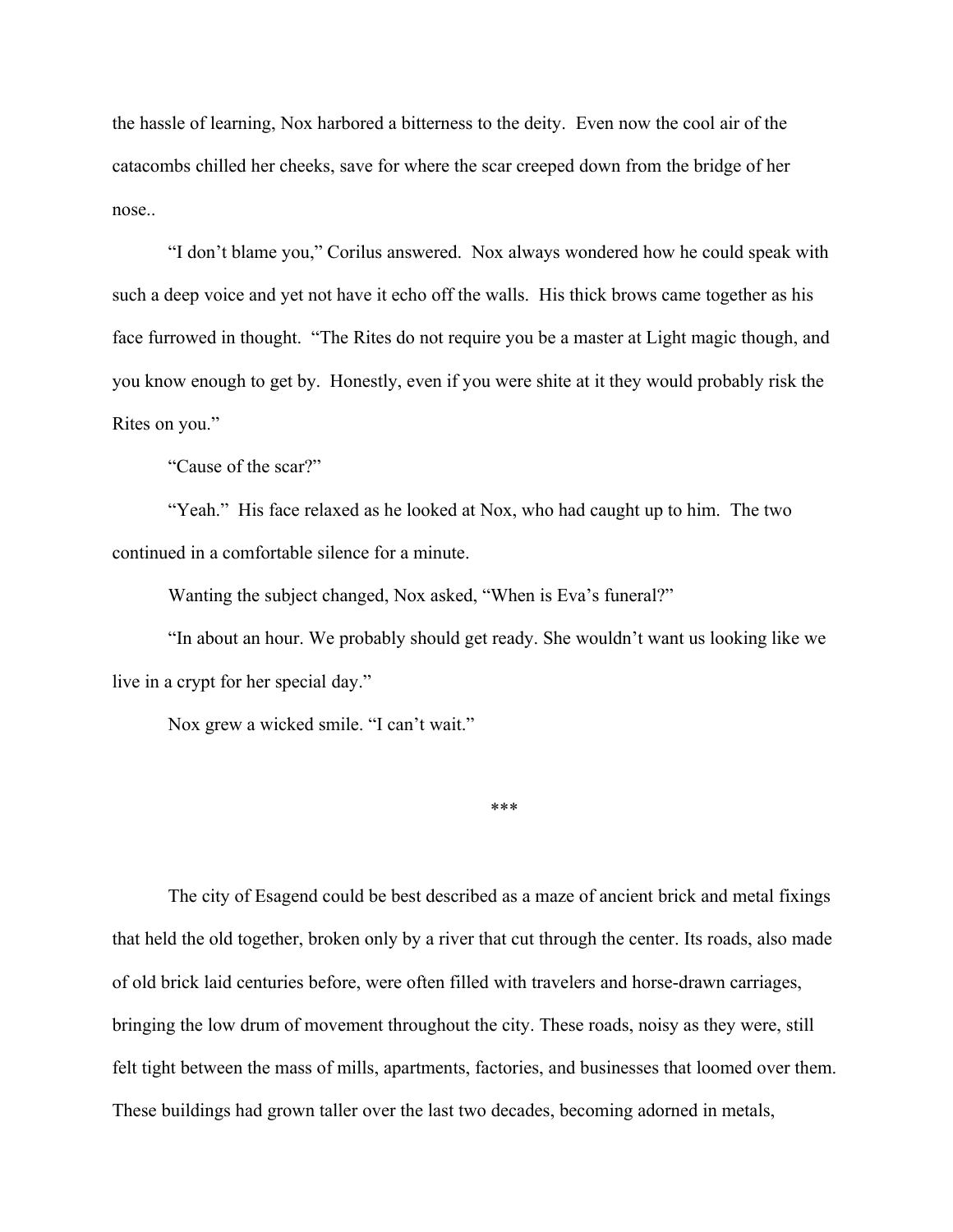especially copper, which draped around them with pipes and ladders, and stood tall as chimneys on their flat or triangulated rooftops. Low walls acted as gates to these pillars of commerce, held together with metal supports drilled into the walls to keep them held together. Above the people, puffs of white steam and smoke billowed from their chimneys and pipes, giving the sky a perpetual cloudy haze.

The modernity of metal and steam contrasted heavily with the parade of black-shrouded Inoculae below. Dozens of them followed a glass hearse, some swinging incense burners around their knees while others sang in a low voice, bringing the morbid reminder that death will come for all to the crowds of common and noble folk who came to watch the spectacle. None could see past the shrouded faces, but many did not fear- they had learned after so many years to trust the hidden faces of the Inoculae, and for this, most did not have to fear the two Shadows that walked among their holy people.

The scent of funeral incense lingered in the open air, finding its way past Nox's shroud and into her nostrils. She walked with her fellow initiates, the youngest who would one day become full Inoculae, her arms crossed over her chest, her hands holding her shoulders, the sign of reverence and prayer among the worshippers of Adonex. While Nox harbored a quiet hatred for the church, she had learned the prayers and mannerisms to keep them from questioning her too much. She put up with it only because they enabled her to become a Shadow, and opportunities such as this one allowed her to hunt in plain sight.

Corilus was far ahead with the older priests, carrying a bucket of holy water that he used to refill his silver aspergillum. Using the little wand, he splashed the crowd of nobles, commoners, beggars, and children to give them a simple blessing. It was also a way of giving Nox a chance to watch for suspicious persons at this funeral; Corilus would agitate the Unhallowed, so it was up to her to find the agitated. The Unhallowed, while not always affected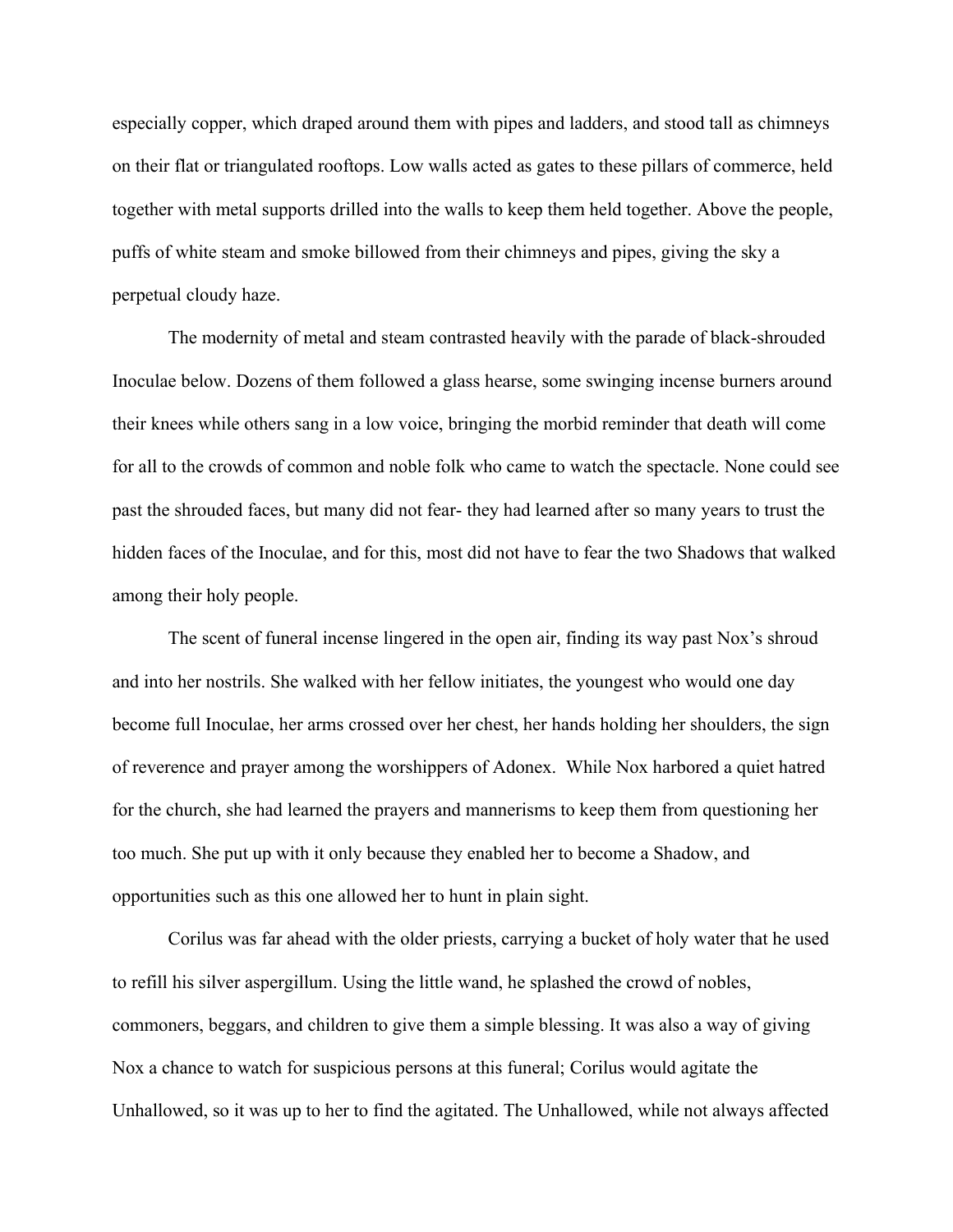by holy water, could show annoyance at this show of faith, though Nox knew this was not enough to go on. Her eyes scanned the crowd from under her veil, then, for another kind of expression- a fascination with the body that led this crowd.

Eva Coffmin, the woman in the hearse, was certainly a beautiful body, pale-skinned with flowing black hair, paler now that death adorned her. She had been laid out with care in her hearse, dressed in a plain white dress to show her unmarried status and surrounded by the freshest seasonal flowers. Nox had gone to see the body before it was sealed in the hearse and thought Eva was beautiful, as she always had been. She was perfect bait. Nox would not let her funeral go to waste.

There were plenty of people watching the hearse go by. Many came out of their businesses or homes and kept to the space between the road and the low walls to see the spectacle, taking care not to run into the road. Young children held their shoulders in prayer, mimicking the younger priests who were only a handful of years older than they were. Seeing them burned Nox's heart a little. She was Inoculae by technicality, but to them she was one of those who gave their lives to worship Adonex and serve the people of Esagend. They would never know her true nature held no real love for Adonex, and for his church even less so. She may be one of dozens of worshippers to them, but she was one of five Shadow Novices, and that pride cooled her.

Going back to scanning the crowd, she spotted an old man with stringy grey hair. His unkempt appearance was not what caught her eye. Rather, it was the well-dressed man who leaned close to him, whispering hastily as they both watched the hearse with a hunger in their eyes. The old man was too old to be a servant or groundskeeper, and his smile revealed missing teeth. The well-dressed man had his own hair slicked back into a tight ponytail and wore rich colors embroidered in gold, signs of a noblemen. They were an odd pair, and likely their prey.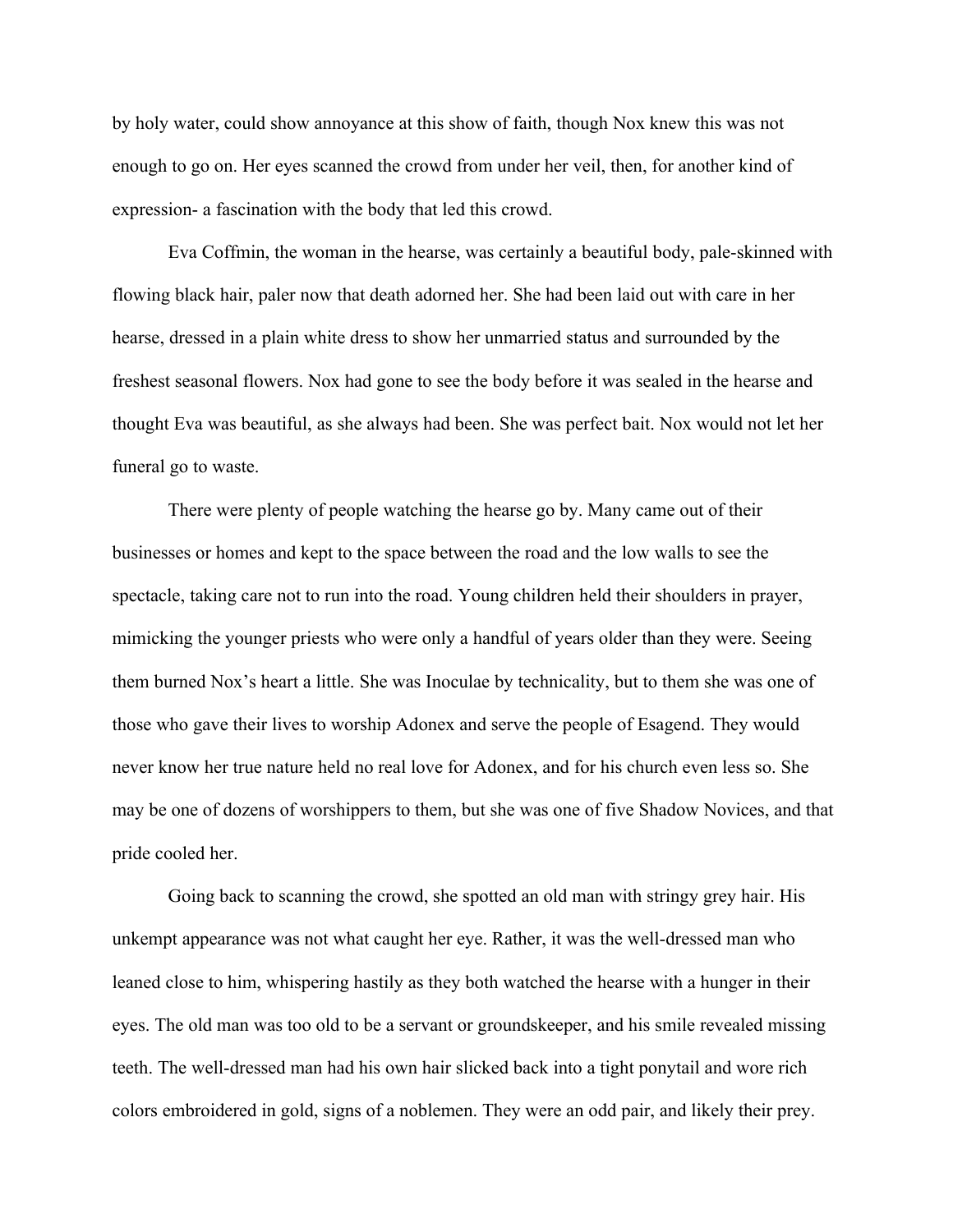The hearse came to a stop in front of the Temple of Adonex, one of the few buildings not touched by metallic fittings or pipes in the city. The priests circled around it, facing out towards the crowd, forming a wall of holy people to guard the dead. Nox took her place on the outer edge, keeping the two strange men in her sight. She was so focused on them that she almost jumped when the overseeing bishop began to speak.

"Be reminded, children of Adonex!" he cried out. "Death comes for us all! And when death comes, so too will our Divine One! At this holy Zenith hour, we will now begin the consecration of our recently departed. Go in peace, and remember your death."

As he finished his solemn warning, the priests and priestesses broke their formation and began helping to bring Eva into the temple for preparation. The younger priests crowded together, chatting excitedly. For some, this was their first public funeral.

"What happens next?" One of the younger priests asked an older one.

"They're going to take her underground."

"Will she be put in one of those holes in the wall?"

"Not yet. She must be consecrated first. They will put her next to a twenty-four-hour candle and give her blessings at each holy hour, as our ancestors did to Adonex before he became our god."

Nox scoffed under her veil, slipping away from the gathering of younger holy people. Moving away from the general public's sight, she undid her priestess jacket and pulled her veil over her head until it resembled a hood. Tucking her amulet under her dark leather shirt, she waited until no one was looking before climbing a pipe onto the ceiling of the nearest building.

Careful to stay out of sight, she watched from the rooftop for the two strange men. From above, the people hurried through the streets like blood through veins, focusing only on where they were going, trying to stay out of trouble. They were dotted by the glint of the armored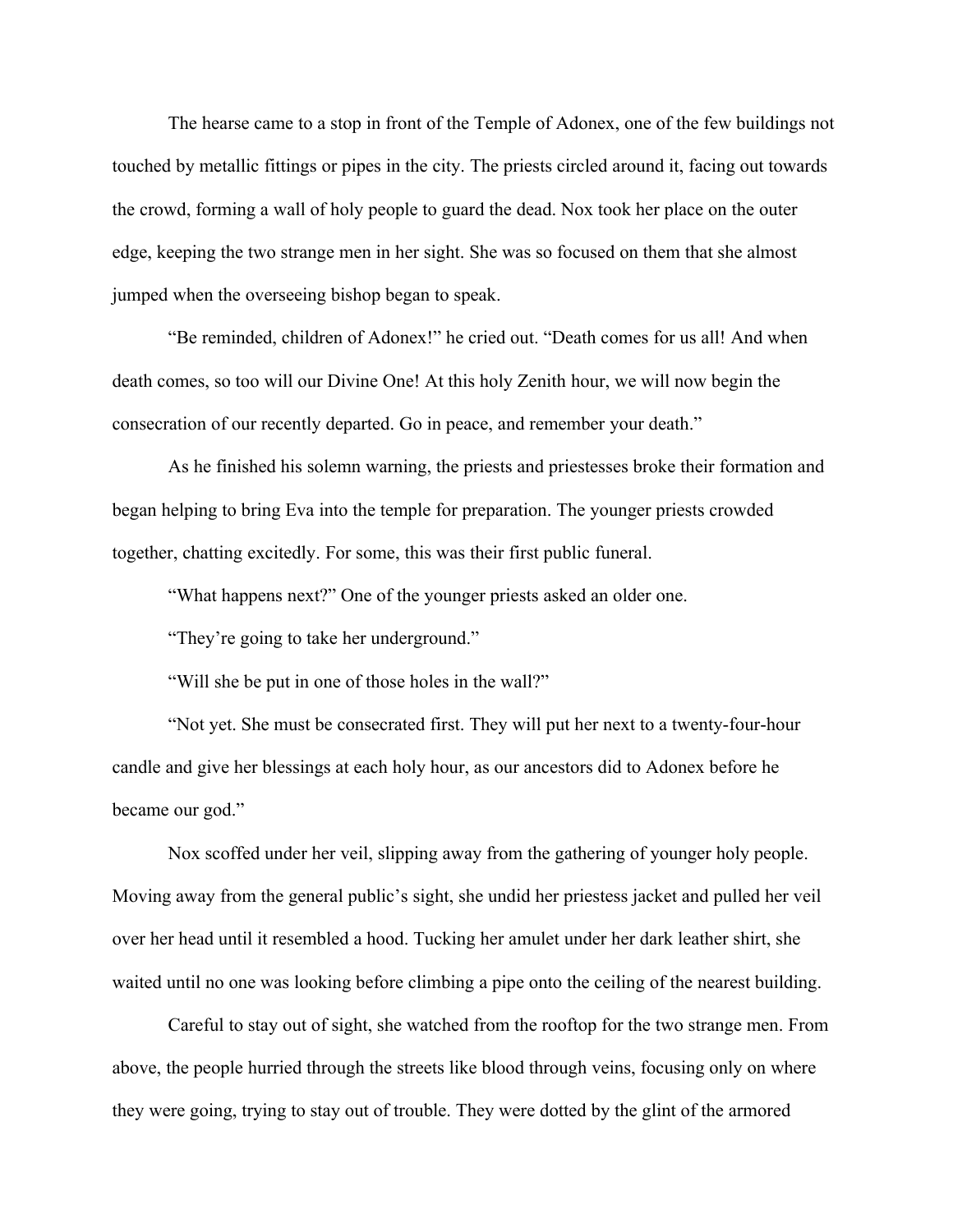Protectum Elite soldiers who monitored the city. The businesses and commoner housing clustered together around the temple, and across brown river was all the noble housing, their manors standing tall and smug over their gates. Nox looked through the people below, fearing she had lost the pair for a minute, before spotting them wandering away from the church, still whispering.

Sensing the direction they were headed, Nox plotted her course over the rooftops. The last couple decades had brought metal to the city, which brought copper pipes, chimneys, wall frames, and fences. This, in turn, gave the Divine Shadows a set of pathways above the city, keeping them out of sight and able to watch over most people, as long as they avoided detection.

Keeping her quarry in view, Nox moved easily from one roof to another, making sure she kept her footsteps light. Of all the training Nox had endured in the last four years, stealth was probably the most ingrained to her. She couldn't walk anymore without stepping like she might crack an eggshell under her toes.

After almost a half an hour of following them from above, Nox looked ahead and saw they were heading towards a noble's house. She jumped to the next roof, grasping onto a copper chimney to hold herself steady. While Nox knew she should recognize which house they were going towards, she didn't.

Nox swore under her breath. "Corilus is going to kill me."

"Why?"

Nox almost let go of her chimney at the soft voice. She clutched a hand to her chest when she saw who was sitting on her roof mere feet away, still as a gargoyle.

"Mya!"

The girl didn't look at her. Mya never looked at anyone. Not in the eye anyway. Despite the occasional fidgeting with her fingers and how often her eyes wandered around, Mya was very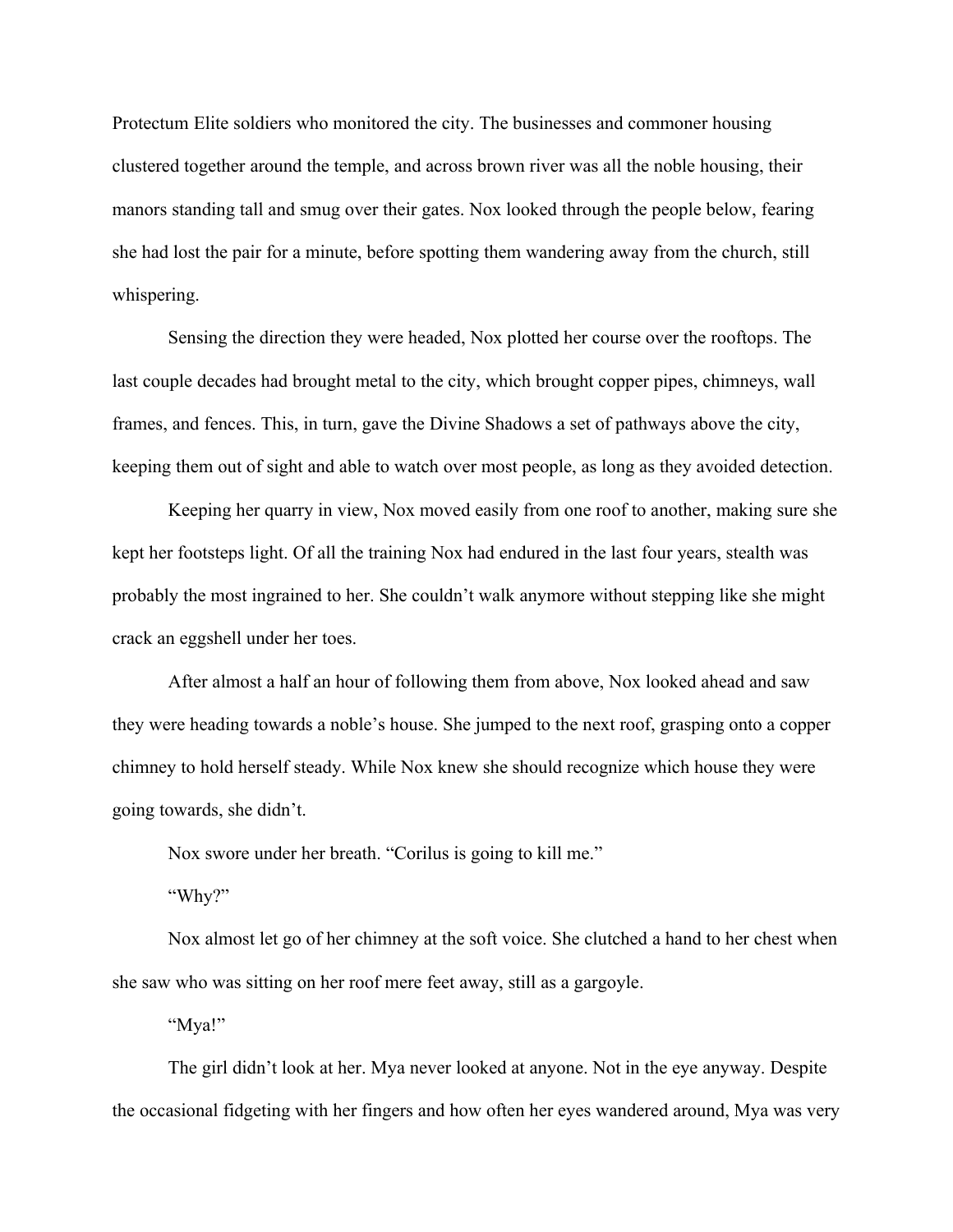good at staying still for hours if she wanted. Of the five Shadow Novices, Mya was the best at long-term stealth and exorcism. Nox hoisted herself up past the chimney and squatted beside Mya, pointing at her prey.

"Them. Do you recognize the house they're going to?"

Mya leaned forward, squinting. "House Aultan." She leaned back. Even though Mya was a year younger than Nox, she reminded her of an old woman with how curt she could be.

"You're quick," Nox complimented.

"My scholar and I learned every building in Esagend," Mya smiled, her eyes looking to the sky. "Tell your scholar to do the same."

"My scholar-in-training died, remember?" Nox kept her voice even, but the reminder was unwelcome, even if she knew Mya didn't mean it.

"…Oh, yes, I recall. Plague death. Mass grave burial."

"Anyway, those two. Do you recognize them?"

Mya leaned forward gain, Nox doing the same. "The nice one's Vald Aultan. Displaced son of the baron by the same name. Not sure who his friend is."

"Good enough." Nox watched as Vald looked both ways before asking the old man something. The old man, in turn, dropped his jaw, revealing the roof of his mouth to Vald for a brief second.

"Second one's been branded," she noted. The two men dispersed, Vald going past the brick gates of his family manor, out of sight. The old man wandered into an alley, also disappearing.

"Want me to pursue one?" Mya offered, leaning back again.

"No, that's all I needed to see." Nox nodded at her companion. "Thanks, Mya."

"Of course. Though you should find a new scholar soon."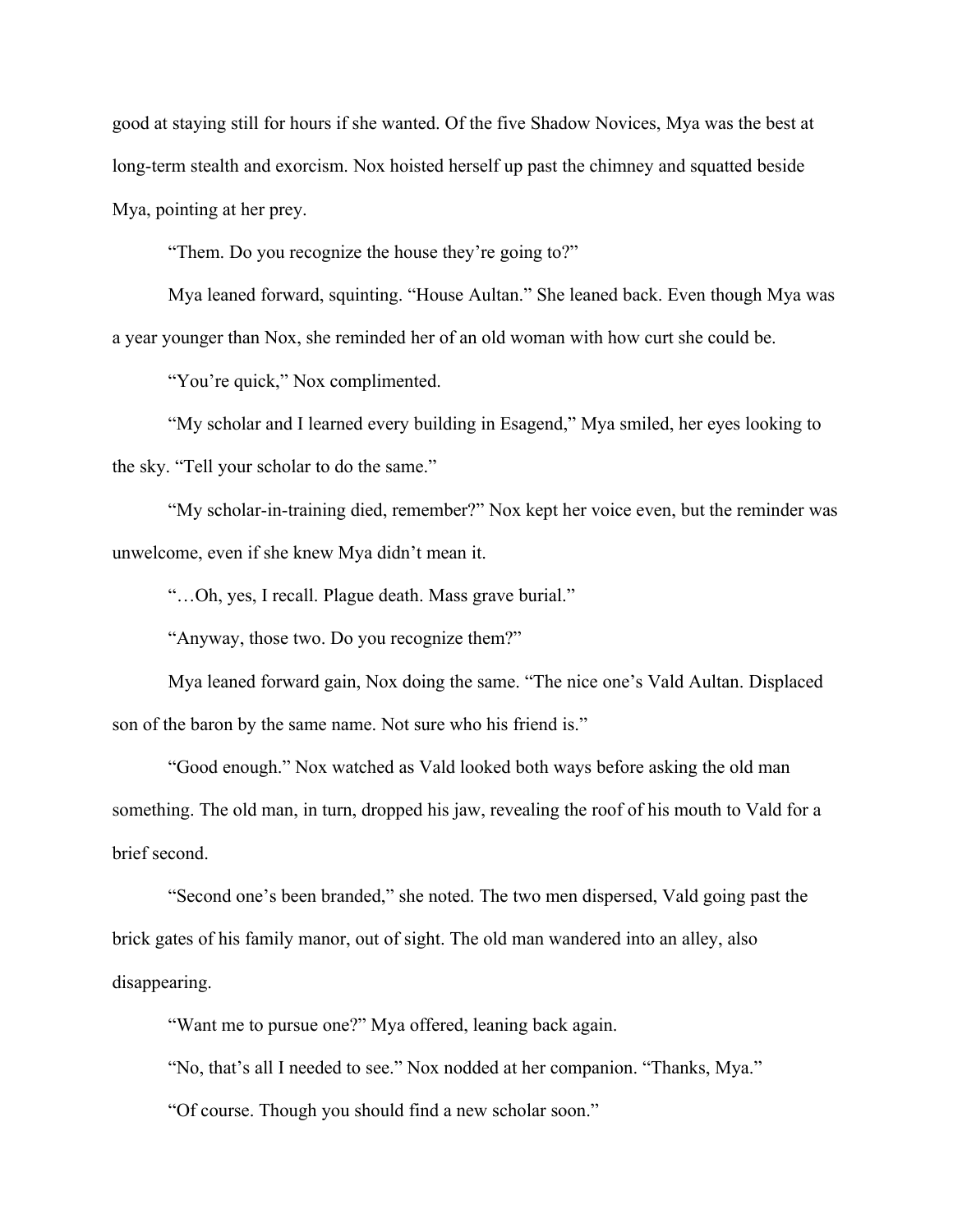Nox sighed. "I know. I can't do the Rite of Death without one."

"They're very helpful, you know. Mine knows a lot about plants."

"Kind of busy right now."

"Demus has had his almost since his induction. Inoculae girl. Loren's had his for a year now. Garran's had his since-"

"Let's not talk about it, okay Mya?" Nox snapped. Among the cohort, Nox was infamous for not keeping a scholar-in-training. Two had died to the plague, but her first one set the tone by requesting to leave after only a week of working together. Nox herself had appealed many times to the church that she did not need a scholar, but never got past Corilus, who always denied her. The fact that Garran, the Shadow Novice she got along with the least, could keep a scholar with his obnoxious attitude only angered her further.

The air between them felt tense, at least it did to Nox. She could never quite tell what Mya was thinking or feeling. Above, the sky began to go grey.

"I'm going to go report," Nox finally said, trying to find a way out of the conversation.

"Tell Corilus I will wait on the roof opposite. I will watch."

"Will do." Nox turned, silently leaping from the roof to the next, heading back to the one place she did know for certain—the Temple of Adonex.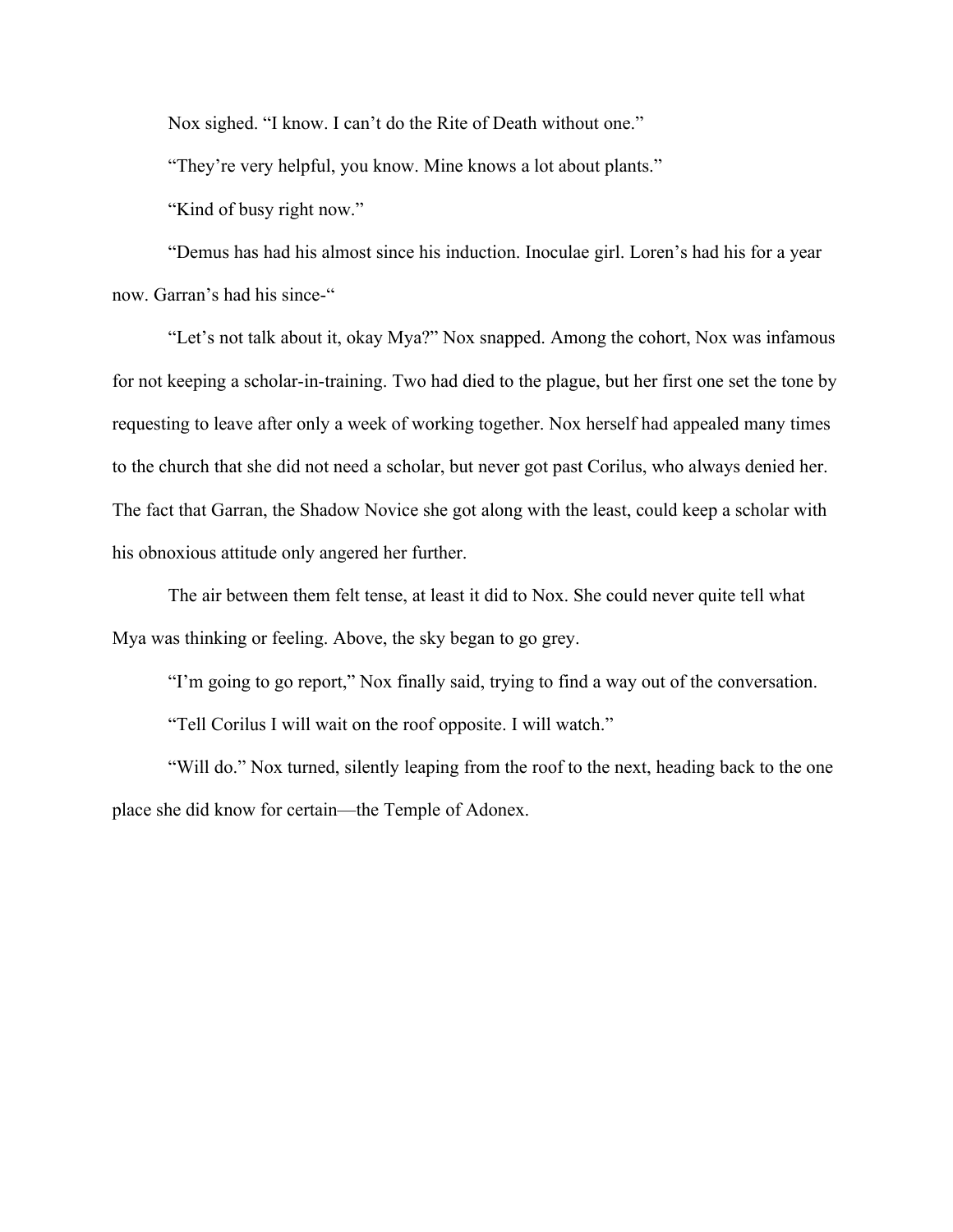# Chapter 3

"Mya said she will meet you on the house opposite," Nox reported.

"Crow has taught her well." Corilus pinched out a candle on the Zenith altar, a puff of smoke escaping his fingers when he released the wick as if he had finally allowed it to breathe. Nox's gaze naturally followed the candle smoke that came from indents in the wall to the curved glass ceiling above, held together by four strips of iron, symbolizing the four holy hours. Though it was only dusk, she could hear the soft pouring of rain above them. Whatever her thoughts on its religion, she couldn't deny the cathedral's majestic design.

"Head back to her and wait for my signal."

Her gaze snapped back to her mentor. "What?"

Corilus struck a new match. "You heard me."

"You're going to have all the fun waiting for the body to be snatched?"

She wanted to yell it out, but the walls of the Temple echoed, so she said it as a hiss. Lighting a candle on the Dusk altar, Corilus turned back to her. "We don't know how he's going to get it."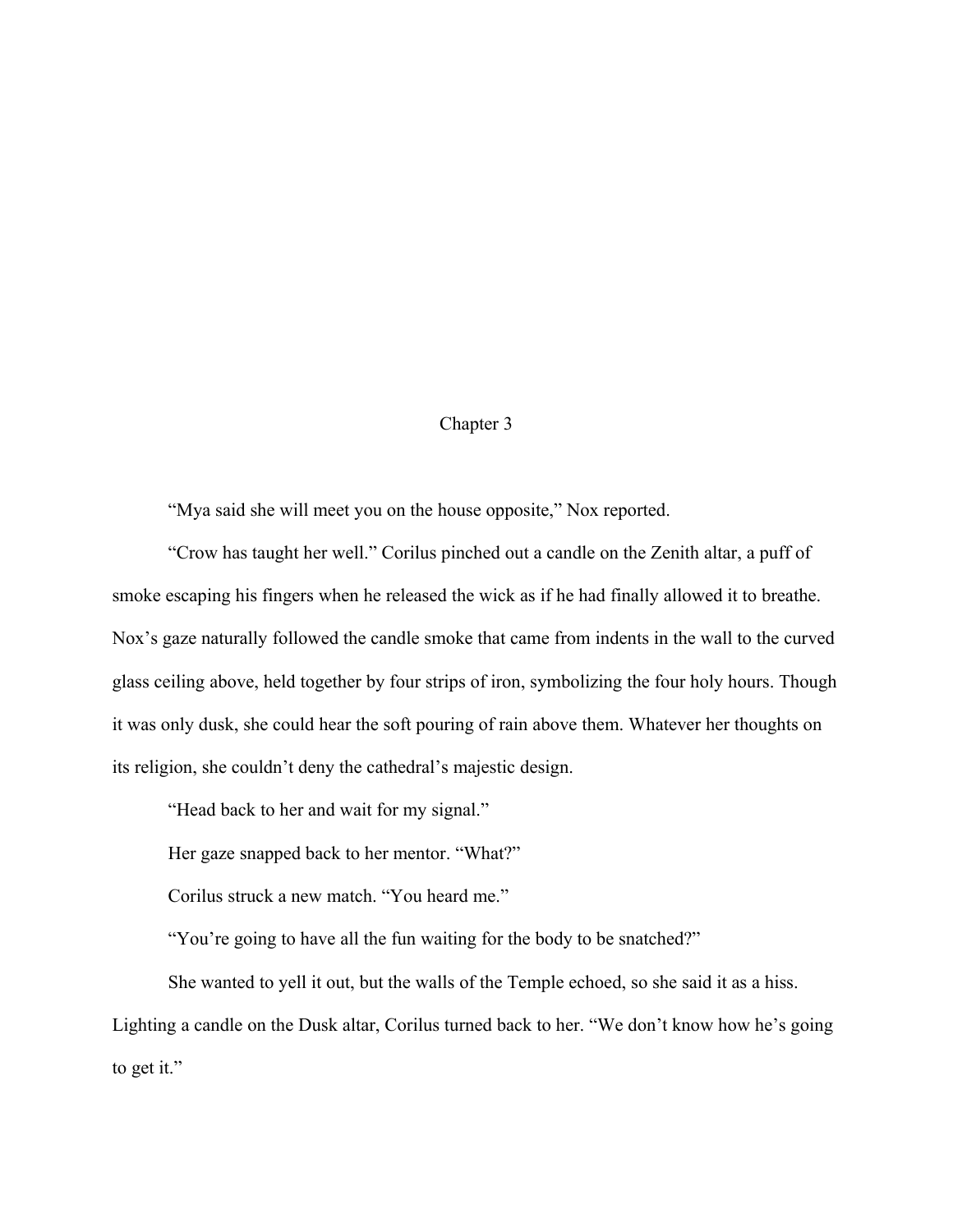"We know where he's going. If they were stupid enough to talk in public like that they probably don't know it's a decoy door." Nox stomped over to his left side. "Plus with Mya you have an extra set of eyes. And ears!"

Corilus glowered at her from under his wide-brimmed hat. He never liked when she called out his deaf ear. It was a secret not even most Shadows knew. Seeing him glower, she added, "Plus I'm smaller than you. I can hide in the walls better."

"You also don't have the gifts of a full Shadow. What if he sees you?"

Nox pulled out her dagger from its sheath that rested near her lower back, returning it when she knew he had seen it. Corilus turned away from her, frustrated, and began to walk down the aisle between rows of stone benches that faced the four granite altars at the head of the Temple.

"Come on Corilus!" she followed, keeping up with his pace. "I'm going to be a Shadow like you soon. Don't keep giving me the novice work." She got in front of him, stopping him in his tracks. "I'm going to be retrieving Papa's soul one day, and that day has to be soon. Give me the task." She exhaled. "Please."

Corilus looked at her, his eyes glinting. He sighed.

"Do you know where Eva is buried?"

Nox nodded.

"There is an open spot underneath for another corpse. Wear your veil to hide your living features. After he leaves, pray the Ancestor's Prayer before following." Corilus reached to his belt and pulled from its pouch a large bronze key. "After that, follow to provide backup. If he goes elsewhere, find me. Do *not* engage him."

"Yes, sir." Nox's heart raced in her chest with excitement, but none of it showed on the outside. Taking the key from his outstretched hand, Nox began to hurry past Corilus.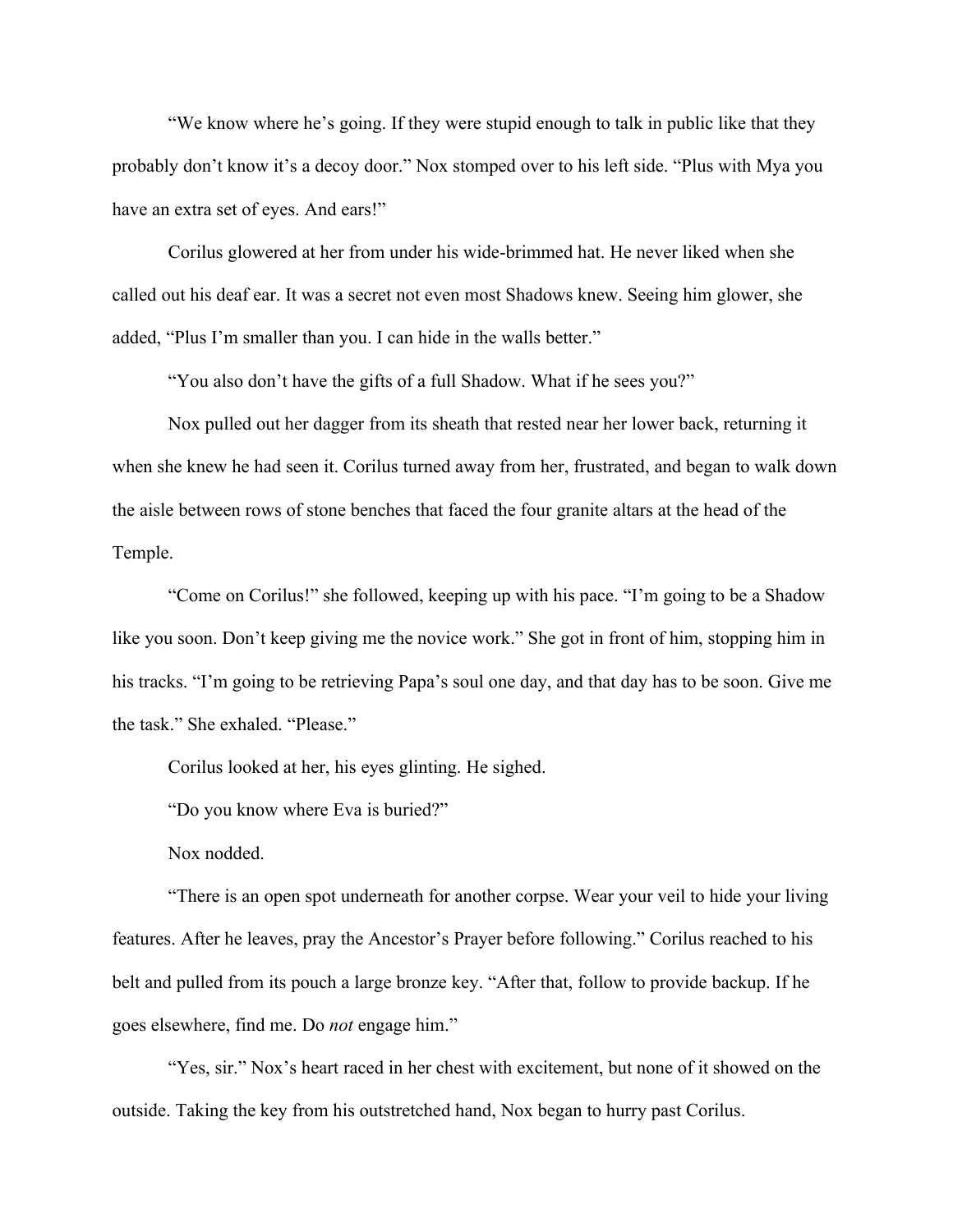"Nox."

She stopped.

"Be careful."

She turned her head to the right. "You too, Corilus."

\*\*\*

Unlike her crypt, the catacombs underneath the cathedral were packed with bodies. The way was dark, with waxy grey stone walls dotted with holes just big enough to fit the dead into like a repurposed beehive. Dust lingered in the air like a ghost, barely shifting as the Shadow moved through it. Nox already had her veil over her head in hopes of it protecting her from the stale air and dust. If it settled in her lungs, she could contract what the city doctors called Undertaker's Cough, though commoners called it Bone Lung.

The twenty-four-hour candle revealed her destination, and Nox hurried to it. Eva's body was laid out as beautifully as it had been in the hearse, though there were no more flowers or admirers, save for the Shadow Novice standing above her. Now she lay in a plain wooden coffin at the height of Nox's torso, its lid laid open and bare, her slender fingers bare of any rings, a signal that she was not yet consecrated. The bodies around Nox all wore a plain bronze ring to show their consecrated status. Up close, Nox could barely see the lines in Eva's face that showed her age—from afar, she looked much younger. It was not often Nox took the time to admire someone's features, but they always surprised her when she did. She wondered, perhaps unwisely, what her corpse would look like.

Nox looked below Eva's coffin and found the opening in the wall Corilus had mentioned. She would be lying perpendicular to Eva's body, meaning the top of her head would be facing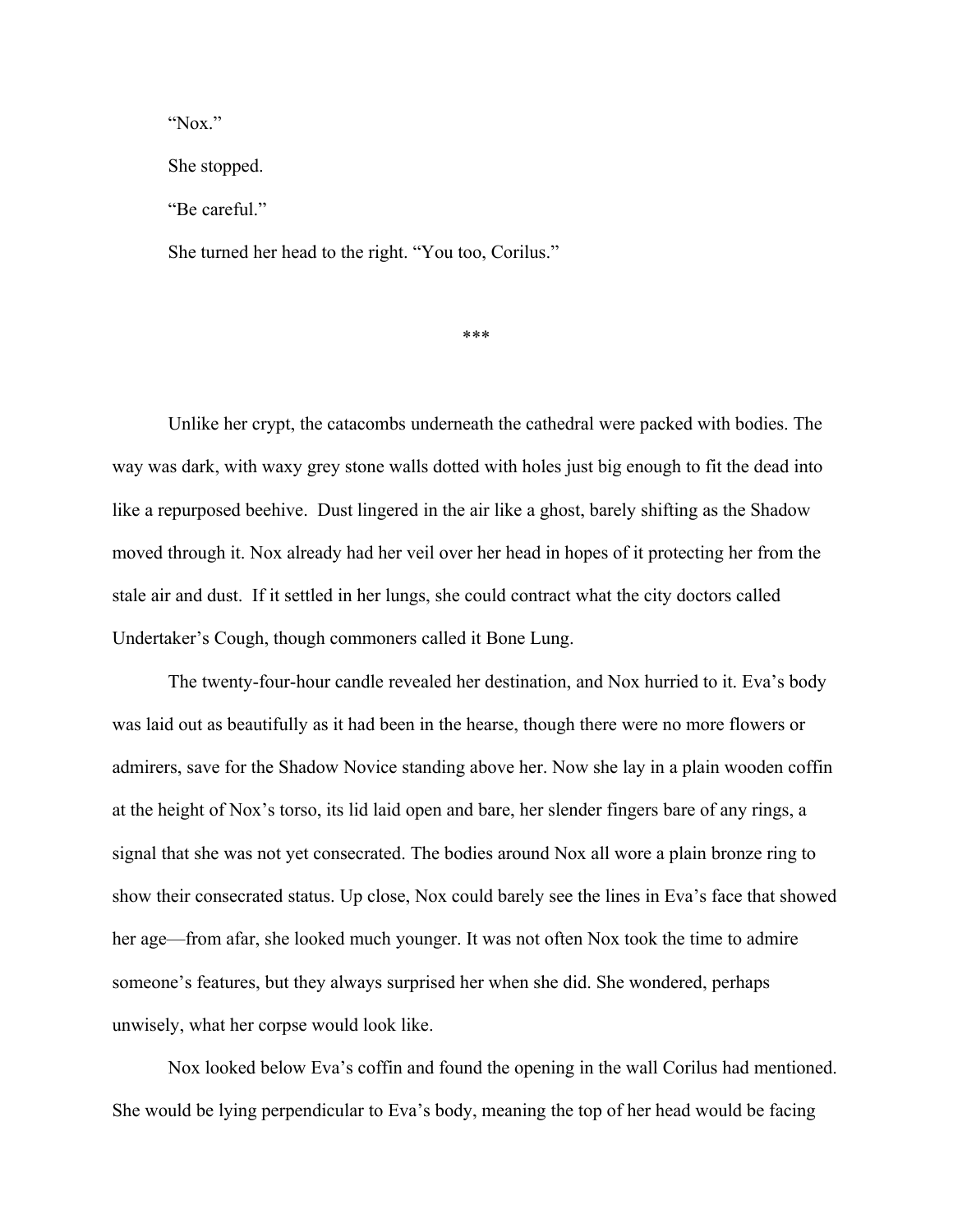the body snatcher. Wasting no further time, Nox slid into the body slot, making sure her veil was tucked under her head and not hanging onto the floor before crossing her arms and calming her breath. It was hard to breathe under the veil, but Nox knew how to stay calm by now. It was part of her training for when she passed the Rite of Death. When forced to, she could stay still for hours, waiting for the perfect opportunity to strike out.

It was maybe two hours before she heard the sound of a stone door cracking from its spot in the wall. As it scraped along the floor, she could hear a man breathing heavily. The old man was there. Nox stayed still, concentrating on what she could hear.

The old man shuffled up to Eva's coffin, and she could hear the smile in his breathing. "There you are, beautiful." Nox cringed.

"I know you prolly want to stay down here, but Ol' Gregor's got to bring you to Vald. He's gonna turn you into a cure for my bad bones, make us strong again."

The lid of the coffin slammed shut and Nox heard the sound of a rope sliding around the coffin. "It's time to go," Gregor muttered.

Nox suppressed a jump when the coffin fell to the floor so close to her head. Gregor, as the old man called himself, began to pull it along the floor, almost like a sled. The coffin's wood was light enough that he could slide it after himself back through the door.

Just as Nox thought he had escaped, he paused. Nox froze, unsure why he stopped. She waited, listened, staying still as a doll while praying he had not noticed her. Gregor sniffed loudly, then spat on the ground before pulling the coffin through the door, closing it behind him.

Nox didn't dare to breathe. After being unable to bear it, she exhaled. She reached to pull herself out, then remembered Corilus' instructions.

Crossing her arms and grasping her shoulders, she began to pray. "Adonex, giver of hope, bring forth to us an afterlife worthy of our deeds. Show us the path from living to the beyond,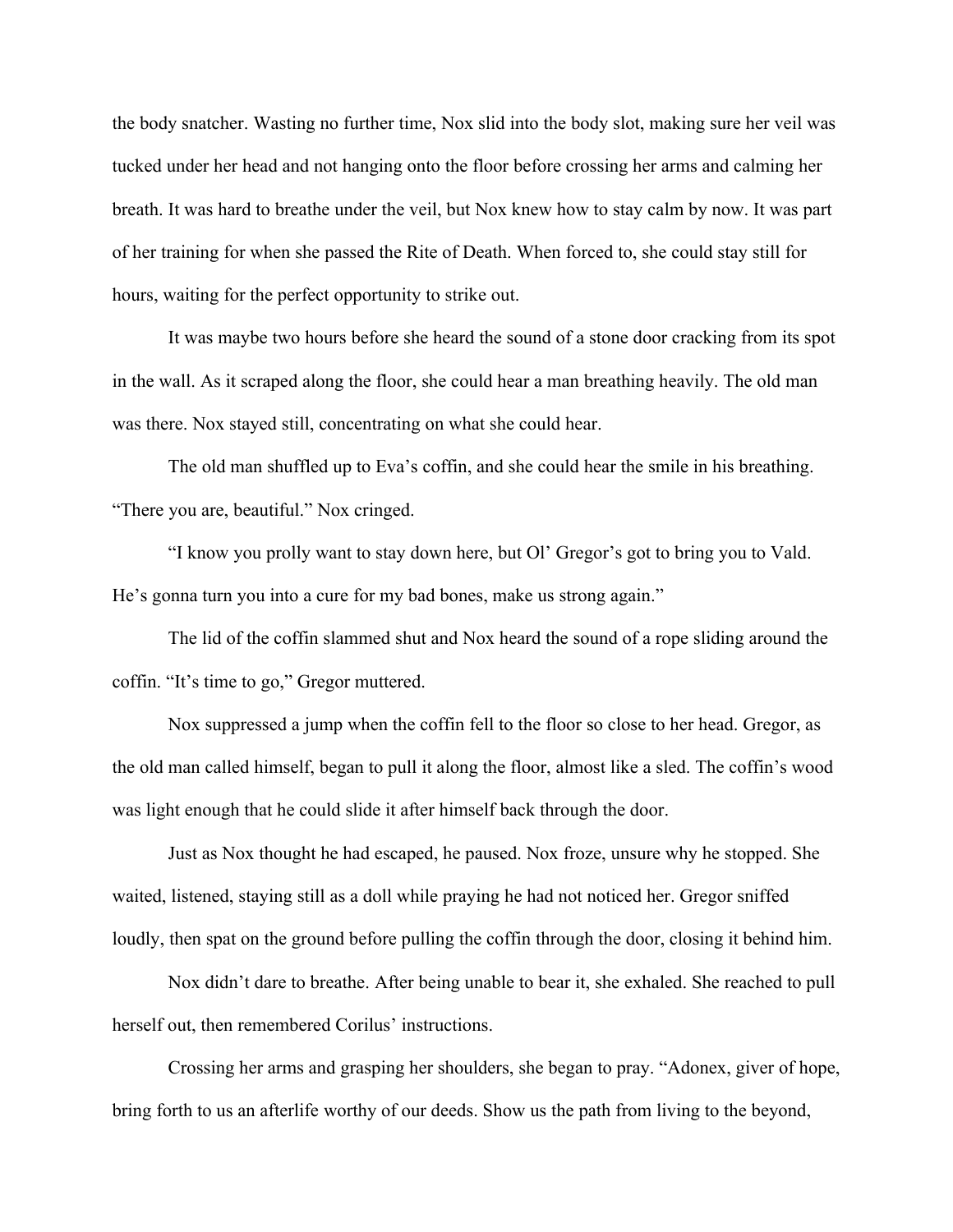and hide us under your holy shroud from the underGod and his mighty wrath. Be with us in the Dawn, be with us in the Zenith, be with us in the Dusk, be with us in the Midnight Hour. To you we give our souls."

Despite the desire to race through the prayer, she forced herself to pace it as the congregations of the church did. She would not let her haste ruin her chances of fulfilling this mission. Finally, she pulled herself out of her hiding spot and went for the door.

The hidden door used to belong to an infamous body snatcher, and it was a choice of the Shadows to keep it in place. Normally, it was guarded well, with traps and well-armed Elites standing beside the dead, but tonight it had been abandoned to give the illusion it was forgotten. Nox pressed against the wall for it now, finding the grip that was made for those on the inside and pulling it open slowly, dulling the scrape of stone as much as she could until she could slip past the door. As she slid in, she saw the unholy sigil painted on the inside of the door- a crown, painted by hand in blood.

Memories of the night her Papa's soul was taken came back to her. There had been a crown that night too. Papa had gone to snatch it from the Unhallowed man who threatened to sacrifice her. There had been an explosion, the sharp pain as her face was cut open by some unknown debris, the sensation of a spirit trying to overtake her…

Nox melted the memory into rage and let it course through her as she shut the door behind her. Gregor could spit on the floor of the consecrated dead all he liked. She would delight in hunting him and his companion down in turn.

Nox pursued Gregor with great caution, first down a long tunnel full of rat bones and dust, then into the sewers beneath the city. Despite the stench and rushing, polluted waters, Nox stayed on his trail, avoiding his detection. He was paranoid, but she was too sneaky, and she knew how to blend into the shadows. Above them, the rattle of carriages served to remind them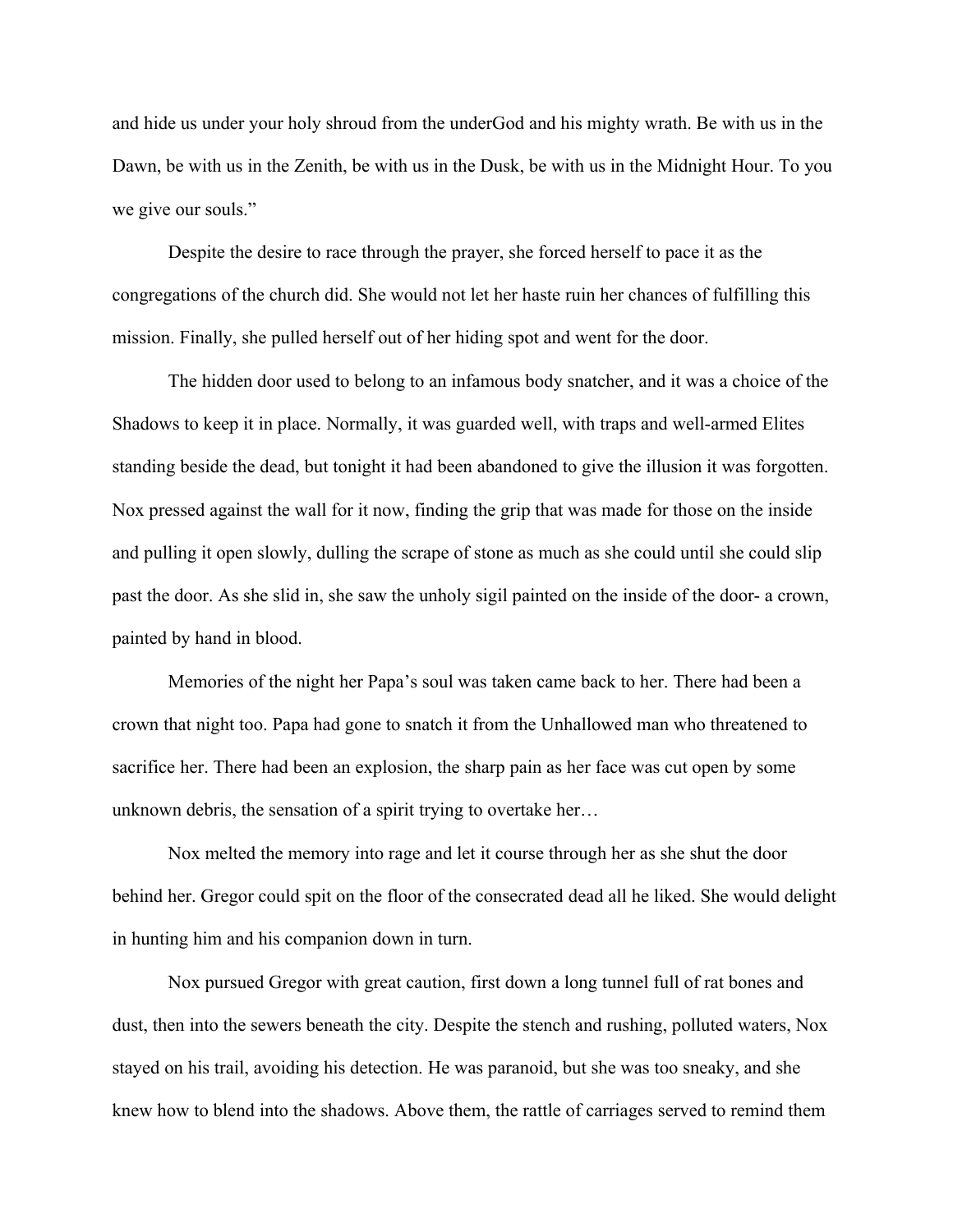both of their place below the city. If this Unhallowed preyed upon others in the darkness, then she lived to prey upon him. Though his journey out of the sewer took longer than she would have liked, Nox's rage simmered on.

She watched the direction the old man went after he left the sewers, sliding the coffin through mud. The rain she heard earlier had stopped in the time she had first gone into hiding, making Gregor's task much easier, and Nox's harder.

Nox pursued at a further distance, watching to make sure he was going where she hoped he would go. If Gregor went to a different destination than Vald's house, she would lose time figuring out where he was going and then finding a way to alert Corilus. Striking down this old man would be easy enough for her, but then Vald would escape being tried, which was crucial. The noble families would cry out that there was discrimination against them, and Vald could move among new companions with ease. She could almost pity Gregor; even if Vald's words were true about helping him, he would never be anything more than a pawn to Vald. She had half a mind to talk Gregor out of his actions, as the Unhallowed had ways of influencing others to do their bidding, but knowing Gregor had a brand on the top of his mouth meant that Gregor himself was not so innocent. Whatever had swayed him remained within him. There was nothing she could do about that now.

After a relentless amount of following, Nox's spirits rose as she saw Gregor turn to Vald's estate. She waited a minute longer, confirming it was his destination, and grinned when she saw him take a hidden way past the walls into the family tomb. It was finally time for action. Once out of sight, Nox ran to the main road in front of Vald's home and to the building across from it, which had a shop that sold luxury goods.

Nox leaned against the building and, after making sure no one else was around, sang out, "Call to me softly, light of death. Call to your lost child."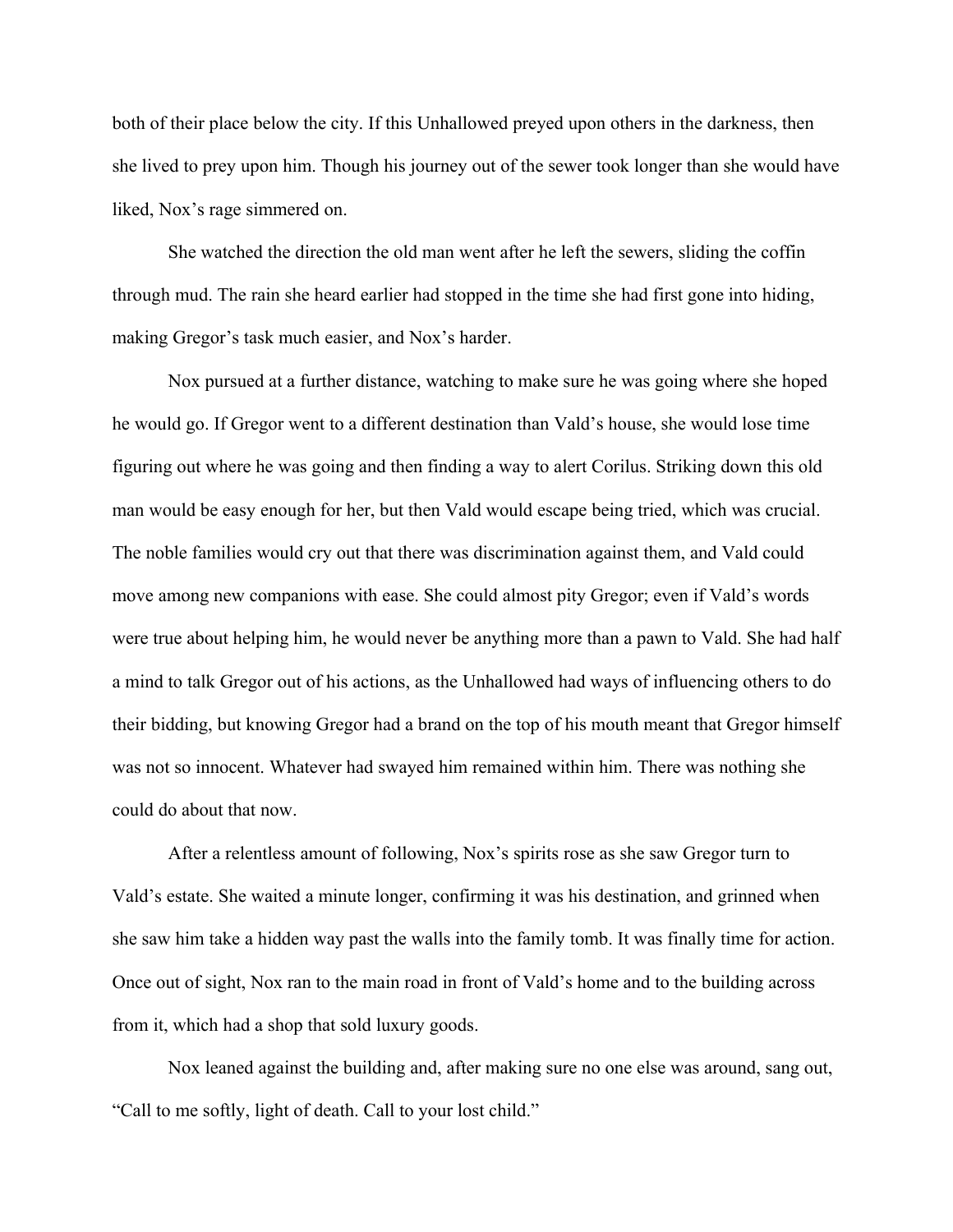From above, Corilus' voice finished the song. "Lest I be a beast who hunts the children, then answer me with your teeth."

It was a song the two of them used to tell each other they were close by. Corilus appeared beside her seconds later, also leaning against the wall.

"Where's Mya?"

"Sent her home when the rain picked up." Corilus' strong jaw was barely visible under his hood. Nox pulled her veil up into a hood, but kept it low, mimicking him.

"He's just brought the body to Vald. They're going into the family tomb."

"Then let's go."

Nox led the way this time, bringing Corilus to the hidden passage in the wall behind the noble house. Once past, Corilus took point, leading them to the entrance of a family tomb similar to the one they lived in, albeit smaller and with no door stopping them.

The two Shadows crept down the steps of the tomb, a light at the bottom revealing two pillars they could hide behind. Corilus took one pillar, and Nox the other. Both peeked around to see the coffin on a large stone table, Vald excitedly running around it as Gregor opened the box, revealing Eva's body.

"You've done excellent work, my friend. She's perfect." Nox grimaced, hating them more with every second. Reaching under the table, Vald retrieved a leather satchel, which he unrolled onto the table, revealing the glint of silver embalming tools, their blades and hooks sharp..

"Are you ready, Gregor?" Vald smiled, picking up a scalpel.

Nox glanced at Corilus, ready to pounce, but he was still. She waited.

"Aye," the old man crooned, finally catching his breath. His grin was back. "What shall we do first?"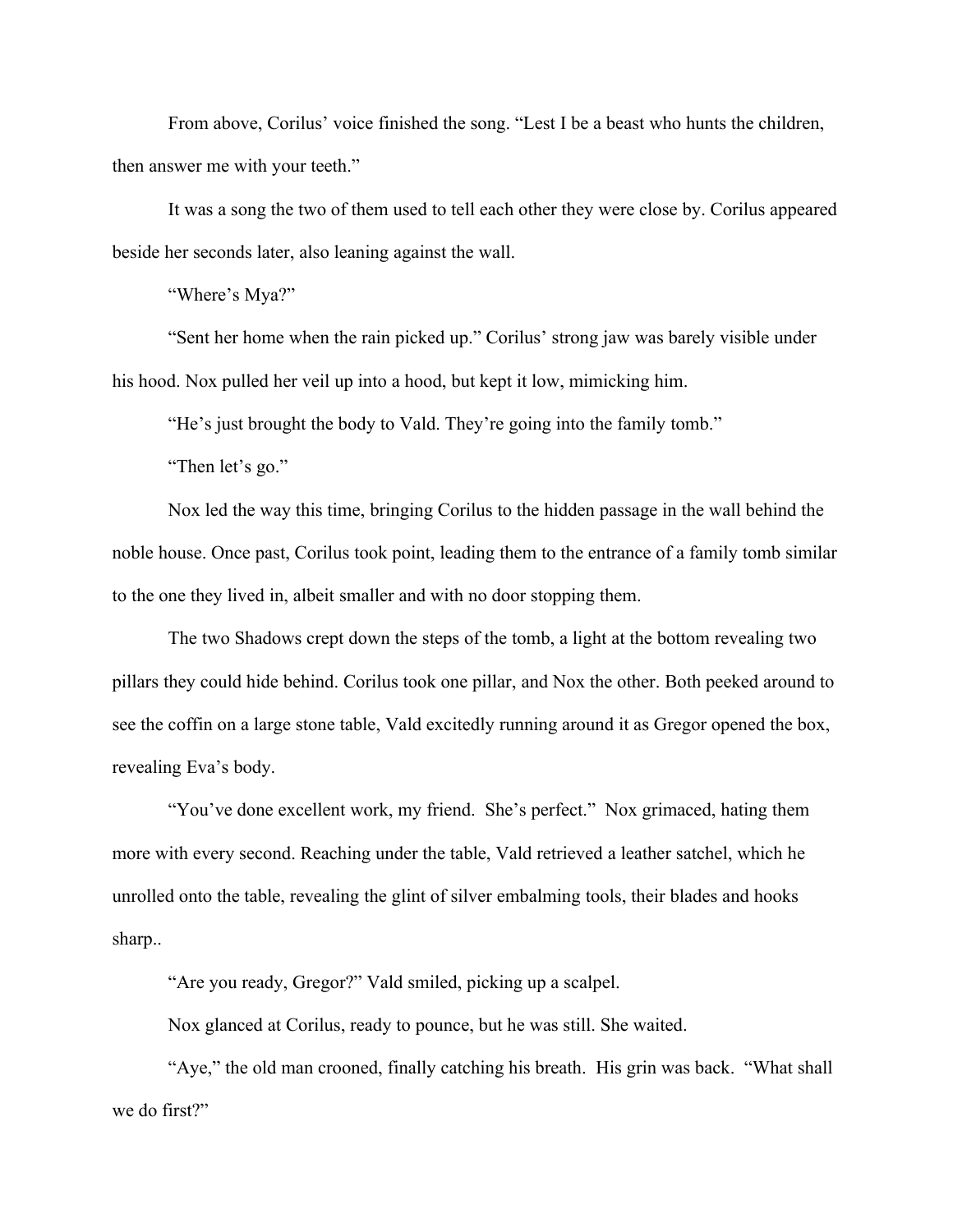Vald pointed, his eyes not leaving the girl. "Fetch me the book."

They watched as Gregor looked over and spotted the book Vald was requesting, a leathery tome with the same semicircle as the pendant on the statue. He picked it up, taking a second to reminisce. Nox recognized the grimoire from its cover alone. It was a body book, containing alchemical means of using a corpse to gain power. Possessing that on its own was enough for a conviction from the church.

Gregor shuffled back to Vald, handing it over. Vald held the book with one hand, flipping its pages open one at a time.

"The girl is perfect," Vald repeated. "The candles we could make from her would give us warding power against the priests, the teeth would make wonderful trinkets we could barter with. Her bones alone would fetch a lovely price for their pure marrow I'm sure..."

"Aye, aye," Gregor acknowledged, getting impatient.

"But to begin…" Vald's slender finger traced one page, "the blood in her still heart will make for a wonderful tonic. If we mix it right, we can cure that scar of yours."

Like he had before, Gregor opened his mouth to show the top of his mouth. The ward branded on the top of his mouth had taken away his ability to speak the Old Tongue. The old man coughed out a laugh, his giddiness making Nox's stomach churn. She glanced again at Corilus, who had not moved. Her fists clenched, trying to suppress her need to run in and stab them.

"Time to embrace what we really are, Gregor… disciples of the underGod, persons to be feared in this society so oppressed by the divine!"

Vald withdrew a pair of scissors from the silvered tools and began to cut away at the dress, parting its front to reveal her sternum. Nox glanced back and forth between Corilus and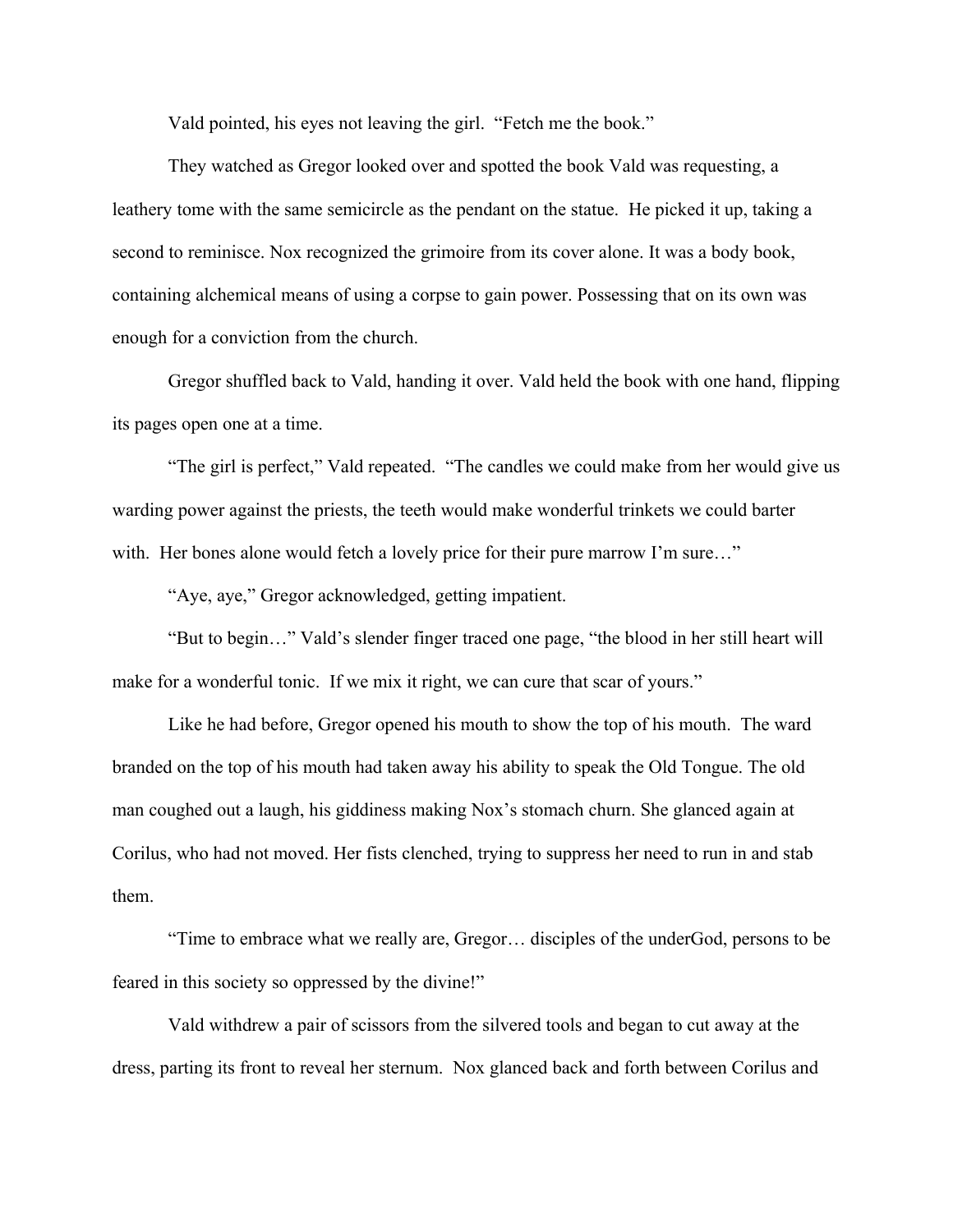the desecration, wanting to move in, but not able to. In a fluid motion, Vald switched out the scissors for the scalpel and began to cut along her flesh, creating one clean line.

"Oh underGod, behold your newly chosen, your defiled children," Vald began to pray.

"She's bleedin' a bit," Gregor interrupted.

"That's normal, she's not been embalmed yet," Vald explained as he made another incision, lifting her flesh and revealing her ribs. "Receive our offering, oh corrupted one…"

"Vald…" Gregor whispered.

"What is it, you damned buffoon?"

"Her heart's beating."

Vald looked down. The heart was still for a moment, then, a beat.

Then another.

Vald dropped his scalpel, barely hearing its tinny clang as it hit the floor, and stepped

back. "But that's impossible…!"

Gregor began to panic. "Her hands are rising!"

Indeed, their victim had come back to life, raising her hands to her chest, folding them as

if to pray. Her eyes opened. A soft voice came from her lifeless lips.

"In the name of the Divine Adonex, you are… condemned."

"Here we go," Corilus growled, pulling up his mask.

Gregor screamed and Vald made a run for the exit, only to run into Corilus. Cloaked in black leather armor, mask and hood, he landed the hilt of his dagger onto Vald's head, sending him gracelessly to the floor. Vald had barely crumpled before Nox moved past him, running towards the screaming Gregor, who fell backwards, crawling his way into one of the corners.

"Who are you?!" he cried out, terror in his eyes.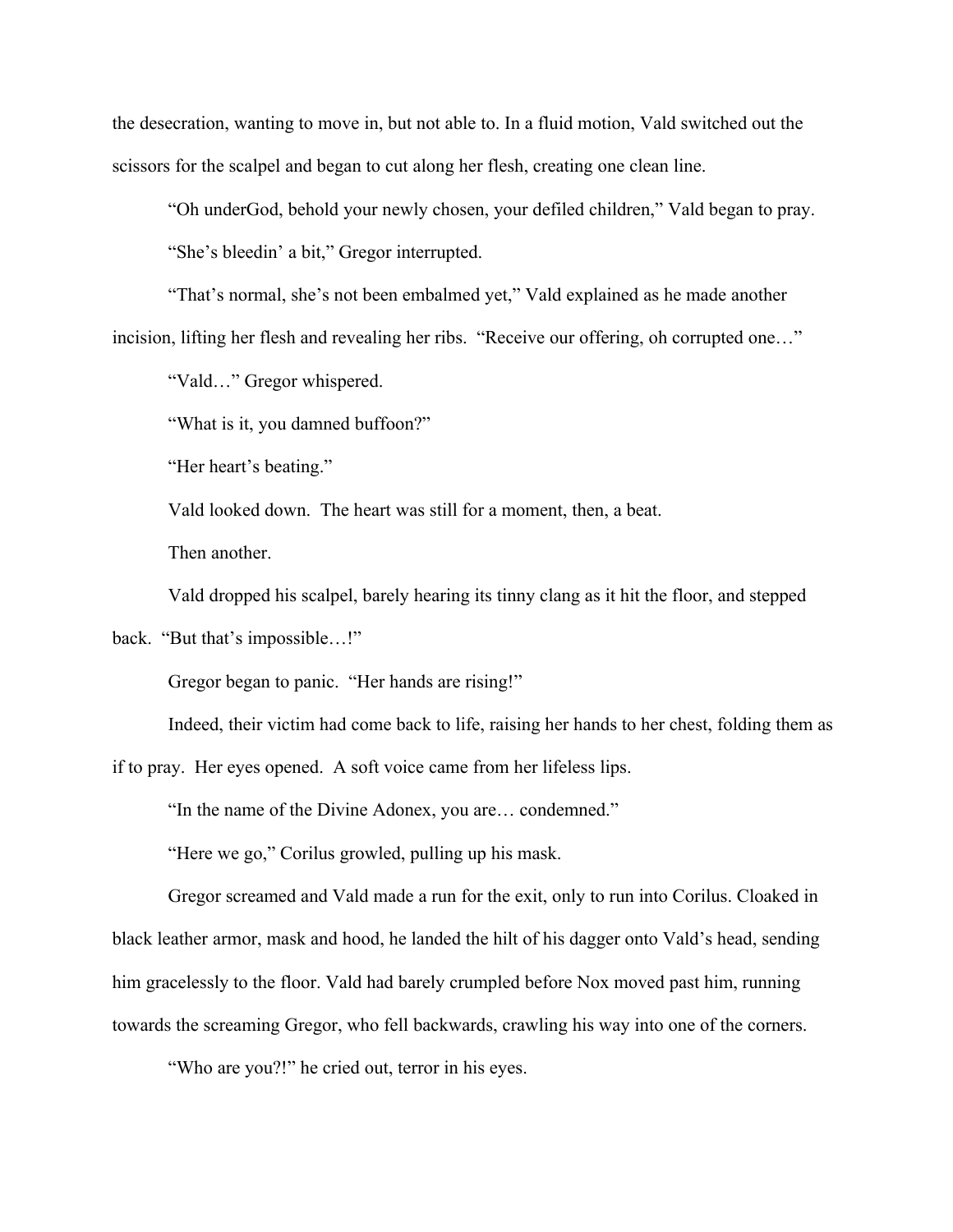Nox approached step by step as he shuffled back. Speaking as if she were reciting scripture, she answered, "Where there is Divine light, darkness is dispelled, and from its remnants we, the Divine Shadow, are made, to hunt the vile who choose the darkness of the underGod."

Withdrawing her silver dagger, she raised it, bringing the hilt down onto the old man's skull. He dropped lifeless before her. She was almost disappointed how quick the whole thing had happened.

With both men downed, the two Shadows sheathed their daggers. There was silence, save for the sound of raspy breathing from the coffin. Corilus approached the pine box, his steps silent. "You alright, Eva?"

Nox appeared on the other side of her coffin. The woman she admired before was very much alive now, a smile appearing on her lips as their color returned.

"Yes. My, that was romantic," Eva replied. "Stitch me up?"

Corilus was already pulling out a stitching needle and thread from a pouch on his belt, removing his mask before sewing Eva's flesh back together. Nox could see he hated to pull her skin so taut, it must already hurt, but Eva smiled on.

"Go look around the tomb, Nox," he ordered.

Nox frowned, wanting to watch the stitching, but obeyed. Taking a look around at the tomb, she first approached where the statue of Adonex stood. Unlike the grand one of the Temple, this statue was only about a foot tall and it had been defiled. The statue, a carving of a man in simple clothes and covered with a shroud, had nails pierced into its eyes and blood spread around his head like a circlet, an iron pendant of a crown hanging from its outstretched hands. Nox pulled back her hood, the smell of bitter-smelling herbs hitting her nostrils, causing her to realize the family members buried here had smudges of burning herbs on their caskets.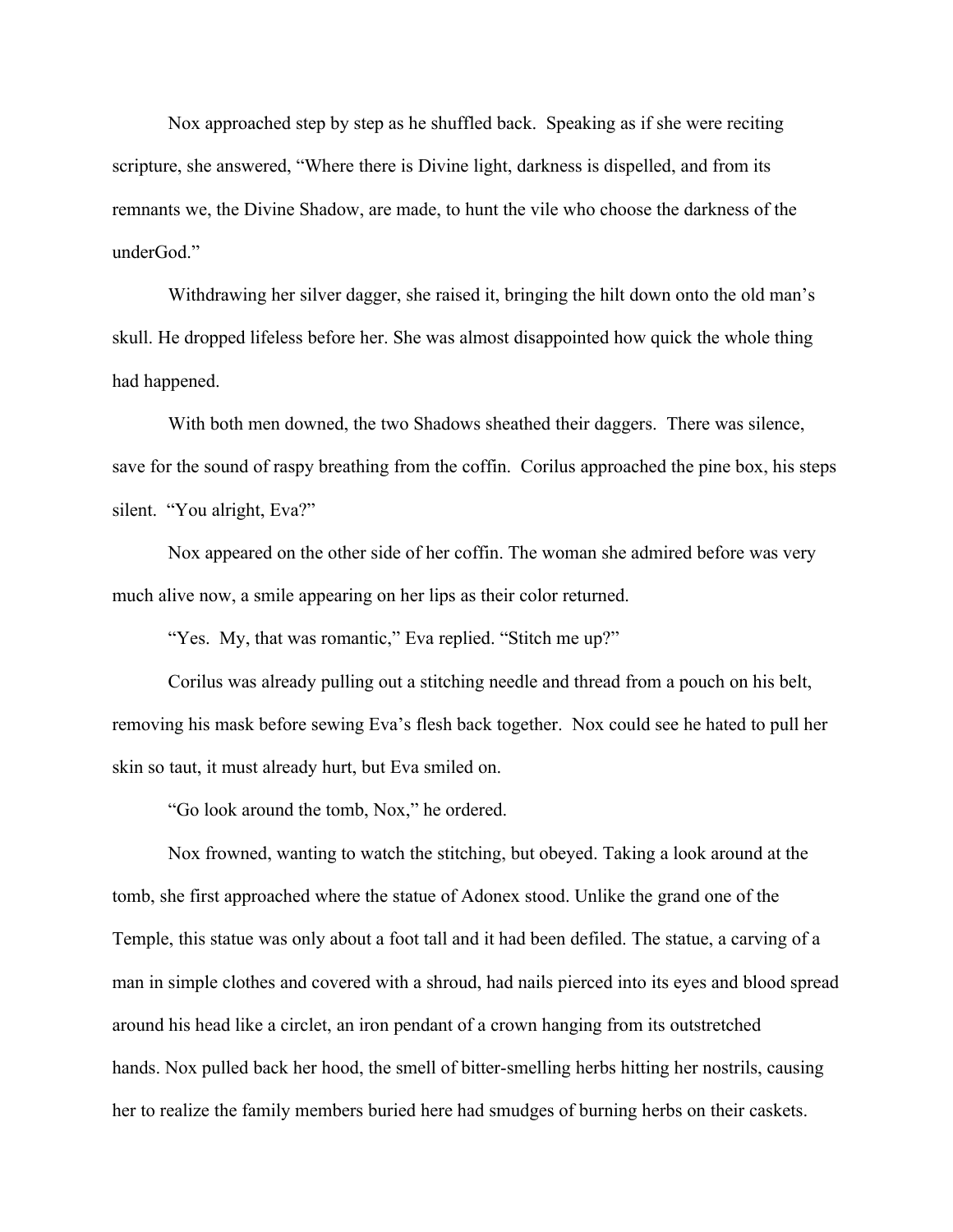"It's like you've done this before," Eva joked to Corilus as he reached into his belt pouch and removed a small bottle, opening it and dumping the contents into two fingers, which he carefully applied to the wound. Eva sat up and tied the front of her dress together, peeking around at her new surroundings.

"Could say the same about you. Not everyone is as capable of appearing dead as you are." Corilus reached his arms over and helped Eva out of her coffin. Nox put the desecrated effigy back and wandered over to her mentor.

"Well of course, it's the only occasion I will wear white for." Nox grinned at Eva's words. Eva was among the lesser noble families, but was famous among gossipers for choosing not to marry. Eva wandered over to the scalpel Vald had used to cut her, admiring her blood. Nox's heart fluttered. Eva was beautiful when she was in her element.

As Corilus got to work binding their prey, Eva set her scalpel down and wandered to the effigy, taking it into her slender fingers. Nox stood beside her and looked at it. "The prey was so small this time," Eva sighed. "During the Tyrant's War, Nox, we fought many more vicious enemies. The former king even joined the front lines. Corilus himself witnessed the Tyrant King's kill, as well as his most loyal servant's."

Nox turned back to Corilus, who had paused his binding. After finishing the last knot, he stood up. "The servant is Solinar."

Eva replaced the effigy, turning towards where Corilus stood. "Was. Solinar is dead, you know."

"Something wasn't right about that kill."

"He was killed by the newly elected king. You saw it, Corilus."

"Yeah, the now Condemned King Henrei. I just don't trust it. And this whole case doesn't help. More nobles turning to the underGod? It's too soon to rule out the possibility."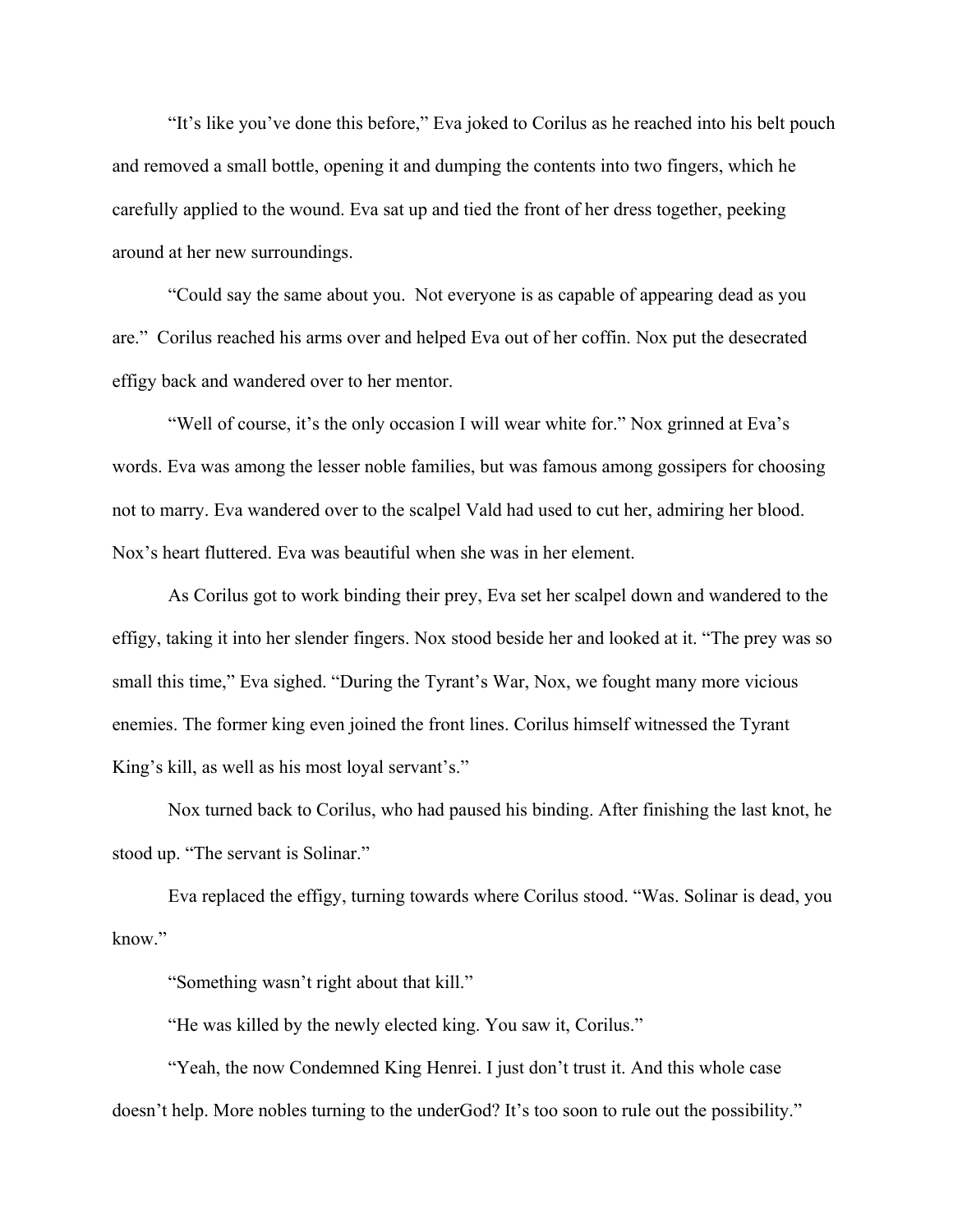"That was over a decade ago. You have more important things to worry about now. Like Nox."

Nox blushed. Corilus and Eva were among the first Shadows, created during the Tyrant's War, and often got along very well, though these disagreements were not uncommon.

Corilus looked at her. "Bring me the effigy, Nox."

Nox obeyed, picking up the effigy and handing it over to her mentor. Corilus plucked the underGod's amulet from the effigy, twisting it between gloved fingers.

"You're right, Eva. And I must say, she performed admirably tonight. I think she can help me handle the Cansten mission in two days, don't you think?"

Nox's eyes widened. That mission was a top priority among the Shadows— it was a hunt for a serial killer in the village of Cansten. She looked at Eva, who smiled.

"I think it would be wise to do so. She represents us well. Perhaps if she is successful, we can begin to discuss her performing the Rite of Death soon."

Nox was fit to burst. Corilus' eyes glinted at her, reflecting her happiness. He threw the amulet on the ground, stepping on it, performing his own desecration upon the profane piece.

Behind them, Vald groaned.

"Guess that's our cue to go." Corilus looked at Nox. "Go to the church and summon the Inoculae. We should hurry so they can be put on trial."

"Or we could kill them here," Nox shrugged.

The silence from her superiors was colder than she anticipated. "I know, I know," she quickly followed. "Leave the judgement to Adonex and his most holy and all that."

"That way of thinking does not bring you any closer to what you seek, Nox," Corilus scolded.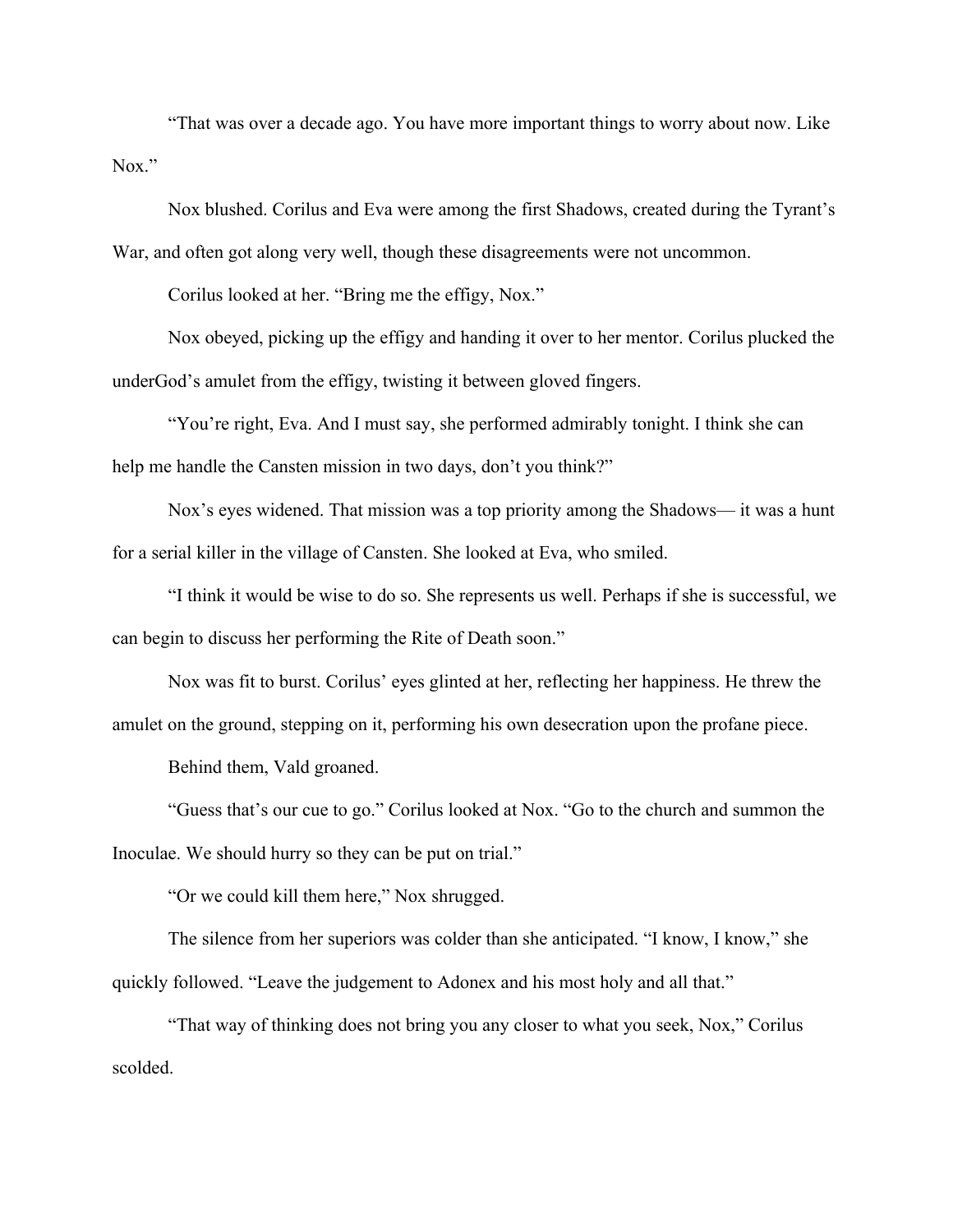Eva smiled, breaking the tension. "Still, we can't disagree with the girl's practical

thinking. Consider it this way, Nox. We're only sharing our spoils with the people we are sworn to protect."

Nox considered Eva's words and smiled. She liked how Eva thought.

"Go ahead then," Eva pushed, looking back at Gregor. "Adonex have mercy on them. Because his church certainly will not."

Nox crossed her arms over her chest, grasping her shoulders. "See you at the trial," she said before running off, taking the steps out of the tomb two at a time.

## Chapter 4

Nox watched from the rafters above as Vald was put through trial. She was not required to attend these courtroom meetings, but after finding a secret way to the top two years ago, she enjoyed listening in from time to time. It gave her a sense of what was happening in Esagend, a luxury not afforded to her in a crypt. She would sometimes daydream about the people who stole her Papa from her in the courts below, imagining her standing as a witness, accusing them of all they stole: his soul, the warmth of his embrace when she was sad or scared, his laugh that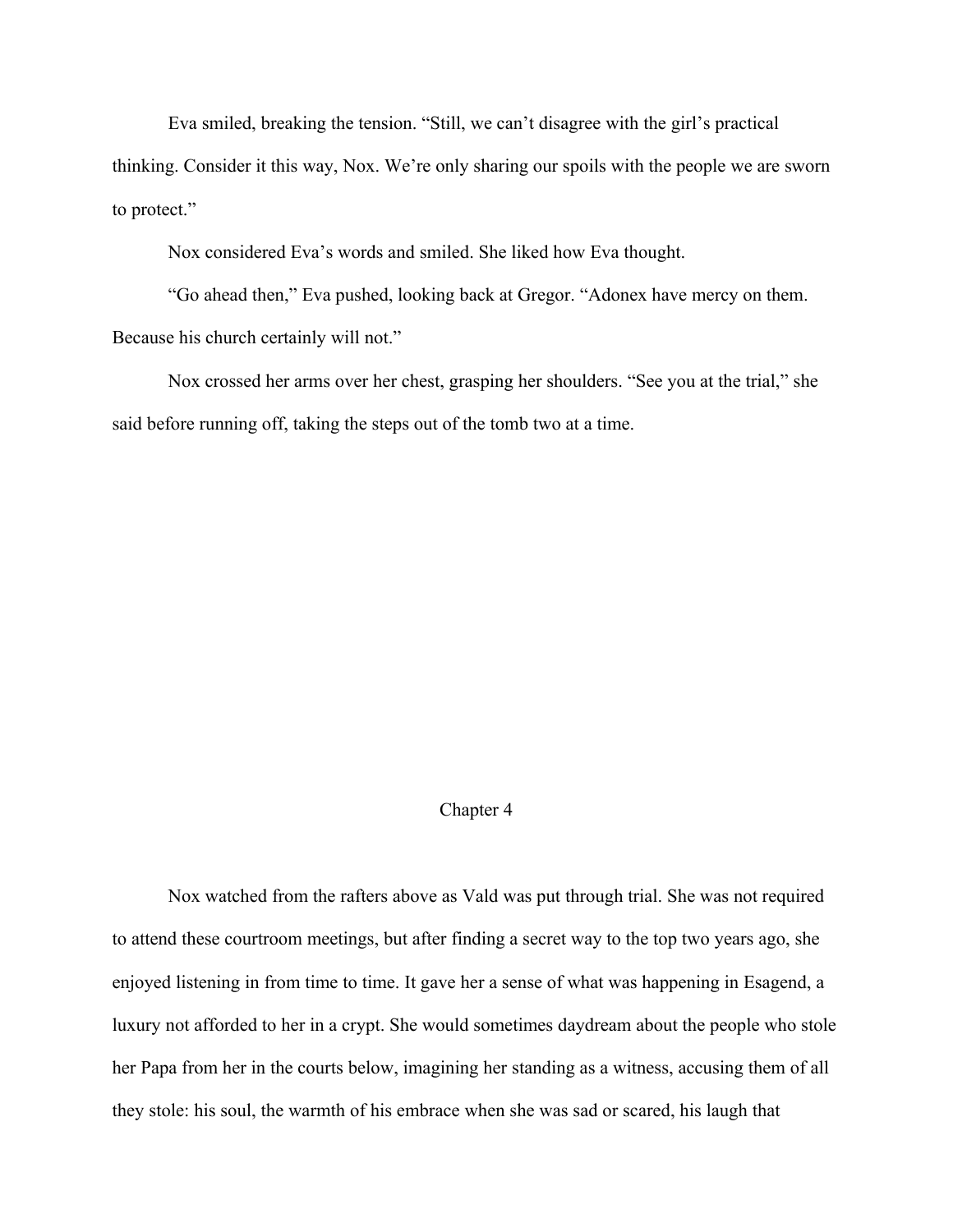reminded her of a dog bark, the gleam in his eyes when they played games of strategy together, the happy home they had made, just the two of them, for over twelve years…

She leaned against a gargoyle that looked down at the open floor below, where Vald stood in chains. The four Archbishops sat in thrones on an elevated section of flooring, appearing taller and mightier than all others presiding. All except Corilus, of course. Even if he was not their height, nothing ever deterred him.

"I present the body book found in Vald's possession," Corilus announced. There were many seats surrounding the courtroom floor, much like an arena, but it was empty right now. This was the preference of the Archbishops when the Shadows brought in their prey. Nox knew this was mere formality at this point, the Archbishops following the law so as to not be counted among the sinful. Gregor would normally be standing beside Vald, but it turned out his heart had failed when Nox had attacked him, so he lay dead in a nearby room, watched by a guard.

Nox took a peek below and spotted Corilus approaching the Archbishops with the book, explaining its contents. Corilus looked sharp, back in his wide-brimmed black hat and proper priest robe jacket. She could not help but admire him— he was in his natural element, being one of the more impressive Shadows of their lot.

The same could not be said for the Archbishops, especially the Archbishop of Midnight, a man named Crede. To Nox, they were exaggerated figureheads. She did not know how to feel about them wielding the power that belonged to royalty only a decade or so prior. Though she admitted this to no one, she felt it diluted the name of the Inoculae who gave their lives worshipping Adonex.

Another voice filled the spacious room below, one that turned her blood cold. "House Aultan has been scoured many times. How could this boy hide such a thing from us?" Archbishop Crede's voice was not particularly interesting or unique, but it reminded Nox of her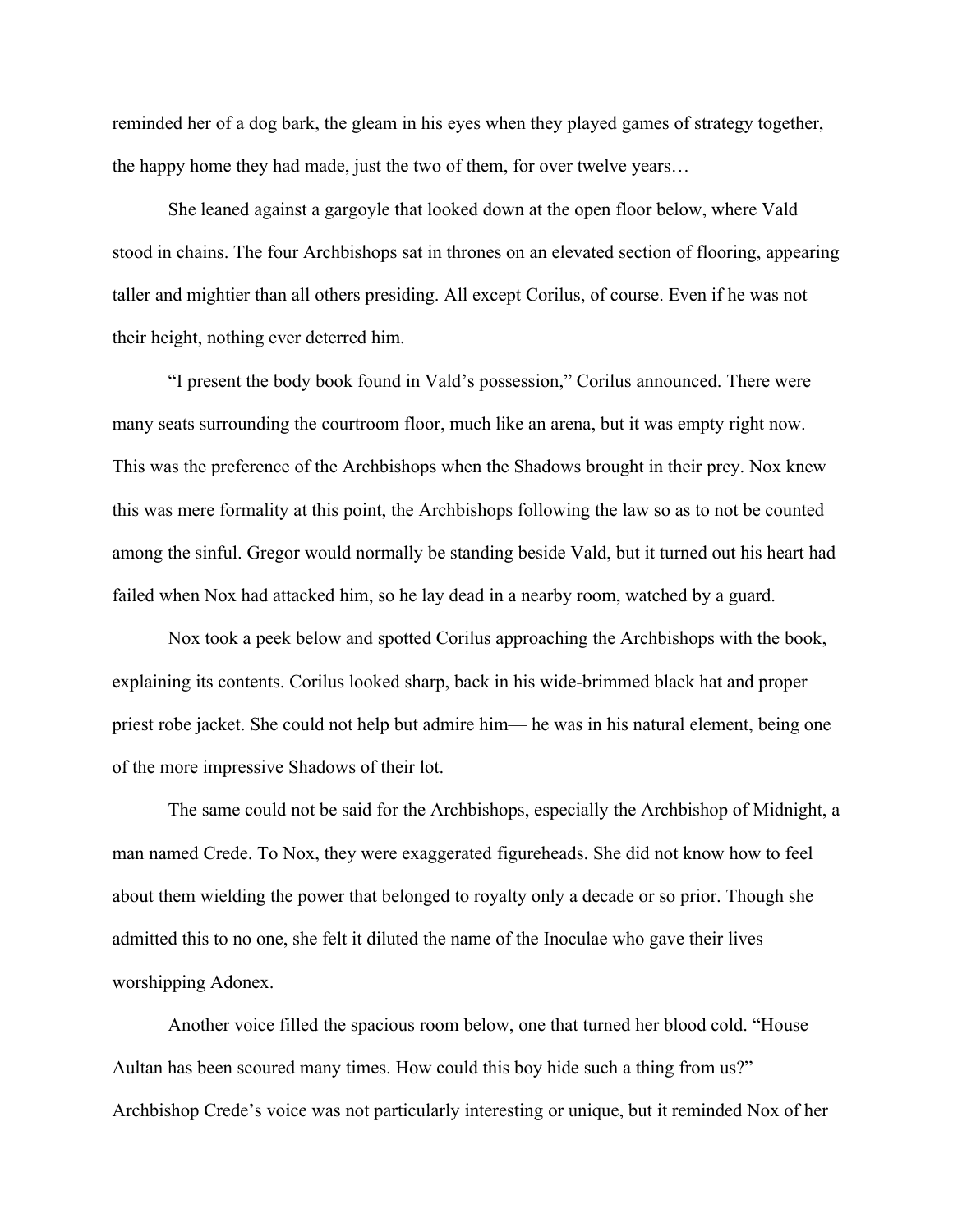time in the Temple basement, waiting to learn of her fate after Corilus had rescued her from the Unhallowed all those years ago. That alone was enough to despise it.

"We have reason to believe it was a possession of his now deceased companion. The man Gregor bears the brand of silence on the roof of his mouth. It's possible they worked together…"

Nox heard no more as she snuck back out of the building. It was hours away from dusk, and she still needed to return the catacomb key she had been given before. The sooner she did that, the sooner she could return to the Furst family tomb and ask Corilus about the mission.

Nox hadn't taken five steps before she caught a glimpse of a young man peeking at her from the rooftops, reflected only by the artificial light of the street lamps. The figure disappeared in a flash of red. Nox leaped onto a nearby windowsill and hoisting herself up the side of the building until she reached the roof. Glancing around, she spotted him leaping on the dark basalt rooftops two buildings down, his hood pulled up. With a predatory grin, she took off after the figure, gaining speed and predicting his every move, for she knew these rooftops well.

As she caught up, his hood fell off, revealing his red hair, noticeable even in the smoggy darkness of Esagend's cities. She saw his arm cross over himself as they landed on a flat mill ceiling and reached for her own silver dagger, drawing it in time to block his shortsword as it came at her. Their eyes met, as did their matching predatory smirks.

"You're slow," Nox taunted between heavy breaths, sliding Loren's sword away with her dagger before sheathing it.

"And you're out late. I'm surprised Corilus hasn't sent the Shadows to hunt you down." Loren gave a crooked smile, his signature that went with every taunt he delivered.

"He's running trial right now. We caught two Unhallowed tonight."

"Two? Damn!" he gasped, sliding his shortsword back into its scabbard. "Strong conviction?"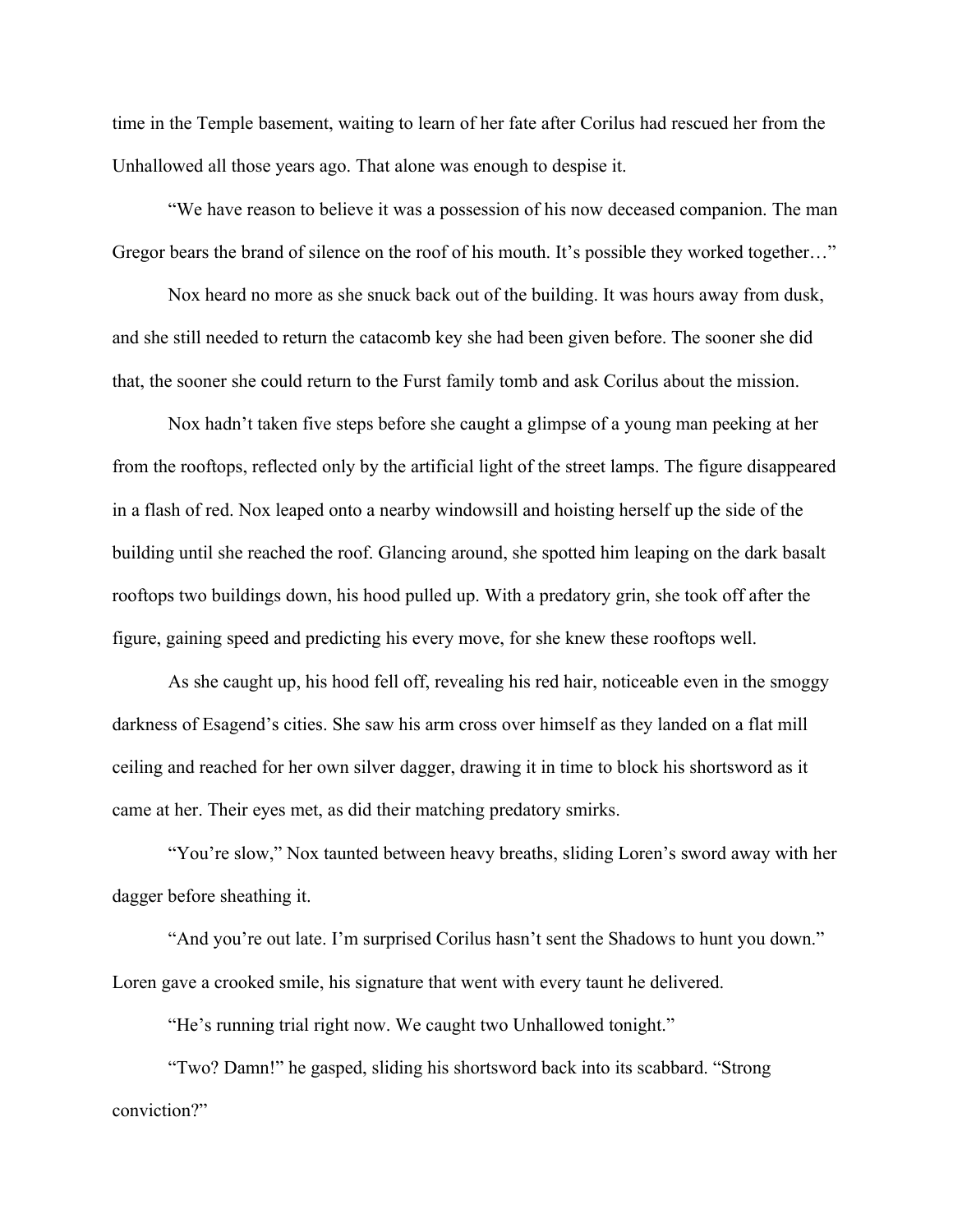"Body book as evidence, among other things. Eva helped."

"Lucky." Among the cohort, Eva was a delight to work with, both because she was one of the most powerful Shadows and because her novice, Garran, constantly blocked the others from interacting with her.

"Yeah, for once Garran wasn't able to come dote over her."

"Gods, I can't stand when he does that. Just because he beat her in a game, he thinks he's her equal." Loren shrugged. "Still, can't deny he's as good a craftsman as she is."

"Whatever. Come with me." Nox turned to the edge of the roof.

"To where? I ain't following you back to Corilus." Loren was intimidated by her mentor.

"I'm stopping by the temple to drop something off."

"Then why the hell do you need me?"

"In case the Archbishop's there. You dragged me halfway across the city, he may be back by now." Nox didn't have to explain to Loren which one she meant.

"Fair enough, though I don't know what good I'll do. He never even looks at me," Loren answered as they made their way down the mill, careful not to stand in front of any lit windows. "So how're you taking the news?" Loren asked as he caught up to Nox, who was pulling a sheer black veil from her belt and tossing it over her head, covering it to her shoulders.

"About what?"

"Your last scholar dying. It wasn't that long ago, y'know."

"It's another death. A plague death at that. What's there to mourn?"

"Harsh, considering he was your longest-lasting scholar," Loren replied, tossing his own veil over his head. Neither of them was required to wear them so late, but Nox and Loren always did out of habit. Between her scar and his hair, they stood out to just about everybody they passed, which made them easy pickings to a disguised Unhallowed. The other three of their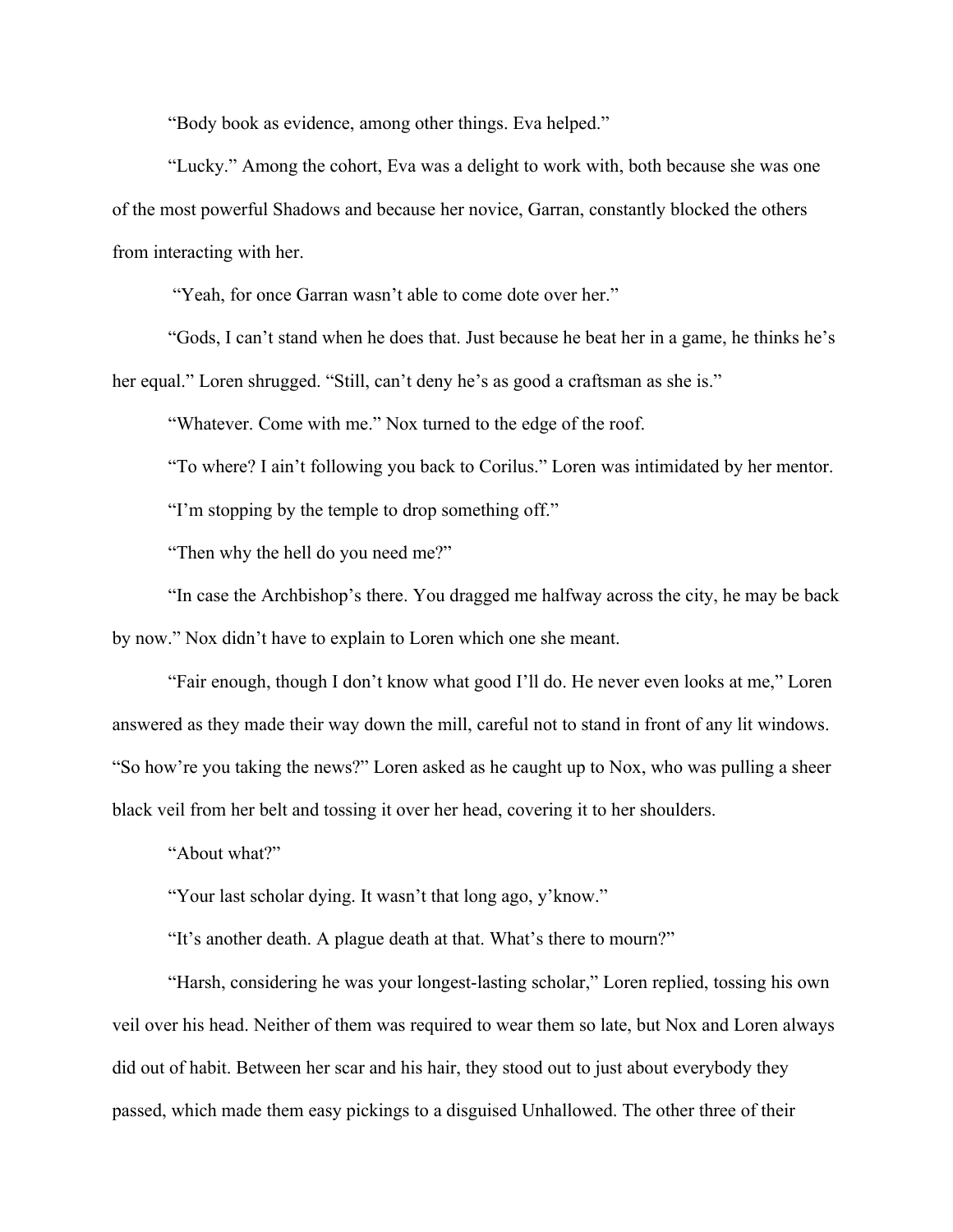cohort rarely followed suit, finding the veils irritating, so Nox found a silent kinship in Loren's physical inconvenience.

"He also got in the way more than he helped. If I had need for that I'd find a sentient book."

"I don't know what it is with you and Corilus, but you're both harsh. Lighten up a bit."

"That's why I'm faster and better with a blade than you," Nox shot back.

Loren smirked under his veil. "That may be, but you need a scholar to take the Rite. And by that rate, I'll be the first of the cohort. I know how to work with mine."

"Bite it," Nox snapped, making Loren cackle. His words were unfortunately true, and for that, put a fire in her gut. She wouldn't lose to Loren.

The two turned the corner and faced the temple, which stood tall with hexagon basalt columns along the outside, giving it the appearance of having an elaborate cave entrance. The glass ceiling was barely visible in the late hours. Two heavy doors of wood and bronze stood closed before them.

"They made the temple like this to resemble the cave village Adonex was born in," Loren commented as they approached.

"Where'd you hear that?"

"My scholar."

Nox bit her tongue. The doors were heavy, but not yet locked. The four Holy Hour offering rituals were sacred to the church and kept hidden from the public eye, but the doors remained open until such an hour.

Behind the altars the wall split into two hallways. Nox and Loren took the right path, knowing the left led to a room that offerings were stored in. Both paused when they reached the second room, which was much smaller, and held the church's greatest relic.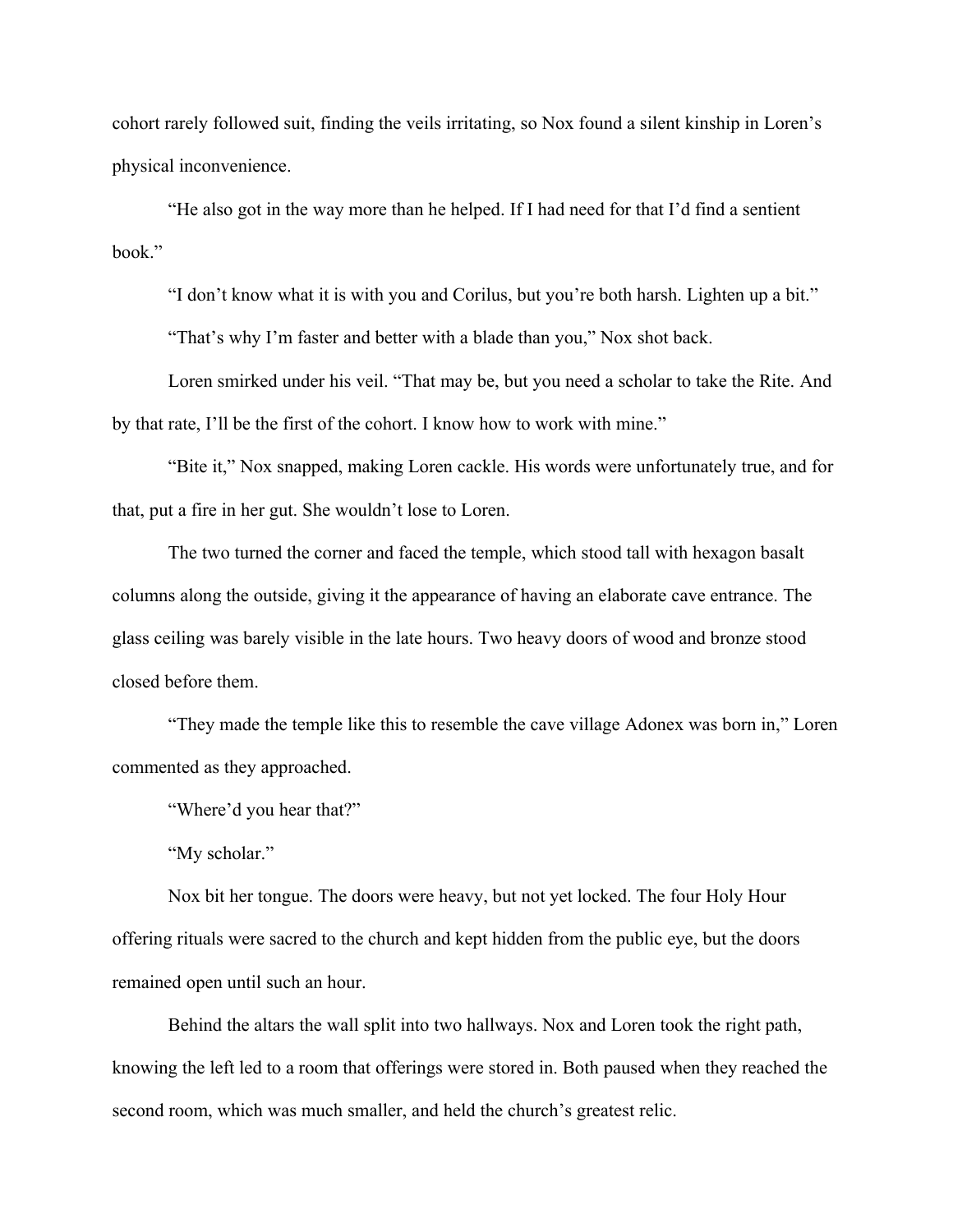Shards of mirror and obsidian geometrically placed in the ceiling and walls glittered under the flicker of sconced candles, but their shine could not outdo the white statue of Adonex that stood before them. Though the figure was hunched, with arms raised as if beckoning, it stood at around six feet tall, dwarfing the two Shadows Novices. Despite the impressive white stone it was made from, the man carved into it was humble, dressed only in simple sackcloth, his head adorned with a black shroud that fell to his torso. The material, only sheer enough to show the dark, watching eyes underneath, almost tricking the eye into thinking it was just a skull beneath the shroud.

No one had ever seen the face beneath, of course. Loren and Nox genuflected, Loren out of habit, Nox out of necessity. Taking off their veils, they stepped behind the statue, taking care not to step on the combined golden sun and silvery moon dials etched on the stone floor. Loren reached out and pressed a sequence of obsidian shards on the wall behind the statue, causing a slab of the stone floor to open where the dials lined up to symbolize shadow, revealing stone steps leading down below the temple.

"Always amazes me how the church can keep secrets like this," said Loren as they descended.

It amazed Nox, too, though it did not help her sense of distrust. At least secrets like these had a purpose. Divine Shadows were not supposed to be known to the public, and considering the enemies of the church, secrets were necessary weapons. The less the enemy knew, the better.

As they reached the bottom, they came to an open stone room, its walls lined with weapons and shelves that held tools for the Shadows. On the left wall, an arch peeked over the bookshelf, signaling the beginning of a hallway blocked by the old tomes. All Shadows knew it was useless, however, as the hallway had been destroyed to prevent intruders. Now filled with stone, it lay hidden, representing the cost of the war from decades before.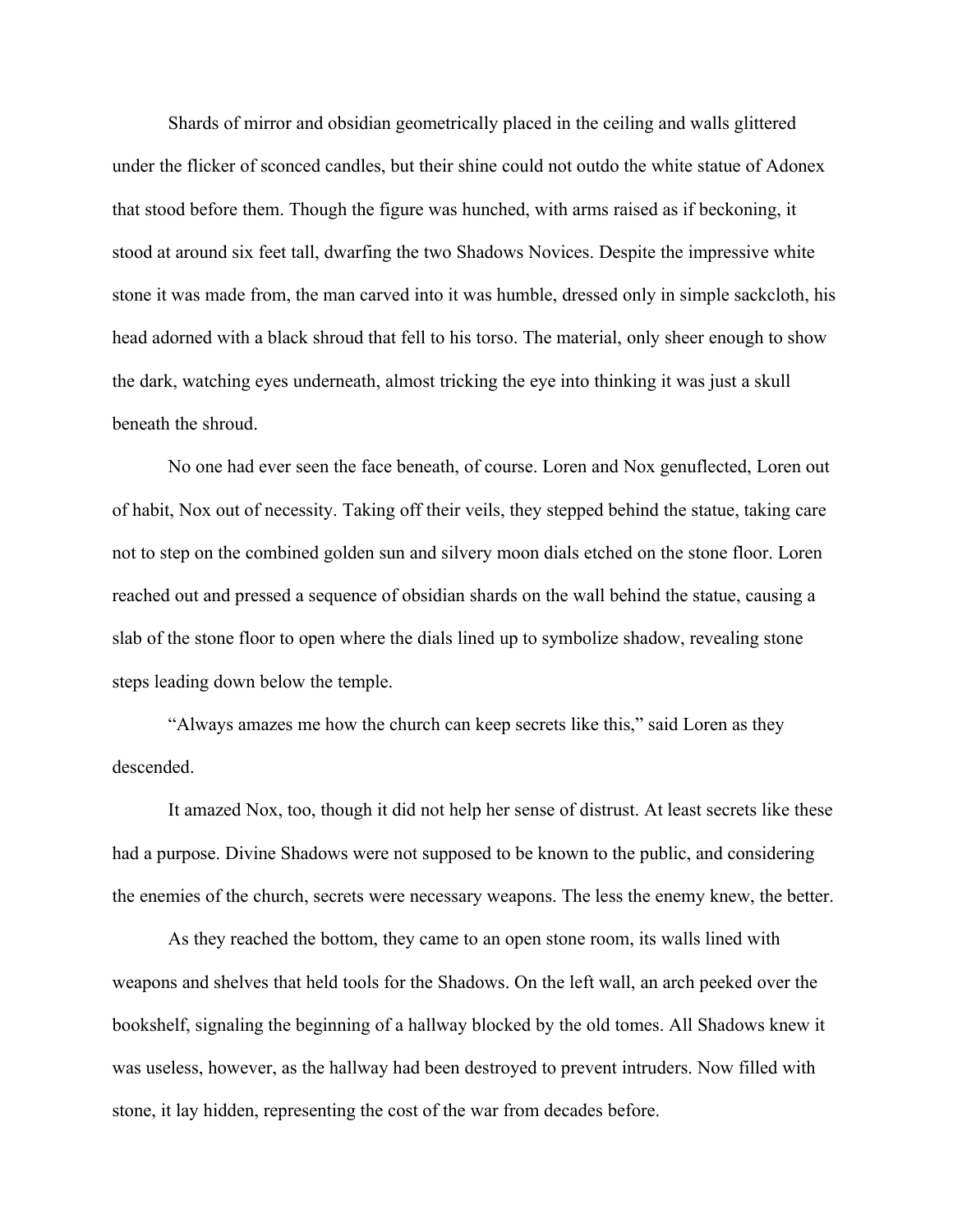Nox crossed the room to this shelf now, pulling the bronze key from her belt pouch. She took a second to admire it and all it symbolized. Most citizens of Esagend would never see the catacombs, yet here was the means of accessing those very places. As the years had gone on, Nox's fascination with death had only grown, and knowing she was so close to exploring such a secret, sacred place tempted her to go look at it once more. Resisting, she set the key down, knowing the next person to find it would deliver it to the appropriate place.

"You need anything else?" Loren asked from the other wall, his hands gliding over the weaponry.

"Just this. I should be getting back, I'm going on another mission in two days."

"What's the job?"

"Tracking down that serial killer in the west villages."

Loren turned to face her, his forehead creased in concern. "The one who kills young men?"

"Yep." Nox stuffed her armor back into the parcel and tucked it under her arm. "Why's that our job?"

"The deaths line up well with underGodian tactics. The Archbishops think we should check it out." Nox made her way to the stairs.

"Why is it *your* job?"

She could hear the envy in his voice. Taking out the worst of the underGodian cultists sated the bloodthirsty, vengeful parts of the Shadows, the parts fueled by the traumas that came from being victims of underGodian work. The thrill of hunting big game like this was rare in more peaceful times, and if someone else had been chosen for the job, she would be envious too.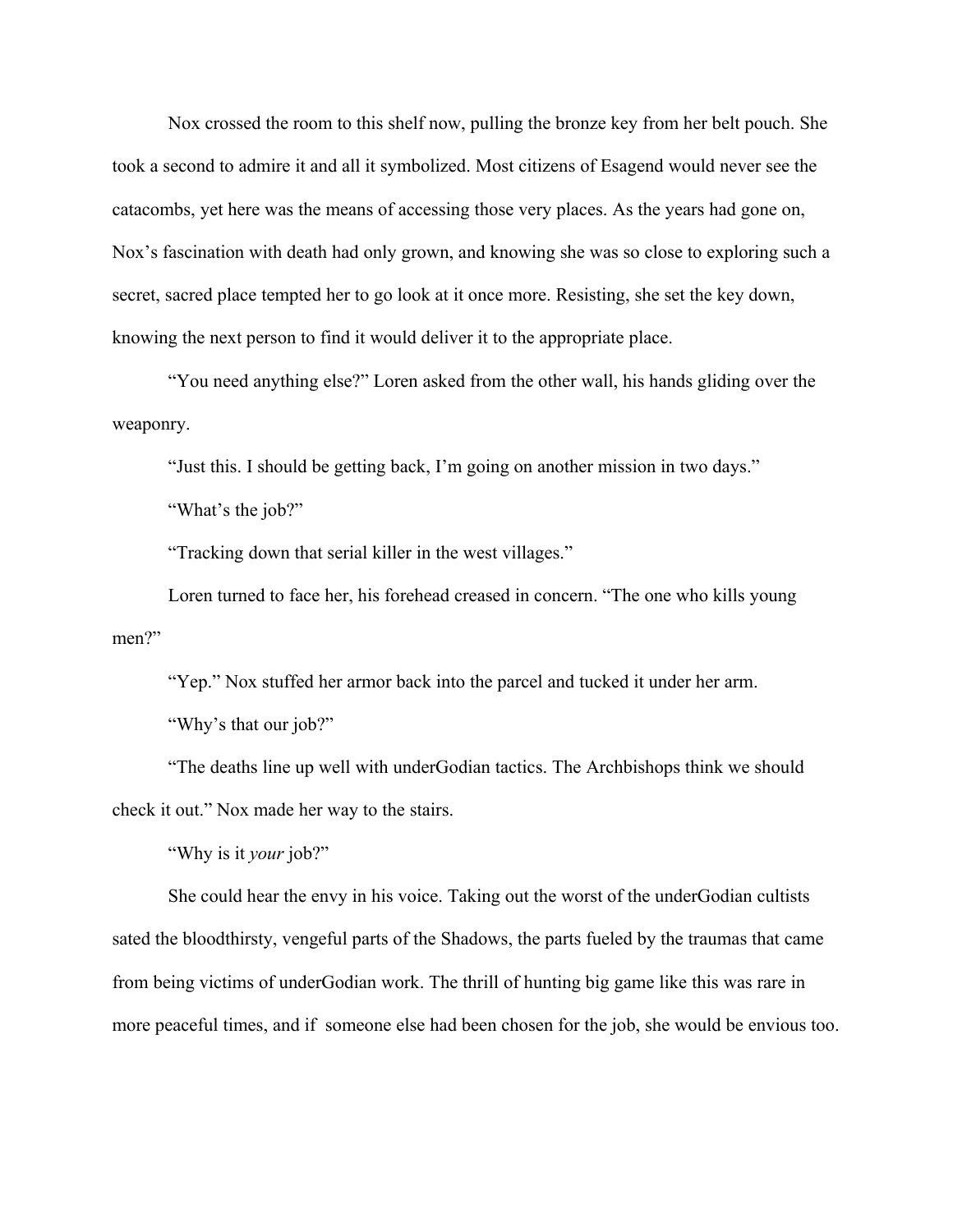"Same reason Demus and Garran weren't chosen. We don't use Shadow Novices as bait, and this guy hunts younger men like you three." Nox took a few steps up before looking back. "Unless you think Mya would be better?"

Loren snorted. Mya was a capable novice, but was a stronger exorcist than hunter.

The two made their way back up the stone steps, sealing them once more when they reached the top. The sound of a man chanting came from the other room and the two froze.

"That sounds like Archbishop Crede," Nox whispered. Loren shifted his way to the edge of the hallway, peeking out.

"It is," he hissed. "He's at the altar."

Nox joined him at the wall. "How do we escape?"

"We're Shadows, yeah? Let's just sneak past."

Both of them knew it was a long shot, but it was late enough that Nox needed to hurry. The two of them threw on their veils and stepped out, minding how their feet touched the floor.

Archbishop Crede stood with his back to them, arms out like the statue of Adonex behind them, his old, bulbous nose raised in prayer. Loren went first, going left, and Nox crept to the right. She watched the Archbishop and Loren, noticing how he was scurrying faster.

You're going too quick! she thought, seeing how Loren made the candles around him flicker. He had made it about halfway past the pews when Archbishop spoke.

"And where are you going, young Loren?"

Loren froze, as did Nox. Loren stood up and turned to face Archbishop Crede, who was making his way towards the novice. After years of learning to be precise with her steps, Nox hated how unbalanced his footsteps sounded.

"Came to look at the gear. Emile wanted me to check in case he missed something."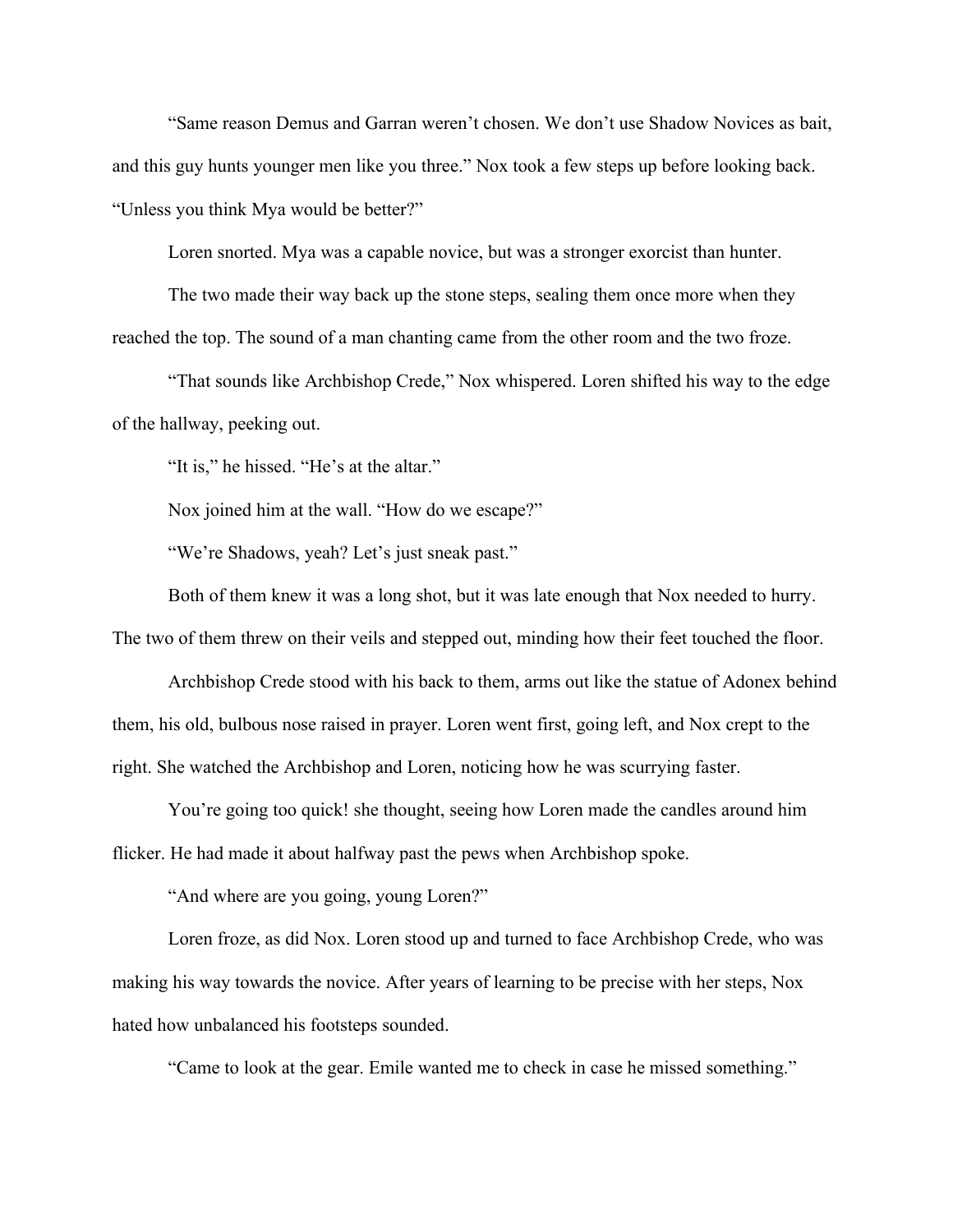As the Archbishop reached Loren, Nox crept forward, minding the candlelight. He was already chastising him, but perhaps that would keep him distracted. She would have to make up for leaving Loren later, but if she got away…

"Nox Galena!"

Nox froze again, gritting her teeth. She straightened up, those uneven footsteps scraping their way towards her. She turned, facing Archbishop Crede head on.

Underneath his vestments and signet ring, Archbishop Crede looked the part of one of the holiest people, and through his burgundy veil he shared words of wisdom and encouragement to the masses. The first time she had met him, though, she was in another basement, Papa's soul having just been snatched, and all this holy man could see was her scar.

His eyes shone now as they had that night, enthralled. "Our own god-touched daughter graces this holy place," he muttered through a charged grin, then snapped "What brings you here?"

After four years Nox was still not used to his verbal whiplash. "Returning a key. Corilus and I are leaving soon for mission work, I have to go." She held her shoulders back to keep herself upright, though all she wanted to do was shrink and scurry off.

Archbishop Crede snatched her upper arm, startling her. Loren loomed behind him, also shaken by his presence, but determined not to leave. Archbishop Crede pulled her closer to him, his eyes not leaving the scar on her face.

"Our Shadows are lucky to have you, Nox," he muttered. "Archbishops spend their lives hoping to even glimpse a vision from Adonex, or hear his voice for the first time since he left this realm. Yet here you are." His eyes flickered. "The first among mortals to witness him in a physical way, touched by our most divine…"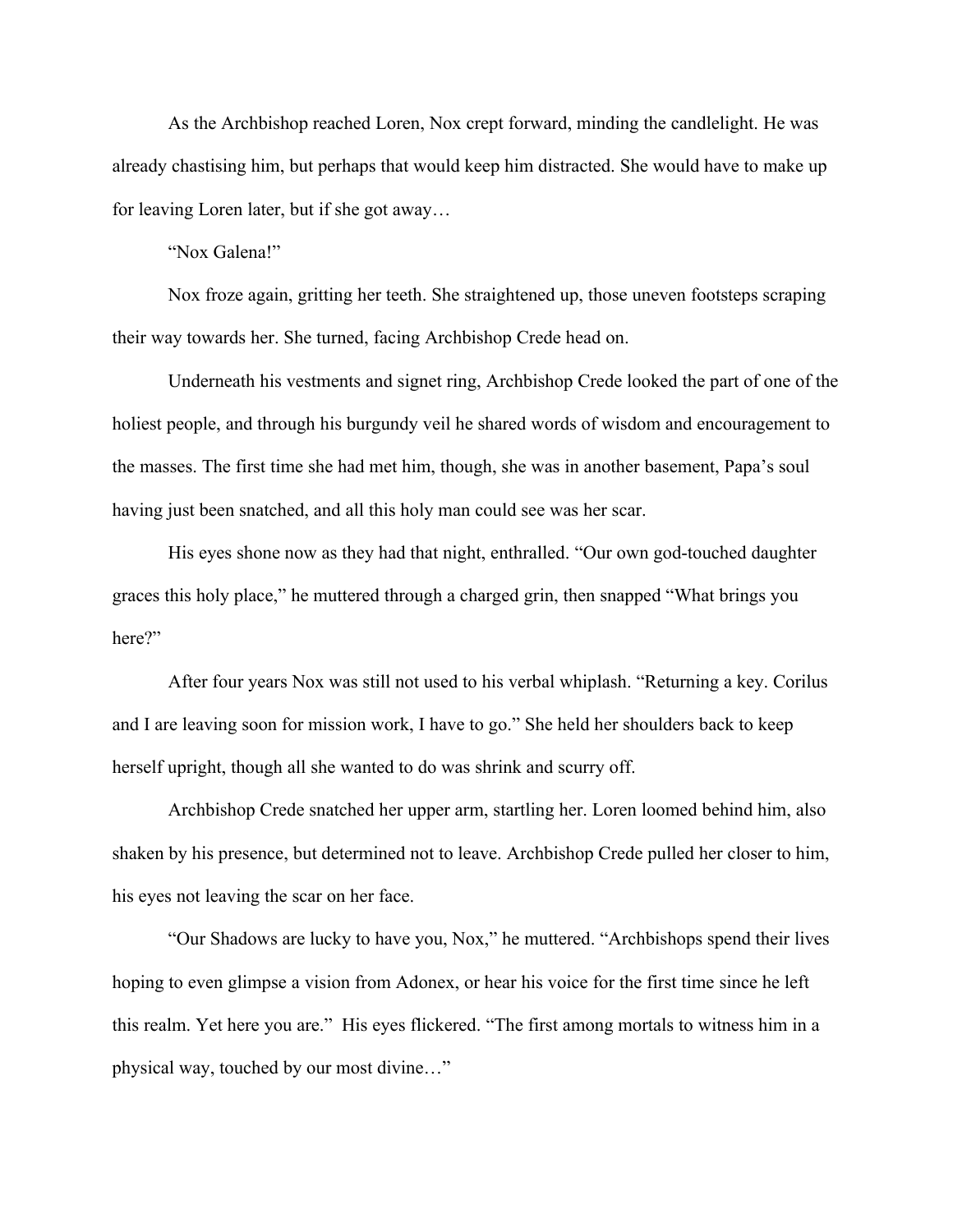"Corilus is waiting for her," Loren threatened. Nox pulled her arm from him and stormed off, Loren following.

Slamming their way out of the temple, Loren caught up with her pace. "What a creep."

Nox didn't reply.

"The way he looks at you is disgusting."

Nox continued to seethe.

"No one's entered the other realms since the gods did anyway! He's a joke—"

"Will you just shut up?"

Loren stopped, his face a mix of hurt and anger. Nox stormed forward, heading to the Furst family tomb.

"No wonder you can't keep a damn scholar!" Loren called out after her.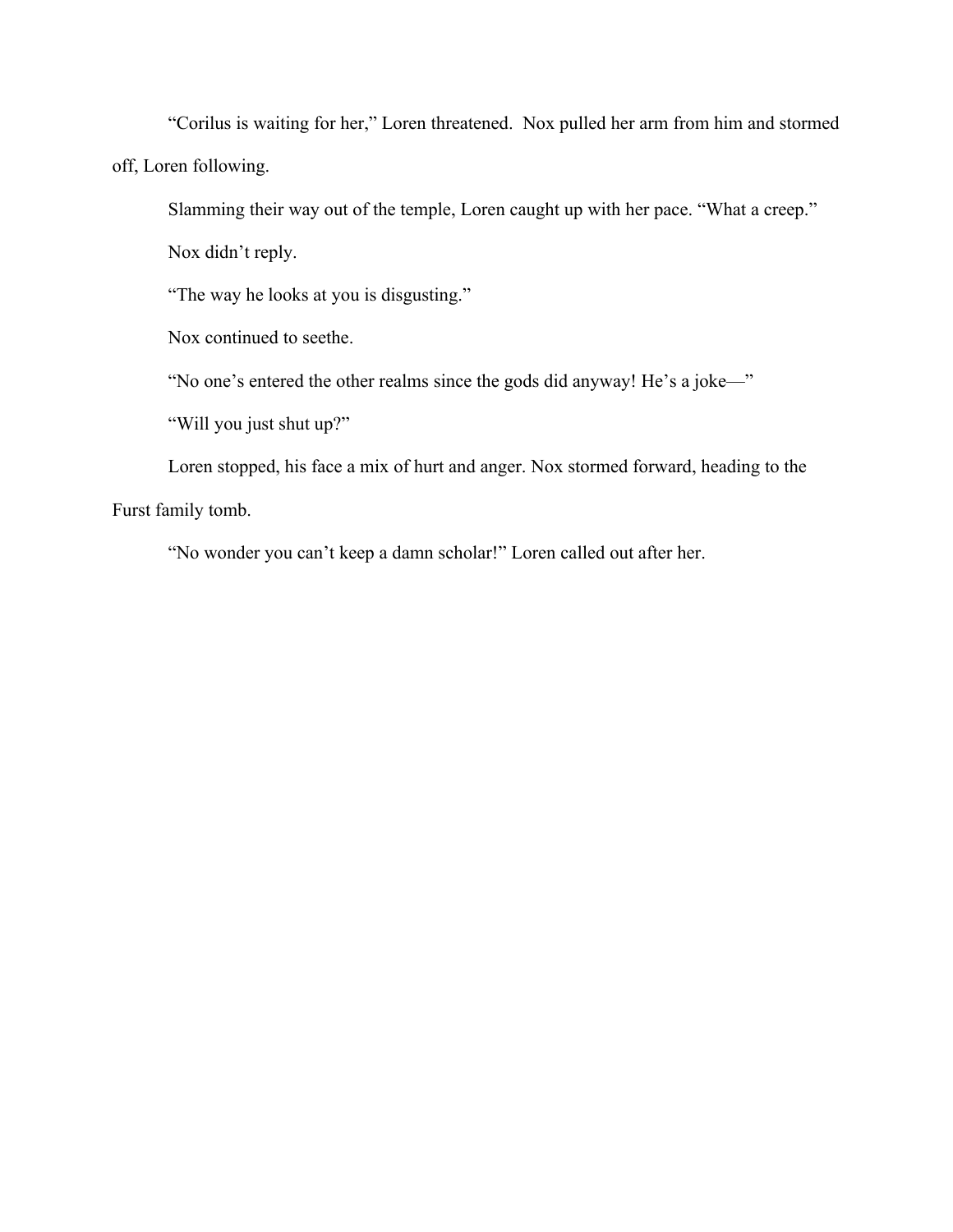## Chapter 5

"You really mean it?"

Nox had returned to the Furst family tomb and now sat on her bed, parallel to her mentor, who laid back in his. The room itself was a familiar comfort, their two stone beds covered in blankets making an otherwise gloomy place appear livable. The lantern they shared was lit on top of a nightstand by Nox's bed, and in the light Nox saw fresh water in their basin upon her return. Corilus looked exhausted, but Nox had pressed him until he confirmed they were going to Cansten.

"Yes, Nox. We leave tomorrow."

 "I'm ready to get out of this crypt for a while and go fight challenging prey." Nox stretched her arms to the ceiling, looking smug. "It's my last mission, after all, then it's the Rite."

The Rite of Death was the last Rite of the Divine Shadows before she was deemed an official member, but more than that, Nox desired their powers. Any who survived the Rite would be capable of doing incredible things, things Nox needed in order to find her Papa's soul. Now, over four years later, she was so close she could taste it.

"You won't be able to do the Rite until you're connected with a scholar…"

"Do I really have to? I've done fine without one. We make a good team."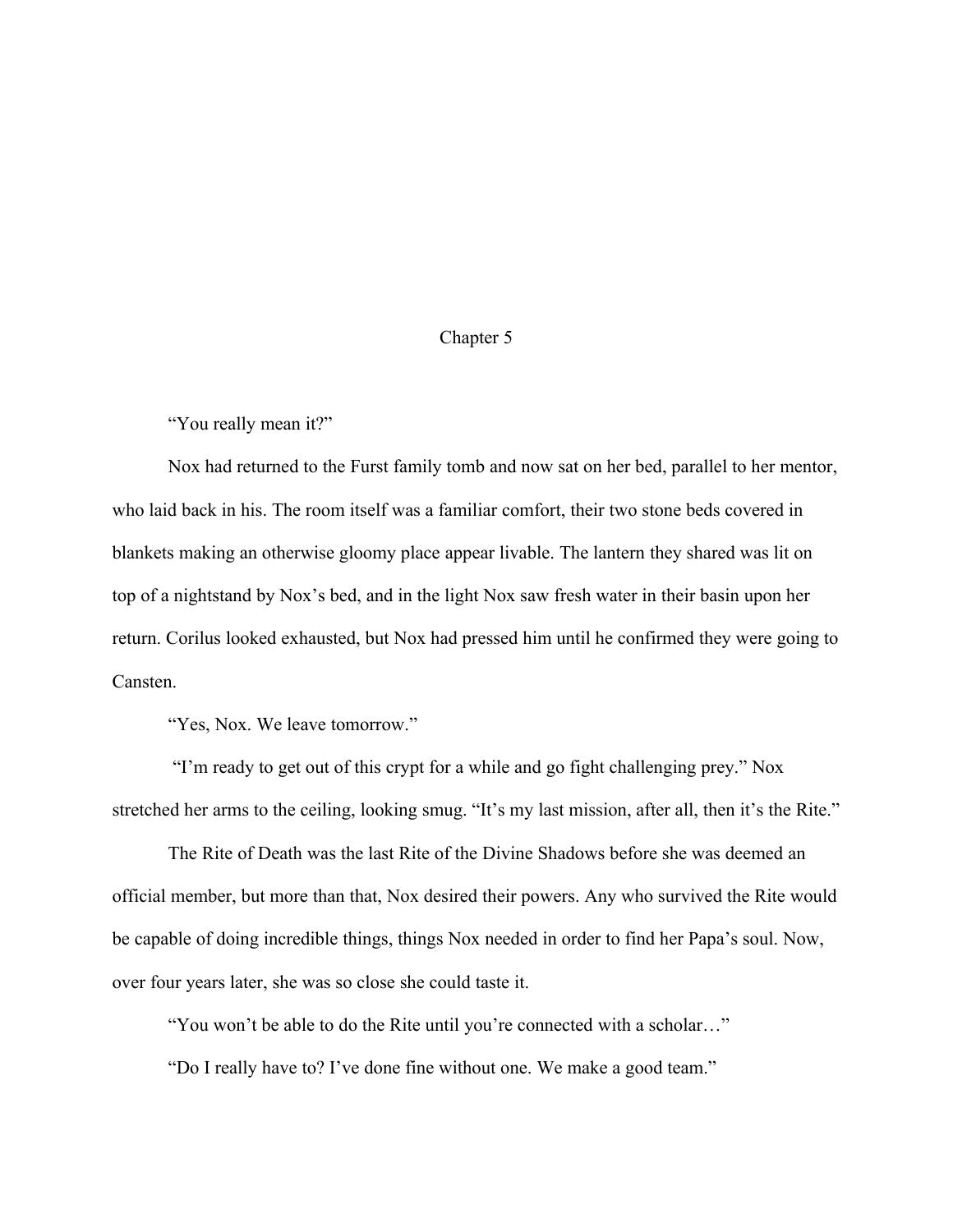Corilus sat up and pressed his fingers to his temple. "We've been over this so many times, Nox."

"You know what I mean, though." She put her arms under her head. "How come I can't just work with you forever?" Nox turned to look at Corilus.

"Because I'm an old man."

"Bull. You're one of the best."

Corilus nodded. "True. But it doesn't change that I'm getting old."

"What are you even? Thirty-two?"

"Thirty-seven."

"That's not old."

"Old for a Shadow."

Nox turned her head away from Corilus, tracing a finger over the stone wall. "I don't get the whole scholar thing. We're told not to bring bodies to our battles, but the church wants to saddle us with one anyway."

"Scholars aren't just 'bodies,' Nox. They're our means of knowing the world around us. We can't know everything."

"What's there to know? We know what relics the Unhallowed use, their behavior when they're prowling, the kinds of tricks they use with their magic, and how to kill them and their Desecrated."

"This isn't up for debate."

Nox sighed, frustrated. "Can't I just get a new one and finish this mission to get the Rite?"

"The church has been working to find a replacement for you. However, it may take a little time."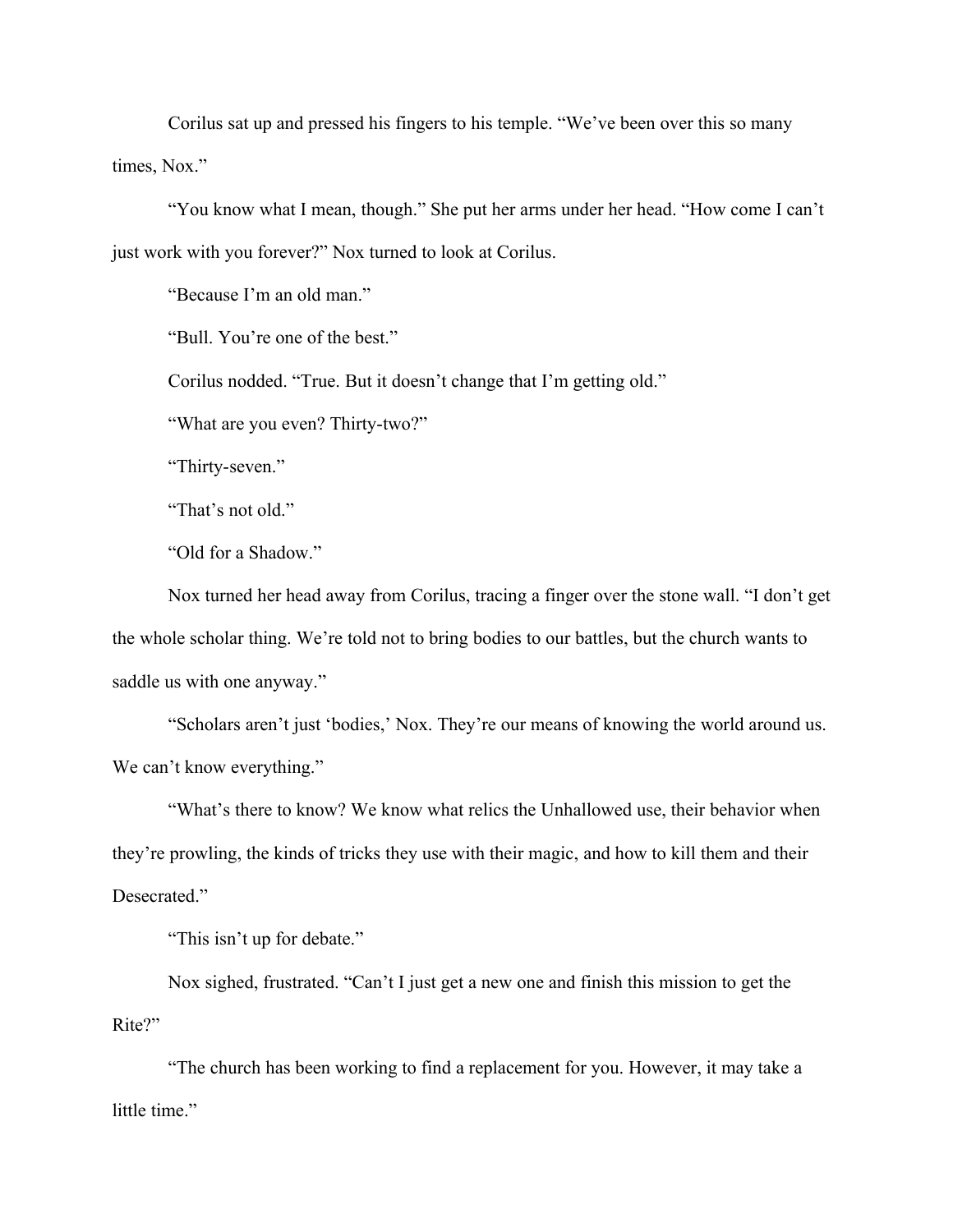"Then they need to hurry. I won't be useful as a mere Novice forever."

Tension sat in the air between them. Nox didn't turn to look at her mentor, hoping it would go away on its own. It did not. Corilus spoke up once more.

 "The truth is, Nox, I've got concerns about how you work with your scholars. You're always keeping them at a distance, and your lack of sorrow is concerning."

"They're usually just in the way." Nox replied, knowing another lecture was coming. "You taught me that we shouldn't bring extra bodies to these kinds of fights. If they go down we've just armed our enemy."

"You're right. But scholars are no mere civilians." Corilus leaned forward. "Do you even care that Randolf died?"

Nox paused. Randolf had been useful to her in the past, but they'd never been close. He was sickly and stuttered a lot. He was also easily intimidated. She knew, because she intimidated him all the time, sometimes for fun. In the deepest crevice of her heart, Nox could feel sadness forming over his death, but it made no impact on the anger against her enemies.

"I do care." It was the truth, in the most basic sense. "Randolf was fine. But you can't deny he was kind of a liability."

Corilus sighed. "Randolf was fine, but his constitution was poor, that is true. Be that as it may, when you become a Shadow, you will have an appointed scholar. If you plan on keeping this job for a long time, you may as well learn to work with them."

Another heavy silence sat between them for a moment. Nox dropped her finger from the wall.

"Why would anyone want to become a scholar anyway?" she asked, a bitterness forming on the back of each word. "It all seems like a sick scam from the church if you ask me."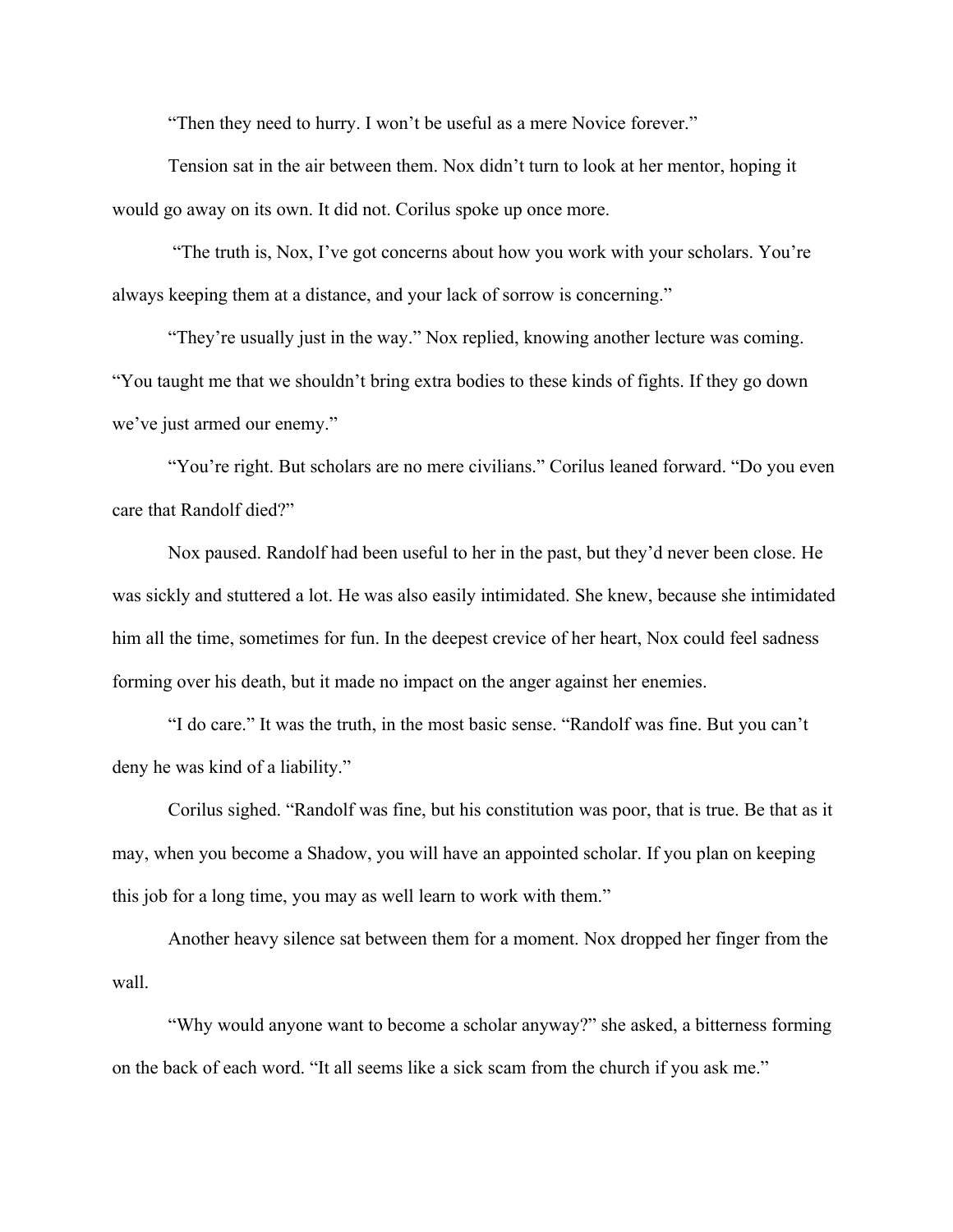"Most choose to be because their options are low. The church watches orphans who show signs of intelligence and offer them the position at a young age."

"Still an odd choice. 'Join this hidden guild by reading books and putting your life in danger by following our best hunters around in the dark.' Why would any kid choose it?"

"You chose to become one of those hunters at a young age. Some of them I'm sure find the idea of being given promised work and church protection for their whole life's a worthy enough reason to work for people like us, especially if they already love to learn and study."

Nox let that sink in. She remembered what the fear of her future tasted like when her Papa's soul was taken. Orphans, despite their growing numbers due to the plague, were often turned down as apprentices because of their higher costs. With no parents to pay for tools or even adequate clothing, they held no real appeal even if their talents were worthy of their craft. The church tried to counter this with stipends for particularly useful children, but only invested in those who showed promise or had a skill they desired. The rest became priests or had to find their own ways to success, and those who failed usually fell homeless, where the Catacombers would lure them to the belowgrounds of Esagend.

She sighed a long sigh. "I am sad to hear about Randolf."

" $Hm$ ?"

"Yeah." Nox sat up, pulling her knees to her chest. "I don't mean to sound like I don't care. Without a scholar I can't go through with the Rite of Death. Him dying puts that back. Again. And I need that Rite. Papa's been waiting long enough."

"It's not too long now. If anything, you should be enjoying the life you have now. The transition into the Divine Shadow is arduous, if you survive the Rite."

"I will survive."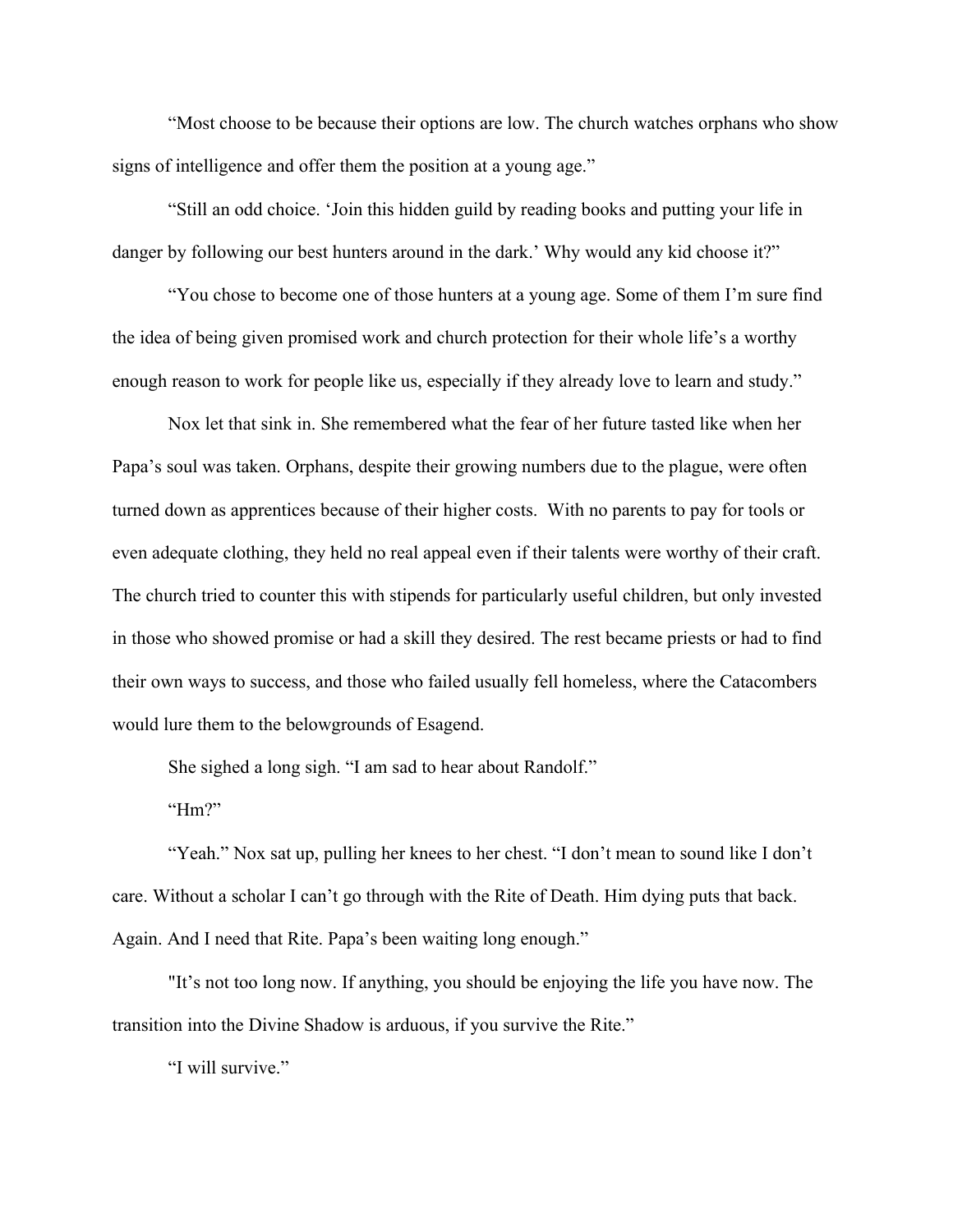"Adonex makes no promises. While it may feel counterintuitive to your emotions, you can honor your father by taking the chance to live while you have it."

Nox didn't answer. By now this argument was nothing more than the verbal version of running in circles. Corilus seemed to take the hint.

"Will I get a new scholar before we go?"

"Hard to say. I'll talk with Eva."

Nox sat up and took off her boots, tossing them aside. "Knew you'd want another excuse to talk to her."

"Don't be cheeky, Nox," Corilus scolded. She smirked, then frowned.

"They have to give me a scholar before my last mission, right?"

"I'd be surprised if they sent us ahead without giving you one, but I cannot promise anything. Such matters are not up to me. But knowing how the church works, I'm sure it will be no time before they find you a replacement." Corilus stood up and headed towards the door frame, glancing down the halls, ever vigilant.

"Hope so." Nox began to remove her longcoat. "I need that Rite."

"Feh."

"I do!"

"I know."

She knew he knew. That was enough. She was tired of arguing with people today. Like a spell, fatigue came over her, the initial excitement she had fading fast now that Corilus had deflated it.

"I'll take first watch," Corilus said, pulling his mask over his mouth.

"You'd better drink some of your tonic tonight."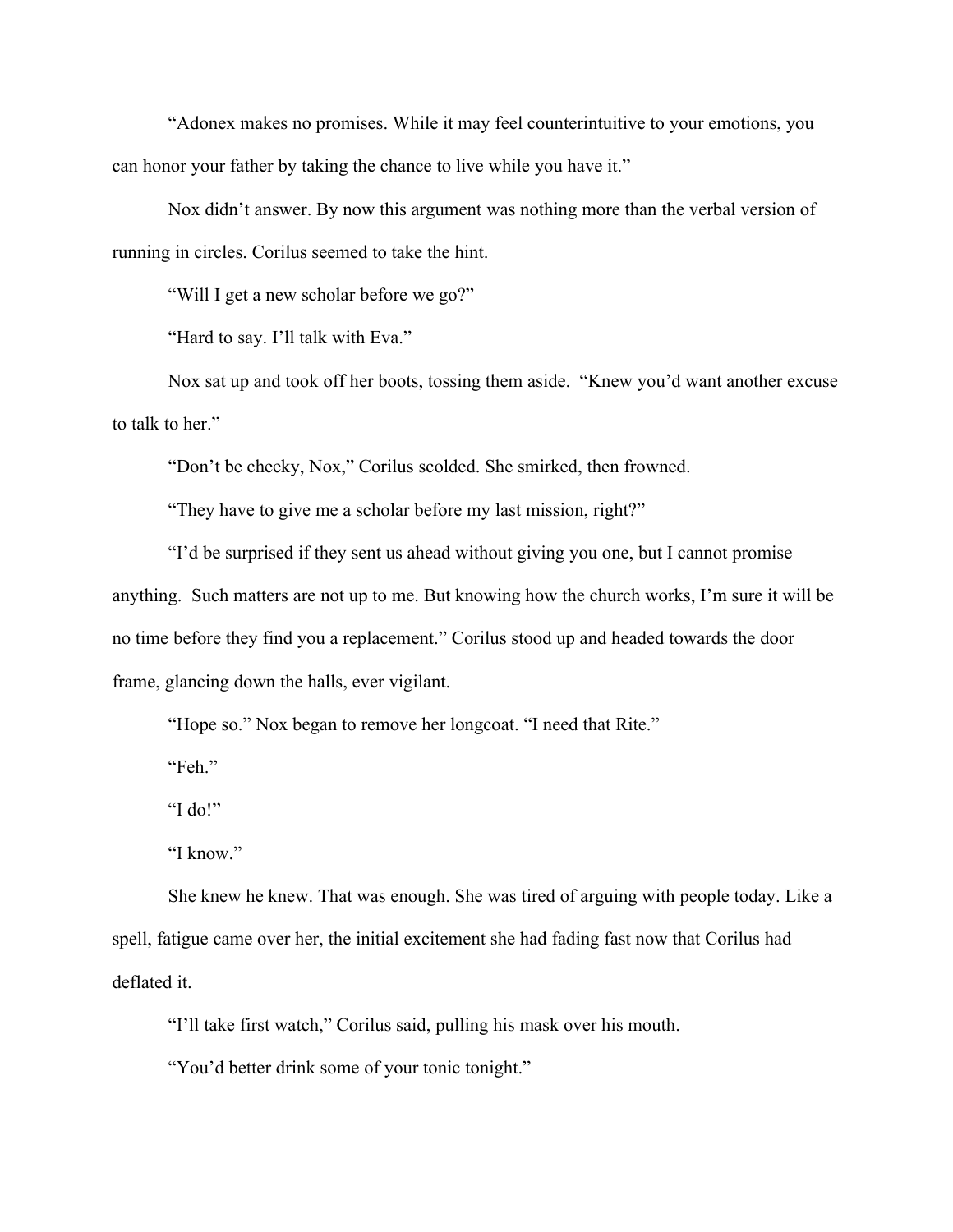Nox paused, hand on the final clasp of her longcoat. The air grew tense between them once more. "Yeah, sure."

"I'm being serious, Nox."

"You're nothing but serious. That's what they call you, you know. Serious Corilus. It even rhymes." Nox was trying to deflect her feelings with the wordplay, but the humor evaporated on her tongue, and it came out harsh. Corilus did not flinch, however, and Nox finished unclasping her longcoat, letting it sag on her shoulders.

"It wasn't your fault, you know."

"Doesn't matter," she spat.

"It does, to you. And it shouldn't."

"Will you just let it go?"

"Will you?"

Nox glared up at her mentor. "You weren't there. So leave it."

Even behind his mask, Nox could tell his lips were pursed, angry. He let out a sigh before returning to the shadows of the hallway, leaving Nox on her own to rest.

Once out of sight, Nox shrugged her longcoat off and threw it on top of her boots, followed by her mask and belt, ignoring how disorganized it all looked. Part of her wanted to stand up, stomp around, maybe punch a wall, but her head was too heavy. Instead, she swung her legs onto the bed and rested the soles of her feet onto the cold stone just past her blankets. She took a moment to concentrate on the cold entering her feet, calming herself. It was a thing she had done since she had been moved here at the age of twelve. Four years later she couldn't quite recall when she started the habit, just that it was early, when the nightmare had started happening. Deciding she felt too tired to get ready for bed properly, she pinched the candle's flame out, curled onto her side, and waited until sleep took her.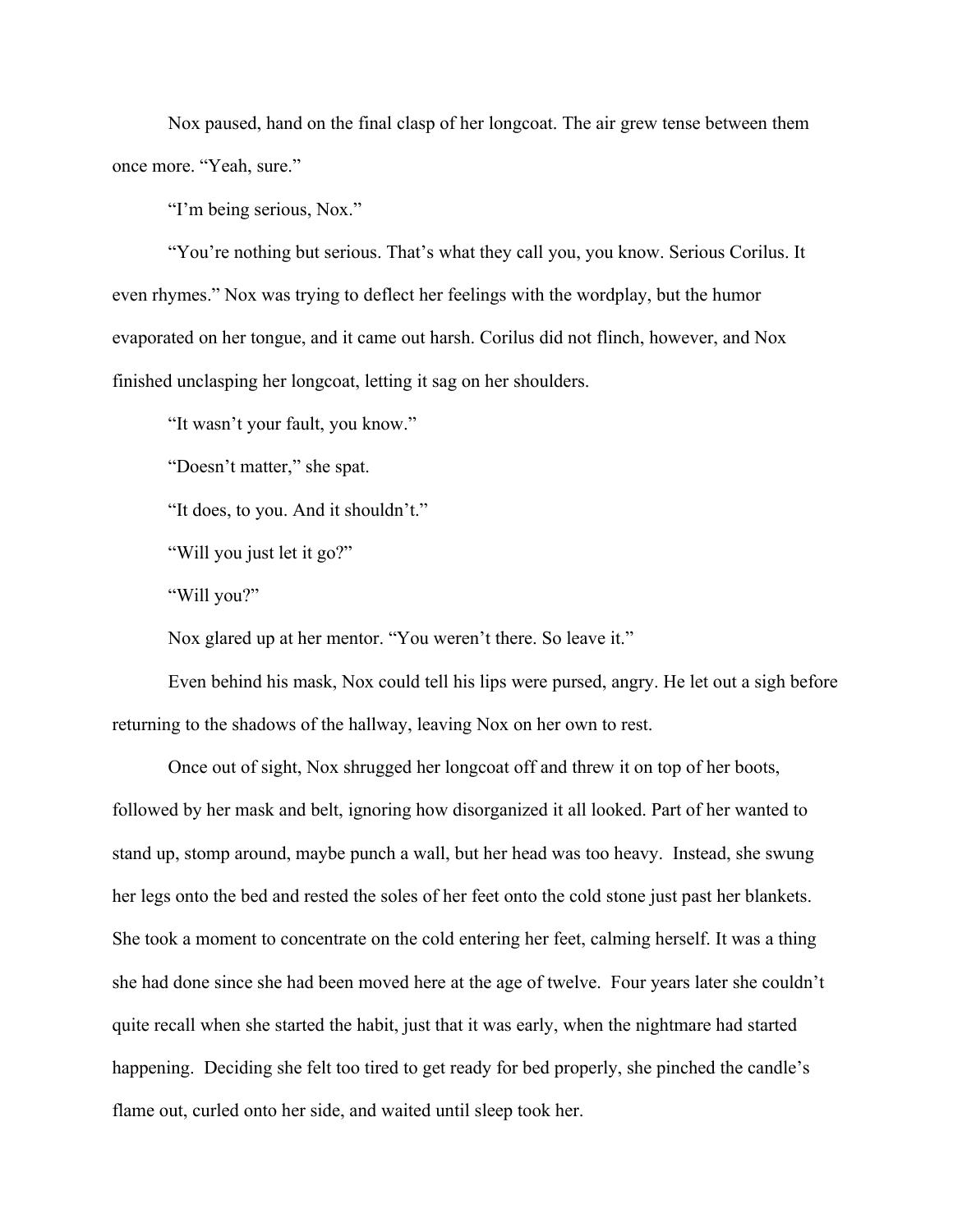Nox opened her eyes to find herself in a dark hall. Except, it was not her tomb. The ceiling was high and the walls some kind of grey stone, smoothed out, ancient.

She knew this hallway. At the end of it would be a large wooden door, fitted with iron pieces that would rattle when she opened it. Over the years she had done everything to change the course of the dream- she had run at that door, snuck up to it, even turned to go the other way, only to find it was an endless hallway. She knew nothing would change. Already exhausted, Nox moved forward now, bracing herself for the incoming torture.

When she reached those horrible doors, she took a breath. Maybe tonight she would push through and everything would be different. As she pushed it open, though, she knew it would not.

The room inside was completely dark, save for a single light. The bloody red light of her Papa's soul was trapped in the center of that iron crown he had grasped that night he was stolen from her. Papa's muffled cries filled her ears, growing louder as she ran, as she had run every time before, to grasp him, to catch the light as it flickered faster and brighter.

"Papa!"

And, like every time before, she was not fast enough. The pale, bony fingers of Papa's captor wrapped around the little light, the edges of his fingers glowing a hellish shade of scarlet.

"Let him go!" Nox commanded as she reached the skeleton, but her words were drowned by a sudden outpour of fire from those condemned hands, the skeleton collapsing to dust in the flames. The fire spread around the whole room, as if every inch had been coated in oil, and Nox

\*\*\*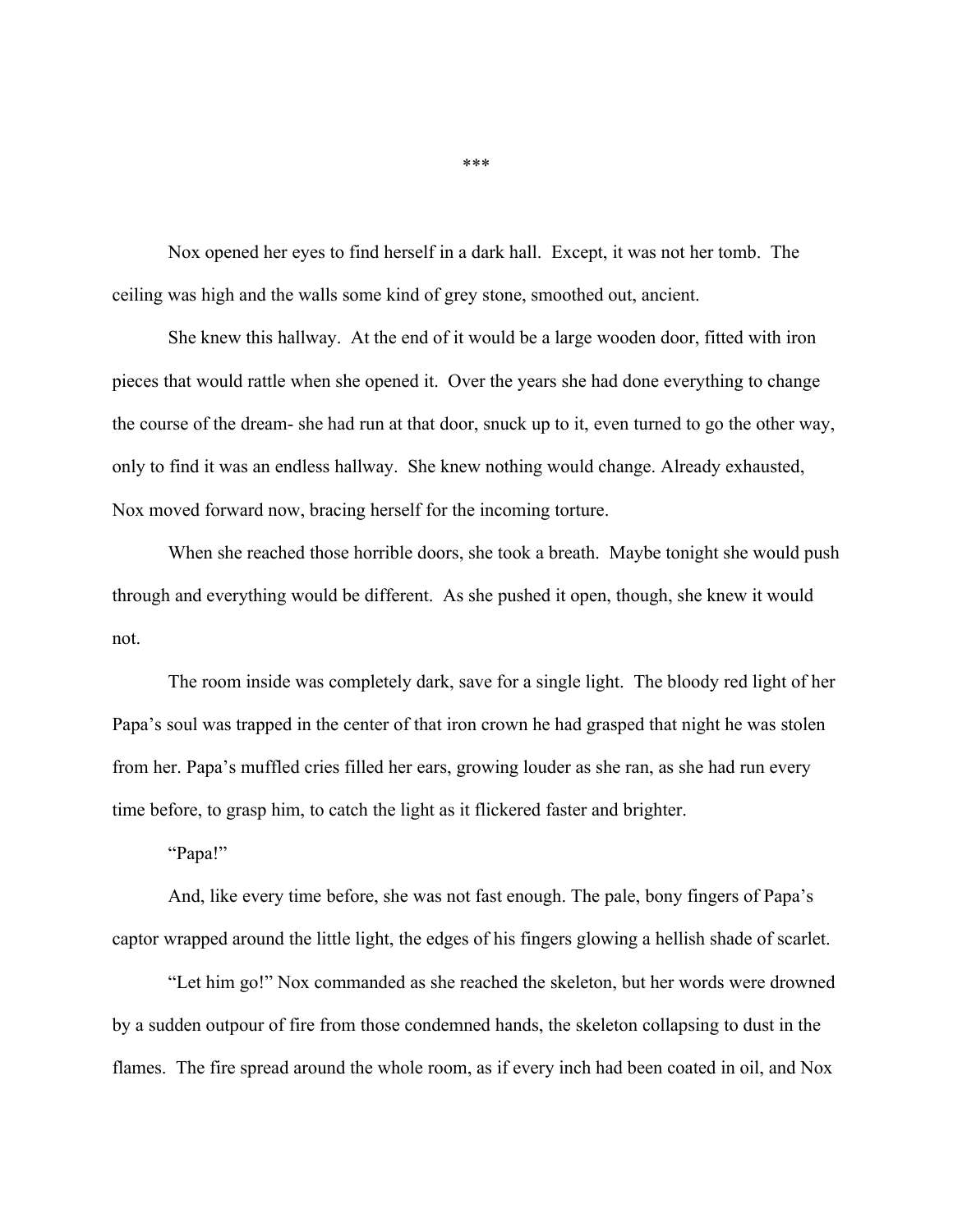found herself enrobed in flames that made her skin crackle. Nox fell to her knees, choking for air.

Blinking through watery eyes, she watched as a new form appeared from where the skeleton had been, this time the monstrous form of Adonex. Unlike his statue from the temple, he was animated, swaying around like a lumbering beast, the shroud that hung from his unknown face exaggerating every movement. Adonex stomped towards Nox, kicking up ashes as he did, before leaning in close to her, marble white face hidden, yet staring.

"The soul," he demanded in a voice that echoed from the walls but not his mouth. "Where is the soul of Geon?"

"I don't have it!" Nox howled.

"You… are… condemned…" he stomped away from her, Nox swallowing ashes as she tried to protest as she had done so many times before. She curled upon the floor, choking, sobbing, burning, wondering if she would first succumb to the fire or the fear pounding its way through her heart.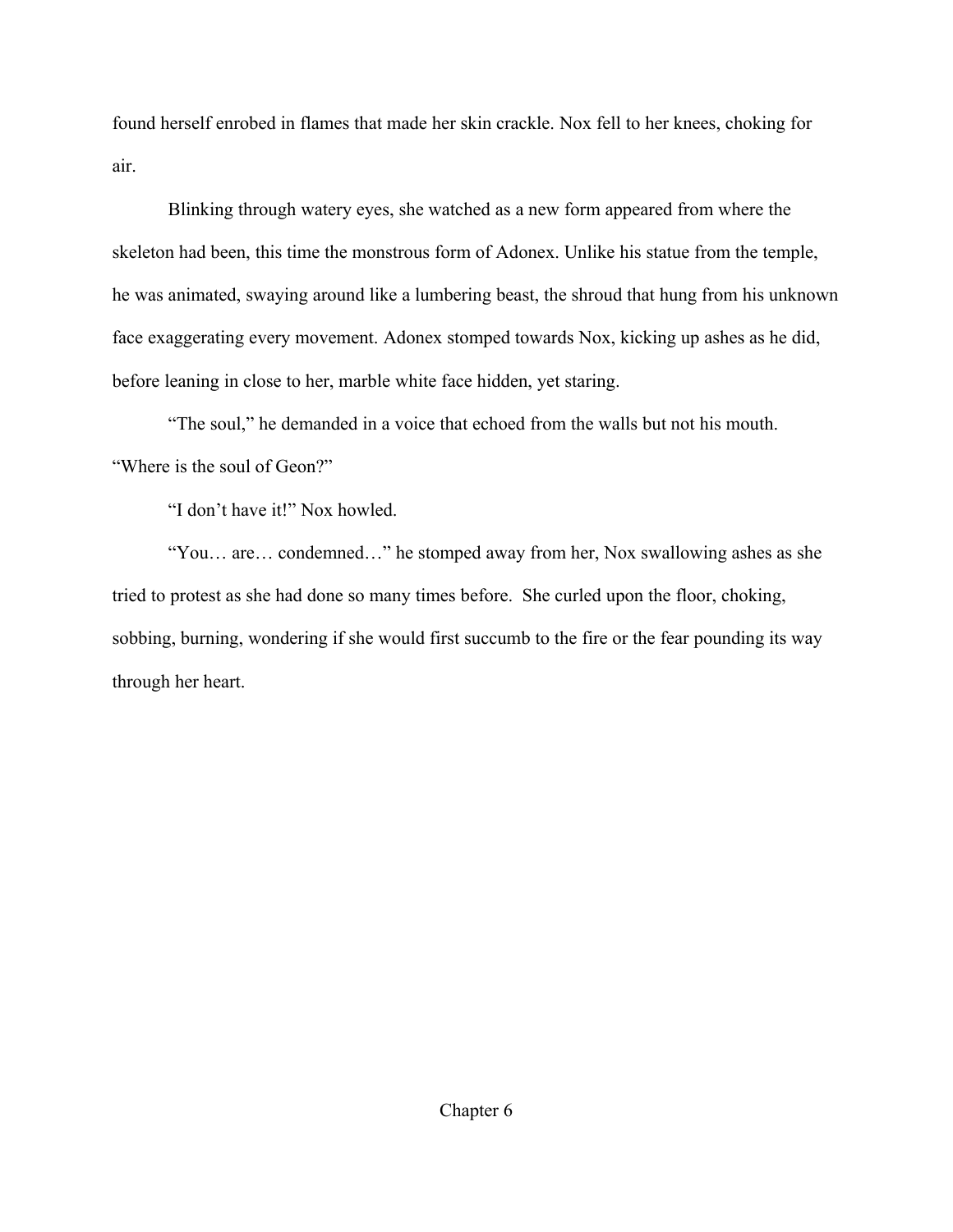"Nox..."

Consciousness came back to Nox as she felt a gloved hand rubbing cold sweat from her forehead. She moved to sit up, but felt a force holding her down at the shoulder long enough that she realized her cheek was resting near Corilus' knee.

"Corilus!" She said his name like she had been suffocating and finally found air. Nox grasped his knee and sunk her head into his lap like a child, letting his presence scare off the nightmare. Corilus rubbed her now messy hair and gently tapped her shoulder, giving her mind something else to focus on while afterimages taunted her vision.

"You're alright, Nox. It wasn't real," he soothed.

Nox looked at her hand squeezing his knee, amazed at her unburnt skin. They remained like this for a few uncounted minutes as Nox worked to get her mind back into focus, the circular massage on her head easing her way there.

"I thought I could handle it," Nox confessed as reality finished sinking in. She sat herself up, Corilus letting go as she did so. "It's been four years. Shouldn't it be easier now?"

"That's unfair to yourself, Nox."

"But it's true," she resisted, trying to blink back tears. "I thought I was getting stronger, and my mind keeps…"

Corilus put an arm around her and she let her head rest on his shoulder. "That's enough, Nox."

The tears came through. Her voice cracked. "Why am I so weak?"

She pulled her knees to her chest and brushed her tears away, wincing at a stinging feeling as she pressed on her scar. Corilus' hand wrapped around her wrist and held it up.

"Look at your hand, Nox."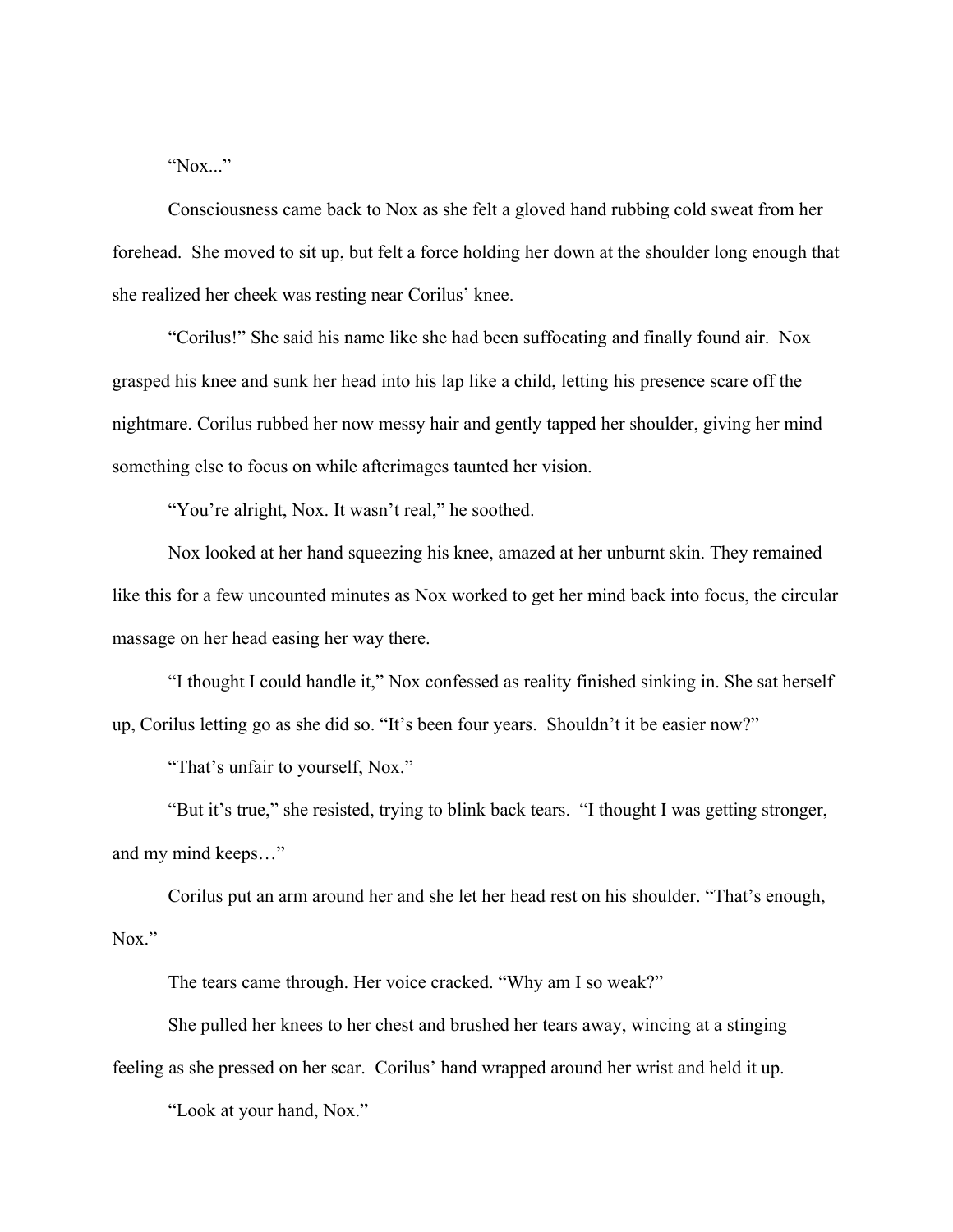Nox obeyed. Her hand seemed so small compared to his own. Part of her skin shone where her tears had been wiped away.

"On the surface, this hand is capable of many things. It is a conduit of power from other realms, the source of ruin for disciples of the underGod," he closed her fingers into a fist, "...and the wielder of many weapons, both within and without. And yet, it's never enough power.

"But years of seeing bodies alive, dead, and reanimated have taught me to look beyond that." Corilus pulled Nox's sleeve down, revealing her pale wrist and the blue-green veins beneath, which were raised like mountain ranges from a globe. "Under the skin, and above the bone, pulses life, something a cultist must destroy to gain any sort of upper hand." He let go, and Nox lowered her hand.

Corilus rested his head on hers. "The underGod's twisted magic will do what it can to make you believe your life is not enough. It will get in your head and tear you down from within. You could be weak as a church mouse, but if you are alive, they can do nothing. And if they can do nothing..."

"Then Papa still has a chance."

She felt Corilus' smile on the top of her head.

They sat there a moment. "I'm sorry," said Nox.

"No need. But no more taking this out on yourself. Understood?"

"Understood."

"Good. Now…" Corilus let go of Nox and stood before reaching into the nightstand and pulling out a small dark blue bottle. "Get some proper rest."

He handed the bottle to Nox before ruffling her hair and returning to the dead. Nox sighed, releasing her legs so her bare feet touched the stone floor. She stared at the bottle, uncorked it, took a sip, and made a face as she did. As she felt her brain become foggy, she lay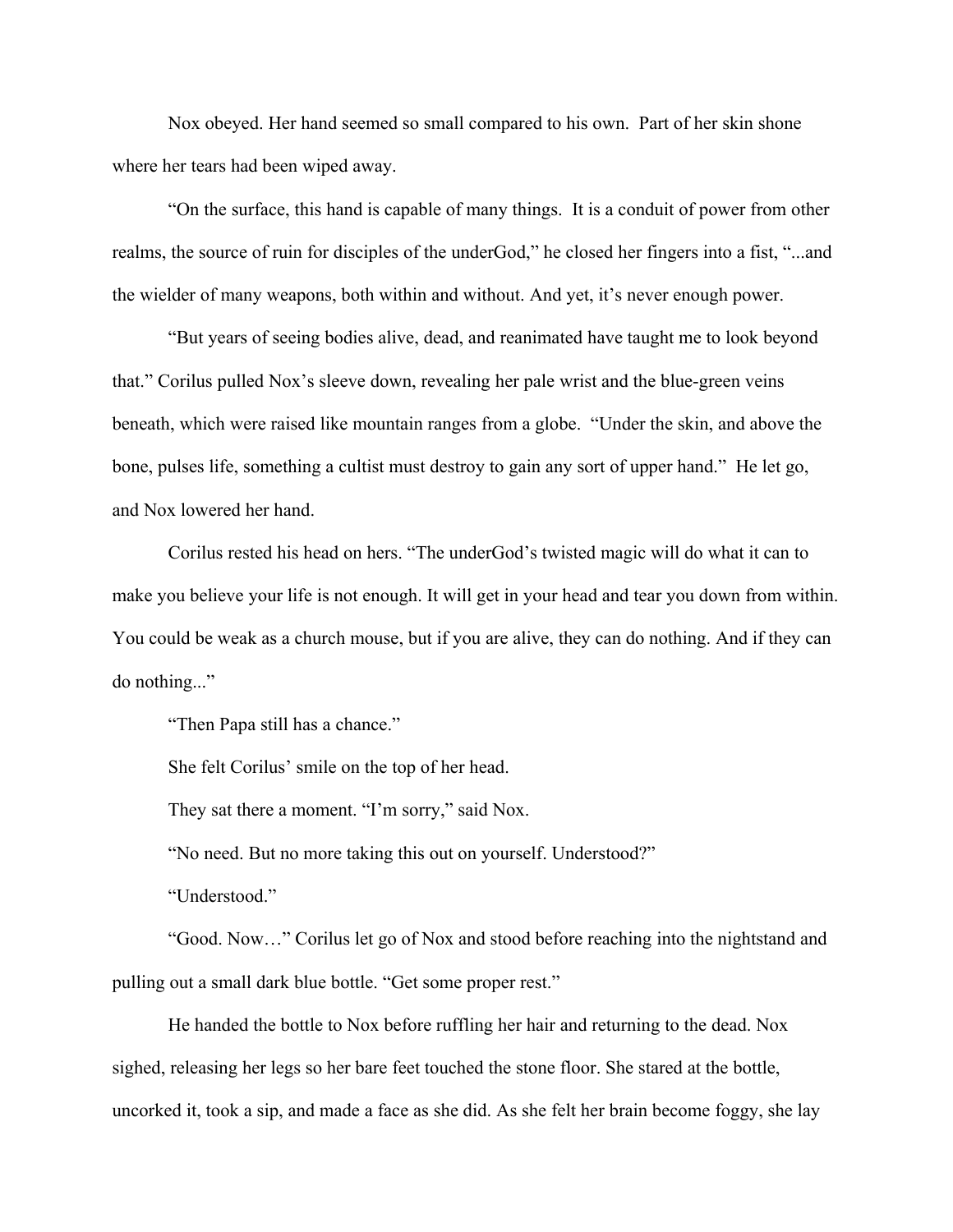on her side, watching her veins rise as she furled and unfurled her fist until she closed her eyes and dreamt no more.

\*\*\*

When Nox was first learning to sleep in a tomb, she would wake up confused about the time, worried she slept too long or not enough. Some mornings it still got to her, but very rarely now, and this morning was no exception to the routine she had grown accustomed to.

Nox stretched as she stood, her muscles sore from yesterday's mission. While she was still bummed out about the next mission likely not being her last one, missions were no less exciting. They were welcome breaks from living in tombs and practicing techniques without real consequences. Taking the time to wash herself with the basin nearby, Nox switched out of her clothes from the day before, changing into more comfortable garb.

The day seemed to drag on slowly. Nox first let Corilus sleep and did her rounds with the dead, later heading out with Corilus to get their clothes cleaned at the church. Nox hid her scar with an oversized scarf someone had left behind, allowing the both of them flexibility to wander Esagend like civilians.

"Corilus?"

"Mmm?"

It took her a second to say the words. "I'm sorry about last night."

"All is forgiven, Nox."

The two shared a midday meal on the roof of the grocer they bought food from. Corilus tore into the apples they had bought, while Nox chewed away at strips of dried meat.

"You really love apples," Nox commented as Corilus went for a third.

"Wrong." He held up the fruit, which seemed so out of place with the smoggy, metallic backdrop. "I love Merith apples."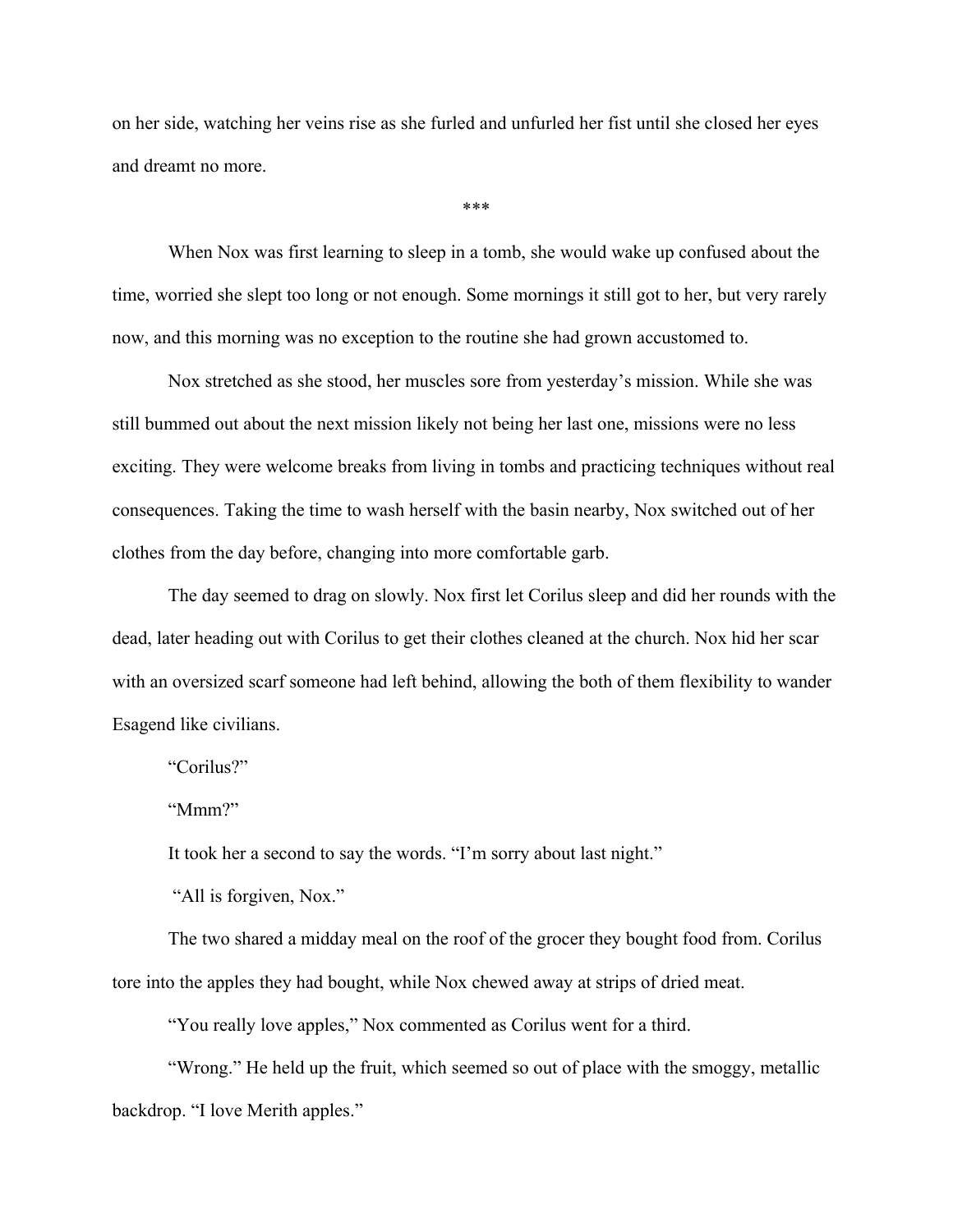"Merith is Southeast, yeah?"

"Correct. And it happens to be my homeland. But that was awhile ago now."

Nox gawked. "You didn't tell me that!" she said, her mouth full of food.

"You never asked," he grinned, tossing her one of the apples.

After the meal, the pair collected their laundered clothes and made their way back to the tomb. Nox had hoped that she could rest more, but Corilus ran her through more training until the Dusk hour came.

"Go ahead and rest, Nox," he finally said. Out of breath, she complied, taking the time to wash herself in the basin before collapsing on her bed.

Corilus appeared in the doorway. "I'm going to Eva's, I will be back later. Don't wait up."

Nox wanted to protest and come with him, but she could barely keep her eyes open. Using the last of her energy, she waved him off, took a sip of her tonic, and slept throughout the night.

When she awoke the following morning, Corilus was back. "We'd best get ready," was all he said to her, making her excited all over again for the new mission.

Unlike their missions in Esagend, where the Inoculae were plentiful and easy to blend in with, the outlying villages were less dedicated to the church, preferring their own deities most of the time. This meant Nox had to prepare herself for a few days without quick, accessible changes in her armor or garments, though by now, that was second nature to her.

She first dressed a comfortable but fitted tunic and stockings, then slid into her one-piece of leather armor, which fit over her like a glove. She grasped the strings and tightened along her back, arms, and legs as she stitched them closed. Being able to undo the strings that tightened the sleeves, back and leg parts was vital to getting the armor off quickly, especially if she had to get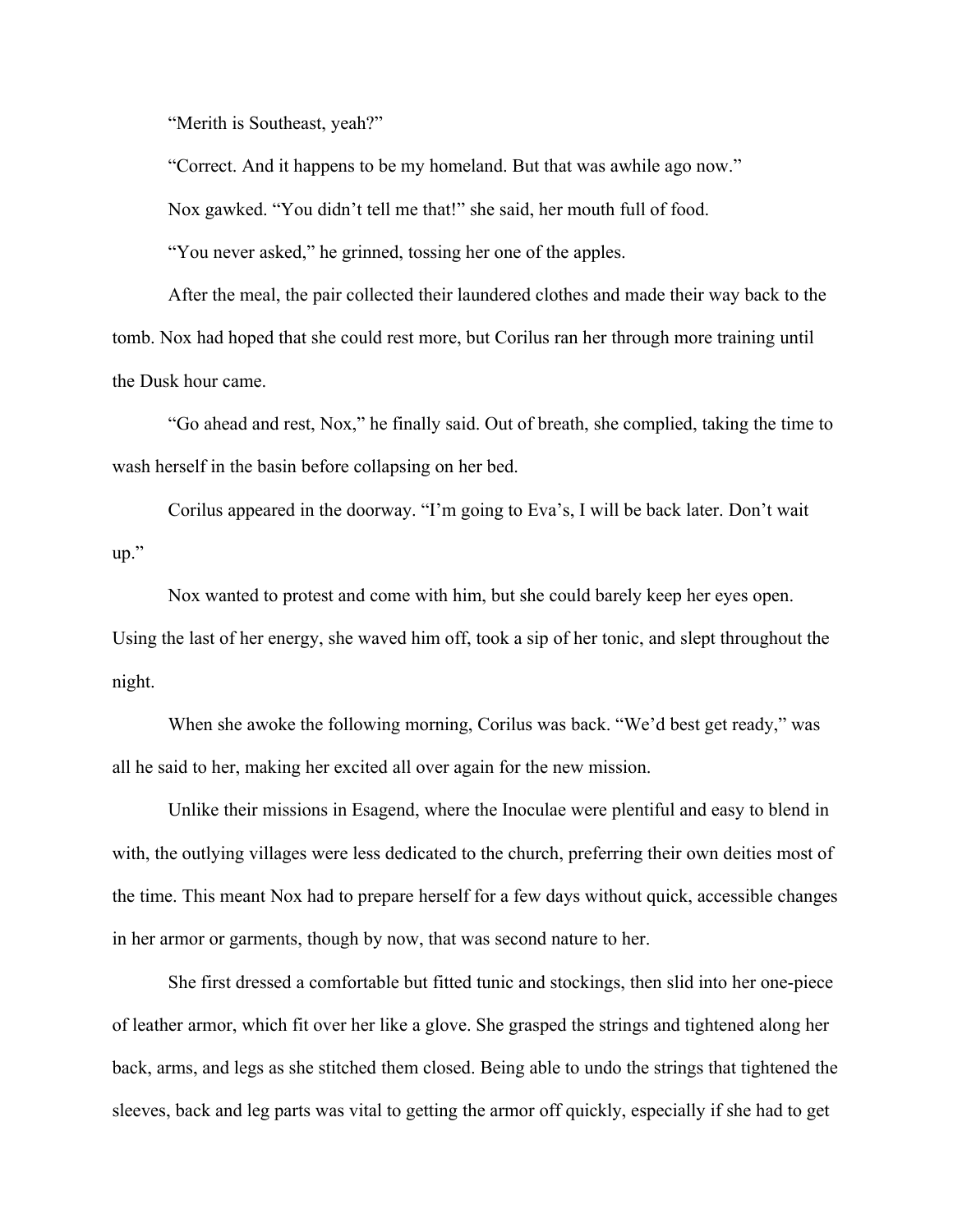to a wound in her skin right away. During her last mission, her leathers had gotten torn from a particularly nasty scratch given by a Desecrated human. Nox had taken no damage thanks to the armor. She took a moment to admire the detail work on the sleeves, where the church had carefully added images of flowers and wards to distinguish the Shadow who wore them, stitched together to look like it had been part of the design all along. Corilus' own armor looked patchy by now due to his many battles, but it held well, and Nox's armor was following suit.

Her boots came next, their dark material matching the dyed leather on her body. Her belt came next, which held her two daggers—obsidian blade in front, silver along her back. On her hips were two small pouches, which held a few helpful items like coins, medicines, and other useful tools. Her harness was next, though it was less of a harness than it was tightly bound rope that hung from her shoulder to her hip, light enough to not interfere with combat but strong enough to hold her when she climbed it.

Finally, she slipped her vestment over her torso, its flowy and oversized fabrics hiding all of her tools and flapping lightly as she moved. She loved her vestment, though it only ever got in the way once she was deep in her work. All Inoculae wore black longcoats, but some wore vestments with gold and silver lining and decoration, though the Divine Shadows had less decoration in hopes of drawing less attention to themselves. Vestments were used for travel with the outlying villages, as they did not yet understand the long coat as an outfit choice. The outlying villages all wore vestments for their deities, and to wear anything otherwise came across as unusual to most, sacrilegious to the older and more pious villagers. Nox took a moment to admire the silvery threads embroidered along the hem and neck of her vestment, the patterns of nightshade flowers and Adonex's symbol looping their way around the fabric.

Letting go of the vestment at last, she reached for her pendant of Adonex. As she slipped it over her head, Corilus came into the room. He was already geared like her, his own vestment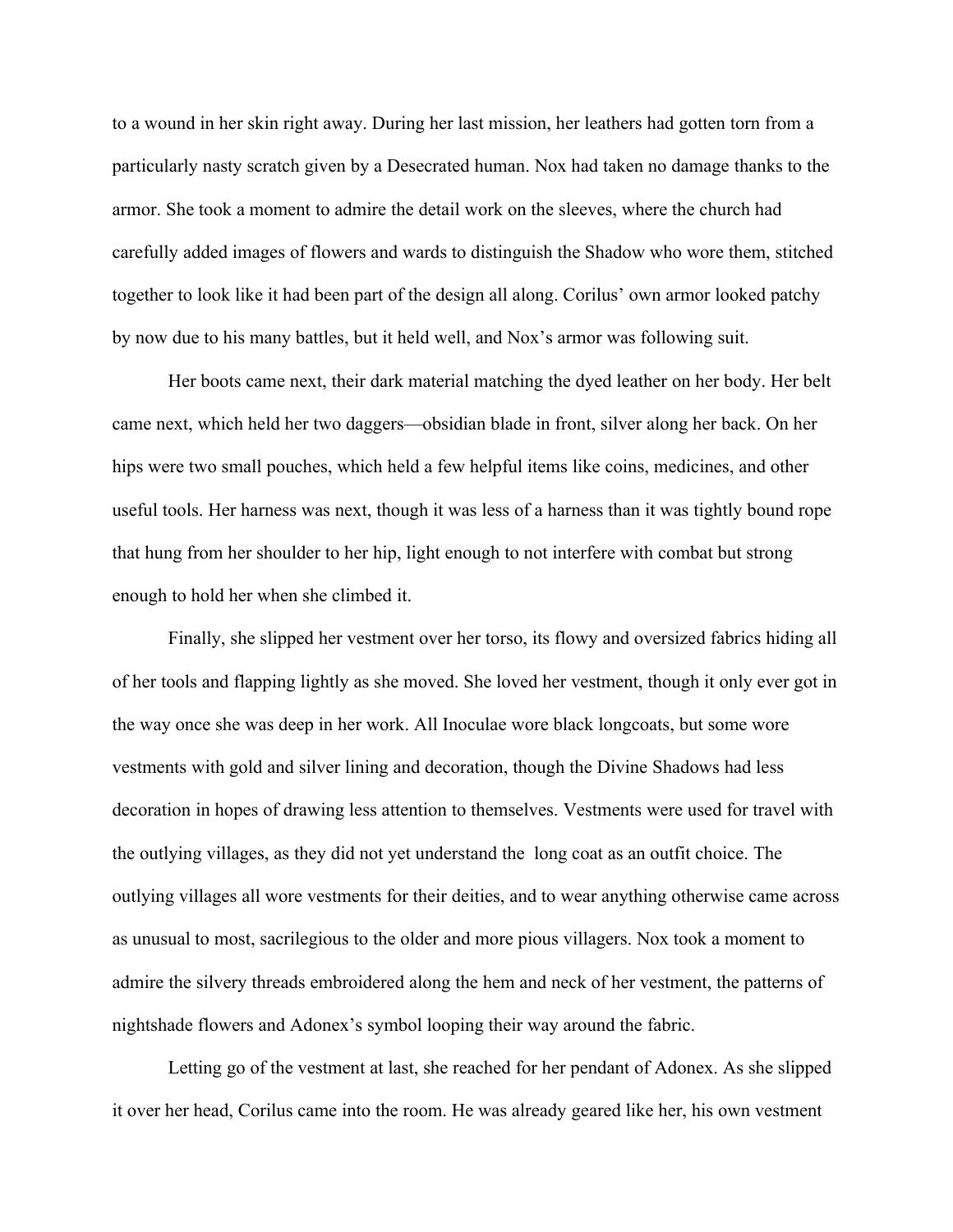hiding his lethality, though it still shone in his eyes. In his hand was his wide-brimmed hat and veil.

"Ready?"

"Almost." Nox reached under her bed and pulled out a plain leather backpack, the same she'd had since childhood, and opened it. From it she withdrew a velvet box and, snapping it open, revealed a simple copper circlet inside. Resting it on the bed, she put her mask on, then her veil, and finally the circlet over the veil. It was a lovely adornment, but one that she only wore for longer travel when the wind might try to rip her veil from her head.

"You don't need the mask when you have the veil," Corilus pointed out.

"I still prefer it. Don't want someone seeing my scar and throwing a fit."

Taking one last cursory glance at the belongings inside, she spotted her bedroll, copper cup, and waterskin. Satisfied with those items, she swung the bag over her shoulder. "Ready."

The two entered the world as mere Inoculae, Corilus donning his veil over his face as she did and holding it in place with his wide-brimmed hat. It was not a requirement to wear them, but many priests did as a sign of reverence during the day. It was also meant to be protection from possible Unhallowed, who would have more trouble following who was who without a clear look at their face. Unbeknownst to most Inoculae, it also helped hide the Divine Shadows as they moved in the daylight. Few glanced twice at the two holy people walking together in the morning streets, and those who did would nod or fold their hands, as if to ask for a blessing, which Corilus and Nox gave with mumbles and nods of their own.

"Where are we headed, anyway?" asked Nox.

"Eva's first. Then to Cansten."

"On foot? That's a heck of a walk." Cansten was one of the smaller villages outside of Esagend, which was the center of eleven other villages.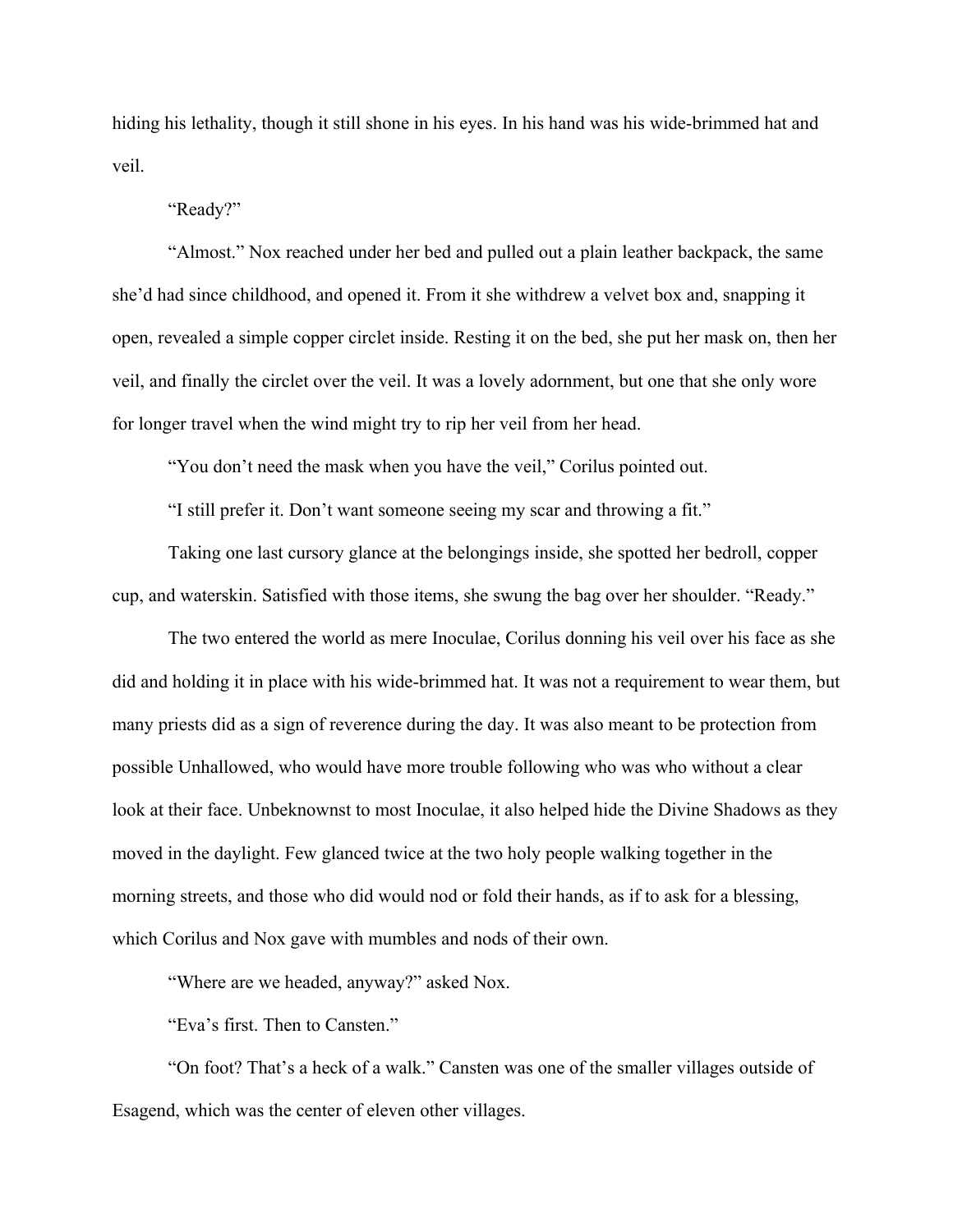"Two days isn't bad."

"True. Plus it's through the Northwest Canyon. That'll be easy for us two."

As they turned the corner of the street, the Coffmin manor loomed before them. A compact mansion made of darkwood and basalt, the house was surrounded by a wrought iron gate that bore the symbol of Adonex every few bars. To any passerby they would appear to be strictly decorative, but Corilus and Nox knew they were symbols of consecration, signaling this was holy ground. They were Eva's idea, of course. Nox always appreciated how she combined style and practicality in her work as a Shadow.

Corilus stepped ahead of her and pulled the chain beside the main gate. Nox spotted the glimmer coming from one of the upstairs windows, signaling someone was looking at them through an elaborate telescope. Nox only knew this because of Eva's own Shadow novice Garran, another one of the cohorts, had bragged about it to her.

The gate creaked open and they moved towards the main door. As they crossed the manicured lawn, the door opened. A servant, dressed in simple but fine clothes, beckoned them in. Nox had been in Eva's house a handful of times in her four years as a Shadow novice, but its subtle splendor always impressed her. The floors were smooth and tiled, leading the eye to a gilded set of double doors that led to a grand room Eva could adapt into anything she needed for hosting. Flanking these doors were two curved sets of stairs with a darkwood railing that shone with polish, meeting at the top, where Eva sometimes stood to greet them.

However, she was not here this time. The servant bowed and went further in, leaving the two to wait for someone to collect them. Corilus and Nox removed their headwear and veils, knowing they were in a safe place, though Nox kept her mask on. A heavy set of footprints from behind the gilded doors caught Nox's attention. She knew those footsteps anywhere. The doors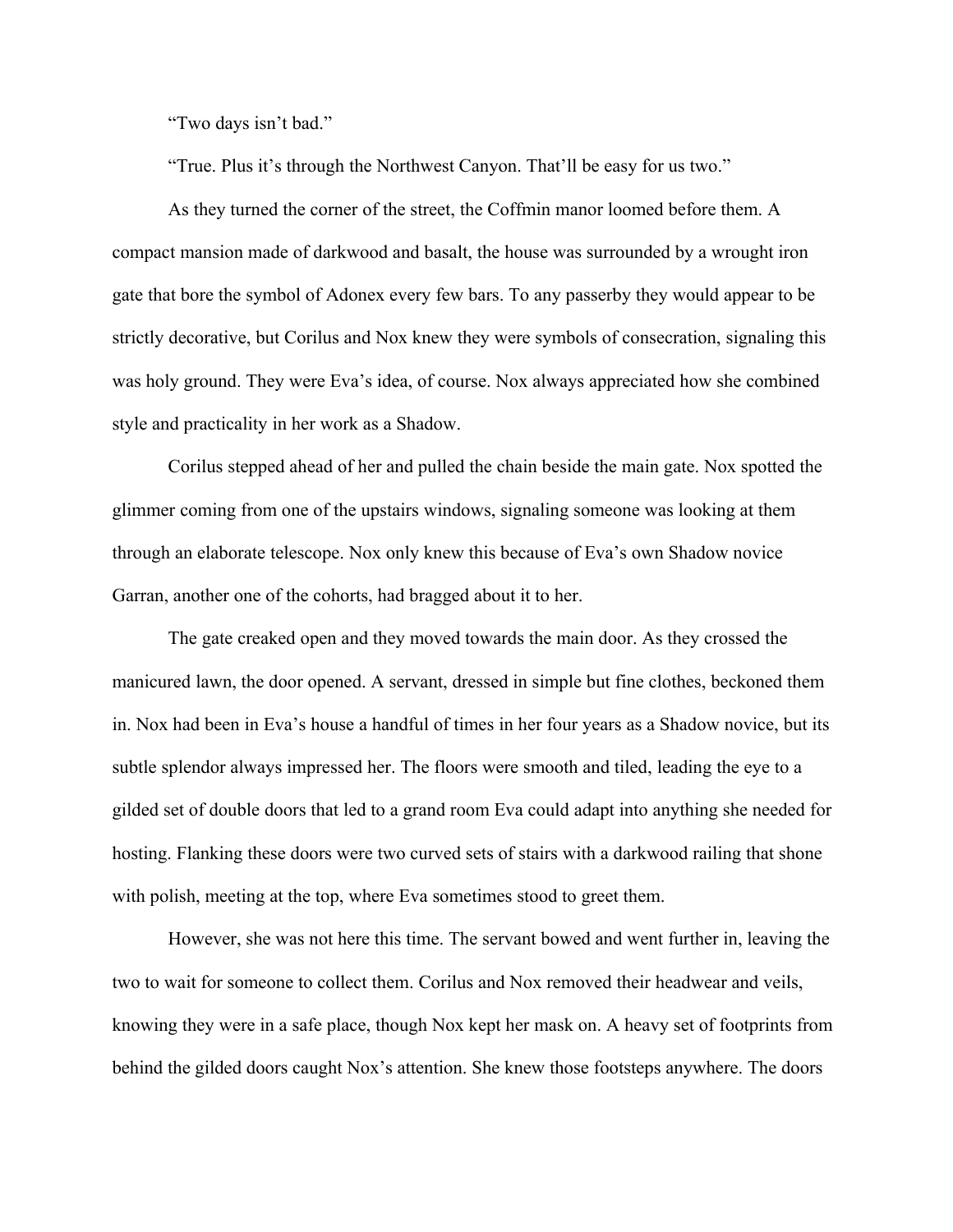swung open and Garran burst forth, his black hair slicked back into a tight ponytail that refused to move, unlike his shoulder cape, which fluttered dramatically as he moved forward.

"Corilus!" he cried out with an overpolite smile, extending a gloved hand, which Corilus took. "Oh, mind the arm, I've been commissioned a new hand crossbow. It's not loaded of course, but I'd hate to see the finish damaged." He presented his arm from under his cape, showing off a shiny wooden crossbow that fit tightly along his wrist. The piece boasted wealth, and though Nox was never particularly drawn to money and luxury, she couldn't deny feeling a little jealous.

"Hope your aim's better than your stealth, Garran," Nox shot back with her own overpolite smile. "Your footsteps could use some work."

Garran looked at Nox down his nose, despite only being six inches taller. "I take offense to your words, for they insult our Lady Eva. I spend many hours perfecting my aim, you know."

"Speaking of," Corilus cut in, "how is she?"

"She is resting." Garran turned and beckoned them to follow him up the stairs. "While her gift of appearing dead is a blessing to us all, it has taken a toll on her today. Not to mention her having her heart exposed like that. I admit I'm surprised at you, Corilus, letting it go so far."

"It was her idea," Corilus answered simply.

Garran paused, looking back at Corilus. Nox smirked. "I see," Garran finally said before leading them forward without another word.

He took them to a door at the end of the hallway, past portraits of Eva's deceased family members. At least, Nox assumed they were deceased, as she had never met any of them. Following Garran and Corilus into the room, Nox smiled to Eva, who was sitting upright in a comfortable, high-back armchair, a blanket covering her lap. Her hair was up today, held together by obsidian and crystal-tipped pins, and her nightgown easily challenged the lines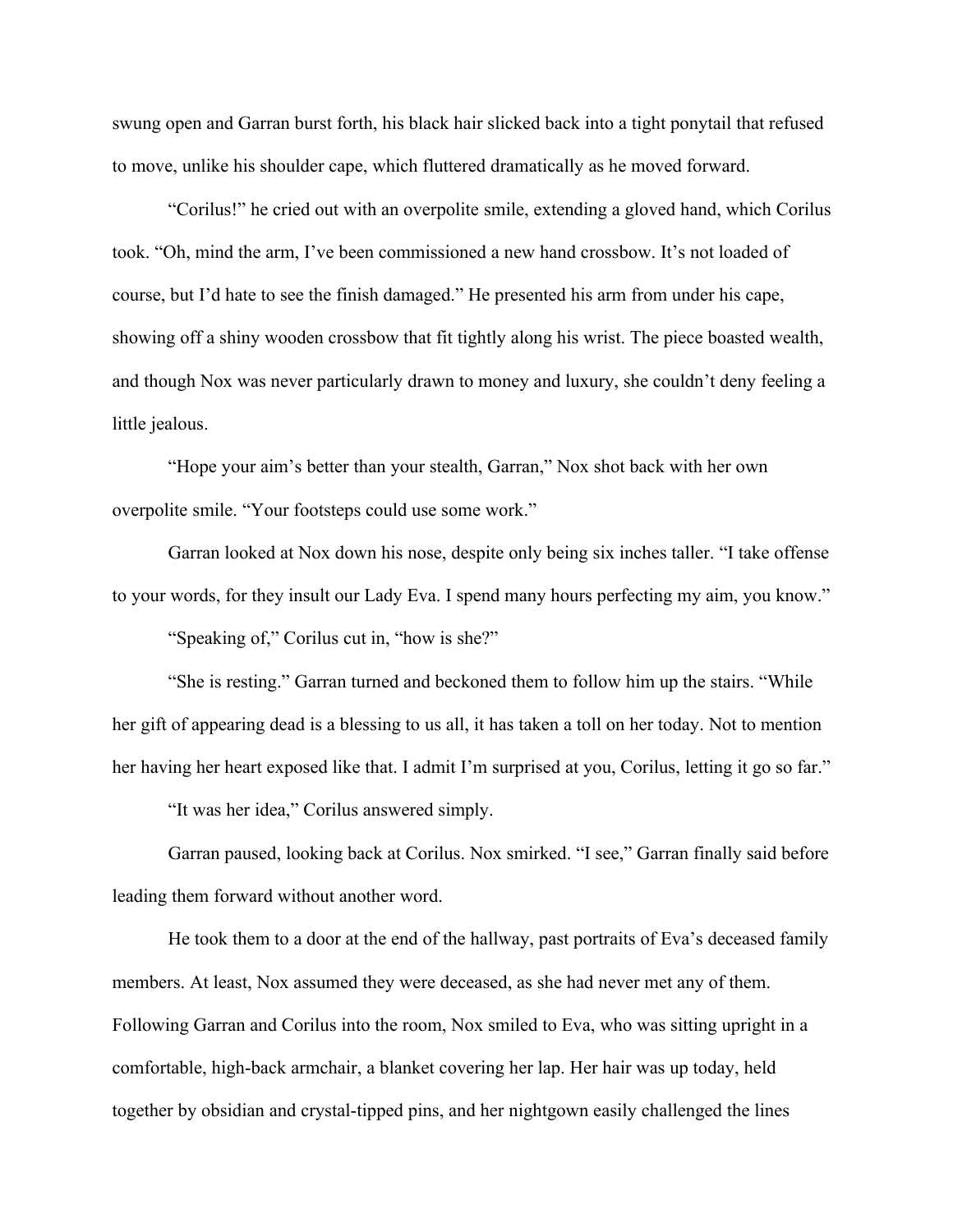between casual rest clothes and an elegant dress. Even in recovery, Eva wasted no effort in her appearance. Nox couldn't help but admire it.

 She was surprised to see Eva was not alone, however. A young man who looked only slightly nicer than a peasant was in the room with her, contrasting Eva's elegant aesthetic. He crested Nox's height by a few inches, reddish strands of hair hanging just above his eyes as he looked forward. Nox wondered how he could see with such long locks distracting him. He stood just short of perfect posture, his brown cloak alone seeming to wear him down. The cloak also hid the boy's frame, though from under his hair, Nox could see he had a jaw meant for a rounder face, with bits of stubble trying to hide the gauntness. Despite being around the same age as she, Nox got the impression that he was world-weary, which frustrated her, though she showed none of it.

"Welcome, my dears." Eva beckoned them forward with those slender fingers that only two days ago held a defiled effigy of Adonex. While it was dressed as a polite smile, Nox could see she had a knowing grin, as if she knew Nox was confused by the boy. That grin was her greatest accessory, and paired well with her observant eyes.

"How are you faring?" Corilus asked, stepping forward and kneeling beside Eva. Nox only ever saw Corilus kneel for those he cared about, or for those he was trying to comfort. She still couldn't help but smirk a little. Corilus always went soft around Eva. As the two adults chatted, Nox looked back at the young man she did not recognize, puzzled by him. If he was a new servant, he would have to get his appearance in order.

 "I am sorry for your loss, Nox," Eva's voice interrupted her thoughts. "Randolf was a good boy. I have prayed that Adonex guide him gently to his afterlife."

Nox wondered if Eva felt sadder about Randolf's death than she did, receiving a pang of guilt in response. "He was good. He's at peace now," she forced out.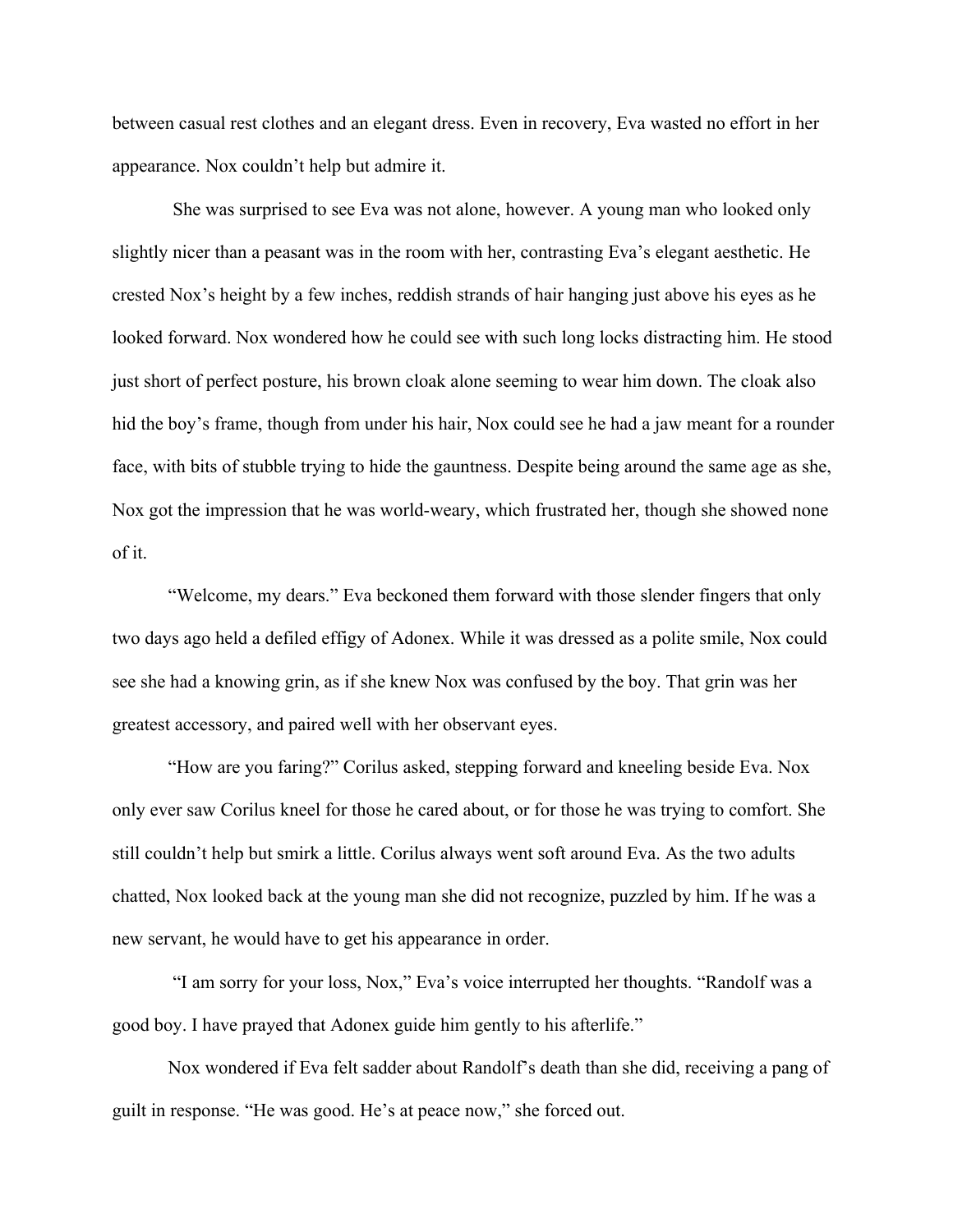"It was a truly sorrowful loss to the Shadows," Garran said, placing his hand over his heart. Nox wanted to spit. Garran could never let a dramatic moment slip past him, and it made her wonder many times how he was a Shadow.

Nox looked back at Eva, who motioned to the young man. "Still, the time has come that we welcome another into our circle. Nox, I'd like you to meet Tomas Pemberton, your new scholar."

Nox followed Eva's hand as it motioned to the young man. Her eyes went wide, and she looked at Corilus, trying to mentally bore the question "Did you know about this?" into the back of his head. If he felt it, he ignored it, taking the time to step up and remove his glove, extending his hand. "Good to meet you at last, Tomas."

Contrasting his weary demeanor, Tomas shook his hand with a quiet strength. "You're Corilus Alillot, first generation of Divine Shadows during the War Against Solinar."

"And how do you know that?" Nox could hear the grin in Corilus' voice.

"Miss Eva told me you were coming. I remember your writings in the Testimonies of the Final Battle. It's an honor to work beside you, sir. I hope to impress."

Nox looked again at her mentor. She had known Corilus was one of the original Divine Shadows, but never knew that he had written one of the Testimonies. Corilus ignored her look, instead smiling down at Tomas.

"You're sharp. No wonder they chose you to be a Scholar, Tomas. Though it's not me you're going to need to impress."

Corilus looked back at Nox, who sighed. She knew it was impolite to reveal dislike of someone at a first meeting, but her face did not always agree with societal norms. It wasn't even that she was meeting Tomas that she was frustrated, she realized. It was because Tomas was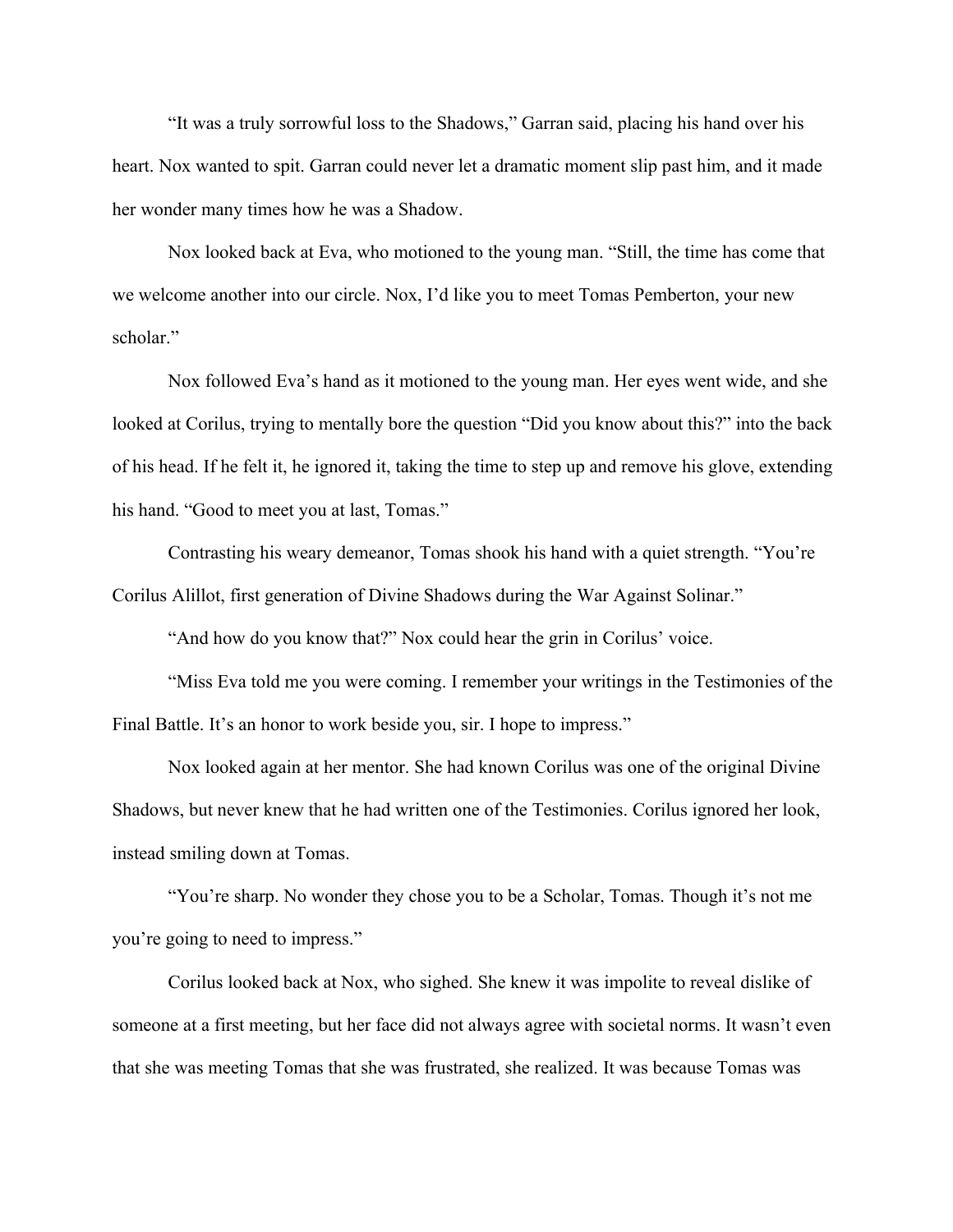new, and new people were not used to her scar. She had seen many reactions to it over the years, none to her liking.

Wanting the moment over, Nox reached up and pulled her mask down. She kept her eyes on Tomas as she revealed her face, waiting for the second he recoiled, or winced, or worst of all, became awestruck.

Tomas did react to it, but not in a way she expected. Under his hair, his eyes seemed to light up, as if curious about her face. In the four years since she'd had the scar, no one had looked at her so… quizzically. It amused her.

"Name's Nox," she said, stepping forward and extending a gloved hand.

"A pleasure to meet you, Nox," Tomas replied, taking it. Their eyes met, and Nox was surprised to feel how firm his grip was.

"We'd best move," Corilus interrupted. "You have what you need Tomas?"

Tomas opened his cloak to reveal the strap of a bag across his chest. Nox could see Tomas was quite thin, almost thin enough that she could snap him if she wanted to.

"Good lad." Corilus nodded to Eva and put his circlet back on, veiling his face once more. Nox followed suit, sliding her mask over her nose and readorning her circlet.

"Take care of the boy," Garran proclaimed, slapping at Tomas' shoulder. Tomas scurried out the door after Corilus, eager to leave. Garran turned to Nox. "I've bet my raven quillfeather to Loren that he'll be sent back in a week."

"As if I'm going to give up being the first for the Rite to someone who can't even get walking right." Nox felt smug until she saw Eva begin to frown. Taking her cue, Nox turned and followed her companions out.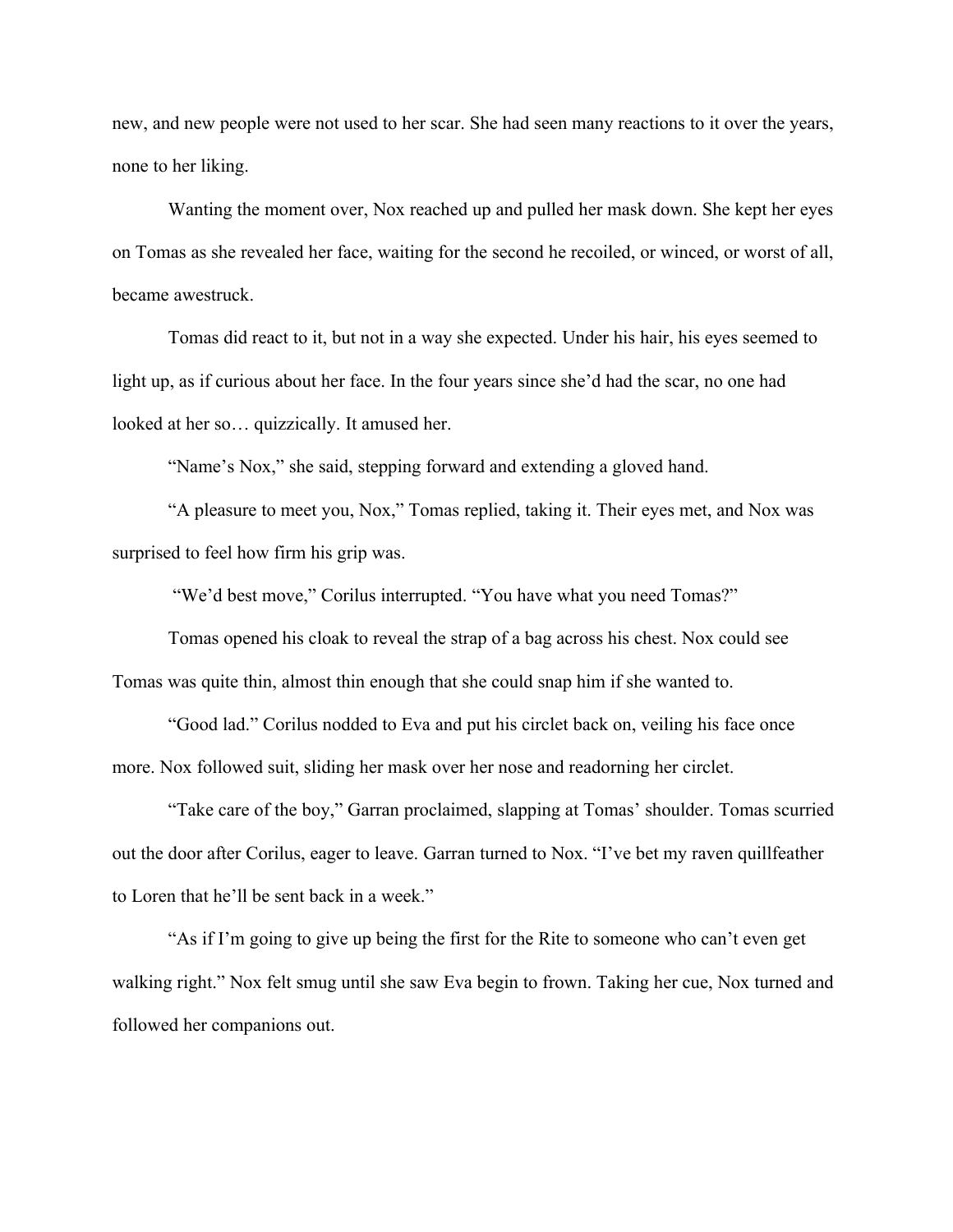## Chapter 7

Save for Corilus giving blessings to the passersby who mistook him for a real priest, he, Nox, and Tomas were relatively quiet as they made their way out of Esagend and into the Northwest Canyon. Esagend's metallic gates and mills were soon far behind them as they made their way along the path.

Esagend's buildings were tall enough and the sky smoky enough that Nox often forgot about the forests and cliffs that surrounded its city. To the west were the Copper Mines, which Esagend relied on for building most of its metal. The mines were found in a dormant volcano, making for the highest point around them. What had spewed from the volcano so long ago were now hexagonal basalt walls that opened only to the river that cut it open, a river which graciously opened the path to the villages in the northwest, including Cansten, their destination. These basalt cliffs went on to surround Esagend, a sort of crescent around the industrial city, a manmade canyon leading to the villages in the southern region. Save for the few fields outside of the city, the area held little foliage or trees. Nox often found the area to be too open for her liking, but it did have an odd, natural beauty to it.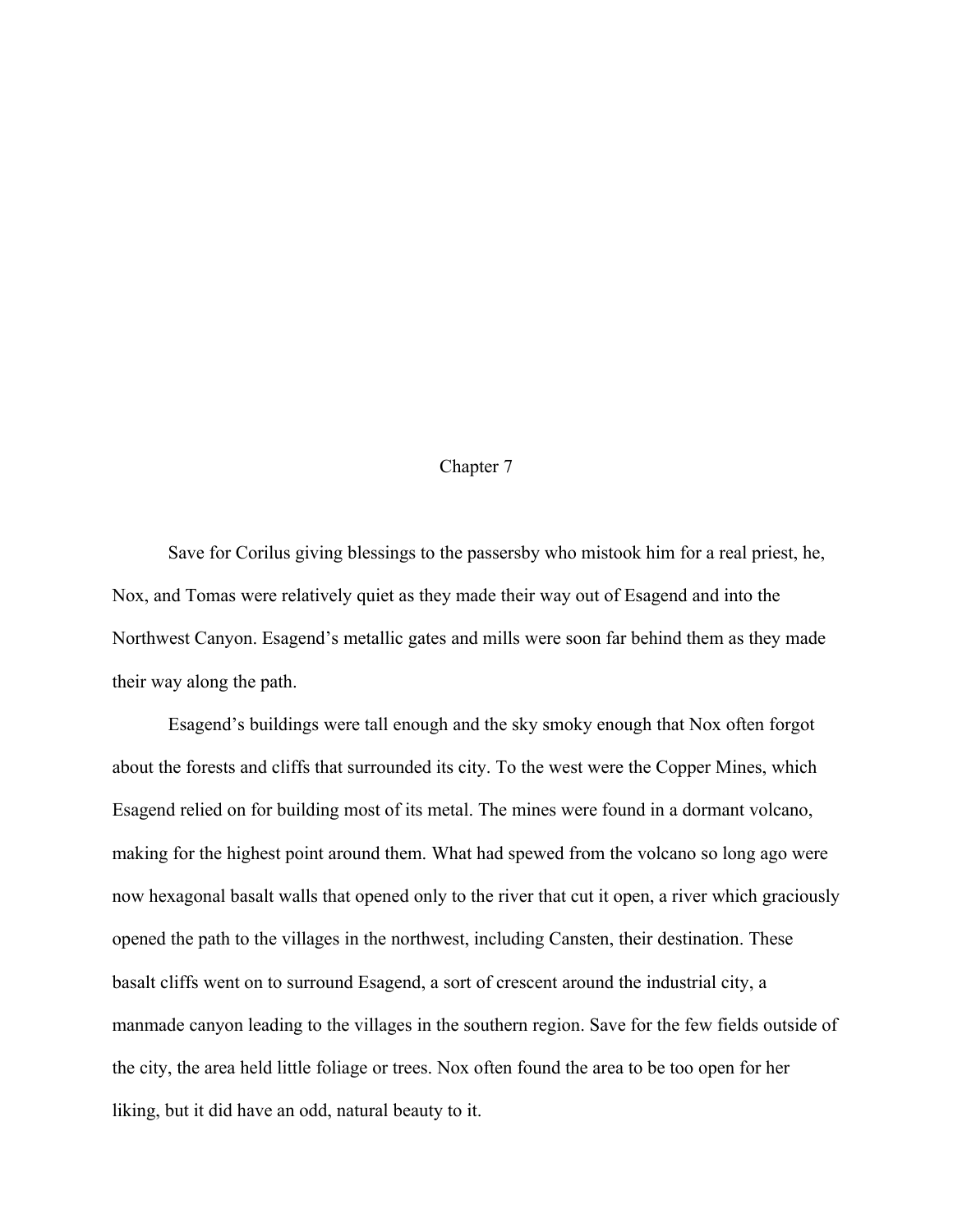"Have you ever set foot outside of Esagend, Tomas?" Corilus asked as they approached the canyon mouth.

"No, sir," Tomas answered, pushing his hair out of his eyes to look around. "I've read about the paths, of course, and seen the maps. Esagend's greatest trading power comes from its being central to all the villages."

Nox knew that Esagend was in the center of eleven villages, making it the twelfth, and that it had become prosperous long ago when it became a trading hub. Esagend produced little in terms of trade goods, but provided much in law and trade practices. Many of the city's people were merchants for a reason, even though their product tended to reside in another village altogether.

"Eva mentioned we were going to Cansten, if I heard her right," Tomas said. A low wind picked up and Tomas brushed at his hair again.

"You're right," Corilus answered. He kept a pace ahead of the other two, who walked in tandem. Nox kept looking back at Tomas, observing him. She didn't know how to place him. He wasn't boisterous like Garran, nor fiery like Loren. Tomas was nothing like Demus either, who was stoic and confident, though he seemed to share Mya's sense of curiosity, although hers was almost strange and otherworldly, while his was grounded and punctual. Her former scholars-intraining had reminded her many times of a mouse, ready to run from her and too frail to admire. Tomas had the undernourished appearance all orphans came with, but he was no mouse.

"You should cut your hair," she stated before picking up the pace, leaving Tomas behind her and Corilus.

"So what makes this serial killer our next target? Besides him being a serial killer," she asked her mentor.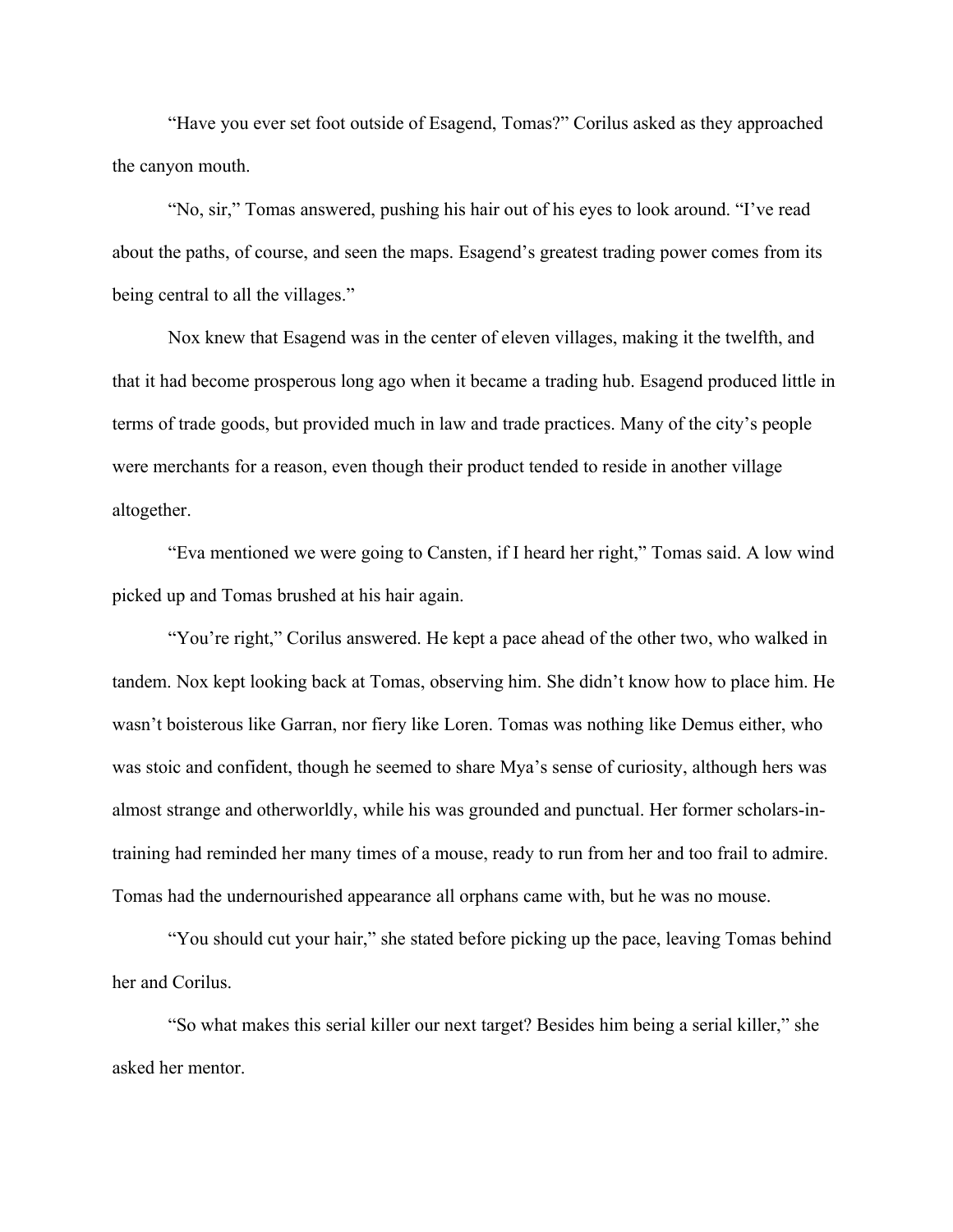"The church doesn't care for serial killers, murdered spirits tend to linger and hurt the living."

"That can't be it."

"They also seem to have been taking place primarily around the swamplands, but the target's moved. The bodies are disappearing from Cansten now. And one civilian's made a report of a suspicious fellow talking to weak-willed men."

"Sounds like the Unhallowed," Nox commented. Followers of the evil, primal underGod often pursued people who were struggling or feeling low and poisoning their minds with dark magic until they committed horrendous acts against themselves or others. It was part of why subtlety was needed when it came to missions. Act too forward in the name of Adonex and the cultists scattered like roaches.

Tomas' steps picked up and he appeared between the two Shadows, which surprised Nox. Randolf and her previous scholars always stayed behind once Nox moved forward. Tomas was certainly not cut from the same cloth as them.

"If you don't mind me asking then," Tomas interjected, "why the Inoculae garb? Won't it warn off the killer?"

"You'd best keep this scholar, Nox. He's quick."

"Scholar-in-training," she corrected.

"Truth is, Tomas," Corilus went on, "Esagend is where the church holds the most power. Despite having taken the throne from the Condemned King Henrei some years ago, Adonex's church is loudest in its own walls. Cansten and the outlying villages all have their own deities they focus on. Priests come and go for business, and they don't tend to notice us as much. Long as we act like we're unaware, they won't look too close."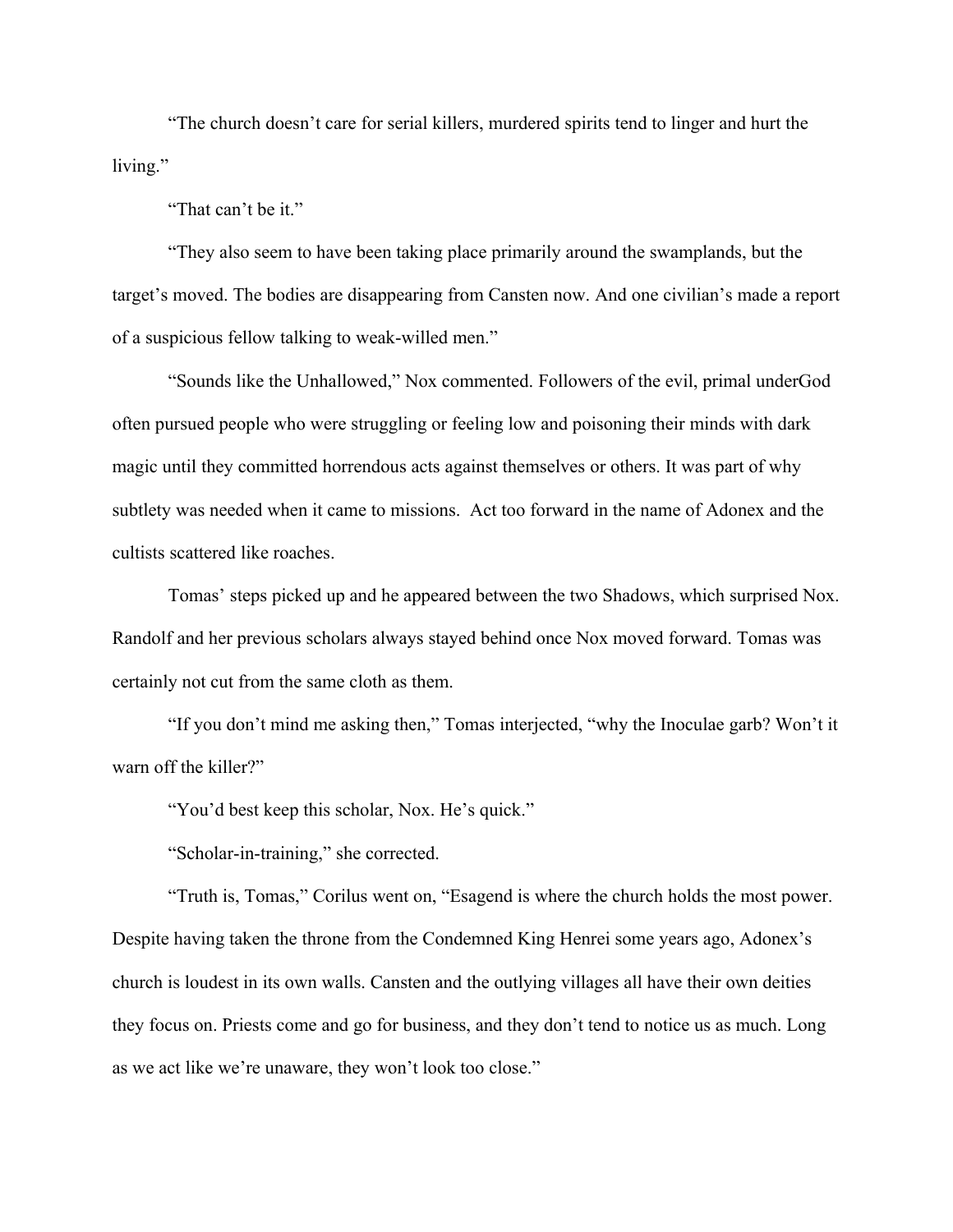"How are we going to pull that off with Tomas then?" Nox piped up. "He's not exactly priestly."

"Good point. How should we play this off?"

Nox waited a minute before realizing Corilus wasn't thinking of an answer. The responsibility of coming up with a guise was now on the two younger members. It was a tactic Corilus used to make Nox think, which she used to hate, but began to understand its worth after a while. Even if it did frustrate her to hell when she just wanted an easy answer.

She leaned her head back, glancing at the blue sky. Having made a decent start into the canyon by now, going back to dress Tomas as a priest wouldn't work, and he likely wasn't trained in anything beyond common prayers. They would have to justify his existence with them.

"He could be a merchant's son speaking for his father." It was a plausible setup. Wealthier merchants could send employees to do business in other villages, but less wealthy ones would send family members. At their age, Tomas could pass for such a disguise. "We could be escorting him to make sure the business is fully legal. You know, Inoculae as witness, like how Esagend does it now."

"He doesn't need two grown priests to do that though," Corilus pointed out.

Nox grimaced.

"I'll go ahead after we stop for the night," he went on. "You two can hold up that guise and find me in Cansten at the end of the day we arrive. Meet me at the inn. We'll comb the area together. You stay in the village; I'll check the outskirts."

"What? No!" Nox protested, stepping in front of the two and walking backwards as she faced her mentor. She pulled her veil off, trying to pierce Corilus with her expression. "We can think of something else," she seethed.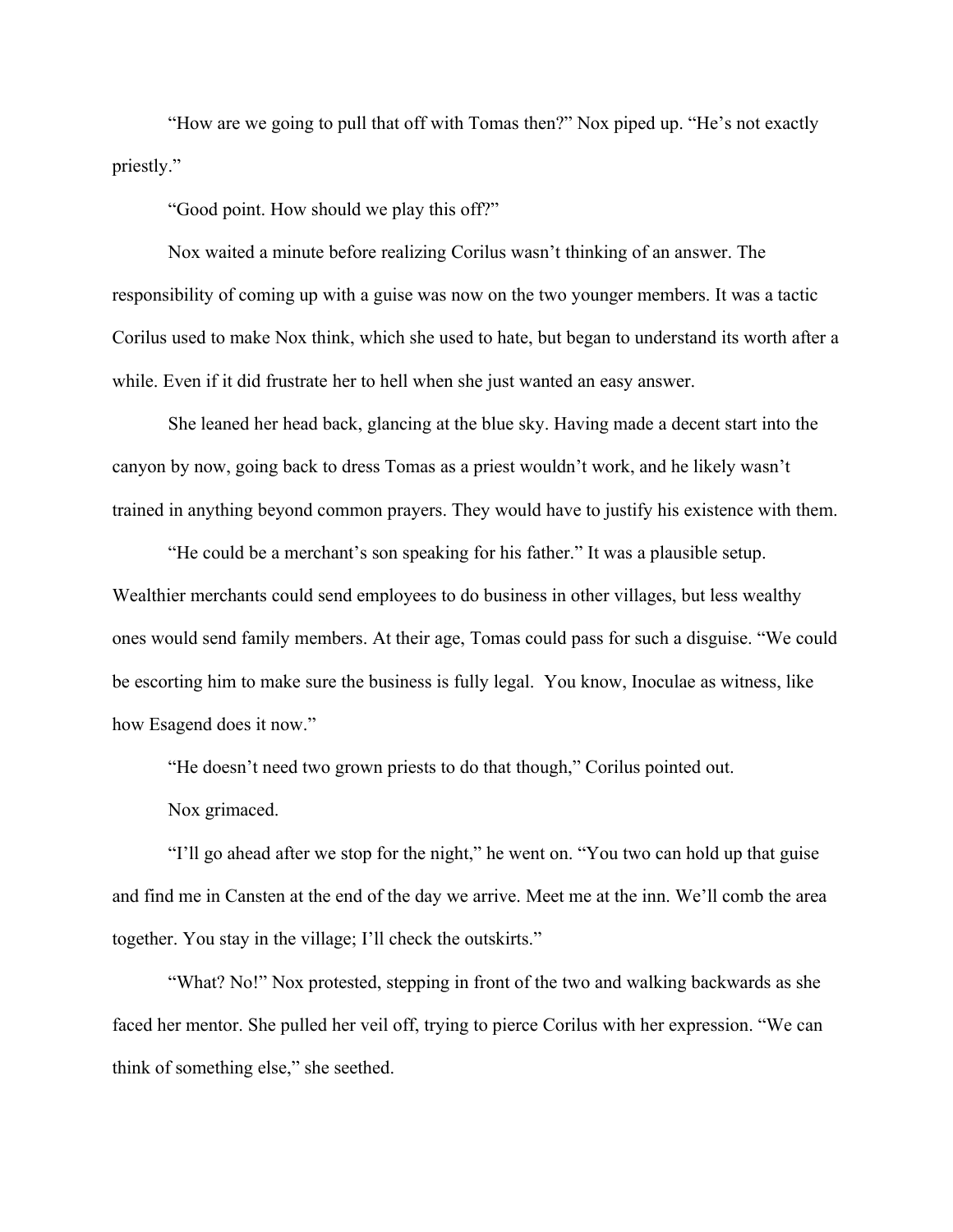"I think we all know this is the most prudent course. Besides," Corilus' voice lowered, "you're preparing to do your final Rite. You need to be ready to go on missions without me."

His words shook her. It was the only element of the Rite of Death she despised.

"Put your veil back on, Nox. Travelers approach," said Corilus. Nox obeyed, and they spoke very little for the rest of the trip, passing many Esagend-minded travelers as they did.

The road began to thicken with trees and foliage the further they moved, and soon they could only see the sky as a river between leaves. When dusk finally began to fall, the trio wandered off the path and closer to the canyon wall, landing in a spot where the trees were thicker.

Nox and Tomas produced modest bedrolls, laying them out by a fire Corilus had started. After sharing a tasteless meal of dried bread and wild greens Corilus had found while gathering wood, Tomas opened his bag, which looked very heavy to Nox when she saw the books inside of it. Tomas withdrew a crisp piece of paper and a pencil and began to write on it, adding the gentle chiseling sound to the rustle of leaves and crackle of fire. Nox leaned against a tree, enjoying the peace while she could.

Corilus stood after the sun disappeared, rolling his shoulders. "I'm off to sleep. Don't wait up for me in the morning." He reached under his vestment and withdrew two gold coins from his belt pouch, tossing them to Nox before making his way into the shadows of the woods.

Tomas looked at Nox, confused. "He's not sleeping here?"

Nox pocketed the two coins. "He's a Shadow."

"While I recognize I'm working with the Divine Shadows, I don't know a lot about your ways just yet, you know."

Nox grinned. "Corilus is a full-made Shadow. That means he can do unnatural things, like sleep on stone or in trees without moving. Helps him not be seen."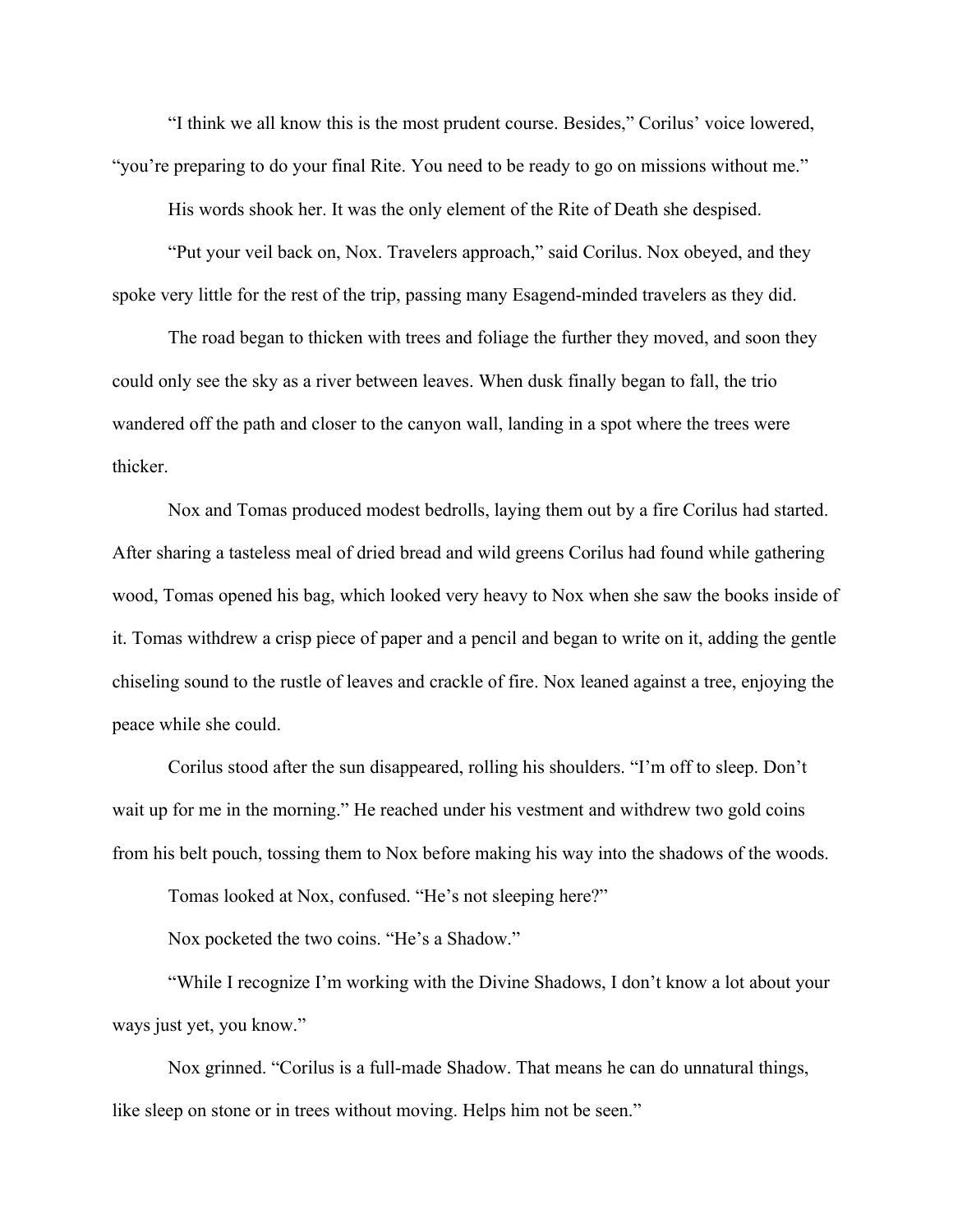Tomas looked at her, still confused. Nox went on. "Shadows don't have normal sleep. They go somewhere between living and dying. It's a vigilant kind of sleep. Don't worry, he's likely nearby."

Tomas pondered her words, then resumed writing, only to stop and continue talking to her. "If I'm honest, it doesn't sound like a pleasant thing."

She shrugged. "Shadows aren't meant to be comfortable. Their abilities can tell you that." "I've heard of some gifts. Like how Eva can slow her breathing and bloodflow to make her appear like a corpse."

"All Shadows can do that, she's just the best at it. Her high pain tolerance helps."

"What other abilities are out there then?"

Nox rested her head against the tree. "You ask a lot of questions."

"Scholar. In training." He pointed his pencil at her.

"Heh." Corilus was right. Tomas was quick. He was more entertaining than her previous scholars, whom she usually just walked over on the way to her next mission. She knew it would be a matter of time before either he let her walk on him or he opposed her and left.

"Shadows can do incredible things," she went on, her voice growing solemn. "If we survive the Rite of Death, Adonex takes part of our living selves and places it somewhere between living and dying. This way they can hunt for those who thrive in the underGod's darkness.

"Shadows can see in the dark, for example. They can whisper into shadows and leave messages for other Shadows to hear. They can wield the magic Adonex gives and have learned to craft their own unique magic by adapting Unhallowed magic into Adonexian. Shadows can dispel possessive spirits, resist being possessed, and take on hideous forms to frighten those who take victims from Adonex's people. They can play dead to the point that even the greatest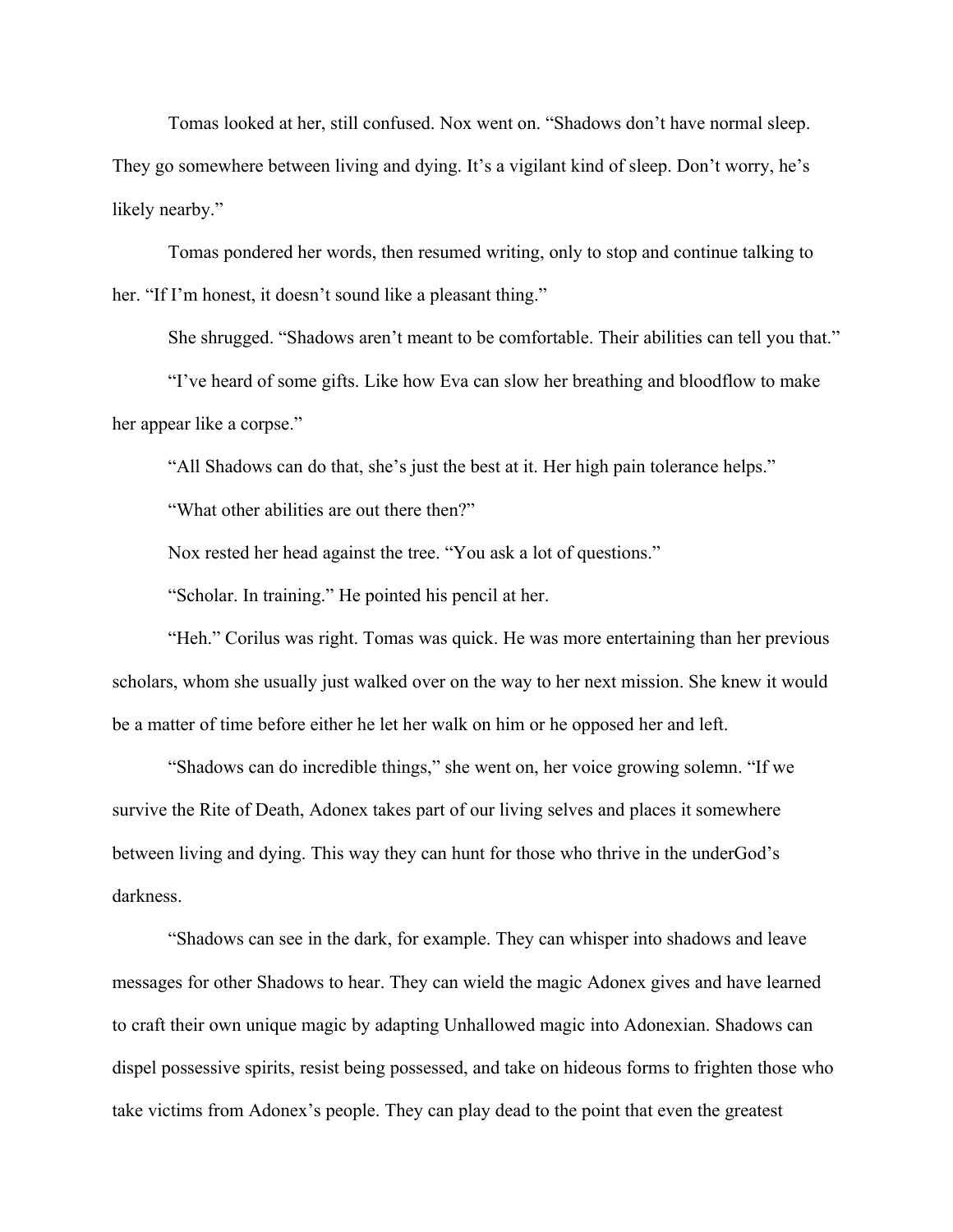Unhallowed can't tell with their wicked magic if they're living or not. Best of all, Shadows can…"

She trailed off.

"Go on," Tomas pressed.

Nox glanced over at him. "The greatest power they wield is the ability to retrieve a soul from the grip of an underGodian and bring them to Adonex."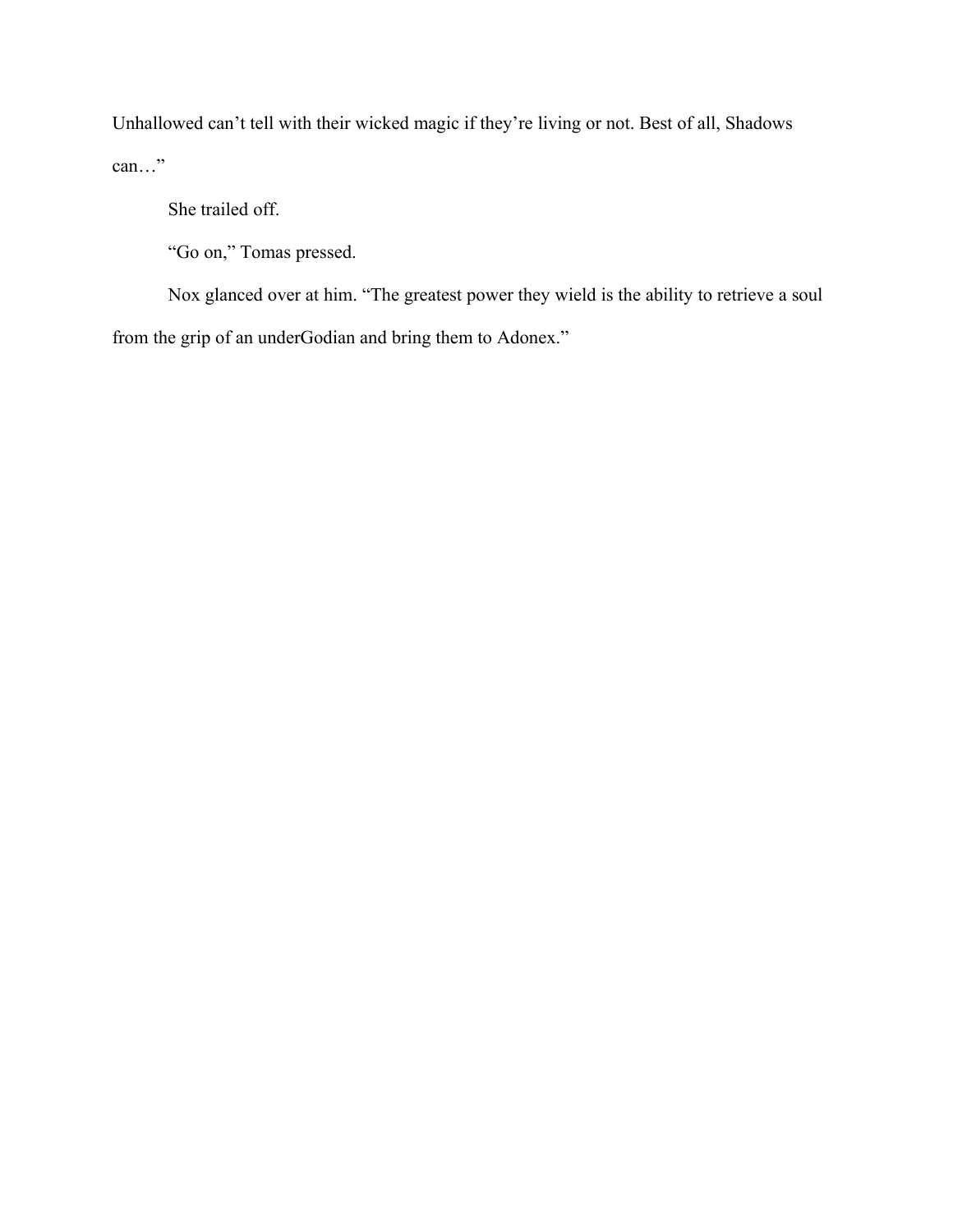## Chapter 8

Tomas' eyes widened. "That's incredible. They can wield Adonex's actual power for themselves?"

"Not exactly." Nox crossed her arms and rested her head against the tree once more. "Adonex chooses them to be a vessel for his power. If they're worthy, they can ask to have his gift to find a lost soul. Very few Shadows have achieved this. They all succeeded, but only once. The process is either so brutal they retire because they are so crippled, or they disappear."

A heavy silence sat between them. She expected Tomas to question further, but he did not. Nox pulled her knees up and rested her head on them.

 $"Now..."$ 

She looked at him.

"Why do you even want to be a Shadow?"

Her eyes narrowed.

"I wouldn't expect an orphan like you to understand."

She stood up and stepped to her bedroll. She laid down in a huff, landing on the belt pouch on her hip, causing her to wince at the pain. It didn't matter to her. She didn't want to turn and face him after what she'd said. It was too harsh, and she knew it. But she didn't know Tomas. If he failed her as a scholar-in-training while knowing her secrets, it would compromise her own goal, and that goal was worth more than his dignity.

Still, she couldn't stifle the guilt. Nox reached into her belt pouch and withdrew a small iron bottle, her tonic. Taking a sip, she corked it once more. Behind her, Tomas' pencil had stopped chiseling at his paper.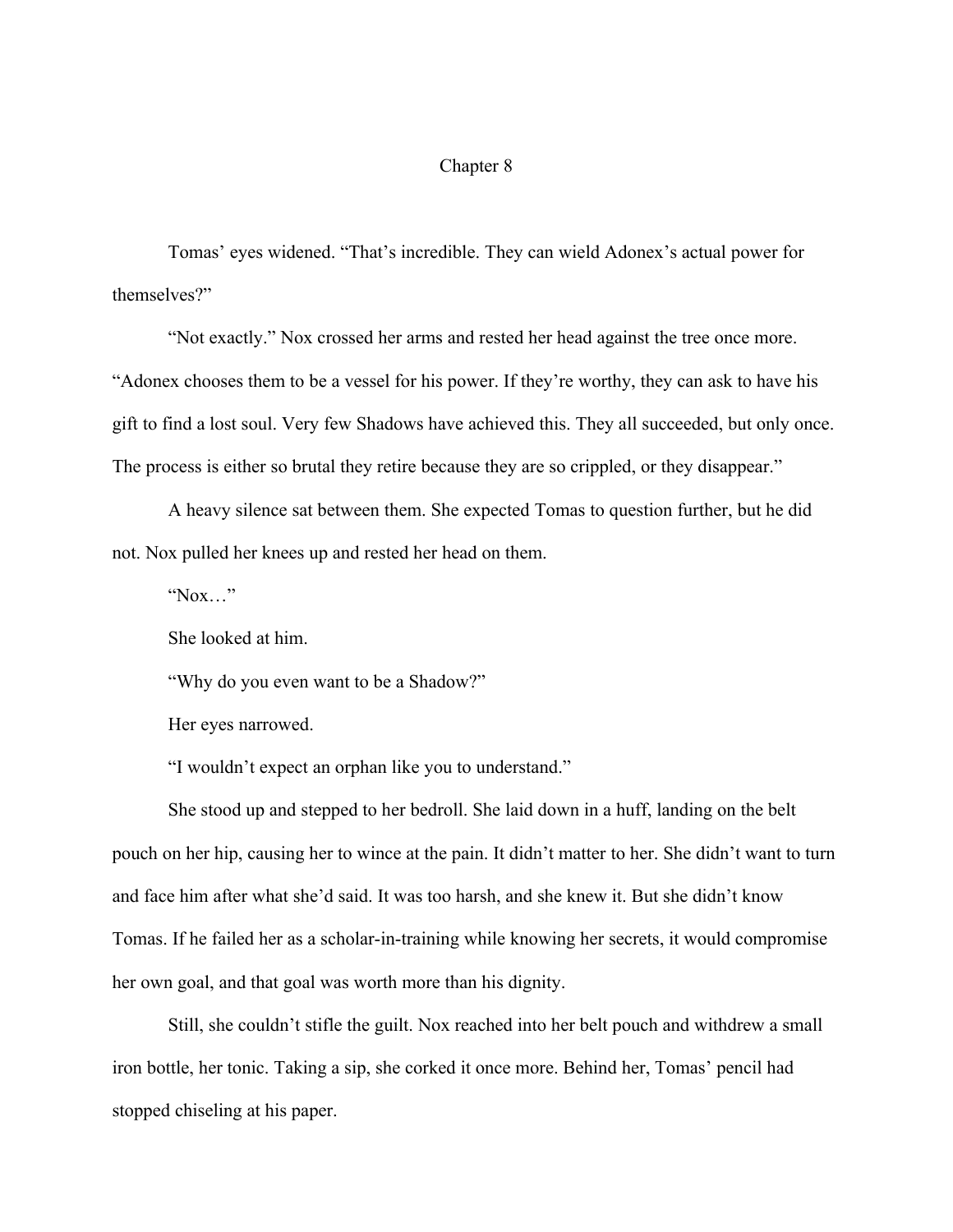The last thing she heard before falling asleep was a bottle of his own popping open.

\*\*\*

Morning came all too quickly for Nox, knowing full well she would have to face Tomas after her insult. She half expected him to be gone when she rolled over, but he surprised her once again by being wide awake, poking at two potatoes in their meager fire.

"Morning Nox," he said, not looking up at her, focusing on the food.

"Morning," she mumbled back. Nox sat up and ran her hand through her hair. Feeling how tangled it was, she grabbed it by the fistful and attempted to braid it. "Where'd you get those?"

"I bought them before our journey. I realized I should bring my own food along, in case that was expected."

His words softened Nox. Even if she didn't like him, she knew that feeling of uncertainty in a new world. Joining the Shadows didn't come with a manual, after all. Leaving her hair halfbraided, she got up.

"Wait here," Nox ordered before running off towards the river. Its banks were lower than the road this time of year, meaning they were dry enough for her to navigate. It was how Corilus and she ate on the journey when it was warmer out, to help keep their loads light. Nox foraged for thick sprigs of green onions, pulled them from the ground, and after washing them in the cool, clean water, returned to Tomas, who had pulled the potatoes from the flames.

"Have some," she ordered, handing two sprigs of green onion to him. He looked puzzled, but complied. Nox sat across from him and bit into her green onion, the juices spritzing into her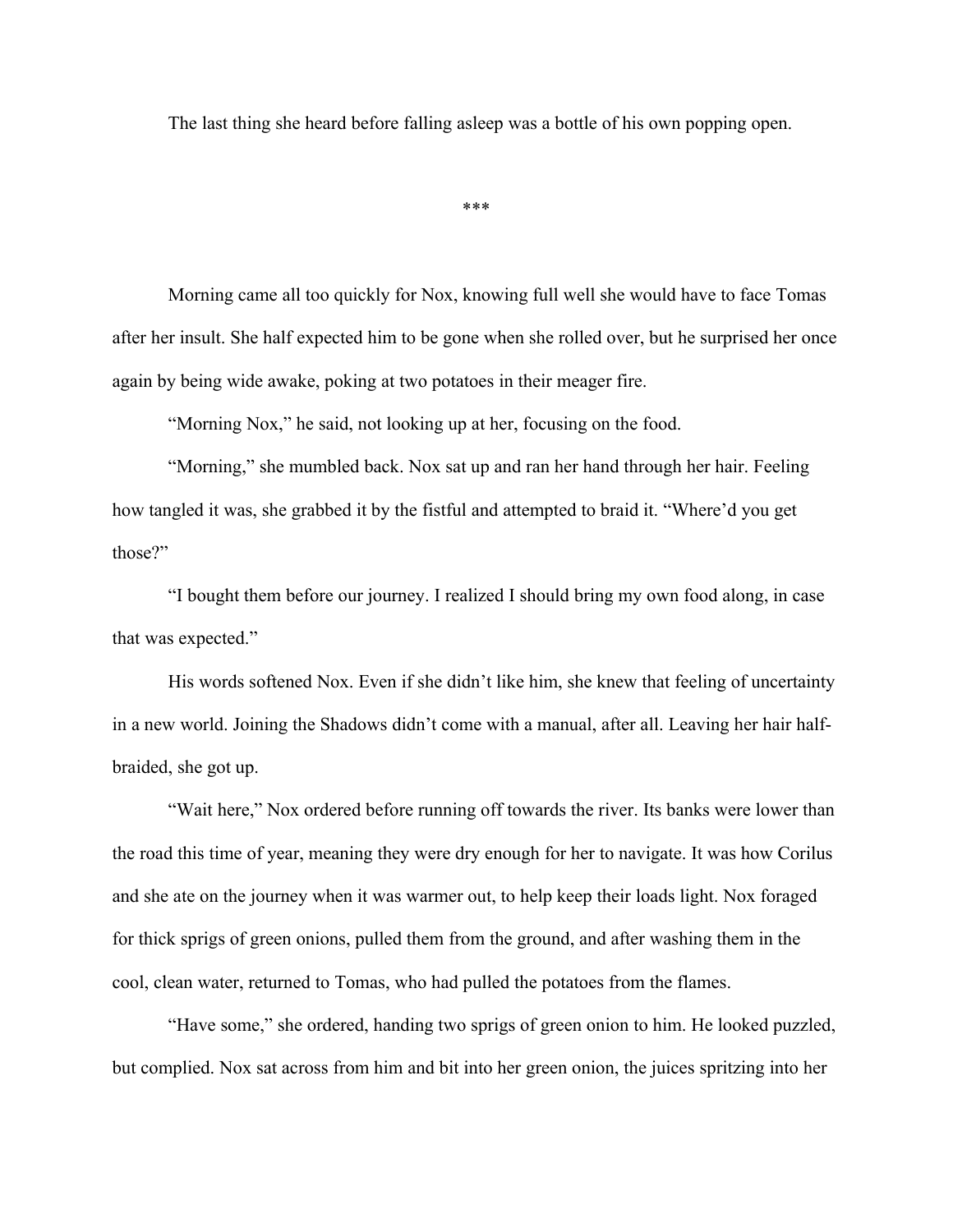mouth, their sharp, bitter flavor waking her senses up. Watching Tomas bite into one proved entertaining, as he did not seem to know what to expect and was surprised with each chew.

"I take it Corilus has already left?" Tomas asked.

"The taste gets better when you get to the green, leafy parts," Nox reassured him. "But yeah. He's not one for sleeping in."

Nox finished her green onions and started rolling up her bedroll. "You aren't going to eat your potato?"

She looked back at Tomas, confused. "Those are yours."

He nodded. "Sure, but you don't have any other food. You'll be hungry by midday."

"I'll find more greens."

"That will slow us down."

"Just eat the damn potato, Tomas!"

Nox was surprised at how loud she had just been. Even Tomas looked a little taken aback. Guilt ran through her all over again.

"Look Nox," Tomas stood up, his voice growing angry, "I don't know what I've done to upset you. I'm trying to offer some semblance of, of… I don't know, companionship? Since we're going to be working together, likely for the rest of our lives. Neither of us have a choice here."

Nox also stood, glowering at him. "What do you mean by that?"

"I know you need a scholar to become a real Shadow. And I need you to live so I can go to the university and have a chance at an actual future. Do you have any idea what kind of future lies in store for orphans like me?"

Nox had heard the stories. "You go and work labor jobs."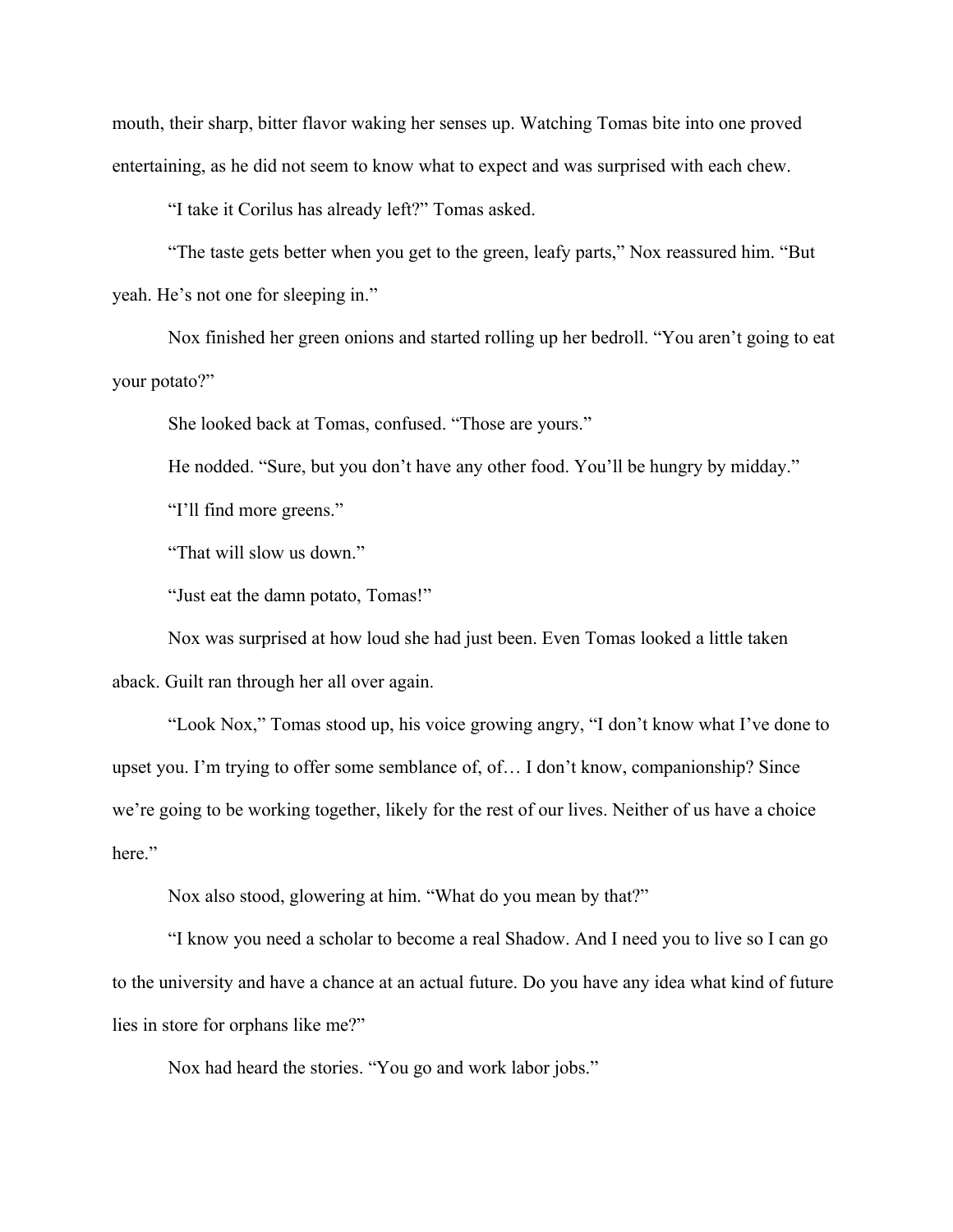"Exactly. Jobs that work us so many hours that we are never allowed to grow as people. Worked until we can only sleep. All because our parents had died while we were too young to have a say in our futures. You don't have to like me, but no amount of abuse is going to make me leave, because nothing you can do is worse than what will happen if I fail to become your scholar"

The word "abuse" hung heavy in the air for Nox. She didn't think anything she had done was abusive. Mean, yes, maybe even a bit cruel, but…

"I'm sorry." The words finally came out. "It's not you."

"Then what?"

"I can't tell you."

"You can't, or you don't want to?"

His words reminded her of Corilus, able to get right to the point she preferred to beat around. "I don't want to. You're not a Shadow, and even if you were, you likely won't understand what I'm trying to accomplish."

"Try me."

The two locked eyes, equally daring the other to back down. Nox hated how Tomas didn't buckle under her. She was the best of her peers, and she didn't want to be beaten by an orphan she had only just met.

Still, when she thought about it, Tomas would be her scholar for the rest of her life. If he needed her to not be a labor orphan, she could use that as leverage against him.

"If I tell you, you have to swear an oath."

"What oath?" he sounded annoyed.

"The oath is to me. If you tell *anyone* what I'm trying to accomplish, I will personally make sure you're sent to the mines as a laborer. You try to ruin my goals, I'll ruin yours. Got it?"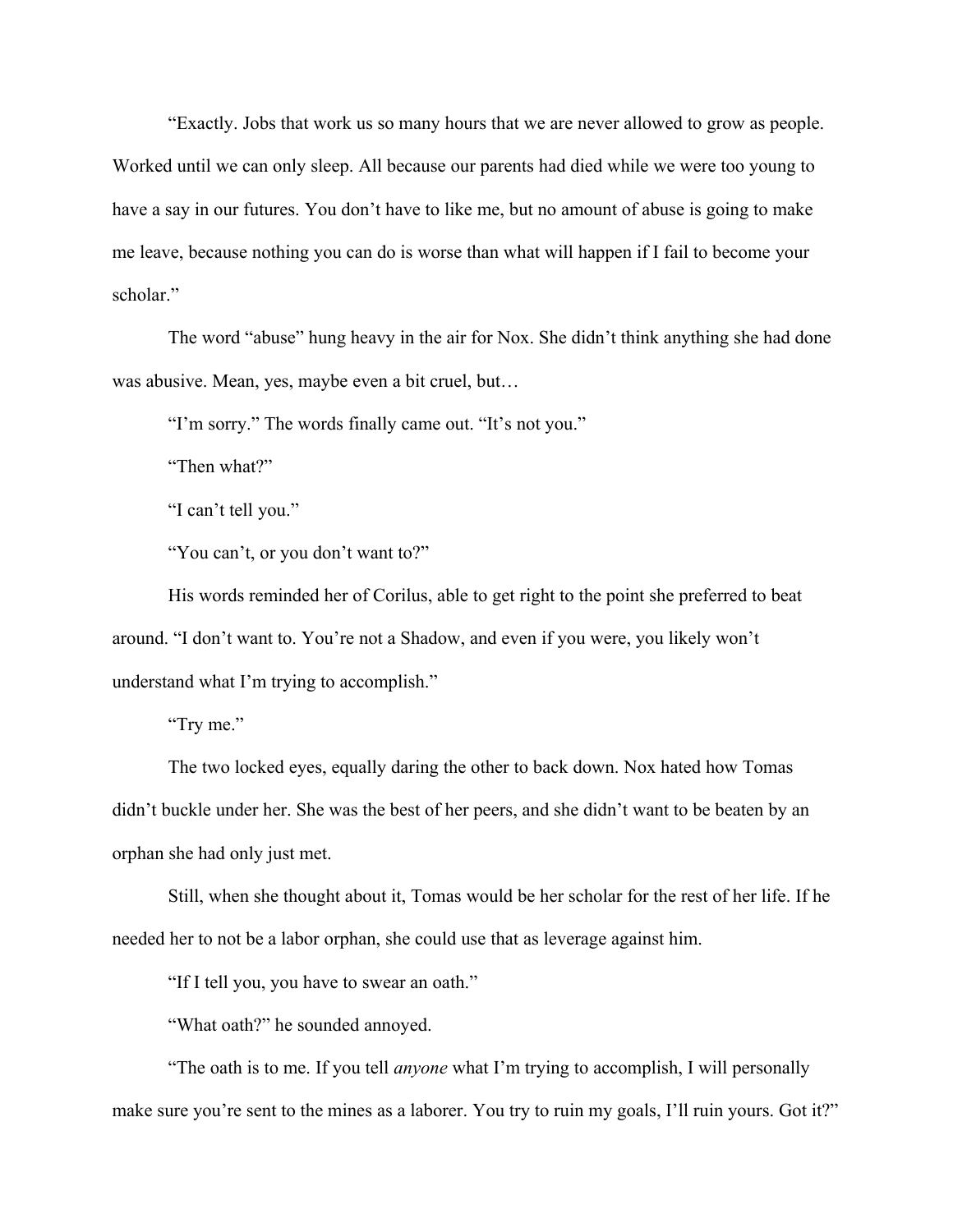Tomas didn't waver, but he did ponder the options. He seemed to come to the same conclusion she did. "Very well. On my future, I swear to not tell anyone about your plans."

"Oath accepted. Now, only you and Corilus will know about this, so listen carefully."

"Before that," he interjected, making Nox sigh in frustration. "Can I talk to Corilus about it? He already knows."

"Yeah, fine. Now listen up." Nox glanced at the road and, upon seeing it was empty, continued. "I became a Shadow so I could find my Papa's soul and bring it to Adonex."

"Find his soul? You mean your father's dead?"

"He's not dead," she growled. "It's a long story."

"Then perhaps we should discuss it on the road. Now eat the potato."

\*\*\*

"Forgive me my sins," a traveler bowed to Nox, crossing her arms over his chest.

"Adonex forgives," Nox nodded, the traveler going past them, satisfied with the blessing. The traveler was perhaps the third on the road who asked for a passerby blessing, but otherwise it had been quiet, with only the shiver of leaves to fill the day. The road began to smell more like bark and moss as the trees got thicker around them. Tomas and Nox had been enjoying the natural world, though they still felt confined, the river now hidden behind forest. Still, it helped them feel at ease to talk about harder topics.

Nox returned to her conversation with Tomas. "Where were we?"

"You had mentioned how you were kidnapped by some of the Unhallowed when you were twelve."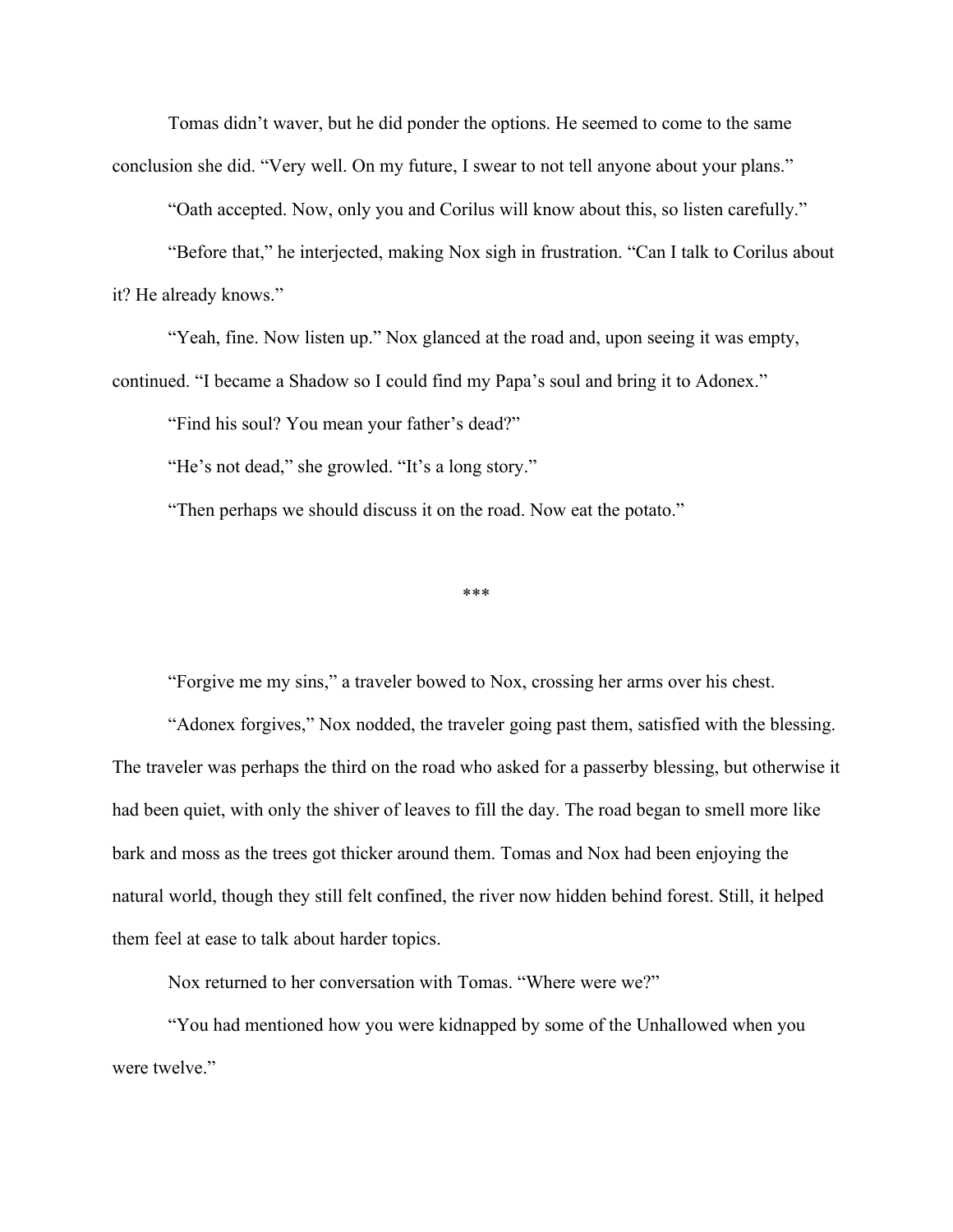"Right. There was one Unhallowed member who seemed to be in charge, and he had this crown made of what looked like iron. It had some points along the top, like little spearheads. They said they were going to force me on it and hold me down until it pierced me."

"Gods, that's awful."

"Yeah." Nox felt the anger of that night begin to burn in her. "But just as they were about to do so, Papa appeared. The Unhallowed jerk in charge got this horrid smile on his face and said the true prize had come."

"So they were targeting him? Then why did they want to sacrifice you?"

"I don't know. Maybe they thought it would lure him out faster. Papa was always protective of me. That, and they probably just wanted to for laughs. The Unhallowed kill freely for entertainment at times. They gain favor with the underGod if they give him souls."

"I don't mean to interrupt, but I did want to ask about that."

"Go on then."

Tomas shifted his bag under his cloak. "The underGod himself does not make much sense to me. He's one of the primordial beings, an ancient god of disaster, and I know he taunted our ancestors by torturing their souls after they died and hurting the living in doing so. But what makes anyone want to worship that? Are the Unhallowed just sick in the head?"

It was a good question. Most common folk just knew that the underGod was bad and asked nothing more. But as he was always proving, Tomas was no simple commoner.

"Well, you know how Adonex was a man who became a god, right?"

"Yeah, all the human deities were the same. They each became gods upon finding ways around some terrible being, either by destroying it or pacifying it. Cansten's god Lyla was the one who discovered how to make medicine from the land, for example, and she gained godhood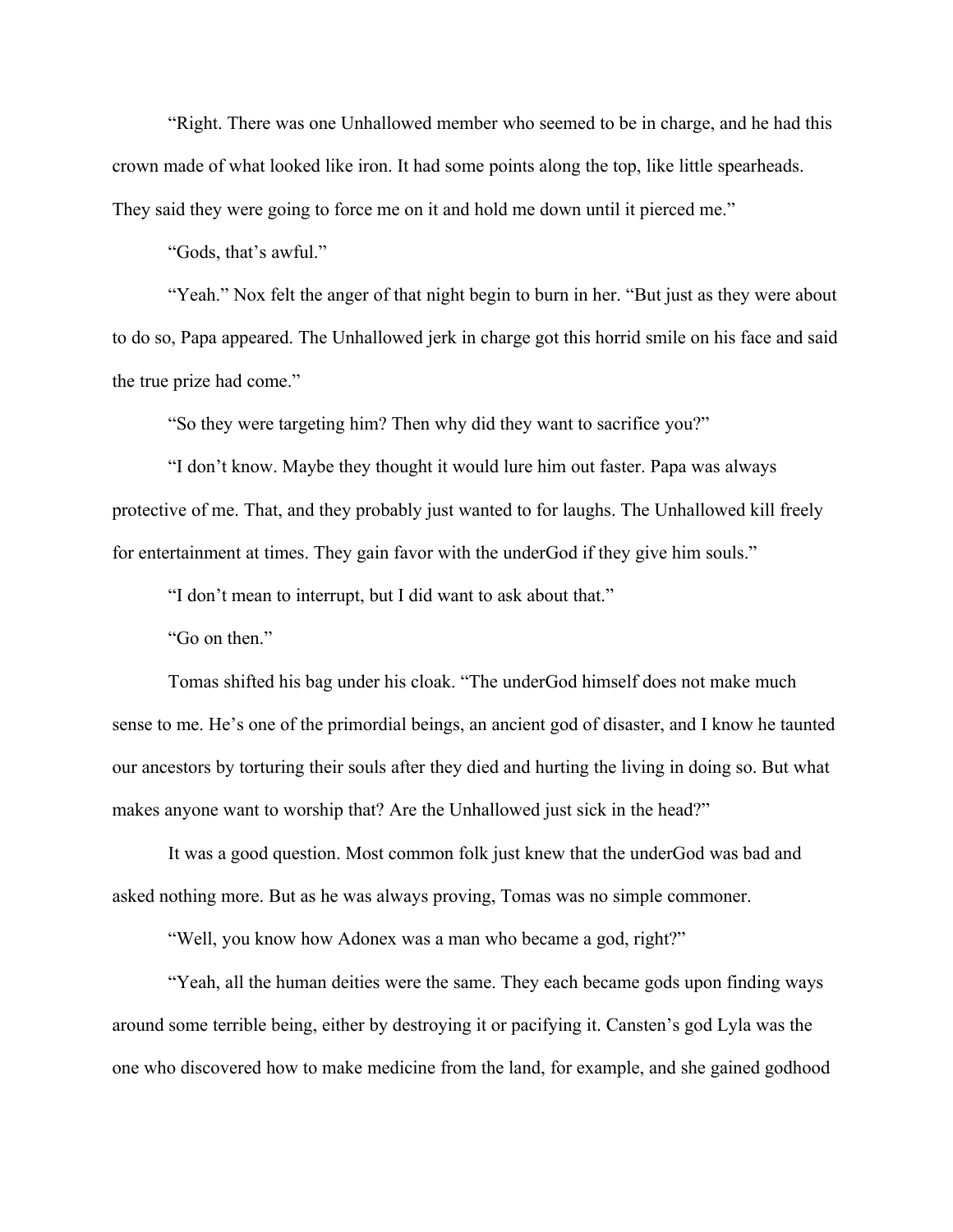by giving medicine to the primordial being of disease. That's why Cansten deals in medicinal herbs and techniques."

"Right. Adonex was similar, albeit more mystical. The other deities deal with things that do not matter so much after we die. Disease does not affect the soul, for example. But some things do. Strong emotions like fear, revenge, and euphoria can linger for years on the mind, and that can influence the soul when it moves on.

"The underGod gains power when it can torture and consume the souls of the restless dead. When Adonex became a god, souls were delivered safely to their true afterlifes. He could show them the way out of the underGod's realm where those dark emotions otherwise torture the souls of the dead."

"That much I get. But why worship something so heinous at all?"

"I'm getting to that." Nox kicked a rock out of the path. They were getting closer to Cansten now. She could tell by the clusters of trees getting taller as they moved along. "A lot of the Unhallowed follow him because they believe in false promises or want cures and power at the costs of others. Medicine as we know it can't cure all ailments— it can't undo what aging does to a body, for example. Some prefer to extend their lives by cutting others short, and the soul of another is the underGod's currency.

"However, there are those who believe Adonex is the unnatural god. The Tyrant King who started the war a couple decades ago was one of them, as were his closest allies. Before Adonex, the underGod had his own dedicated worshippers, and unfortunately, the underGod gave them incredible power, including long lives. Those original worshippers are why so many continue finding ways back to the underGod— as long as they exist, they can corrupt the world, and in doing so, take away Adonex's power as a god."

"So to summarize, they're sick in the head."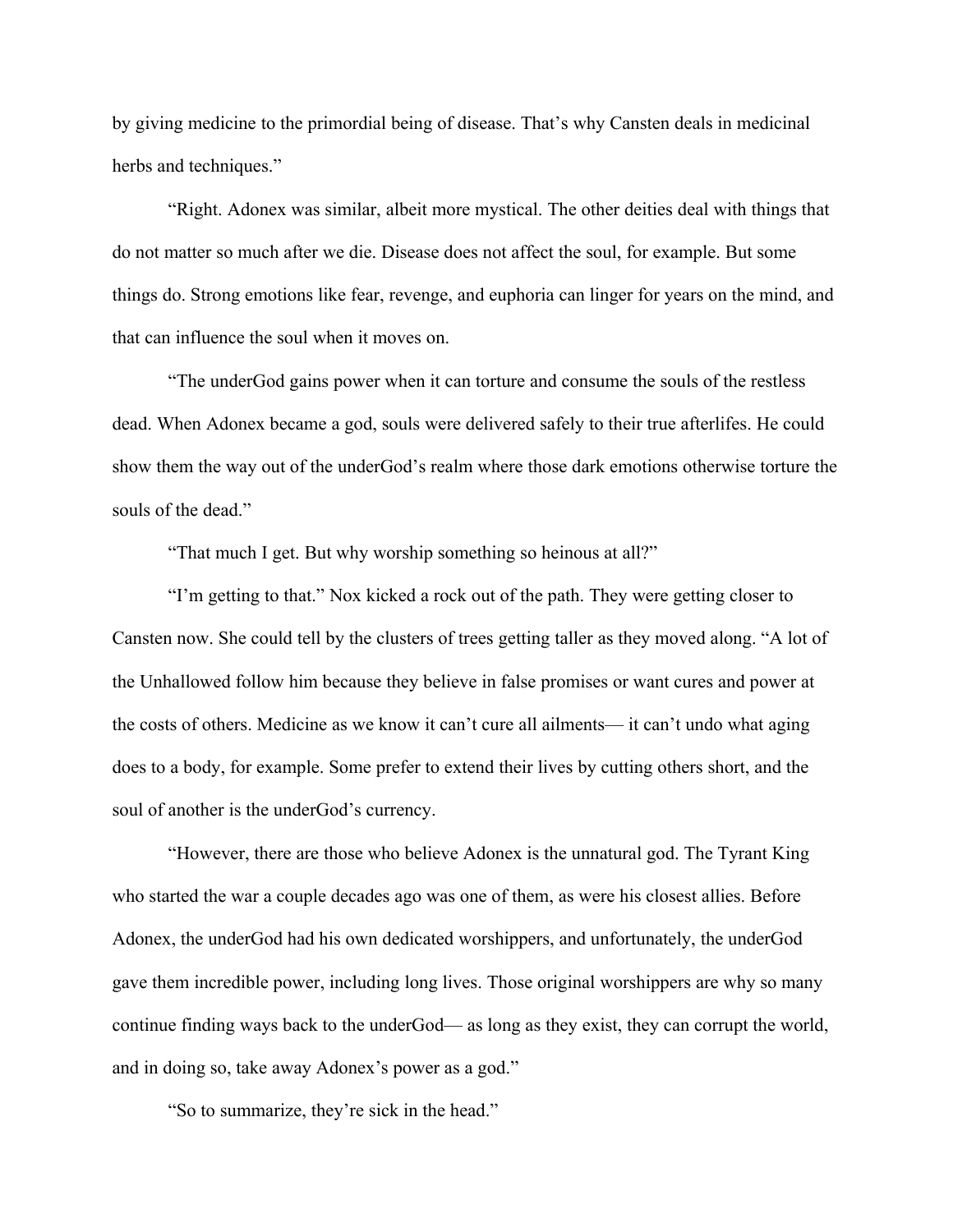Nox laughed.

"That helps clarify a few things for me though. But back to your story."

"Hold on." The pair waited until two riders on horseback galloped past them towards Esagend. "Not going to lie, I wish we had horses. Walking goes on so long."

"I've never ridden a horse."

"You haven't?"

"Nope."

"That's a shame. I should teach you. Esagend has these beautiful black horses. They're born white, but they grow darker over time."

"I've heard of those! Some people think it's the pollution, but that's how they've always been."

"I want to ride one someday!" Nox shared. "I hear they're the swiftest horses around.

Very rare to find though."

"I agree. But we're getting off track again. Your father."

"Right, right. Papa." Nox sighed. "He arrived just as they were lifting me up. The leader said to hold off and that the true prize had come. Papa commanded they free me, but there were so many. He was overrun. The leader just laughed at him. He said, 'I know what you are, Geon."

"Geon?"

"That's Papa's name. Geon Galena."

"I see."

"I don't know what else they said, if I'm honest. Papa had dropped his voice down to a whisper. He was so serious. His jaw was clenched tight, like when he was angry or focused, but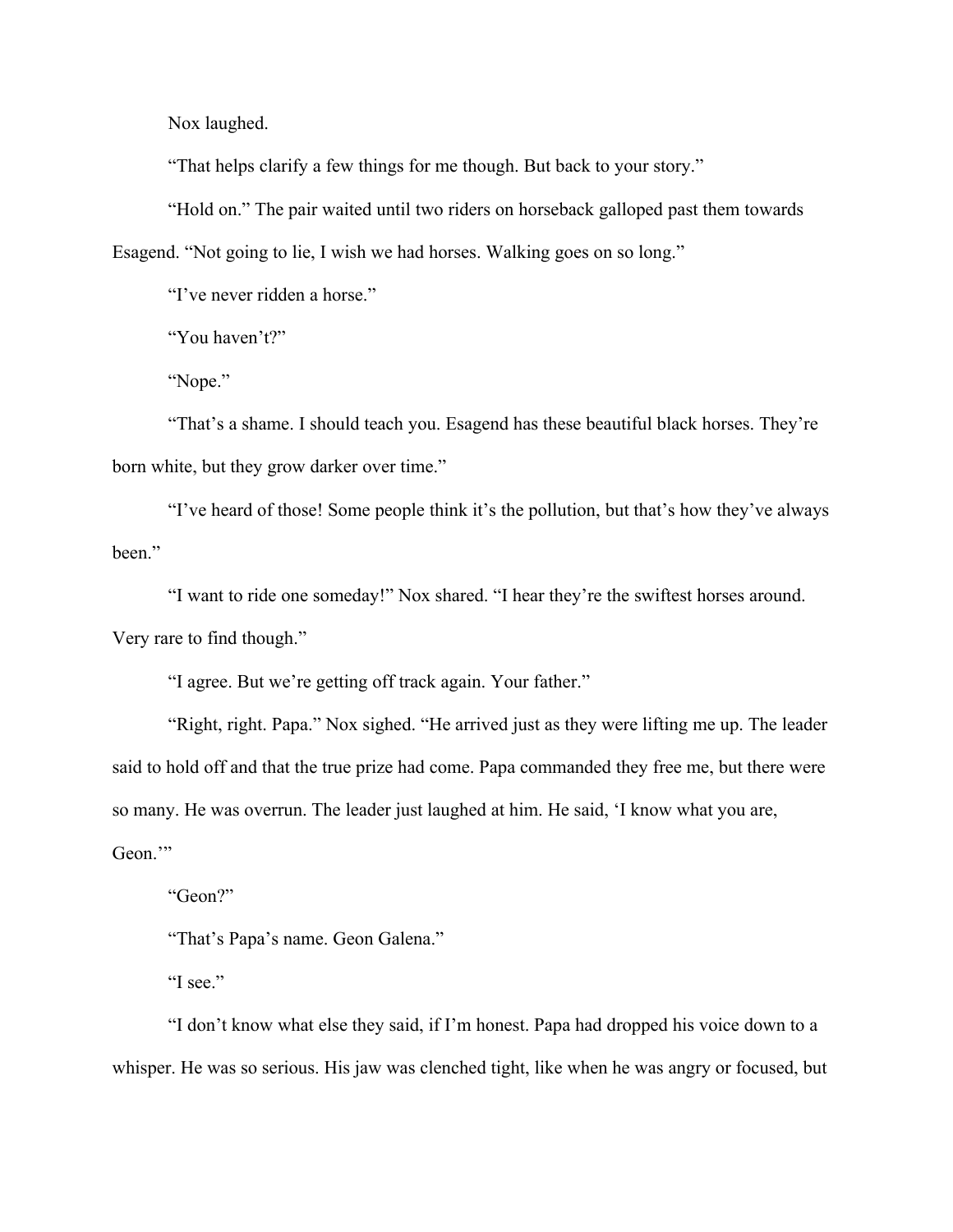this time it was more than usual. I felt so helpless. I was being held down by two other Unhallowed men, and they had me pinned so if I moved my arms would break.

"After some back and forth between the two, Papa was forced to kneel down. He looked at me, then looked down, I thought I saw his chin quiver. The Unhallowed picked up that hideous spiked crown and held it over Papa's head, they didn't see his mouth was bleeding but I did. I knew something was going to happen but didn't know what. Just before the crown reached his head, though, he reached up quick as lightning and grabbed it, one of the spikes. Then there was this… explosion."

"Explosion?"

"It's not the right word, but I don't know how else to describe it. This explosion of light came from the crown. Papa was in the blast, and the leader was flown back. He crashed into the wall and his head split open. I saw the blood all over the wall after."

"That sounds awful, watching someone's head split open like that!"

"I didn't see it happen. Just the aftermath. Some debris had kicked up from the blast and hit many people. That's how I got my scar. Something sharp pierced my face. I flew backwards too, landed on top of one of my captors."

"So that's the story behind your scar."

"Mmhmm."

"I don't mean to pry, but why are you so keen to hide it? It's noticeable, sure, but not hideous."

Nox had never been asked why she hid her scar before, and the question struck her as odd. Maybe it was only odd because she hadn't heard it before, or perhaps it was in the way he worded it- a scar being "not hideous" suggested she hid it out of insecurity. To her, that had never been the reason. It was always because of what people did when they saw it.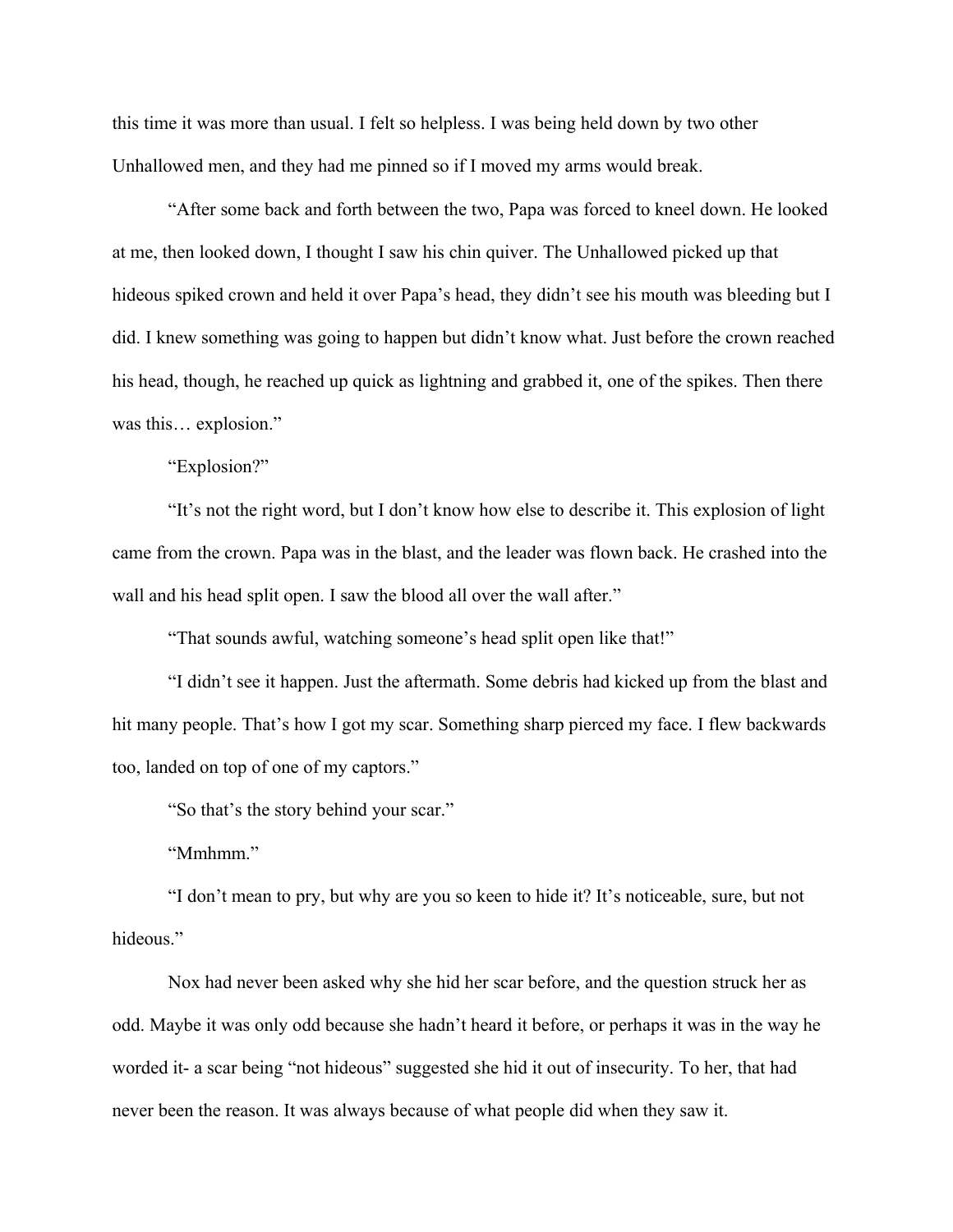"Because the Inoculae make a bigger deal out of it than it deserves to be."

"How do you mean?"

"The Archbishops think the explosion was Adonex, and that I was touched by him. They called me the god-touched. The Inoculae like to gawk at me for it. Some are envious and make it known. They're mad that they can dedicate themselves so hard to Adonex, but some random girl was the one blessed by Adonex." Nox realized her shoulders were high and she forced them to drop. "Others are just annoying. They think my blessings are more potent, or being near me might bring them good fortune. Even worse is there is a possibility someone who survived that explosion is out there looking for me."

"Others survived?"

"Yes. Not many. I'll be honest, I don't remember much. The explosion happened, my face was struck, and when I looked up again there was some... some kind of ethereal being that reached for me. Its hands went through me, I felt like I was being choked." Nox refused to admit the visual of the creature frightened her, even to this day. For as much as Tomas was learning about that night, Nox didn't trust him enough to share that information. "But I saw Papa's soul."

"Wait, you *saw* his soul?"

Nox nodded, solemn. She reached up and brushed her fingers along a low hanging branch, feeling its scratchy bark, trying to keep herself present as she spoke about the past. "He grabbed the being and tossed him away. Papa looked at me, he reached for me. But whatever Unhallowed man was underneath me suddenly got up and ran for it, dropping me on the ground in the process. When I recovered from that, Papa was gone. His body was gone too."

"That's… wow." Tomas digested the words. "I confess, I don't know how to take that in."

"You don't need to," Nox snapped. "It's for me to carry."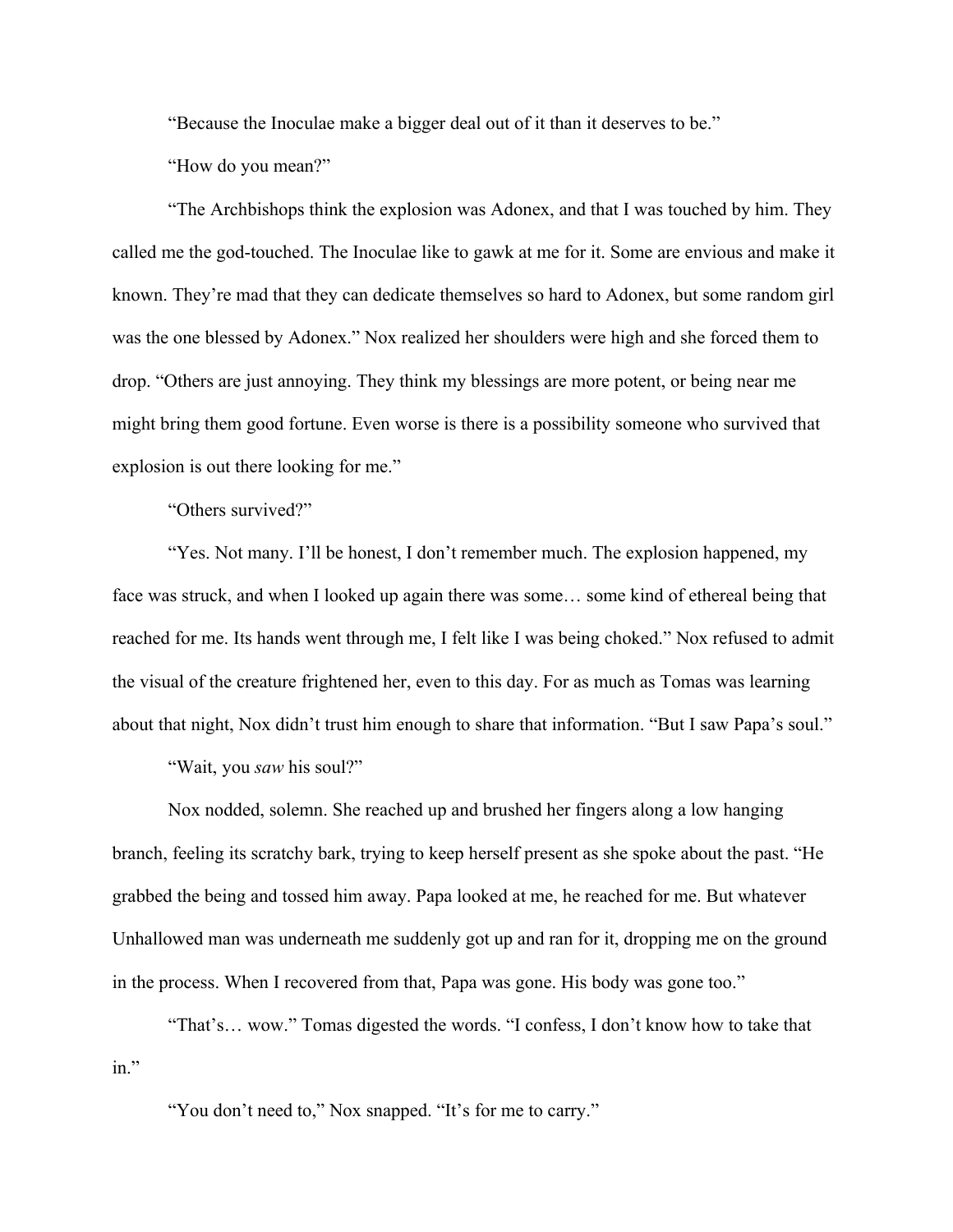"Calm down, I know that." Tomas pushed his hair from his eyes. "How did you escape?"

"Corilus found me. I don't know how. After everything, I had collapsed. When I woke up I was in a cave. Corilus was there. He explained Papa was gone, and that he was one of the Divine Shadow. When I learned what that meant, I demanded he turn me into one."

"Fascinating." A low breeze swept through, forcing Tomas to push his hair out of his eyes again.

"We need to get you a haircut. I don't know how you see anything."

"I see just fine, thank you."

"Why do you hide so much anyway?"

This seemed to prick Tomas. "How do you mean?"

"You hide your face behind your hair, and that cloak is too big for you. If it weren't for your shins and feet peeking out I would think you were a sentient piece of clothing."

"Has it ever occurred to you that maybe I can't afford things that fit me?"

"Haircuts only need a sharp object."

"You're obnoxious, you know that?"

His words stung a bit, but she also found them amusing. "I'm not going to be soft on you.

If you're so insistent on working with me, you need to keep up."

"I'm not exactly coming in on your level, you know."

"Hold there!"

The two adolescents jumped at a loud man's yell. An armored guard on his horse approached them at a trot. "You approach Cansten. State your business."

Their conversation must have gone longer than Nox realized, she hadn't noticed they were approaching the border. "W-We're coming for business. His family's business." She wanted to wince at her own stutter.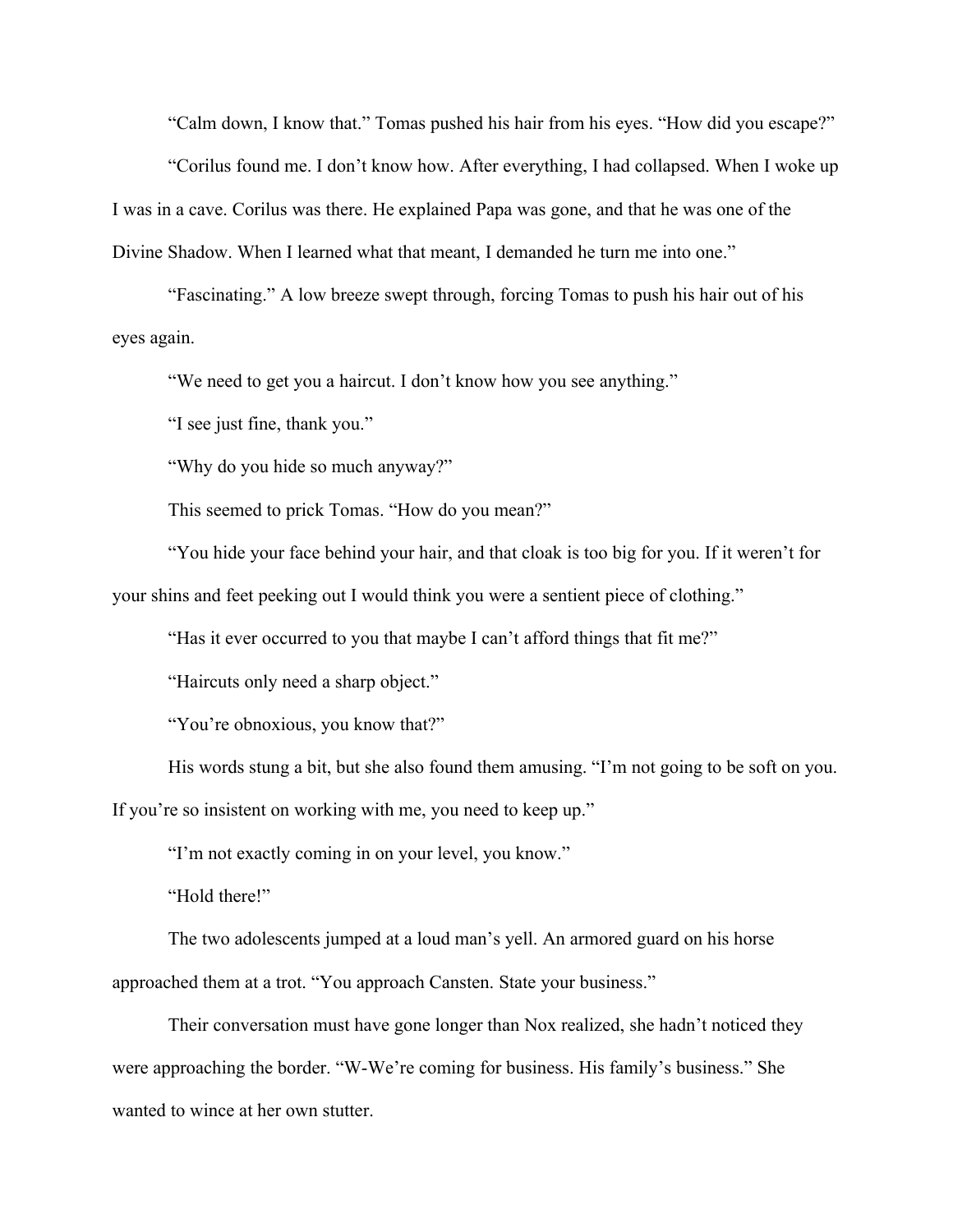"Family business, eh?" The guard glowered at them from under his helmet. "And what sort of family business are we talking that this kid needs one of your kind?"

Nox felt flustered. They had been talking long enough that she was forgetting what they talked about last night. Tomas surprised her, then by opening his cloak and withdrawing a folded piece of paper.

"Really now, no need for such suspicion," Tomas answered, handing the paper over to the guard. "We're here to finalize a trade deal with the local smith. She's my Inoculae representation. I'm sure you'll find everything is in order."

Nox had to blink twice. Tomas had switched on an act, standing tall and with confidence in his voice. The guard read over the paper before handing it back to Tomas.

"Very well. But no funny business. If I catch you smuggling…"

"Believe me, if I tried to smuggle anything my Inoculae would rake me over the coals. Now, if you'll excuse us…"

Tomas brushed past the guard, Nox following suit. Once there was good distance, Nox grabbed Tomas by the shoulder. "Let me see this paper."

"By all means, Inoculae." Nox ignored his jest and snatched the paper from his hand as he passed it to her. It was a close copy to an official business document, written in ink and with a carefully traced fake family symbol. "Where did you get this?"

"I made it."

"When?"

"Last night. After you went to bed I inked it. I'm just glad it didn't smudge this morning."

Nox thought back to Tomas writing yesterday. An approving smile crossed her face. "Clever Tomas. Very, very clever."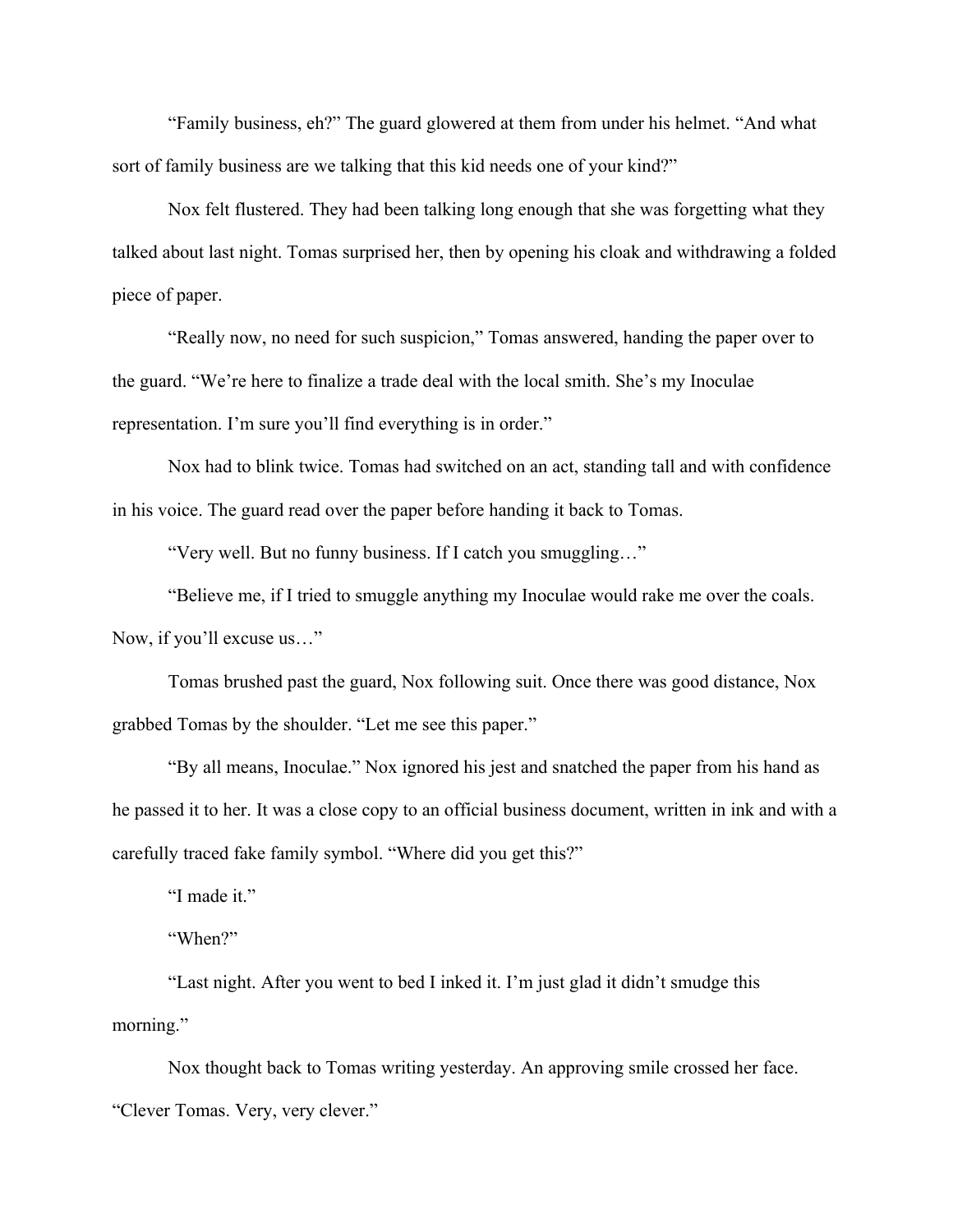## Chapter 9

Nox had rarely done missions in Cansten, but smelling its rich air made it feel familiar to her. The soil was potent in these parts, and farmers of alchemical plant life flocked here to grow strange mushrooms and flowers. Unlike Esagend's metal and brick buildings that were cramped together, Cansten's buildings were spread out and made of clay and thatch, with some wooden buildings popping up every so often to change the scenery. Despite the simple appearance, the greenhouses that lined the outskirts of the city made for an impressive display of agriculture. The village was otherwise walled in by the thick forests, making for a natural defense.

Horse-drawn carts rattled over the dirty, cobbled streets as Nox and Tomas wandered about. "So on missions like this, where do you start?" Tomas asked.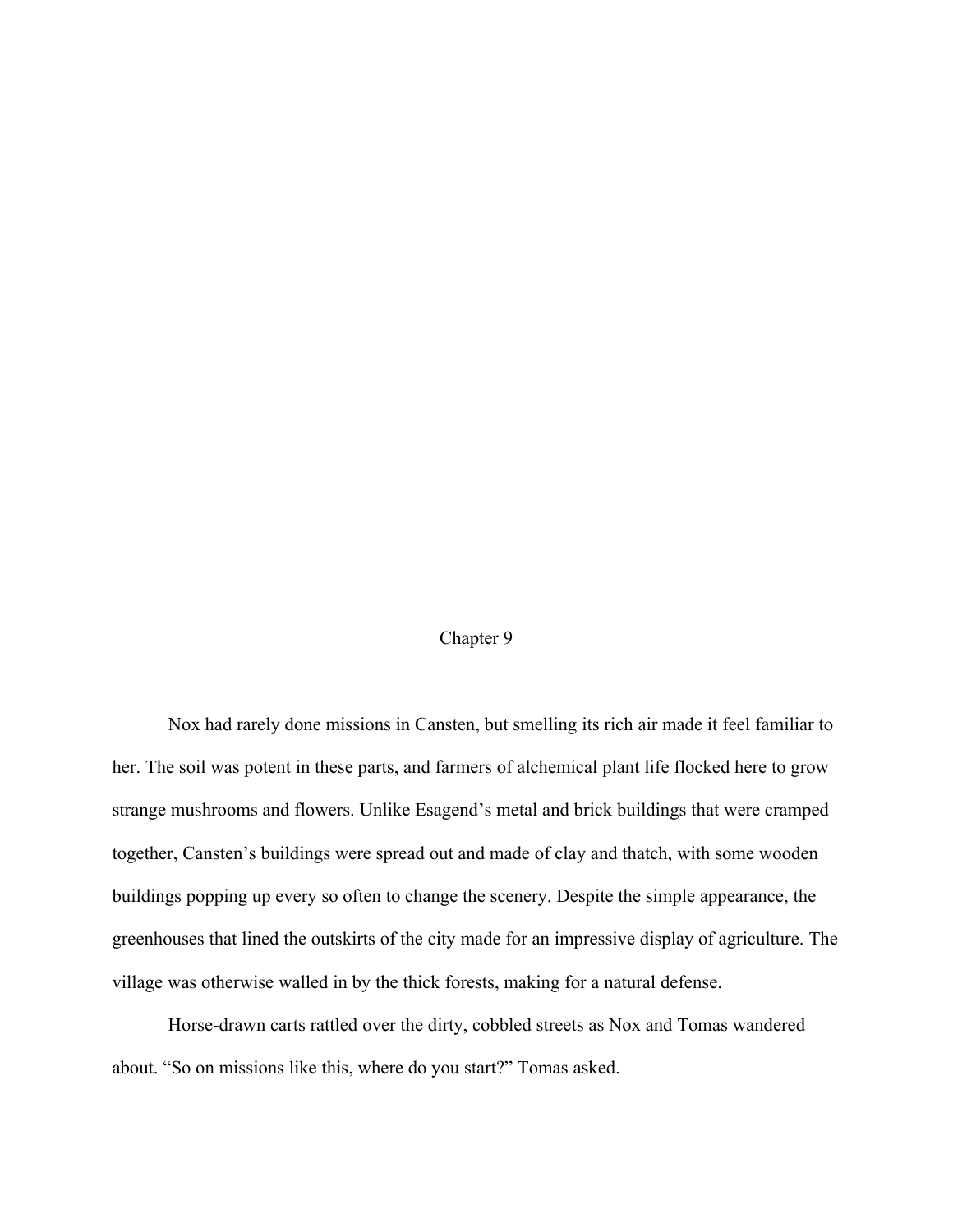"Usually we set up a base. That way if we have to separate we have a spot to meet up at." She looked at him. "Granted, I don't intend to leave you alone."

"Grown that fond of me already then?"

"No. Let's go to the inn."

The pair made their way to the large, wooden inn near the border of the town. The inn had two floors, the bottom a space for eating and drinks with tables and chairs around the floor space. Horned chandeliers and sconces lit the room with a warm glow, and a stone fireplace sat cold on the far right. To the left was the long counter where the innkeeper worked, the smell of stew and cooking meat wafting from an open door. Taking out the two gold coins Corilus gave her, Nox approached the innkeeper, who was sorting glass bottles of spirits on the shelves behind the counter.

"Two rooms please."

The innkeeper turned to face them, and Nox was surprised to see the strands of grey hair at the top of his head. From behind, his hair was a rich brown color. He almost looked like he was twenty with how tall and lanky he was, until he turned around. Nox dropped the gold coins on the polished wood counter and pushed them his way.

"Been awhile since I've seen an Inoculae," the innkeeper said. Nox's heart dropped a little. She didn't want to make small talk with him.

"Here on business," Tomas stepped in. "We're both fairly new to it. Never been to Cansten before myself. Could you tell me where the smithy is here?"

"Oh yeah, sure! You see the two-story greenhouse to the west when you came in? Assuming you's from Esagend with her look."

"That's right."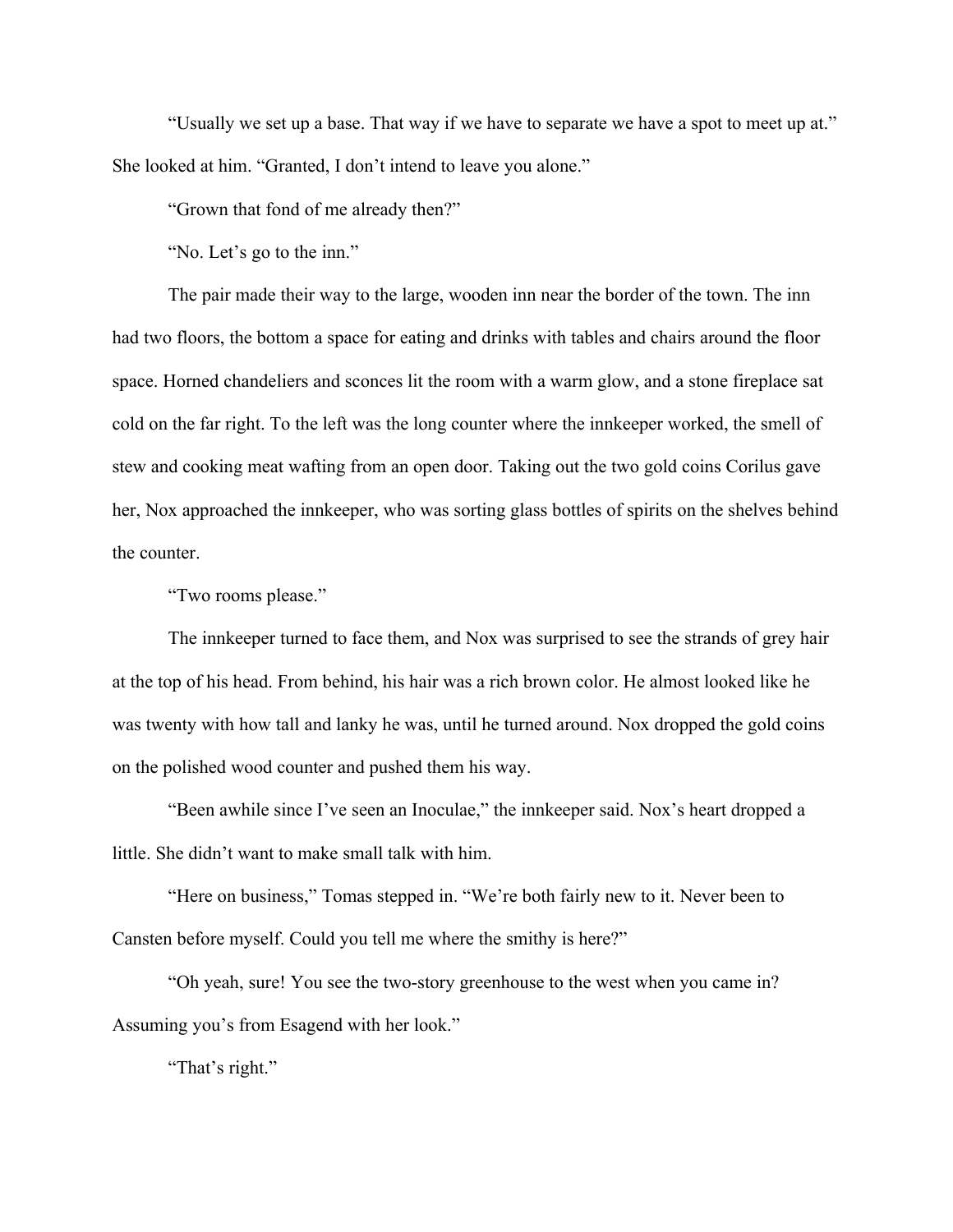"The smith is a few blocks east of that greenhouse. Look for the smoke and listen for the hammerin' noise. Anyway, two rooms, you said?"

After collecting the room keys, Nox led Tomas up the stairs. Nox decided to take a few minutes to freshen up before they left again to look around. Her room was identical to all the other rooms, with a single-person bed in the corner, an oil lamp on a table beside a basin and pitcher of water, a window that lit the room naturally, and a single chair made from sanded wood. The bed was nice enough to have a plain blanket and pillow on it, though its feathered mattress was flat from how many guests had been in it over time and the frame creaked when she sat on it.

Her feet tingled as she sat, but she chose to keep her boots on. They would have to be moving soon. Tomas had been right, the potato carried her for most of the journey, but she found herself feeling hungry once more. Looking at her belt pouch, she saw she had a couple copper coins, enough for a few simple meals.

She had never had to worry about affording food. Sure, there were days missing a meal was part of the job, but she had never truly starved. Thinking back on the morning, Tomas having two potatoes suggested he had almost no money. For some reason she had figured the orphanage would have given him some, but in hindsight, that didn't make much sense. From what little she understood about the orphanage, she knew they often preferred to give the orphans away to people who could potentially care for their needs, since their own beds were often overfilled. Was Tomas just going to go back to his orphanage when they returned? He couldn't stay with Nox and Corilus in their crypt. Even if there was enough room, it was hazardous, and Tomas would probably hate it anyway.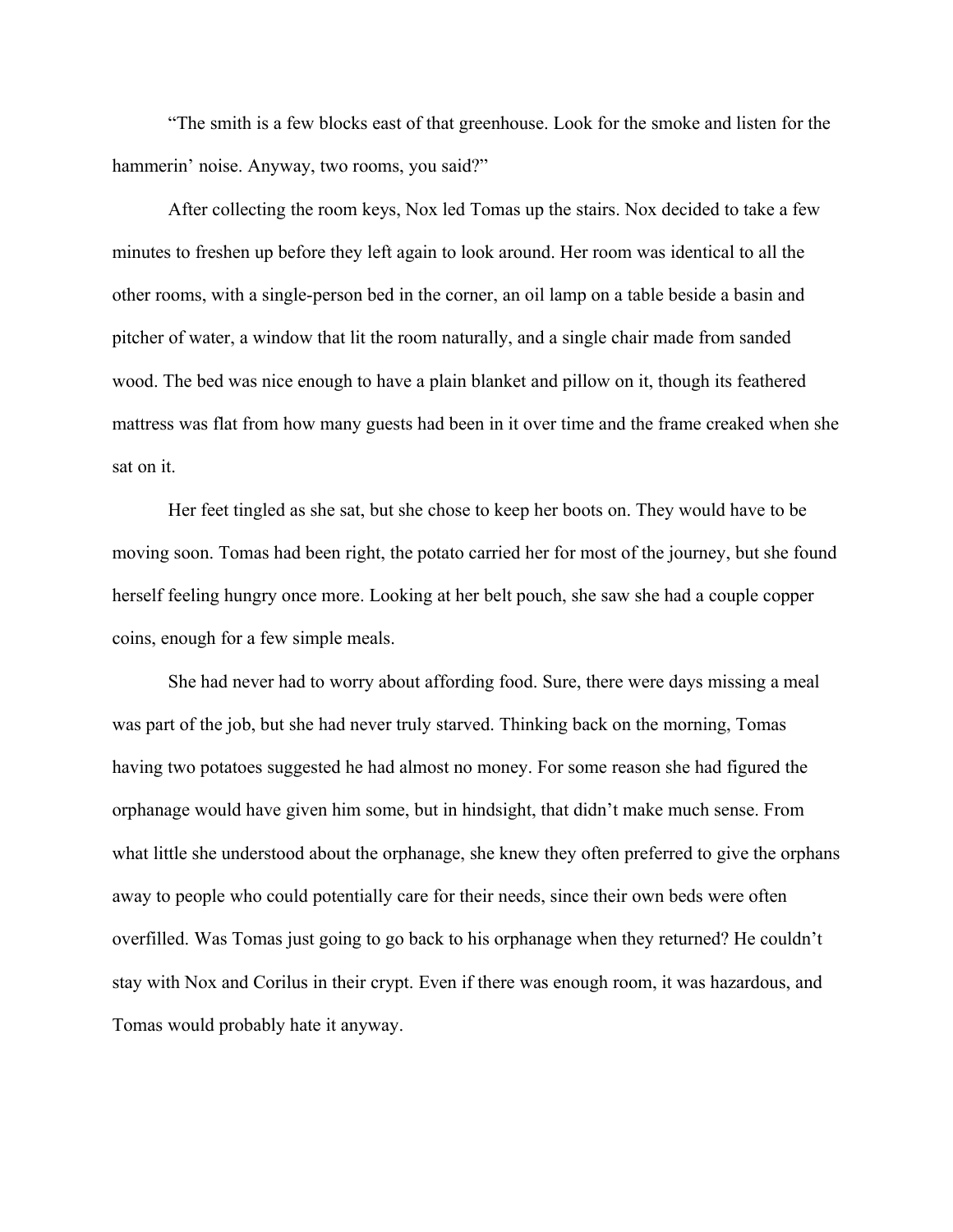Corilus likely had an answer, so she would just wait for him, she concluded. Pushing her thoughts aside, she got up and pushed her backpack under the bed before going over to Tomas' room. She knocked twice before opening the door as he answered "Come in!"

"You're so skinny!" she caught herself saying aloud. Tomas had removed his cloak and was emptying out his backpack on the bed when she had entered. His shirt was loose, the sleeves bouncing around his wrists as he pulled books and writing utensils from his bag, and his pants were held up by a belt made of thin rope.

"How astute," he grumbled back, pulling out a fourth book from his backpack. "Anything else about my appearance you want to comment on today?"

Nox felt embarrassed. "It wasn't supposed to be a criticism." She spied the books on his bed. "You brought all of that?"

"Of course. I thought it might be useful."

The covers were worn and faded, but the books themselves were intact. "Where'd you even get these? The university?"

"Don't I wish." Tomas held up one of the smaller books with a green cover, the title *Introduction to Village History* etched in faded gold letters on the front. "There's an older woman who lets me borrow books in exchange for some help in her apartment. Honestly I think she's just lonely. Lately the work has been making a meal for us both."

A pang of guilt rose in Nox once more. She wondered if the older woman he spoke of was just giving him a handout disguised as labor, but it wasn't for her to judge.

"Anyway, she has a meager library of her own, so she lets me read them. I'm hoping to finish this one while we're here."

"Eager to give it back?"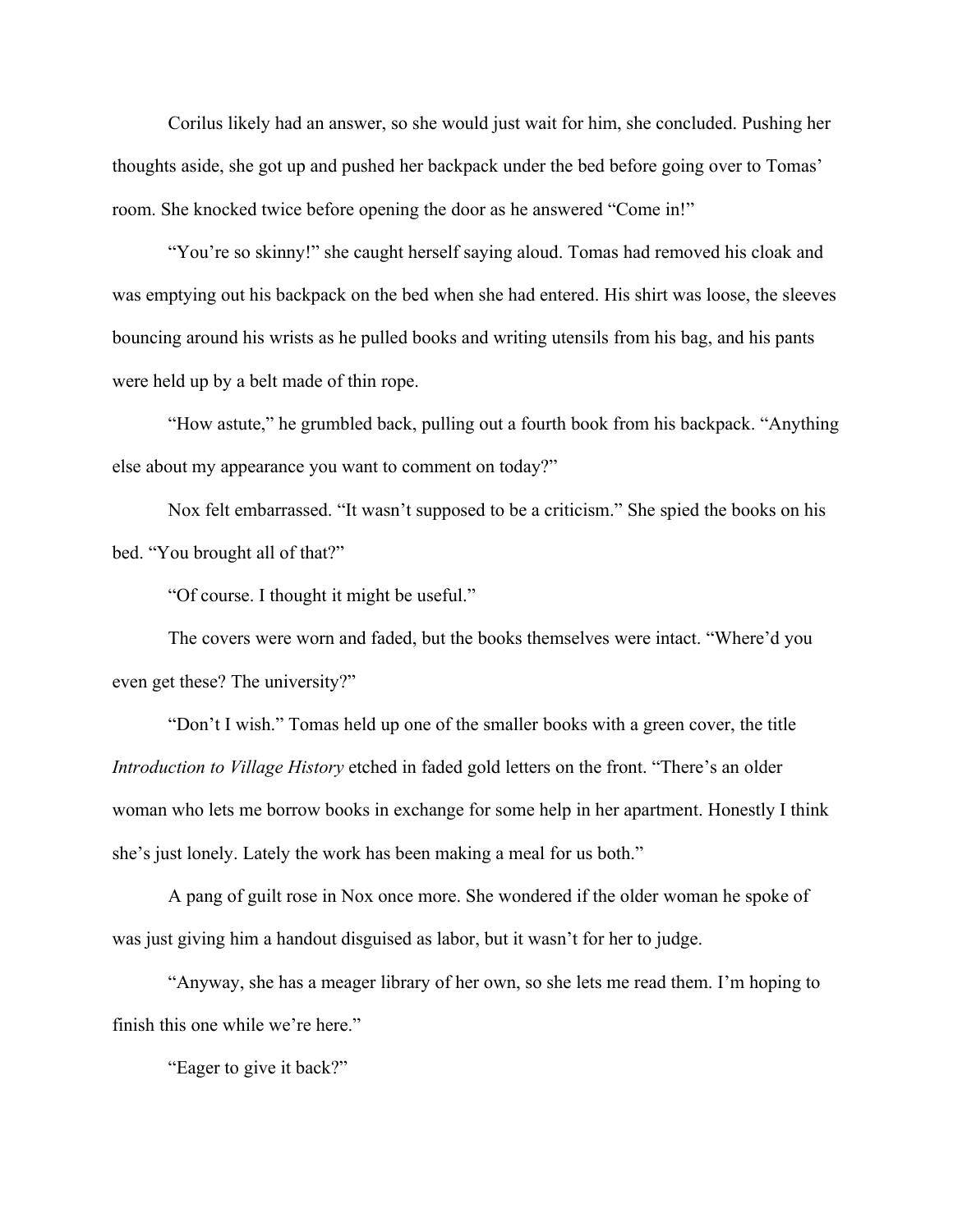"Yes and no. I don't have much time to read. By the time I get back to the orphanage, it's only a short time before they turn the lights out. Learned the hard way years ago not to strain my eyes reading in the dark."

Tomas didn't speak like his life was so tough. In fact, he made it all sound plain and normal. He was likely not aware of the effect his words were having on Nox. All of her cohorts had their own intense, tragic histories that drove them to become Shadows, but it was a motivator to hunt and make something good of their trauma. Tomas seemed to have no one incident that led him to move forward, but was aware of his circumstances enough to take a risk in becoming her scholar-in-training for a shot at a better life.

All this did was make Nox feel worse for how she had treated him yesterday. Still, she felt justified. Papa's soul was also suffering, and she was going to save it. Instead of rebuking Tomas, though, she reckoned she would just help both of them.

"Well, you can read later. We'd best get out there again."

"Right, next steps." Tomas put the book back down, lining it perfectly beside the other three. "Base is settled. Now what?"

"Now we gather information."

"What sort of information?"

"Uhh…" Nox wasn't sure how to answer that. Corilus usually took point in what to look for. "Well, I guess first we should figure out what we already know."

"Excellent." Tomas went to his chair, the same kind Nox had in her room, and sat down. "Enlighten me, please."

"Well, we know we're looking for a serial killer." Nox began to pace the room.

"Originally there were disappearances in the Swamplands that were excused as just people being swallowed by the swamps, but lately there have been disappearances in Cansten here, only a few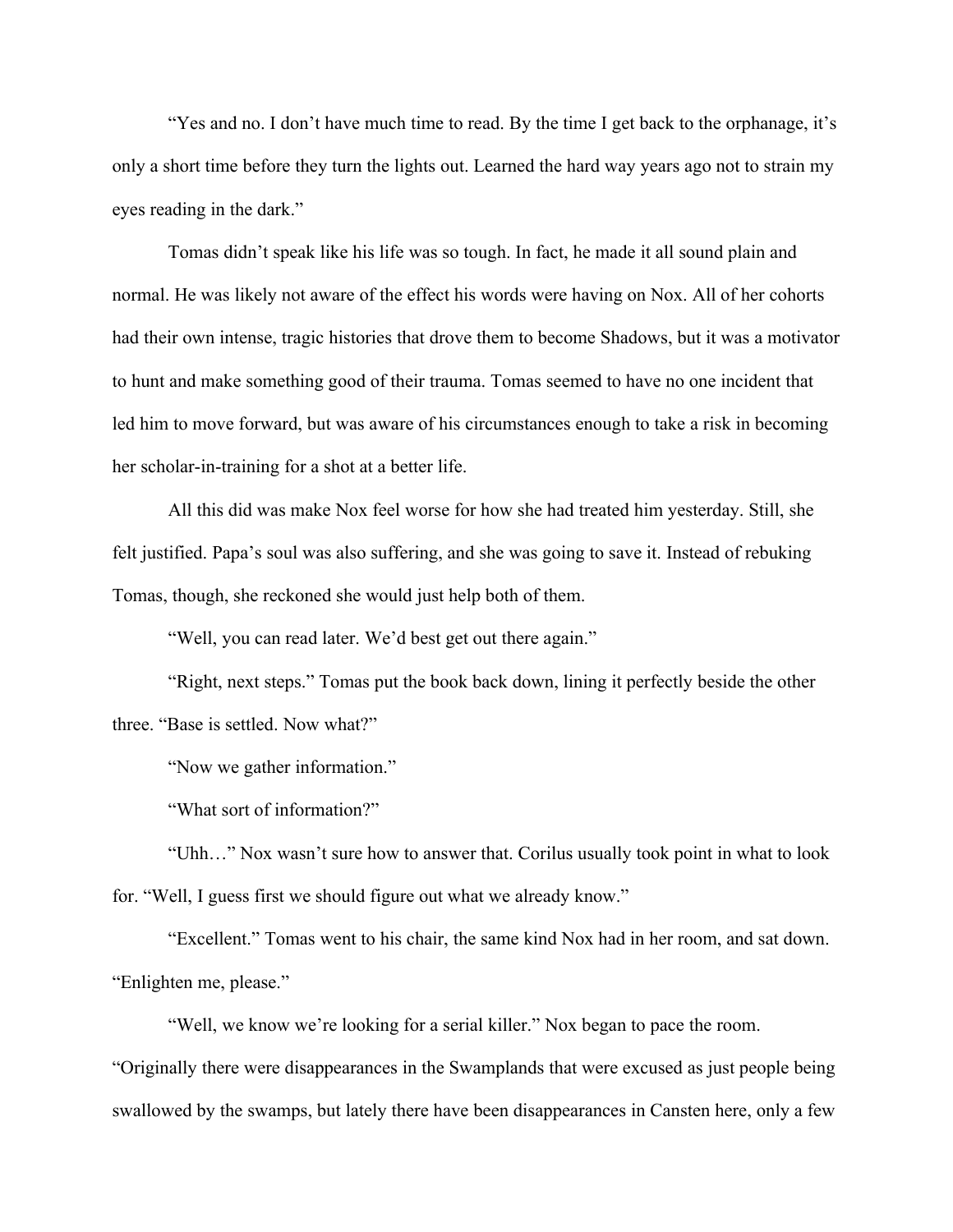miles from the Swamplands. The people who have disappeared didn't go to the swamps, and they were all young men. The places they were stolen from all showed signs of violence."

"How many have disappeared that are specifically from Cansten?" asked Tomas, who got up long enough to grab a piece of paper and a pencil and set them on a book so he could write notes.

"Four that we know of. All of them are a couple of months apart." Nox grasped her hands together and held them to her face, thinking hard. She was once again caught off guard by Corilus not being there, ready with the details. "I can't recall if there were any specifics on who they were."

"That's fine. Let's start with the smithy."

"The smithy?"

"Well, we have to keep up appearances in case our friend The Guard shows up again."

"Point. Let's get going then."

Donning her veil and his cloak once more, the two made their way out of the inn, locking their gear in their rooms. Following the innkeeper's directions, they made their way to the local smith, following the sound of hammering.

"Excuse me?" Tomas called out as they approached the open forge. A sweaty man with a full beard looked up from the horseshoes he was making, his balding forehead wrinkling up in confusion.

"Who're you?"

Tomas struck up a conversation with the smithy, making up stories about his family's growing business and their imaginary offers to bring copper to Cansten. Nox looked around the shop, which was open to them. Though Esagend boasted few artisans of their own, they did pride themselves in their coppersmiths and silversmiths, as well as those who could work with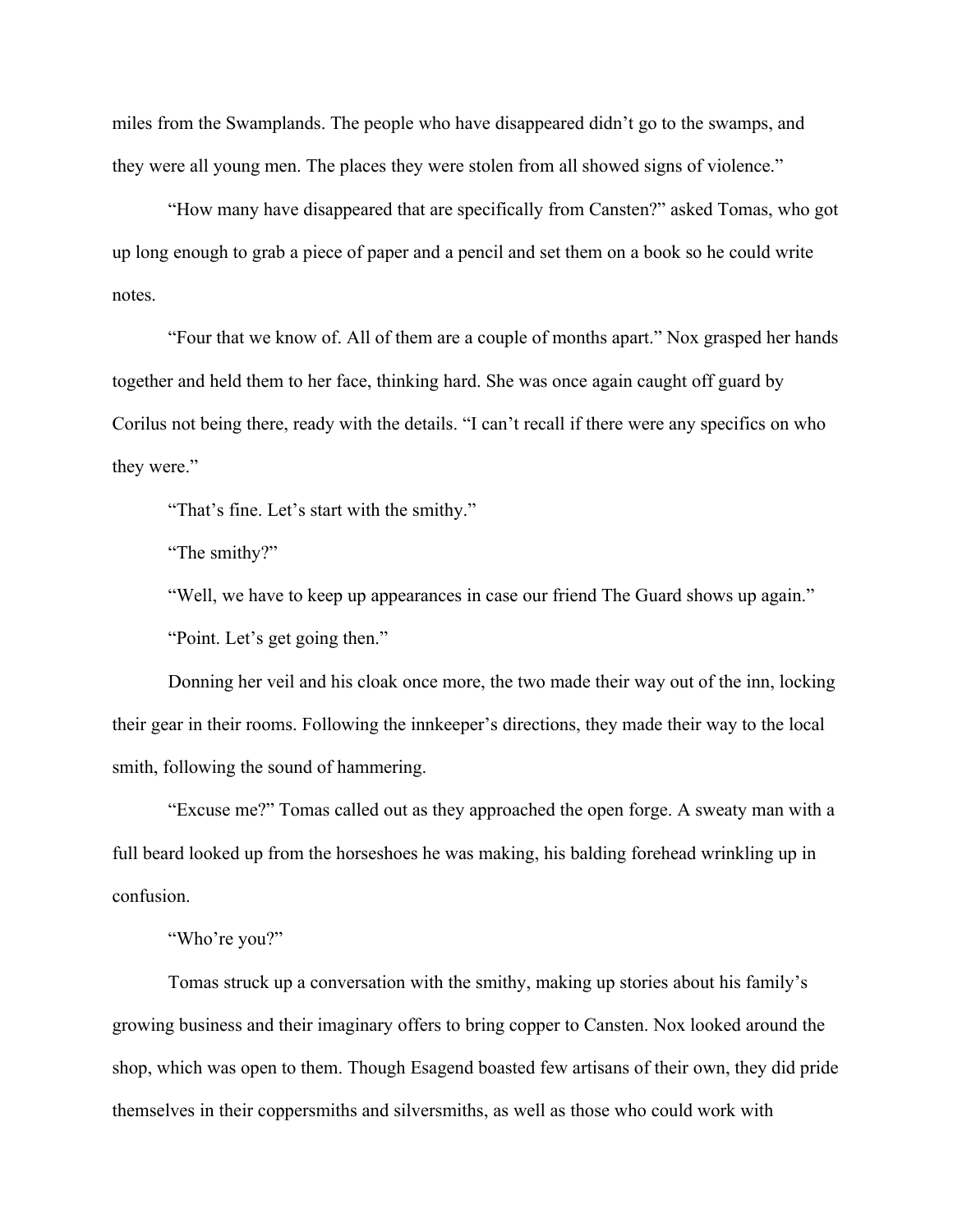obsidian, to create beautiful weapons, jewelry, and elaborate infrastructure. Here the smithy seemed humble by comparison, his works more practical. Nox spotted a broken plow on a table and shelves of nails, tools for farming and maintenance, and horseshoes for sale.

"Look kid, I appreciate your offering, but until I see something in writing I'm not interested," the smithy waved Tomas away. "I got enough here without that."

"Oh, very well then." Tomas backed out of the conversation and looked to Nox. She stepped forward.

"Your work is well-crafted," she began. Seeing the smithy prepare to tell her off, she held up her hands. "Please, I come with no business deal." As Tomas began to wander off to give them room, she added, "His family is ambitious, but not experienced in such things. Do not mind him, he's only trying to make his father proud."

The smithy cracked a grin, buying her tall tale. "Well, your words are appreciated, miss."

"Allow me to make it up to you," Nox offered, hoping her Inoculae disguise would help. "Do you have any deceased I could pray for?"

"Nah, miss. But you could pray for the ones who are lost here. Don't know if you've heard, but we have a bit of a disappearance problem. One was supposed to be my new apprentice two months back. Never arrived, though someone found his bag with his papers near the river. Would've thought he'd just drowned, except his bag was cut, and no body washed up. Well, that and he's not the first."

Nox suddenly turned to make sure Tomas was nearby. "But why would someone target young men? Can you think of any reason?"

"None. But I sense it's something to do with the underGod. Lyla protects us. Hey, when you next go to Esagend, let them know we're worried, alright? Cansten tries to move on, but it's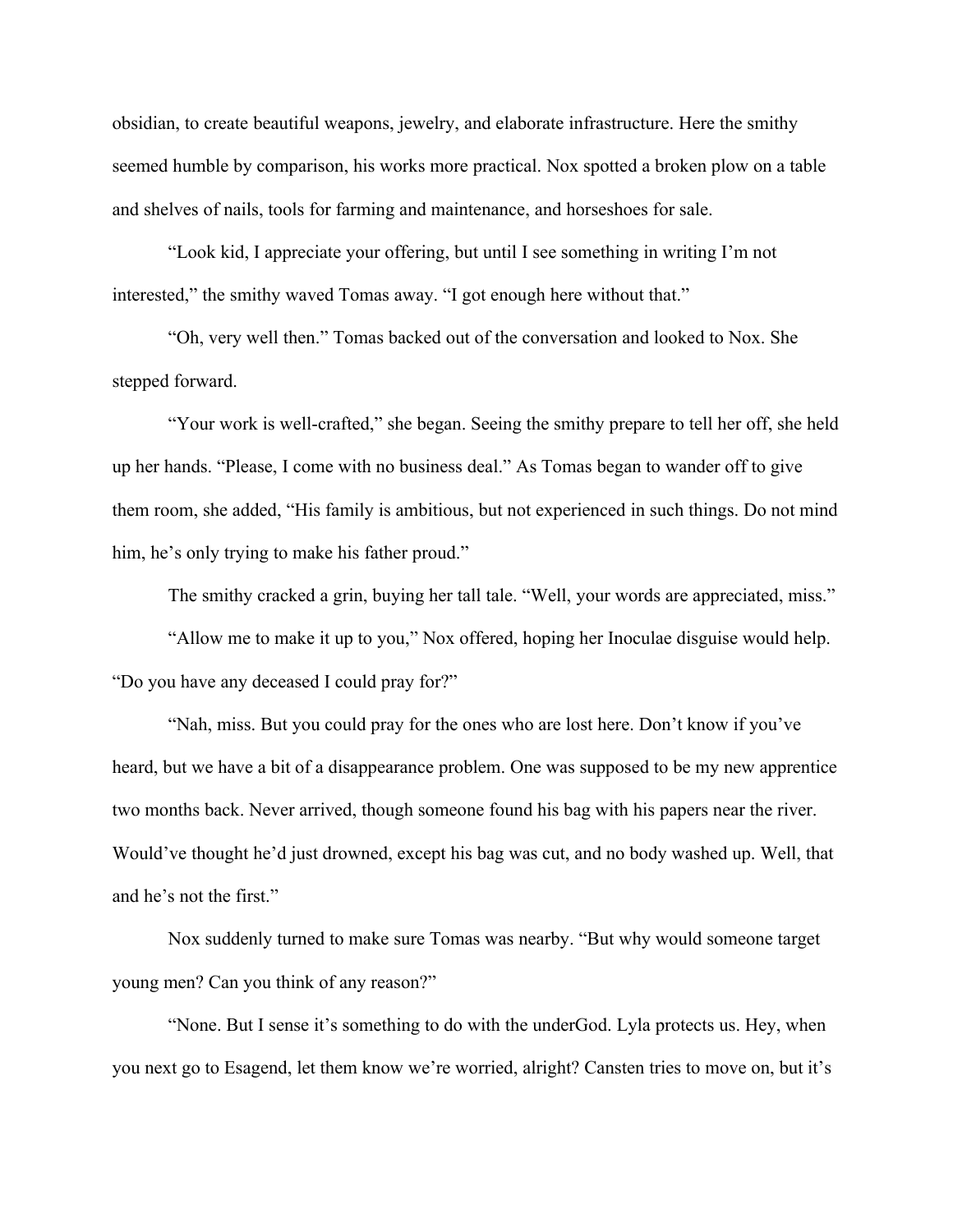afraid." The smithy leaned in close, and she could feel the heat radiate from his head. "And I wouldn't leave your friend alone for too long. Just in case."

Nox thanked him for his time and returned to Tomas' side. "Any luck?" he asked as they headed back down the road.

"One of the victims, if I am to guess right, was his apprentice on the way here." She recounted what the smithy had told her.

"Have any of the bodies been recovered?" Tomas asked. "Maybe we can ask to see them."

"That might be a good next step." The two asked their way around Cansten for the doctor in charge of preparing the bodies for burial and found him as the sun was beginning to set, though he gave no helpful information, except that no bodies of the victims had ever turned up.

"That makes me nervous," Nox admitted as they headed back to the inn.

"Because the killer is so thorough?"

"Because he may be using their bodies for components. We may have an experienced Unhallowed cultist here."

There was a pause as they considered the thought. Tomas broke the silence.

"I really hate to ask, but what are we doing for dinner?"

"I have some coins. We can get something cheap."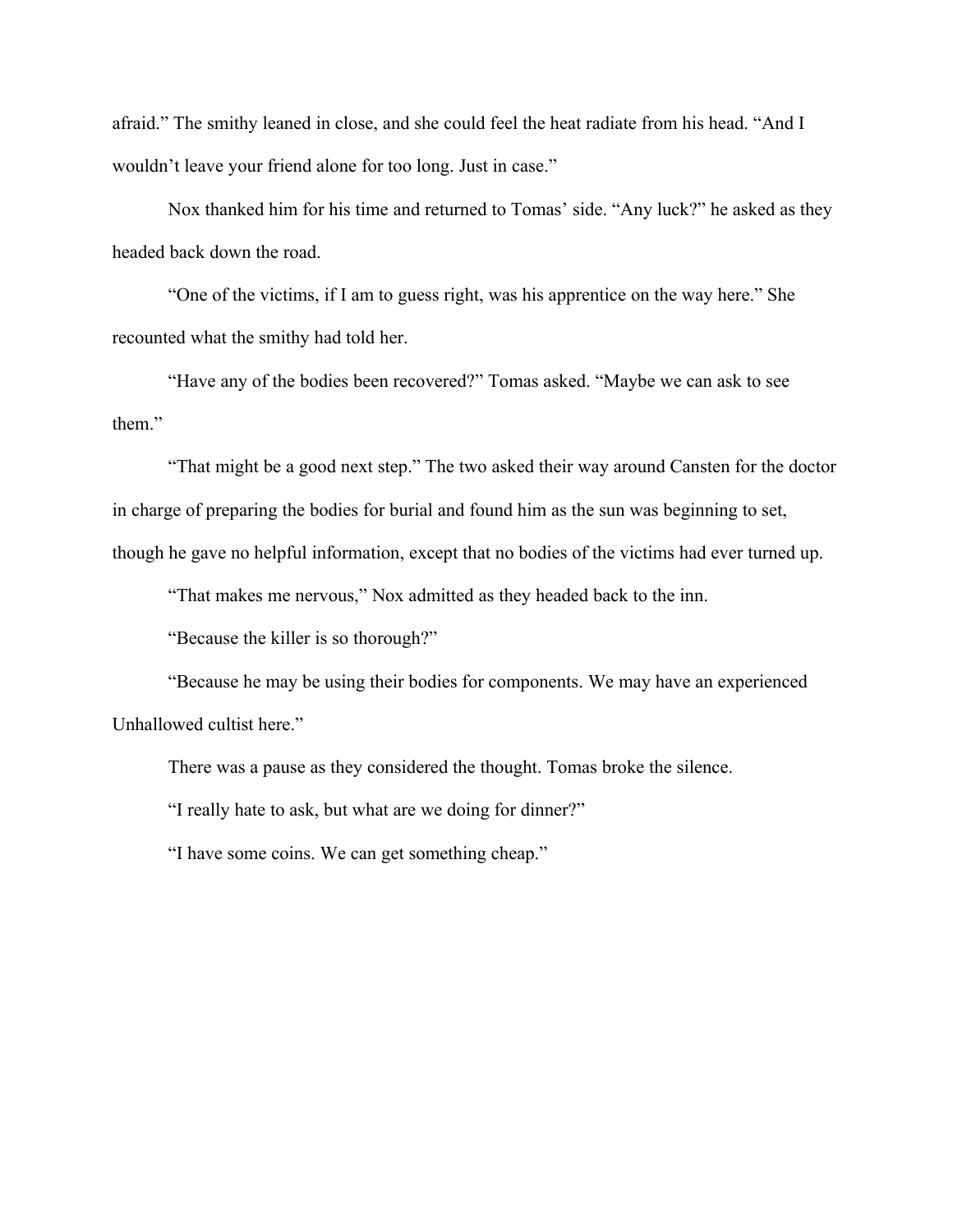## Chapter 10

They walked in silence the rest of the way, exhausted and hungry and with nothing new to say. Upon opening the door to the inn, Nox was surprised to hear Corilus' barking laugh from across the room. The fireplace was lit, and its flames contributed to the animated going-ons of the restaurant part of the inn. Men and women of all ages yelled and filled the space with chatter and drinks, and it took the two a second to find Corilus. Spotting his wide-brimmed hat, Nox saw Corilus sat with his back to the main door, and Nox knew it was to hear the person who was standing above him without giving away his deaf ear. She was surprised to see it was the innkeeper himself who was talking to Corilus, smiling and laughing as they chatted.

"Amazing, amazing!" Corilus laughed, slamming his mug onto the table in a kind of mock-applause. "I can see why you were the one hired to take over!"

"You flatter me, sir," the innkeeper laughed. He spotted Tomas and Nox as they approached. "Ah! Here are those two I mentioned to you earlier! Your fellow Inoculae!"

Corilus turned and looked at them, surprised. "I'd best sober up then," Corilus joked, putting a hand over his cup. "Please, bring them two hot meals. It's on me. Come, sit with me blessed ones."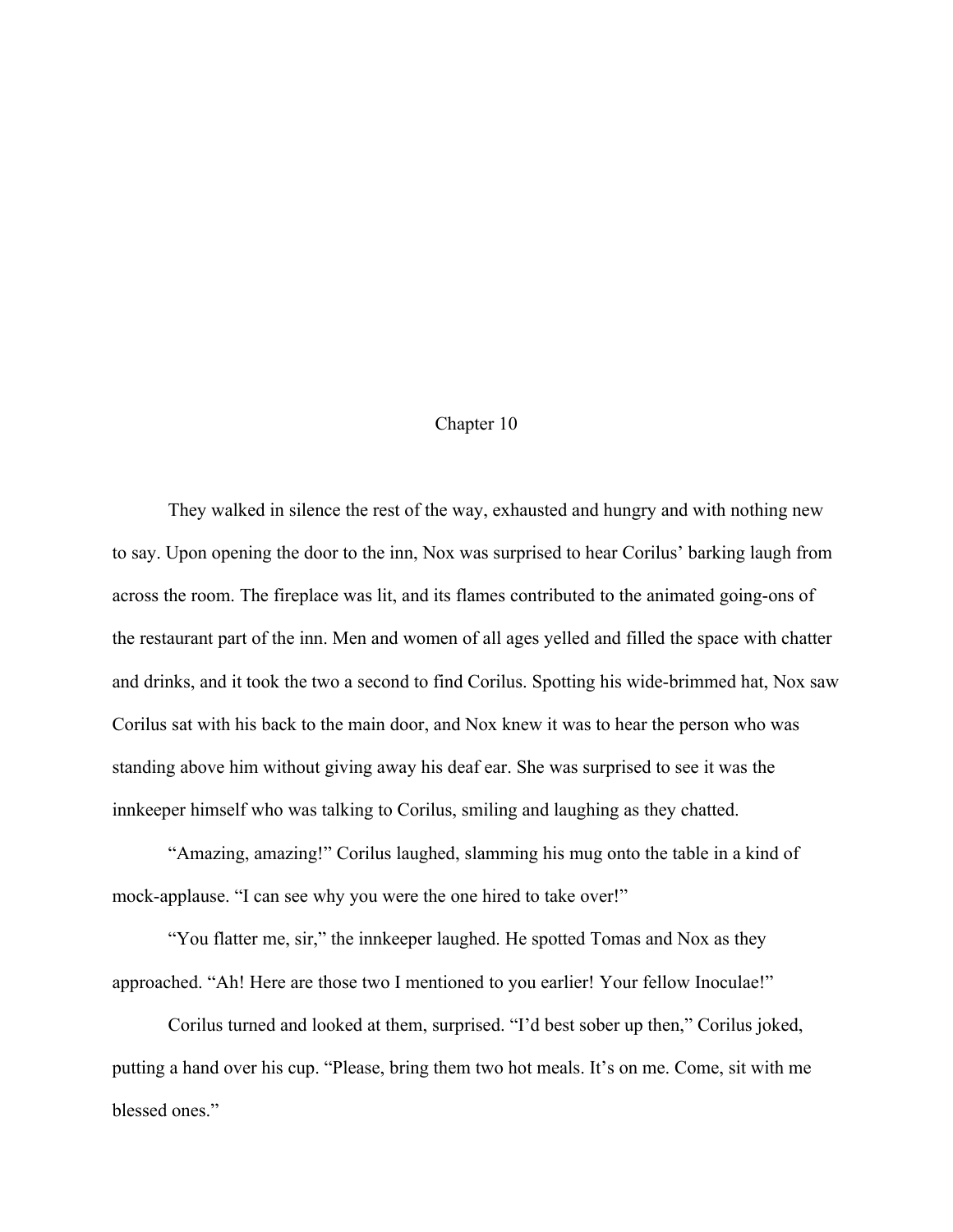Nox and Tomas sat down at Corilus' table, Nox taking the spot where she could keep the left side of her face turned away. Corilus smiled at them, his face flushed a bit. "And what brings you two here?" he asked loudly, leaning forward.

Tomas looked confused at Corilus' new personality, but Nox had seen this act before. Sliding her veil into a hood and readjusting her circlet, she answered in a kind voice, "Family business. Tomas here was sent to speak with the smith, and I was chosen to help represent him. I must say, it's an honor to see a friendly Inoculae here."

"Blessings of Adonex to your family," Corilus raised his mug. The innkeeper came back just then with bowls of what looked like beef stew and a plate with a fresh loaf of bread on it. Tomas looked shocked at the feast before him.

Nox reached over and grabbed the bread, tearing it in half and handing him the bigger half. "Dig in." Tomas wasted no time doing just that.

While they got through their meal and made small talk with Corilus, the door swung open over and over as people came and went. Nox kept an eye on them, but none stood out as threats until the innkeeper came over to take their dishes away.

"I hate to interrupt, but I was wondering…" he glanced around the room, his demeanor anxious. Corilus' smile fell flat. "I'm sorry if this is out of line, but there has been this woman, you see…"

The trio followed the innkeeper's gaze to one of the back corners. A woman, with a hood pulled over her head was sitting across from a young man who was twitching, almost as if he were trying not to cry. Her expression was hard to see, but they could all feel that something was off.

"Who is she?" Corilus asked. "Are they together?"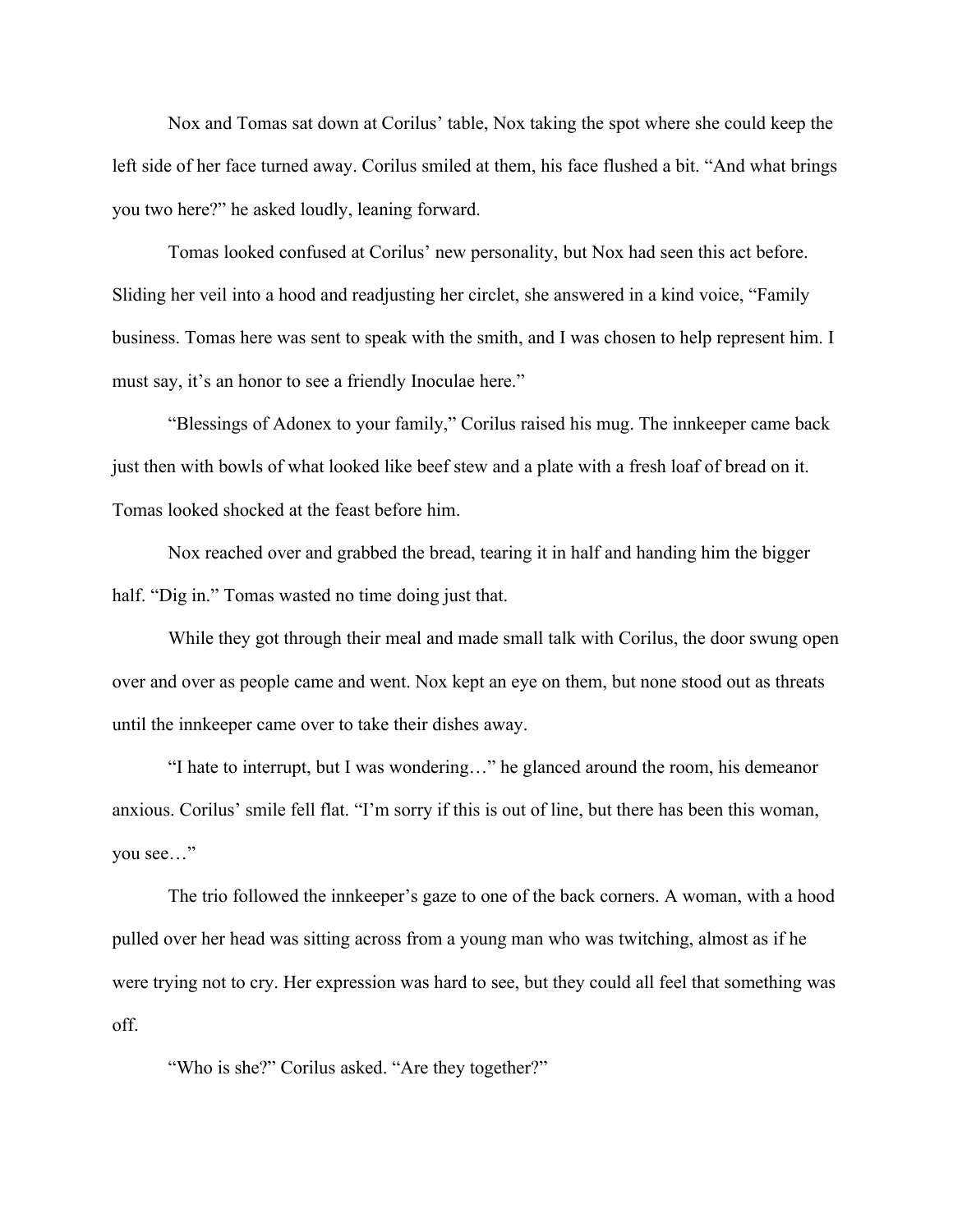"N-Not in the way you'd suspect. She's been coming here off and on for a while now.

Always finds a young man to talk to, always sweet at first, then they begin to break down. That's not her first."

"I see. I will speak with him when she leaves." Corilus finished off his mug and looked to the other two. "I'm sure you both are busy, so why don't you leave this to me, alright?"

"Of course." Nox began to stand, Tomas following suit.

"Thank you for the meal." Tomas gave a short bow to Corilus. Nox sensed it was a genuine statement.

The two of them headed upstairs and slipped into Tomas' room. "We should wait for Corilus," Nox suggested.

"Do you think that's the killer?"

"Hard to know. It would be immensely lucky if it were."

"I feel foolish now."

"Why?"

"Innkeepers are among the best people to ask about the happenings of the city. We could have started with him."

He had a good point. "Don't stress about it, okay?"

"He could have told us sooner though. I'm concerned we wasted time."

"Why are you so worked up over this?"

Tomas opened his mouth to answer, but a knock made them stop. Tomas opened the door and Corilus came into the room.

"We need to move. She stepped out and he was not responsive to me. Wherever he was looking, it wasn't anywhere on this plane of existence."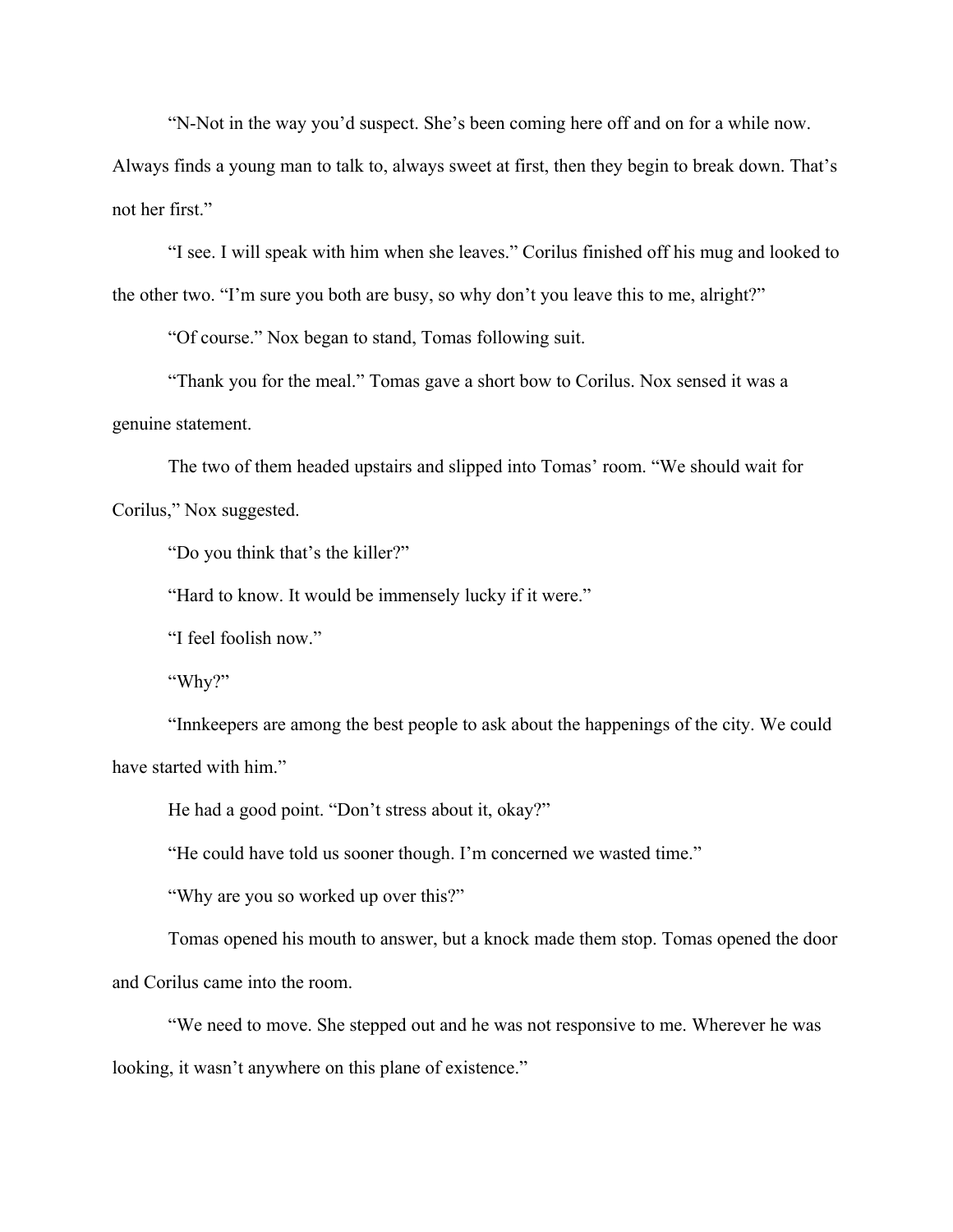Adrenaline burst through Nox. She undid the rope around her shoulder and began tying it off to the table.

"I'm confused, what's happening?" Tomas asked as Corilus went to open the window.

"That man she was speaking to is in a late state of being manipulated by an Unhallowed. She could be claiming him tonight." Corilus turned back to Tomas. "As soon as we're out of here, bring the rope back up, and wait for two small stones to strike the window. That's our signal to let us back in if we can't use the front door. Keep yourself sealed in here. Don't open the door for anyone. Understood?"

"Y-Yes sir!"

Nox glanced out the window and found a solid place to land before tossing her rope out. In minutes, the two Shadows were sneaking along the streets, ready to hunt.

"He turned east when he left. Let's go, Nox."

Staying close together, but never too close, they found the young man wandering the dark streets. Being outsiders, the two followed him as living shadows, their veils over their faces once again. Their following brought them to the forest, and Corilus took the lead.

Nox couldn't understand how people thought living out in the villages was quieter than Esagend. The wind had begun to pick up, making the leaves shiver with an anticipation Nox tried to suppress within herself. Trying to step through foliage without being seen was proving difficult, though as the wind got worse, it became easier to pursue. She was surprised there was any light, really, having forgotten how bright the full moon could be when no city was there to dim it. Corilus had the advantage of seeing even in perfect darkness, but Nox had no such gifts yet. In the moonlight, the forest was haunting, yet beautiful.

Corilus turned back to her, his dark eyes suddenly blue with his special vision. "Small house ahead. He's gone in.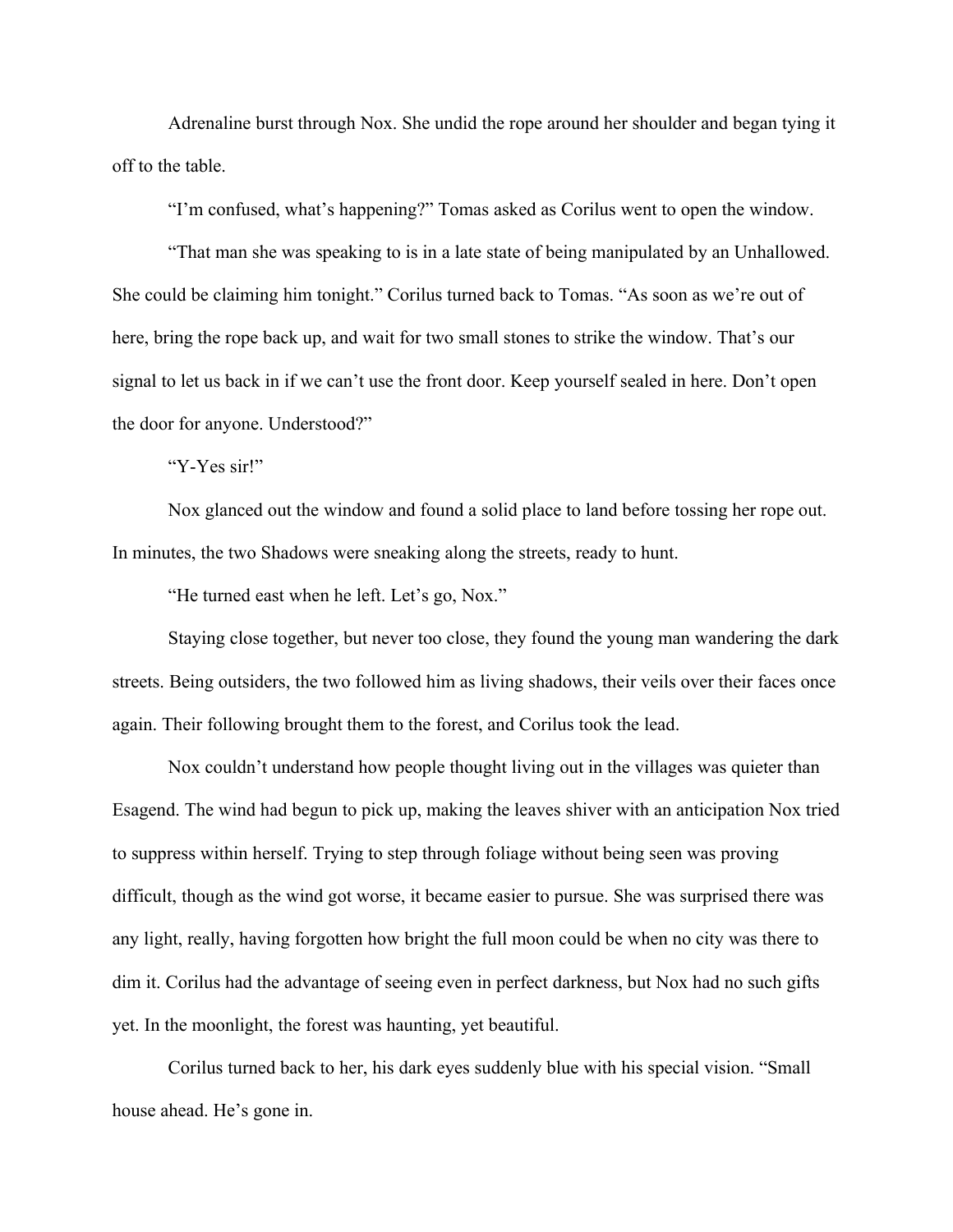They cleared past the thick of the forest and came upon the house he spoke of—a simple cabin, with a window left of the front door glowing an ominous red. Smoke billowed from its chimney into the wind, swept away as soon as it appeared.

"Wait for me to reach the house, then follow." Corilus crept forward.

Nox waited, but felt twitchy. She was a far better hunter and tracker in tombs and crypts, and being out in the open made her feel vulnerable. Her hatred for the Unhallowed kept her going forward.

 Corilus reached the cabin and hid under the windowsill. Nox moved forward next, barely able to hear the voices of the young man and a woman inside.

"It is good you have come, my friend. Now tonight, you will find purpose."

The other man was sobbing. "I… oh Divine's bones, these dark thoughts won't leave me…"

Nox peeked her head just past the window to look in. The man from the tavern was on his knees, clutching his head, his torso seizing with each sob. The woman stood before him like a corrupted priest, wearing a white robe with reddish brown splotches painted upon it, a far scarier look than her common clothes from before. Her hood was down, revealing light brown hair that framed her shadowy face and murderous smile. In the back right corner, the fireplace glowed with red fire, casting odd shadows over the sparse furniture in the single room.

Nox withdrew her head and looked at Corilus. They listened on.

"P-Please… take these thoughts from me…!" the man was begging now.

Nox's eyebrows furrowed in anger. Corilus finally looked up at her, shaking his head. Nox indicated she wanted to go inside now, but Corilus looked away again.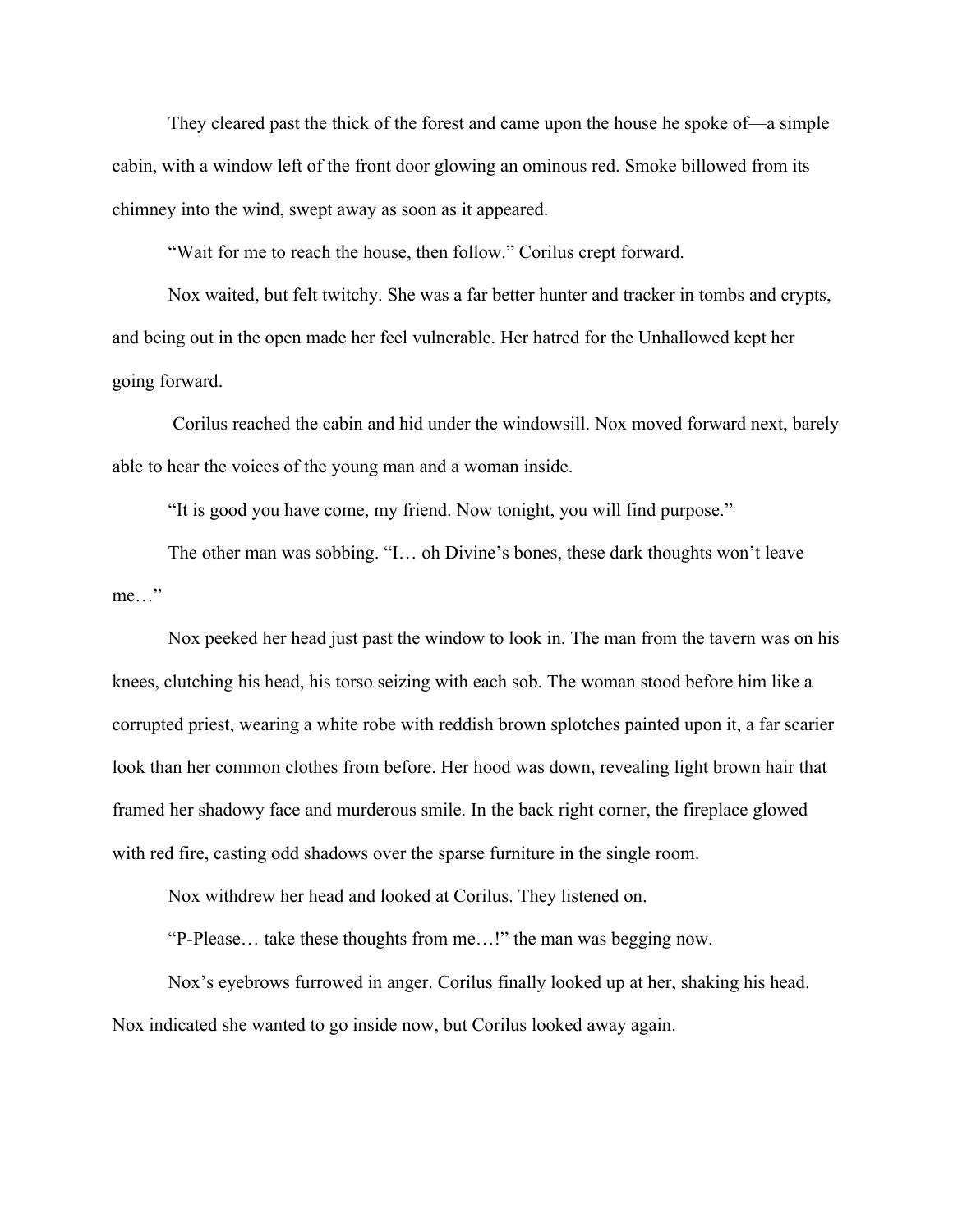"These thoughts you have… my friend, you do not know the blessings you are receiving. The one who gives them to you is telling you dark things, yes, but they are truths you must know to achieve true godly intervention."

Corilus gave one quick nod and Nox turned, taking her place by the front door. Corilus appeared on the other side almost as quick as it took Nox to turn around.

"Wait," he whispered as Nox went for the door.

"For what?" she hissed.

"Shh." He pressed his ear to the door.

"Oh come on…" Nox pursed her lips together when Corilus' eyes turned to her, forcing her silent. Nox pressed her ear to the door and listened.

"There is no true cure for these thoughts..." the Unhallowed woman's words came through. "...but, there is a way through them. A path… to the underGod."

"Now?" Nox hissed.

"Now." Corilus stood and Nox went for the handle, only to find it locked.

"Move!" Nox had but a second to get out of the way before Corilus kicked at the door, sending it flying open, Nox seized the chaos to run inside. Nox raised her right hand, muttering the Old Tongue for violet flames to pour from her palm, intending to volley them towards the Unhallowed. It was no use, they flickered and went out before they got farther than a match's flame, giving the woman enough time to grab the sobbing man, placing him as a human shield between them.

"Not another step!" she hissed, revealing yellowed teeth, her hands around her prey's shoulders, digging into the fabric of his shirt.

"You are condemned, fiend." Nox kept her voice steady, reaching a hand into her robe. "Release him, and sin no more."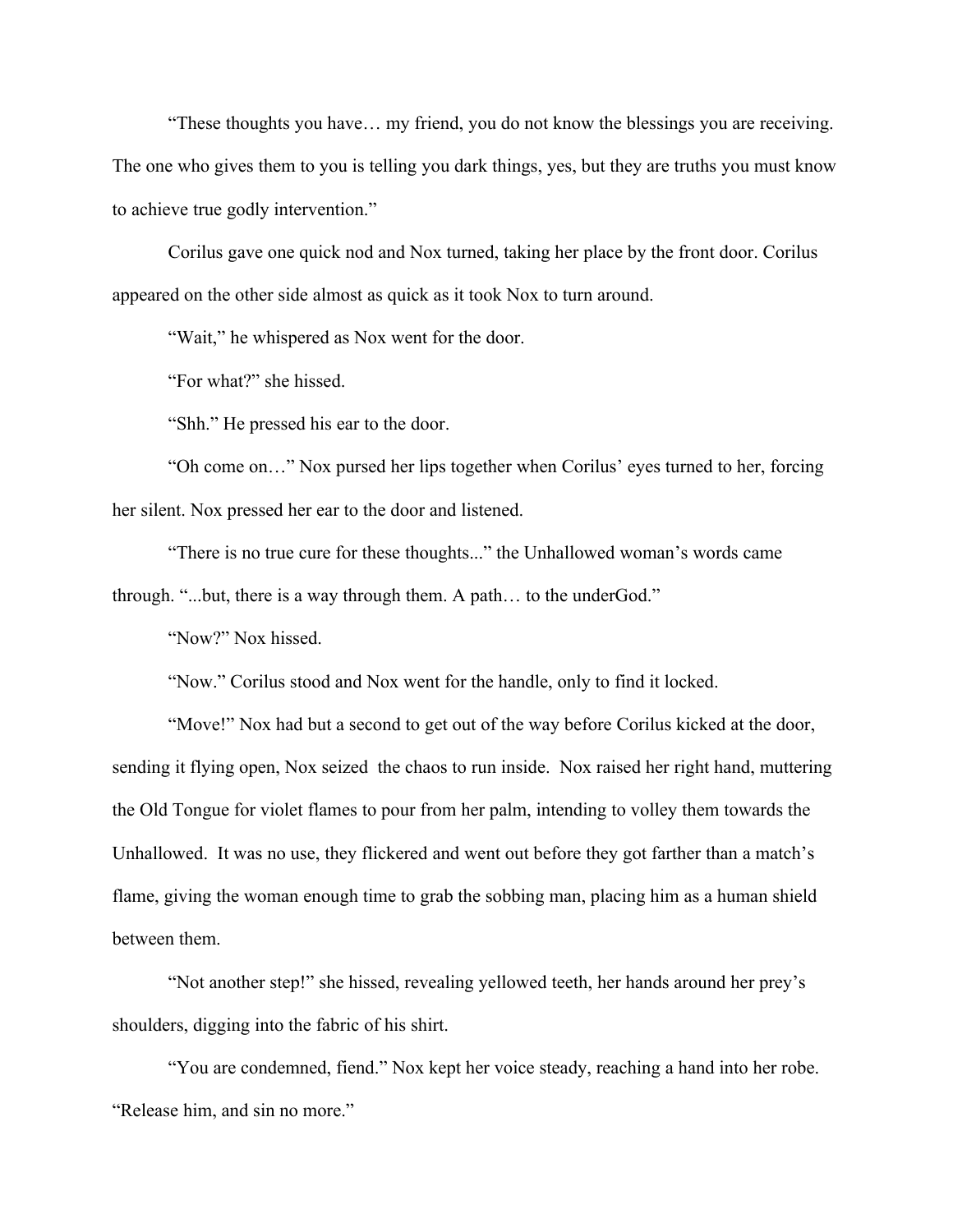"W-What is happening?!" the sobbing man cried out. Nox saw his eyes begin draining of their color. She withdrew her hand.

"That's better," grinned the Unhallowed woman, her yellow teeth shining in the red light of the fire. Color returned to his victim's eyes. Nox wanted to spit on the ground the underGod's mind magic was nothing to underestimate, and unfortunately, her enemy was more than capable of killing with it.

She realized Corilus had not followed her in and tried to buy him some time.

"What game are you on, cultist?" she growled. "Four victims in the last half year, halfmoon deaths, you're getting ready for something big, aren't you?"

"And how do you know of my prey, girl?" Her voice had lowered. Nox took in her features: her hair was thinning, and she had uneven fingernails and bloodshot eyes. The hair suggested decay from her unholy magic, the nails a mania, the eyes an overuse of her power. Taking a gamble on her assumptions, she aimed for her ego first.

"I admit it wasn't easy. You've been hard to track." She risked leaning to her left. The woman tensed, but did not harm the young man in her grasp. That was good. The less dead bodies she had to raise, the better her odds. "And no underGod worshipper worth his bones kills like that without a plan."

She spat out a laugh, making the victim jump. This wasn't going fast enough for Nox, seeing how the poor man was fading from fright. The victim began to cry out in agony, a cry that sent shivers down Nox's spine. She could see the woman's lips moving, her mouth forming the dark words of the underGod. The color was fading from his victim's eyes quick, and for a second, Nox began to panic.

A smashing sound made the Unhallowed and Nox look to the window behind her. The glass window had shattered from the outside, sending red shards over the unholy caster.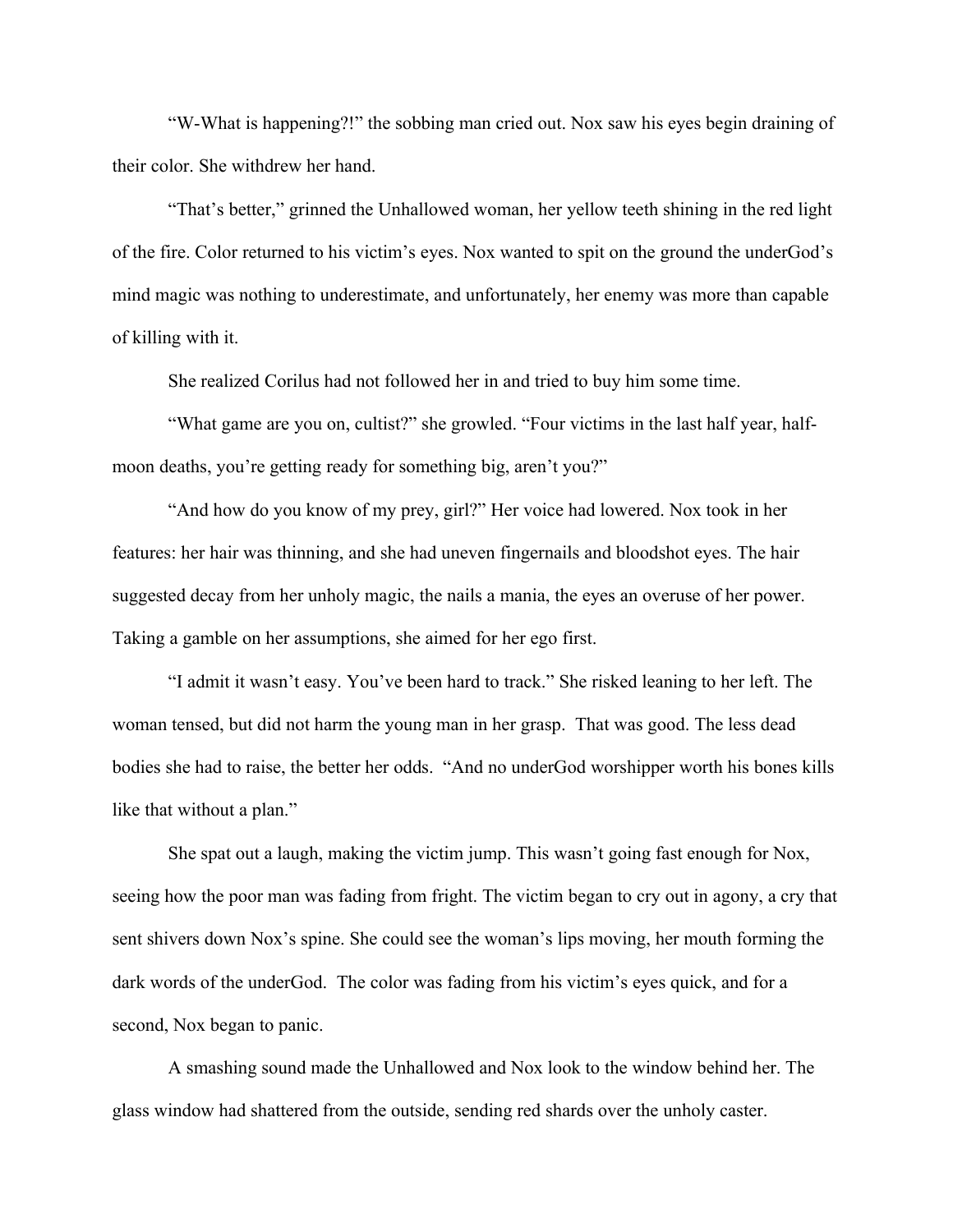Realizing her moment, Nox ran to the left of the woman, dipping low. With her right leg she kicked at the feet of her victim, forcing the poor man to fall, taking the Unhallowed holding him with. Nox was ready, however. She swept around, taking out her dagger, using the momentum of the spin to rise. The evil woman managed only to begin her next word before Nox's blade sliced her throat, silencing her forever.

The woman clutched at her throat, blood pouring through her fingers, its ruby color enhanced by the red light of the room. Nox grasped her shoulder, meeting her bloodshot eyes.

"In the name of the Divine Adonex, I declare thee…"

"Condemned."

Corilus interrupted, standing suddenly at the front door. Nox glared daggers at him.

"Condemned," she added, before letting the body drop. She pulled a rag from one of her belt pouches and wiped her dagger clean as Corilus shut the door behind him. "Thanks for stealing the moment."

"Can't let you have all the fun," Corilus smirked under his mask. He nodded his head towards the victim, who had scuttled into the corner during the chaos. Nox gave a nod back to Corilus, sheathing her blade and stepping over the Unhallowed woman's body towards him.

"Peace, friend. We won't hurt you." Nox knelt before him, lowering her mask, revealing her scar.

"D-D-Divine…" the young man was shaking, cold sweat beading on his forehead.

"You've been through a lot lately, haven't you? Come on, let's get you up." Nox reached out a hand, but the man buried himself further into the wall.

"Who are you?!" It was almost a yell.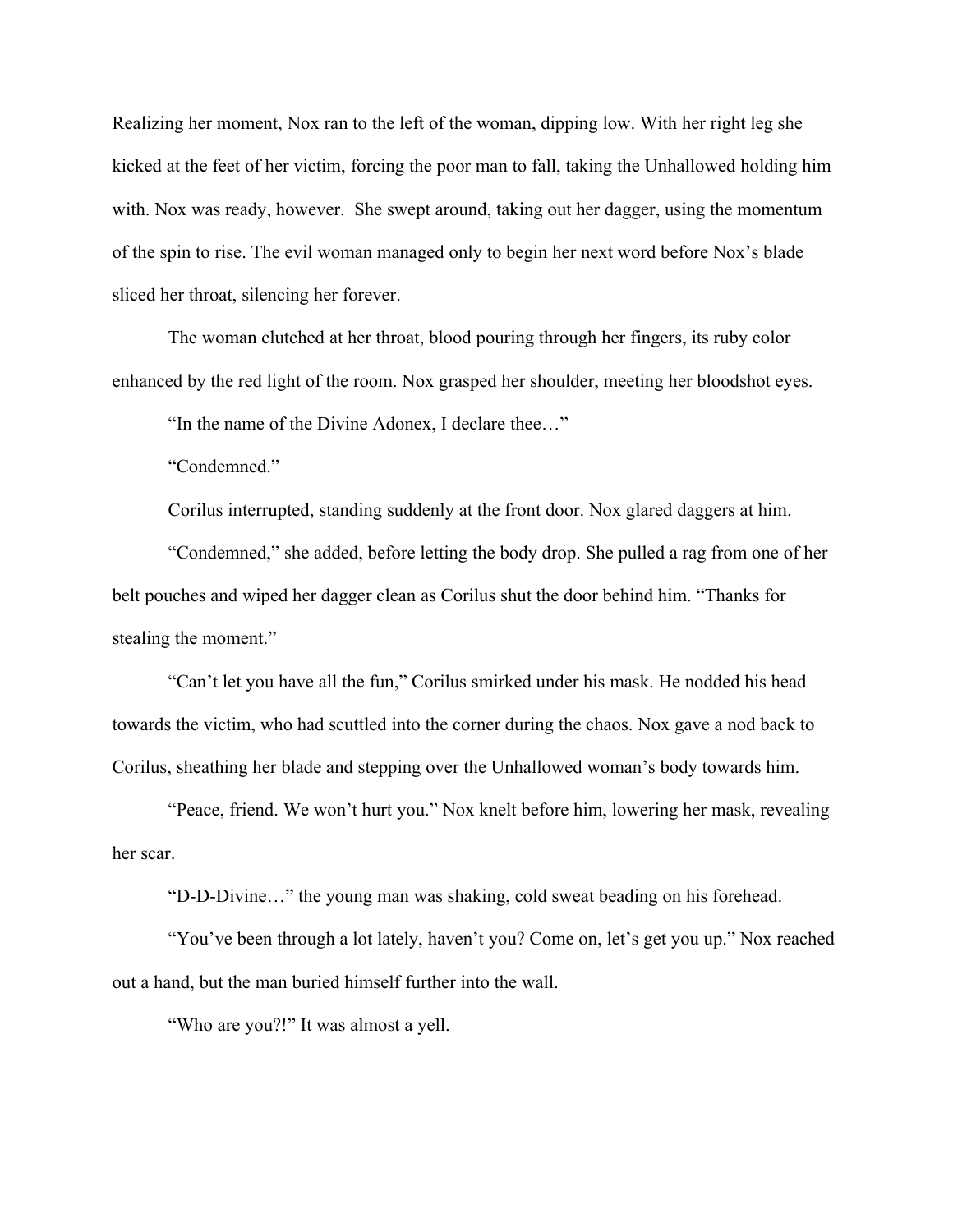"We were sent by the church of Adonex. That Unhallowed woman has been putting dark thoughts in your head, poisoning your mind." Nox fished under her vestment and withdrew her amulet of Adonex, showing it like a badge.

"You're priests?"

"Something like that. Consider us… specialists." Nox rolled back on her heels and landed on her backside, sitting across from him. Behind her, Corilus began muttering last rites over the corpse. "How long have your dark thoughts been going on?"

The man's shaking began to fade. His chin dropped, as if he was ashamed, and tears brimmed his eyes. The first time Nox had seen a man cry, it had shaken her up a bit, but now, she was relieved, almost glad, when it happened.

"About six months ago… I lost my brother. And since then, I'd been… I'm ashamed to confess this, truly I am, I don't understand it, but I'd been considering… joining… him.."

"Taking your own life?"

He nodded, hot tears falling down his cheeks. He had curled up without thinking.

"I know…" he whined through his tears, "...that it is a sin to entertain taking my own life…"

"You were in a lot of pain, weren't you?"

The man did not answer, new tears gliding down the paths of the old ones.

"That's what happens, you know. Our minds hurt so, so much, and sometimes those thoughts appear because they don't know what else to do. And that's what the Unhallowed prey on. Because they have a victory if you give in to them. They get your soul, and Adonex loses a child."

He sniffed, still not looking up. Corilus appeared by the fireplace to their right.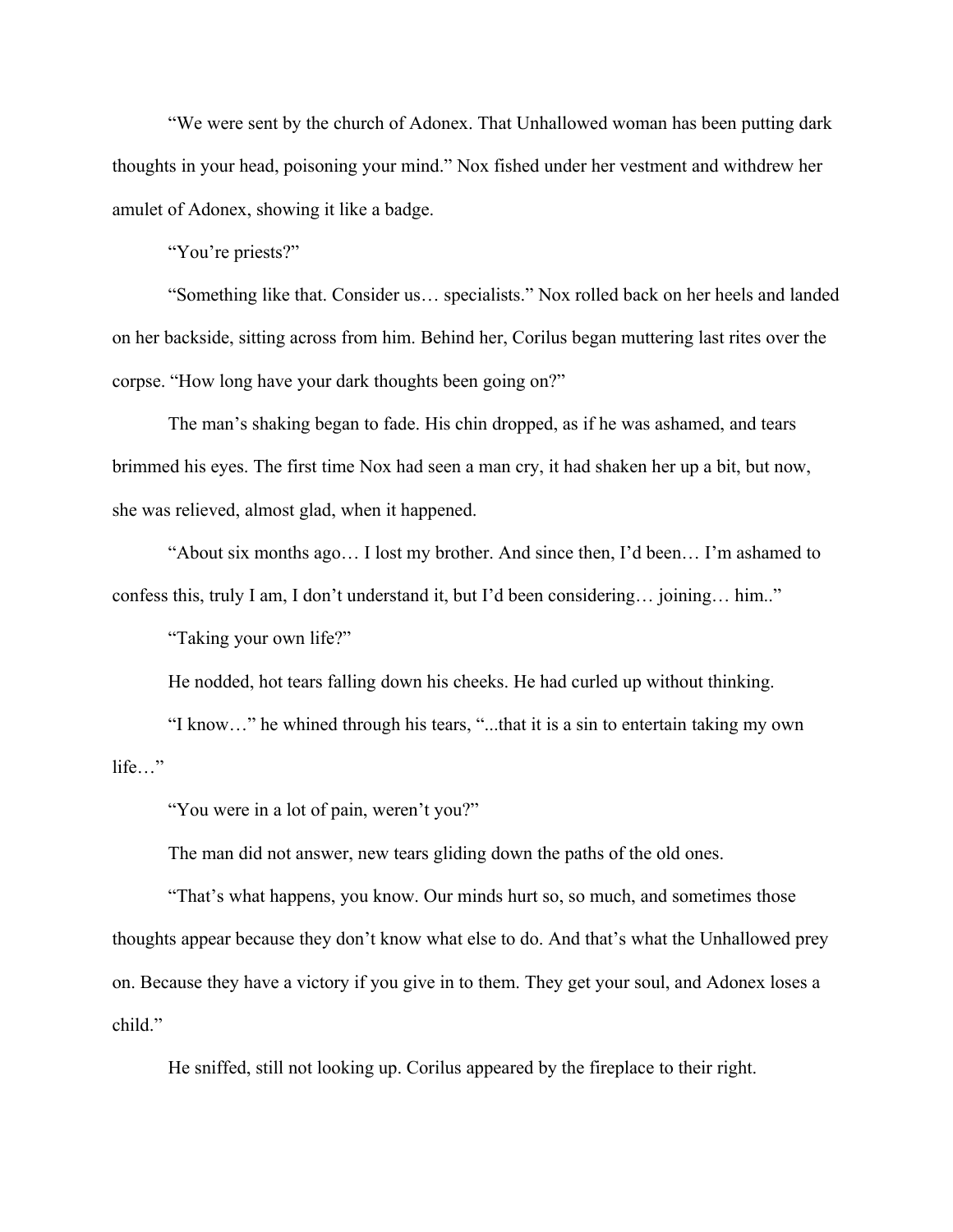"Loud pop," Corilus warned before throwing a handful of consecrated salt into the fire. It gave off a small explosion and a sulfur smell filled the room, but the light changed into a soft yellow glow. Nox could feel the magical suppression fading, the tension in the room becoming light once more.

Nox spoke again to the young man. "Do you have a name?"

"…Darian."

"Well, Darian, I think you've suffered long enough. Do you want one of us to take you home?"

"No, I think I can handle it." His eyes wandered to the Unhallowed woman's corpse, its arms crossed and eyes closed, the blood from her throat beginning to dry on her neck and torso.

"We'll make sure she can never return," Nox reassured. "You sure you're safe going home?"

"Yes." He walked around the body to the door, almost as if to run out into the darkness.

"The Church does not hate those who experience what you did," Corilus said, watching the him with his steely gaze. The young man paused and looked back. "And if you are concerned, there is a priest in Esagend, goes by the name Bennet. He will listen to you."

He paused, pondered Corilus' words, then gave one more nod before running out. Nox sighed. She had hoped for a more satisfying ending to the hunt.

"Think that's the best we'll get from his case," Corilus said, tapping his boot on the wood floor.

"You'd think realizing the Church had just saved your ass would make someone ecstatic," Nox grumbled, crossing her arms.

"If that was enough you'd be their strongest worshipper."

She didn't argue that. Corilus began to pace the floor.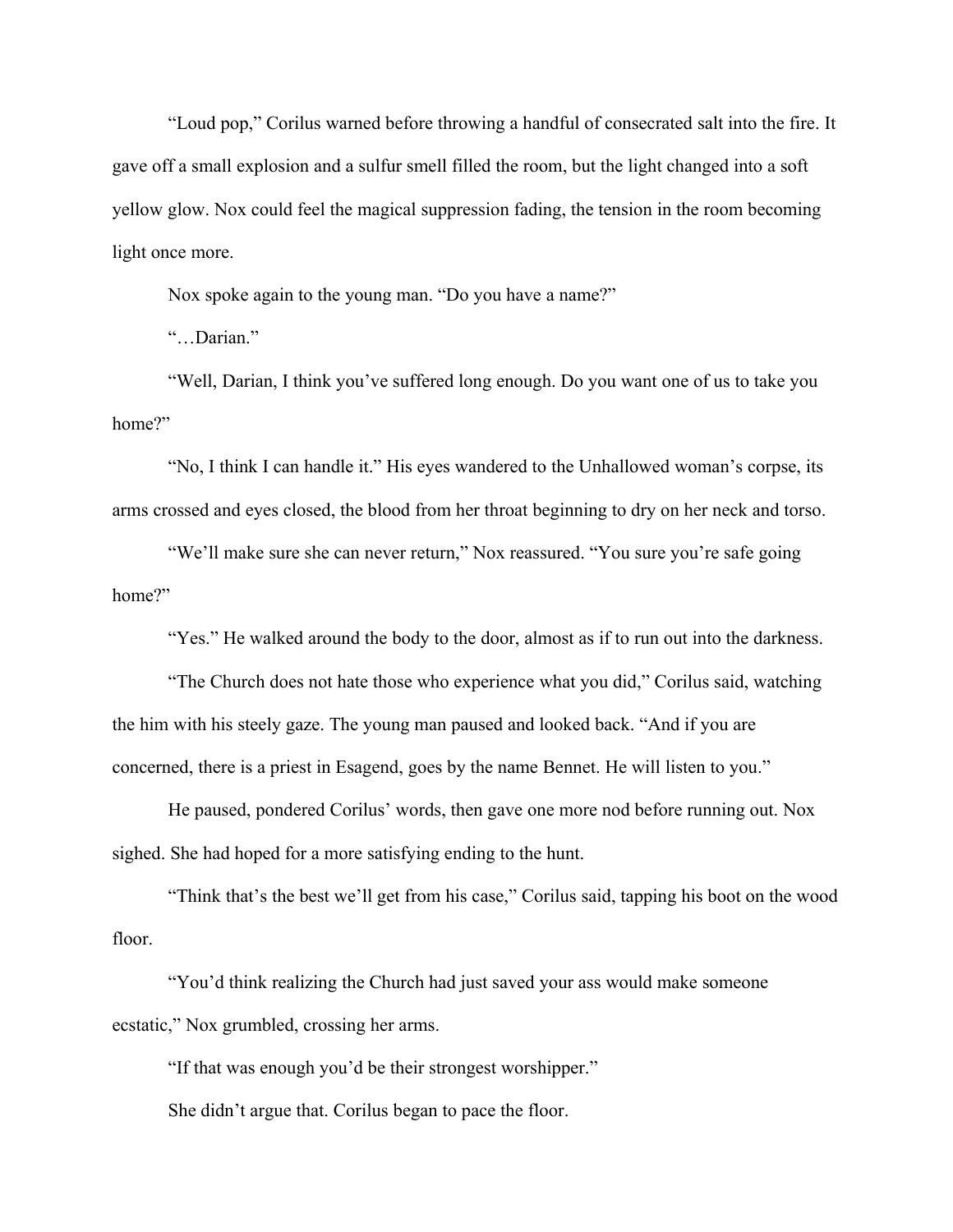"You think this was our killer?" Nox asked.

"Hard to say. Her target tonight matched what we were looking for. There've not been any bodies for us to find clues to, so we don't know their cause of death."

"She was draining Darian's life with her magic. That might explain how she could have grabbed other victims. Even the strongest people can fall for that darkness."

Corilus landed on a creaky spot and knelt down, feeling around until he opened a hidden trap door. The smell of rotting corpses hit both of their noses, making Nox wish for the sulfur smell to come back.

"Think we found our other victims," Corilus grimaced. "Explains where she got the bones to create the fire." He stood up and looked down at Nox, pulling down his mask. "Let's start by embalming the Unhallowed. You want the heart or the eyes?"

"You're always asking such easy questions," Nox smirked, taking her embalming tools from her belt pouch. "You know I love taking out their eyes."

\*\*\*

"Thank the gods you came back," Tomas muttered as Nox pulled herself through his window, Corilus helping her.

"Of course we'd come back. Never doubt a Shadow." Nox pulled the rope up behind her and shut the window.

"Right," mumbled Corilus. "Nox, I'll leave it to you to tell your scholar about what happened tonight. I'm exhausted."

"Have a good night, Corilus," Nox whispered after him as he unlocked Tomas' door and closed the door behind him. Nox sighed and sat down in the chair.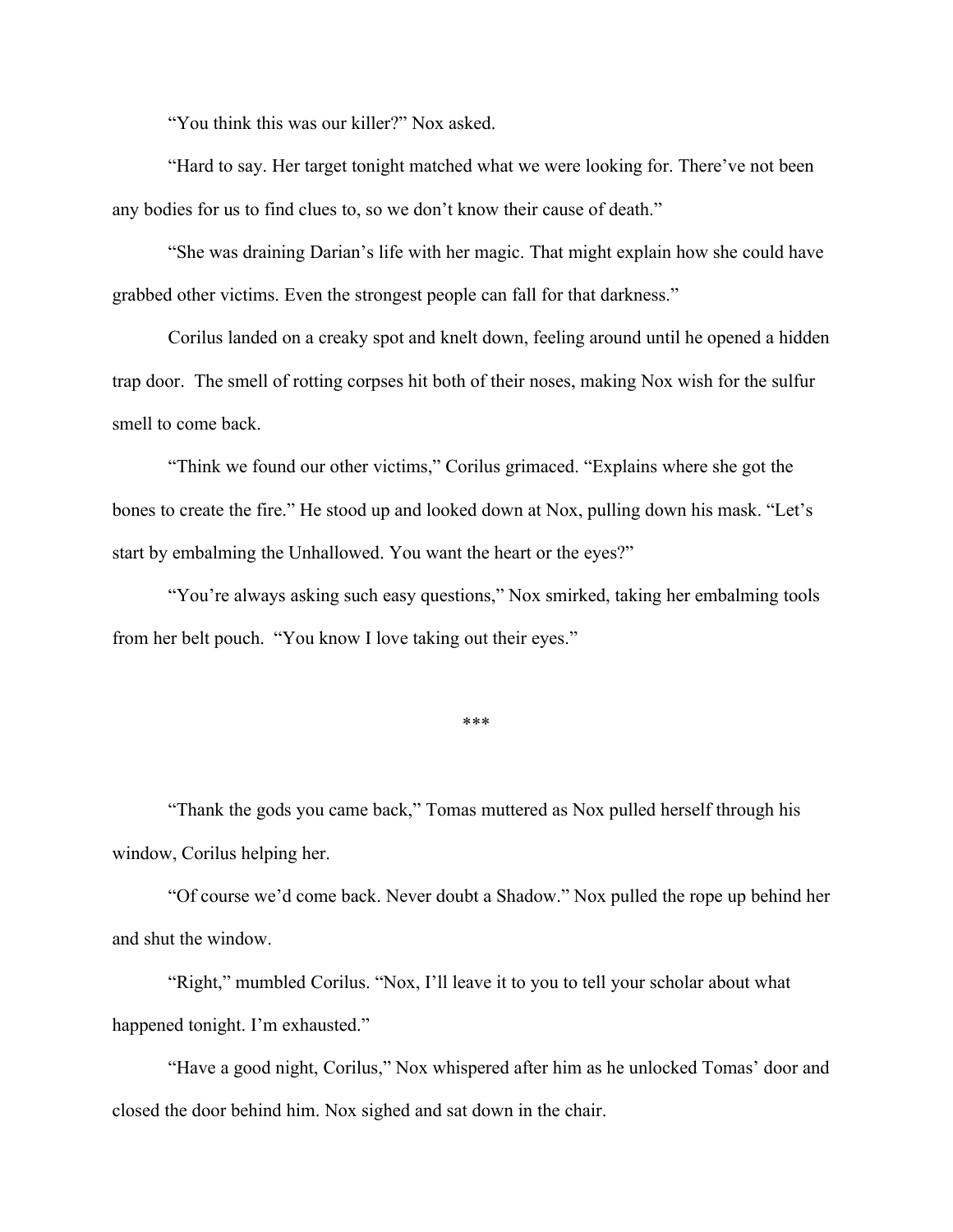"So was it our killer?" Tomas asked, sitting on the edge of his bed.

"A lot of signs point to yes. She was using magic to drain his life force when we intervened, and before she was convincing him to join in worship of the underGod. We did find a few bodies under her floor too, and her fireplace was using deathwax to suppress our magic." Nox exhaled. "She must've been grooming Darian for awhile."

"Darian?"

"Victim's name."

"I see." Tomas pondered her words. "Were the bodies the victims?"

"We couldn't tell. They were all skinned. But there were enough to be the victims."

"And you said she used magic?"

"Yeah. Most do."

"That's not my concern."

Nox looked over at Tomas. "What?"

"Did she… have any sort of sharp weapons?"

Nox thought back over the scene. "Just some small pieces for embalming. Why?"

Tomas leaned forward. "It just bothers me a bit. I mean, if she was using magic, then who cut the bag of the smithy's apprentice?"

"She could have just tossed the weapon somewhere if it was actually cut. Either way, we caught an Unhallowed, a nasty one at that, and Corilus will do the usual work of examining the remains of her victims. We're heading back to Esagend tomorrow to report what we found."

"Corilus isn't coming back with us?"

"It's not efficient."

"I won't lie, I don't like that," Tomas confessed.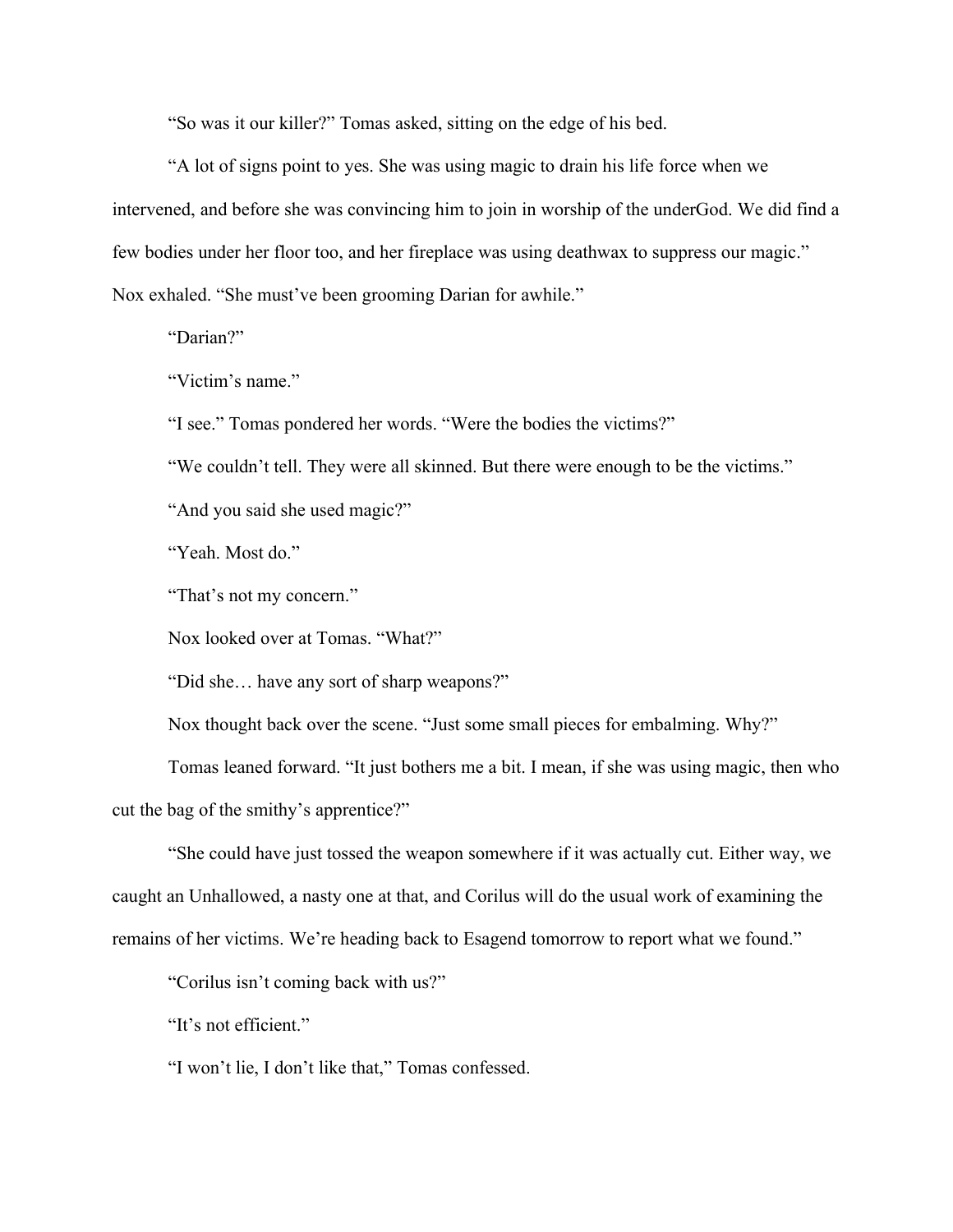Nox rolled her eyes. "The more the church knows, the better they can move us around for missions." She yawned. "Anyway, don't worry about it. Get some sleep, we have a long walk back."

"I will worry. While you were out someone tried to get into my room."

Nox tensed. "What?"

"Someone rattled the handle."

"Did they try breaking the door down?"

"No, they just tried opening it twice."

"Did they threaten you?"

"No…"

"Then don't worry about it, okay? Maybe it was just a drunk who got his rooms confused. Besides, we got the enemy. The body count matched and everything."

Tomas didn't look content with her answer, but they were both too tired to push it. "Well, you're back now. That's a small comfort." Tomas sat back on his bed and opened his book once more.

Nox wanted to retort, but could only yawn. Leaving Tomas to his books, she went to her own room and took enough time to remove her vestment and veil before laying down to sleep, the first light of the dawn creeping over the horizon.